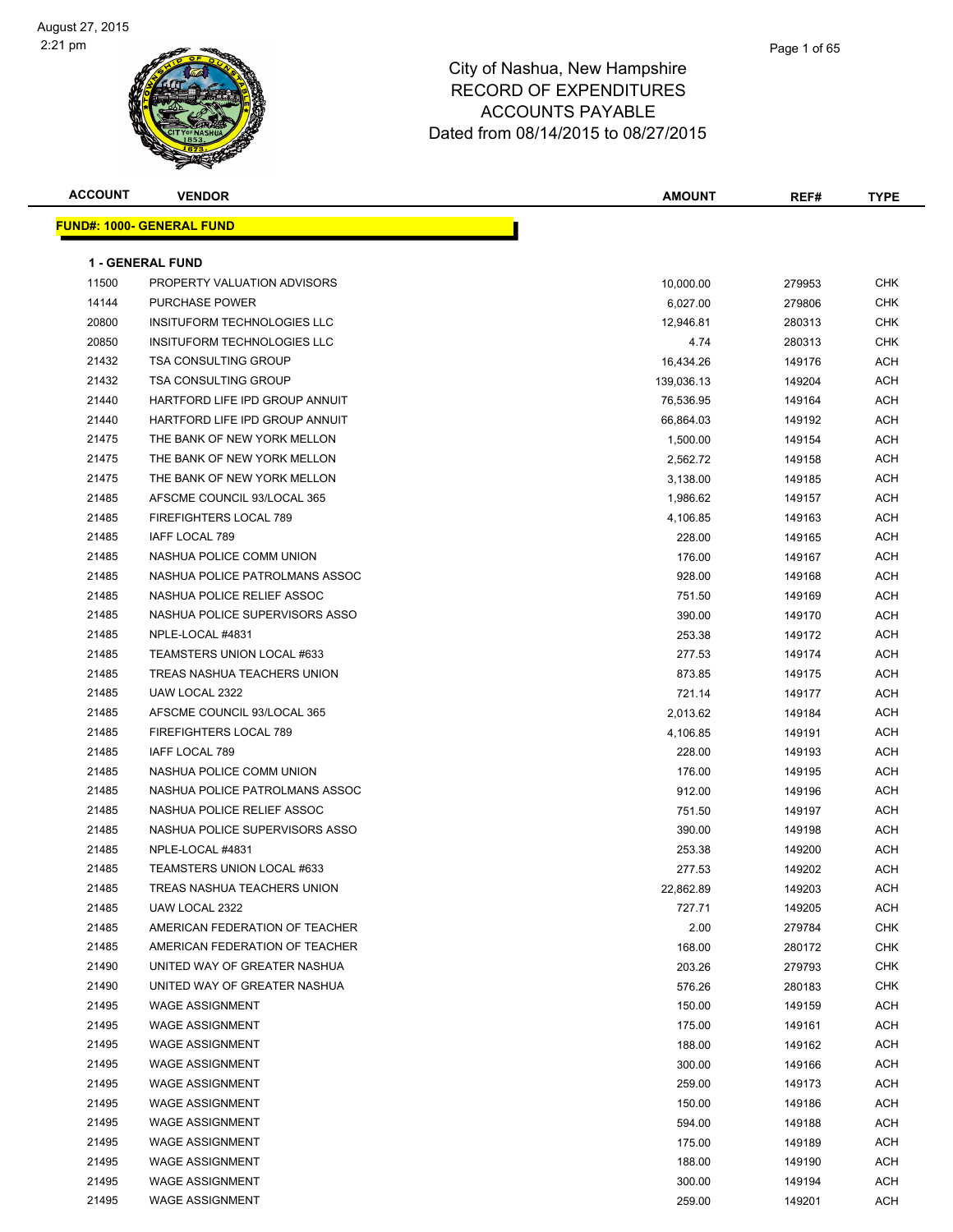#### Page 2 of 65

#### City of Nashua, New Hampshire RECORD OF EXPENDITURES ACCOUNTS PAYABLE Dated from 08/14/2015 to 08/27/2015

| <b>ACCOUNT</b> | <b>VENDOR</b>                    | <b>AMOUNT</b> | REF#   | <b>TYPE</b> |
|----------------|----------------------------------|---------------|--------|-------------|
|                | <b>FUND#: 1000- GENERAL FUND</b> |               |        |             |
|                | <b>1 - GENERAL FUND</b>          |               |        |             |
| 21495          | <b>WAGE ASSIGNMENT</b>           | 1,303.00      | 279785 | <b>CHK</b>  |
| 21495          | <b>WAGE ASSIGNMENT</b>           | 56.25         | 279786 | <b>CHK</b>  |
| 21495          | <b>WAGE ASSIGNMENT</b>           | 104.00        | 279787 | <b>CHK</b>  |
| 21495          | <b>WAGE ASSIGNMENT</b>           | 1,379.39      | 279788 | <b>CHK</b>  |
| 21495          | <b>WAGE ASSIGNMENT</b>           | 11.54         | 279789 | <b>CHK</b>  |
| 21495          | <b>WAGE ASSIGNMENT</b>           | 311.88        | 279790 | <b>CHK</b>  |
| 21495          | <b>WAGE ASSIGNMENT</b>           | 237.00        | 279791 | <b>CHK</b>  |
| 21495          | <b>WAGE ASSIGNMENT</b>           | 25.00         | 279792 | <b>CHK</b>  |
| 21495          | <b>WAGE ASSIGNMENT</b>           | 1,303.00      | 280173 | <b>CHK</b>  |
| 21495          | <b>WAGE ASSIGNMENT</b>           | 56.25         | 280174 | <b>CHK</b>  |
| 21495          | <b>WAGE ASSIGNMENT</b>           | 495.38        | 280175 | <b>CHK</b>  |
| 21495          | <b>WAGE ASSIGNMENT</b>           | 104.00        | 280176 | <b>CHK</b>  |
| 21495          | <b>WAGE ASSIGNMENT</b>           | 1,379.39      | 280177 | <b>CHK</b>  |
| 21495          | <b>WAGE ASSIGNMENT</b>           | 11.54         | 280178 | <b>CHK</b>  |
| 21495          | <b>WAGE ASSIGNMENT</b>           | 311.88        | 280179 | <b>CHK</b>  |
| 21495          | <b>WAGE ASSIGNMENT</b>           | 199.07        | 280180 | <b>CHK</b>  |
| 21495          | <b>WAGE ASSIGNMENT</b>           | 237.00        | 280181 | <b>CHK</b>  |
| 21495          | <b>WAGE ASSIGNMENT</b>           | 75.00         | 280182 | <b>CHK</b>  |
| 21495          | <b>WAGE ASSIGNMENT</b>           | 427.67        | 280184 | <b>CHK</b>  |
| 21495          | <b>WAGE ASSIGNMENT</b>           | 150.21        | 280185 | <b>CHK</b>  |
| 21538          | NASHUA TEACHERS UNION            | 84.56         | 149171 | <b>ACH</b>  |
| 21538          | NASHUA TEACHERS UNION            | 3,733.96      | 149199 | <b>ACH</b>  |
| 21921          | STATE OF NH-MV                   | 16,864.65     | 149149 | <b>ACH</b>  |
| 21921          | STATE OF NH-MV                   | 15,554.34     | 149150 | <b>ACH</b>  |
| 21921          | STATE OF NH-MV                   | 16,598.43     | 149151 | <b>ACH</b>  |
| 21921          | STATE OF NH-MV                   | 17,098.39     | 149152 | <b>ACH</b>  |
| 21921          | STATE OF NH-MV                   | 11,364.80     | 149178 | <b>ACH</b>  |
| 21921          | STATE OF NH-MV                   | 16,245.52     | 149179 | <b>ACH</b>  |
| 21921          | STATE OF NH-MV                   | 18,098.06     | 149180 | <b>ACH</b>  |
| 21921          | STATE OF NH-MV                   | 21,247.26     | 149181 | <b>ACH</b>  |
| 21921          | STATE OF NH-MV                   | 25,875.94     | 149183 | <b>ACH</b>  |
| 21921          | STATE OF NH-MV                   | 21,210.63     | 149206 | <b>ACH</b>  |
| 21922          | TREASURER STATE OF NH            | 73.75         | 279831 | <b>CHK</b>  |
| 21922          | STATE OF NH DEPT OF SAFETY       | 29.50         | 280219 | <b>CHK</b>  |
| 21922          | TREASURER STATE OF NH            | 14.75         | 280220 | CHK         |

#### **101 - MAYOR**

| 54828 | US BANK EQUIPMENT FINANCE | 85.24   | 280167 | CHK        |
|-------|---------------------------|---------|--------|------------|
| 61100 | WB MASON CO INC           | (8.40)  | 280395 | <b>CHK</b> |
|       | <b>TOTAL 101 - MAYOR</b>  | \$76.84 |        |            |

#### **102 - BOARD OF ALDERMEN**

| 54828 | US BANK EQUIPMENT FINANCE | 150.40 | 279838 | СНК |
|-------|---------------------------|--------|--------|-----|
| 61100 | ANCO SIGNS & STAMPS INC   |        | 280238 | СНК |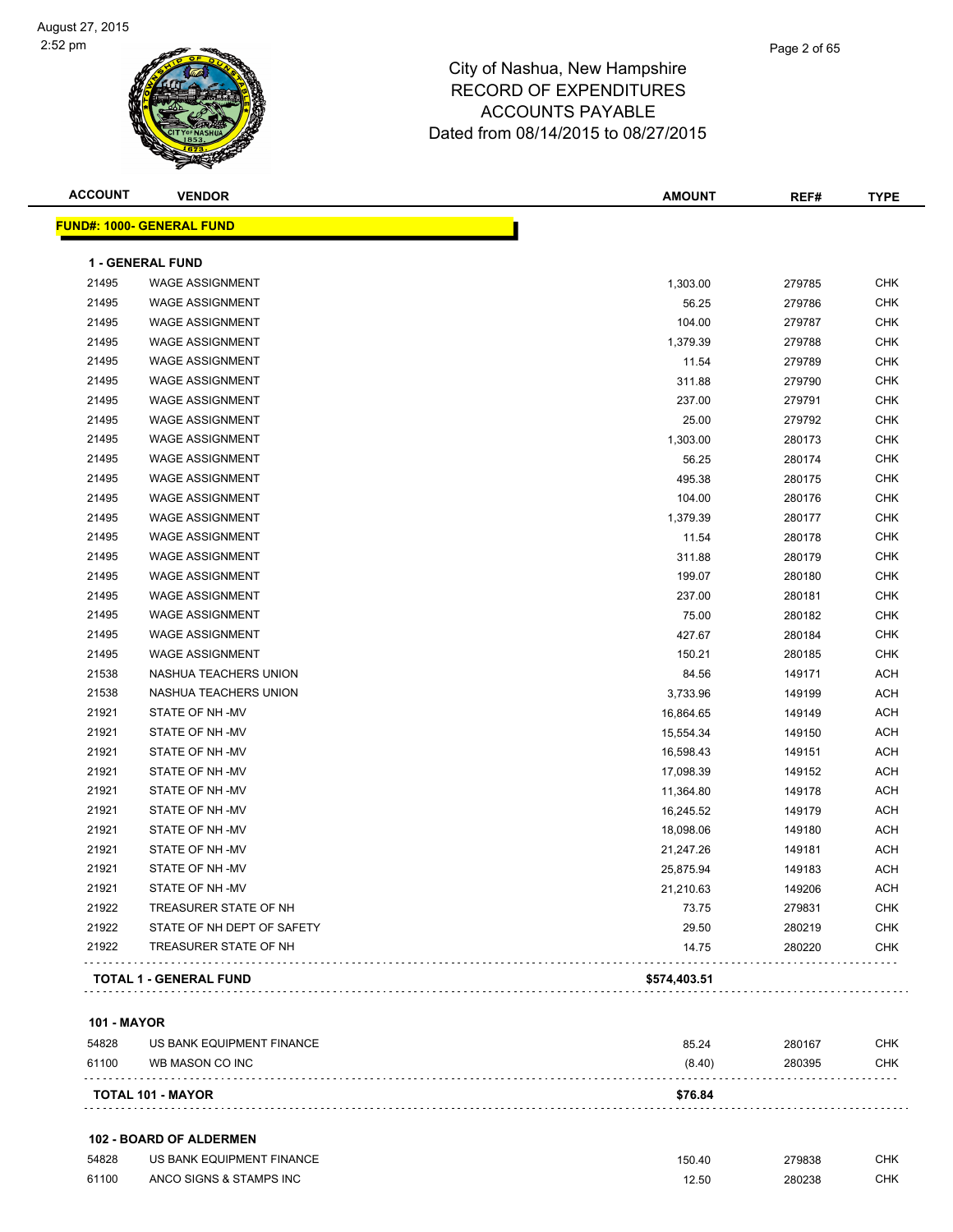

| <b>ACCOUNT</b>     | <b>VENDOR</b>                                               | <b>AMOUNT</b> | REF#   | <b>TYPE</b> |
|--------------------|-------------------------------------------------------------|---------------|--------|-------------|
|                    | <u> FUND#: 1000- GENERAL FUND</u>                           |               |        |             |
|                    | TOTAL 102 - BOARD OF ALDERMEN                               | \$162.90      |        |             |
| <b>103 - LEGAL</b> |                                                             |               |        |             |
| 54828              | US BANK EQUIPMENT FINANCE                                   | 125.50        | 279837 | <b>CHK</b>  |
| 55421              | <b>NHBA</b>                                                 | 219.00        | 280214 | <b>CHK</b>  |
| 55614              | HILLSBOROUGH COUNTY REGISTRY                                | 53.49         | 279895 | <b>CHK</b>  |
| 61100              | WB MASON CO INC                                             | 328.74        | 280395 | <b>CHK</b>  |
| 61807              | <b>MATTHEW BENDER &amp; CO</b>                              | 155.43        | 279920 | <b>CHK</b>  |
|                    | TOTAL 103 - LEGAL                                           | \$882.16      |        |             |
|                    | <b>109 - CIVIC &amp; COMMUNITY ACTIVITIES</b>               |               |        |             |
| 56214              | HUMANE SOCIETY FOR GREATER                                  | 8,256.75      | 279899 | <b>CHK</b>  |
| 56228              | NASHUA SENIORS MEAL PROGRAM                                 | 2,362.82      | 279931 | <b>CHK</b>  |
| 56309              | THE CAREGIVERS INC                                          | 9,330.00      | 280187 | <b>CHK</b>  |
|                    | TOTAL 109 - CIVIC & COMMUNITY ACTIVITIES                    | \$19,949.57   |        |             |
|                    |                                                             |               |        |             |
| 61235              | <b>111 - HUMAN RESOURCES</b><br><b>FREEDOM PRINTERS LLC</b> | 2,602.32      | 280548 | <b>CHK</b>  |
|                    |                                                             |               |        |             |
|                    | <b>TOTAL 111 - HUMAN RESOURCES</b>                          | \$2,602.32    |        |             |
|                    | <b>120 - TELECOMMUNICATIONS</b>                             |               |        |             |
| 55109              | <b>FAIRPOINT COMMUNICATIONS</b>                             | 91.99         | 279818 | <b>CHK</b>  |
| 55109              | PACIFIC TELEMANAGEMENT SERVICE                              | 75.00         | 279944 | <b>CHK</b>  |
| 55109              | <b>FAIRPOINT COMMUNICATIONS</b>                             | 1,941.61      | 280205 | <b>CHK</b>  |
| 55109              | LANGUAGE LINE SERVICES                                      | 39.66         | 280321 | <b>CHK</b>  |
|                    | <b>TOTAL 120 - TELECOMMUNICATIONS</b>                       | \$2,148.26    |        |             |
|                    | <b>122 - INFORMATION TECHNOLOGY</b>                         |               |        |             |
| 54407              | SHI INTERNATIONAL CORP                                      | 8,981.20      | 279969 | <b>CHK</b>  |
| 54407              | HARRIS COMPUTER SYSTEMS                                     | 18,300.00     | 280306 | <b>CHK</b>  |
| 54487              | AMERICAN TELECOM SERVICES LLC                               | 293.75        | 280236 | <b>CHK</b>  |
| 61100              | AMAZON                                                      | 78.83         | 280200 | <b>CHK</b>  |
| 71221              | <b>DELL MARKETING LP</b>                                    | 597.55        | 279873 | <b>CHK</b>  |
| 71221              | AMAZON                                                      | 568.21        | 280200 | <b>CHK</b>  |
| 71228              | SHI INTERNATIONAL CORP                                      | 2,625.00      | 280378 | <b>CHK</b>  |
|                    | TOTAL 122 - INFORMATION TECHNOLOGY                          | \$31,444.54   |        |             |
|                    | <b>126 - FINANCIAL SERVICES</b>                             |               |        |             |
| 42200              | ELIZABETH IZZI                                              | 10.00         | 279902 | <b>CHK</b>  |
| 42200              | KATHLEEN E FARRELL                                          | 214.20        | 279907 | <b>CHK</b>  |
| 42200              | <b>MARK P LAFRANCE</b>                                      | 9.00          | 279911 | <b>CHK</b>  |
| 42200              | <b>BRENDA M LAVOIE</b>                                      | 105.20        | 279912 | <b>CHK</b>  |
| 42200              | DONNA M MATTEAU                                             | 115.20        | 279919 | <b>CHK</b>  |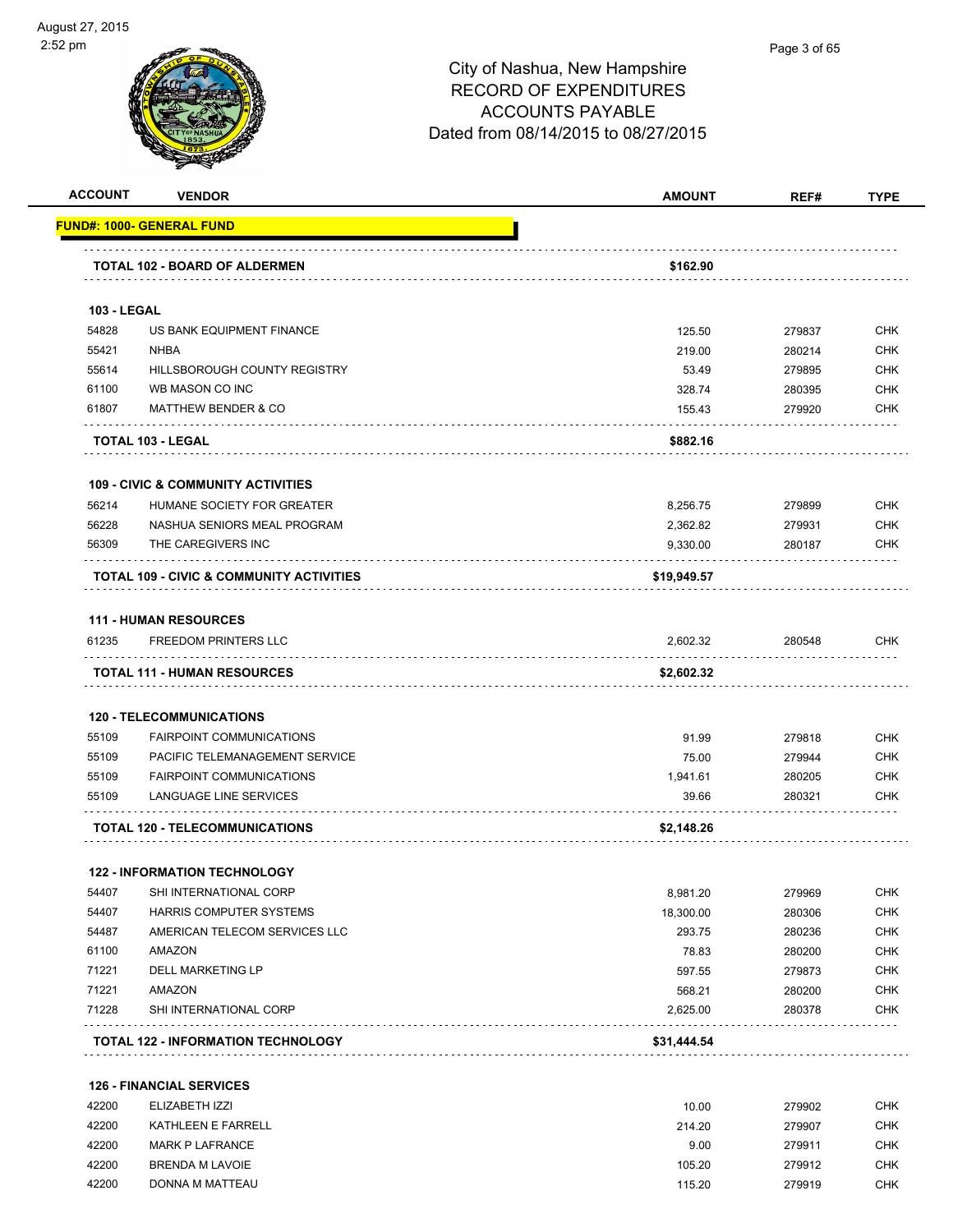| <b>ACCOUNT</b> | <b>VENDOR</b>                         | <b>AMOUNT</b>   | REF#             | <b>TYPE</b> |
|----------------|---------------------------------------|-----------------|------------------|-------------|
|                | <b>FUND#: 1000- GENERAL FUND</b>      |                 |                  |             |
|                | <b>126 - FINANCIAL SERVICES</b>       |                 |                  |             |
| 42200          | <b>REMIGIJUS DARGIS</b>               | 117.20          | 279957           | <b>CHK</b>  |
| 42200          | SHEEHY SUBARU                         | 107.60          | 279968           | <b>CHK</b>  |
| 42200          | <b>JOYCE M LAPIERRE</b>               | 9.80            | 280322           | <b>CHK</b>  |
| 53467          | <b>MAILINGS UNLIMITED</b>             |                 |                  | <b>CHK</b>  |
| 54450          | PITNEY BOWES                          | 901.63          | 280328           | <b>CHK</b>  |
| 54828          | US BANK EQUIPMENT FINANCE             | 259.33<br>28.14 | 279947           | <b>CHK</b>  |
| 54828          | US BANK EQUIPMENT FINANCE             | 96.71           | 279836<br>279839 | CHK         |
| 55200          | NH GOVERMENT FINANCE OFFICER          | 100.00          | 279824           | CHK         |
| 55421          | NH MUNICIPAL ASSOCIATION LLC          | 80.00           | 279825           | <b>CHK</b>  |
| 55421          | NHTCA/NHCTCA JOINT                    | 75.00           | 280215           | <b>CHK</b>  |
| 55607          | CONWAY OFFICE SOLUTIONS               | 10.35           | 280267           | <b>CHK</b>  |
| 55607          | <b>MAILINGS UNLIMITED</b>             | 48.06           | 280328           | <b>CHK</b>  |
| 55699          | SHRED-IT USA-NEW YORK                 | 46.31           | 279970           | CHK         |
| 61100          | WB MASON CO INC                       | 50.88           | 279996           | <b>CHK</b>  |
| 61100          | <b>VARIDESK LLC</b>                   | 1,200.00        | 280391           | <b>CHK</b>  |
| 61100          | WB MASON CO INC                       | 27.32           | 280395           | CHK         |
| 61100          | <b>FREEDOM PRINTERS LLC</b>           | 520.43          | 280548           | CHK         |
|                |                                       |                 |                  |             |
|                | <b>TOTAL 126 - FINANCIAL SERVICES</b> | \$4,132.36      |                  |             |
|                | <b>129 - CITY BUILDINGS</b>           |                 |                  |             |
| 54100          | <b>EVERSOURCE</b>                     | 7,547.73        | 279817           | <b>CHK</b>  |
| 54114          | LIBERTY UTILITIES - NH                | 144.73          | 279820           | <b>CHK</b>  |
| 54141          | PENNICHUCK WATER WORKS INC            | 78.24           | 279826           | <b>CHK</b>  |
| 54280          | DMS PLUMBING & HEATING                | 508.50          | 279877           | CHK         |
| 54280          | HOME DEPOT CREDIT SERVICE 3065        | 63.34           | 279896           | <b>CHK</b>  |
| 54280          | <b>HUFF &amp; GAUTHIER INC</b>        | 150.00          | 279898           | <b>CHK</b>  |
| 54280          | KERRY FIRE PROTECTION INC             | 545.00          | 279908           | <b>CHK</b>  |
| 54280          | <b>B &amp; S LOCKSMITHS INC</b>       | 390.80          | 280244           | <b>CHK</b>  |
| 54280          | <b>HAJOCA CORPORATION</b>             | 129.20          | 280304           | <b>CHK</b>  |
| 54280          | M & M ELECTRICAL SUPPLY CO INC        | 2.16            | 280324           | <b>CHK</b>  |
|                | <b>TOTAL 129 - CITY BUILDINGS</b>     | \$9,559.70      |                  |             |
|                |                                       |                 |                  |             |
|                | <b>130 - PURCHASING</b>               |                 |                  |             |
| 54828          | US BANK EQUIPMENT FINANCE             | 361.36          | 280168<br>.      | CHK         |
|                | <b>TOTAL 130 - PURCHASING</b>         | \$361.36        |                  |             |
|                | <b>132 - ASSESSING</b>                |                 |                  |             |
| 54828          | US BANK EQUIPMENT FINANCE             | 109.70          | 280170           | CHK         |
| 61100          | WB MASON CO INC                       | 79.62           | 280395           | <b>CHK</b>  |
|                | <b>TOTAL 132 - ASSESSING</b>          | \$189.32        |                  |             |
|                | <b>142 - WOODLAWN CEMETERY</b>        |                 |                  |             |
| 54280          | <b>GRAINGER</b>                       | 77.00           | 280297           | CHK         |
| 54280          | NASHUA WALLPAPER & PAINT CO           | 582.89          | 280347           | CHK         |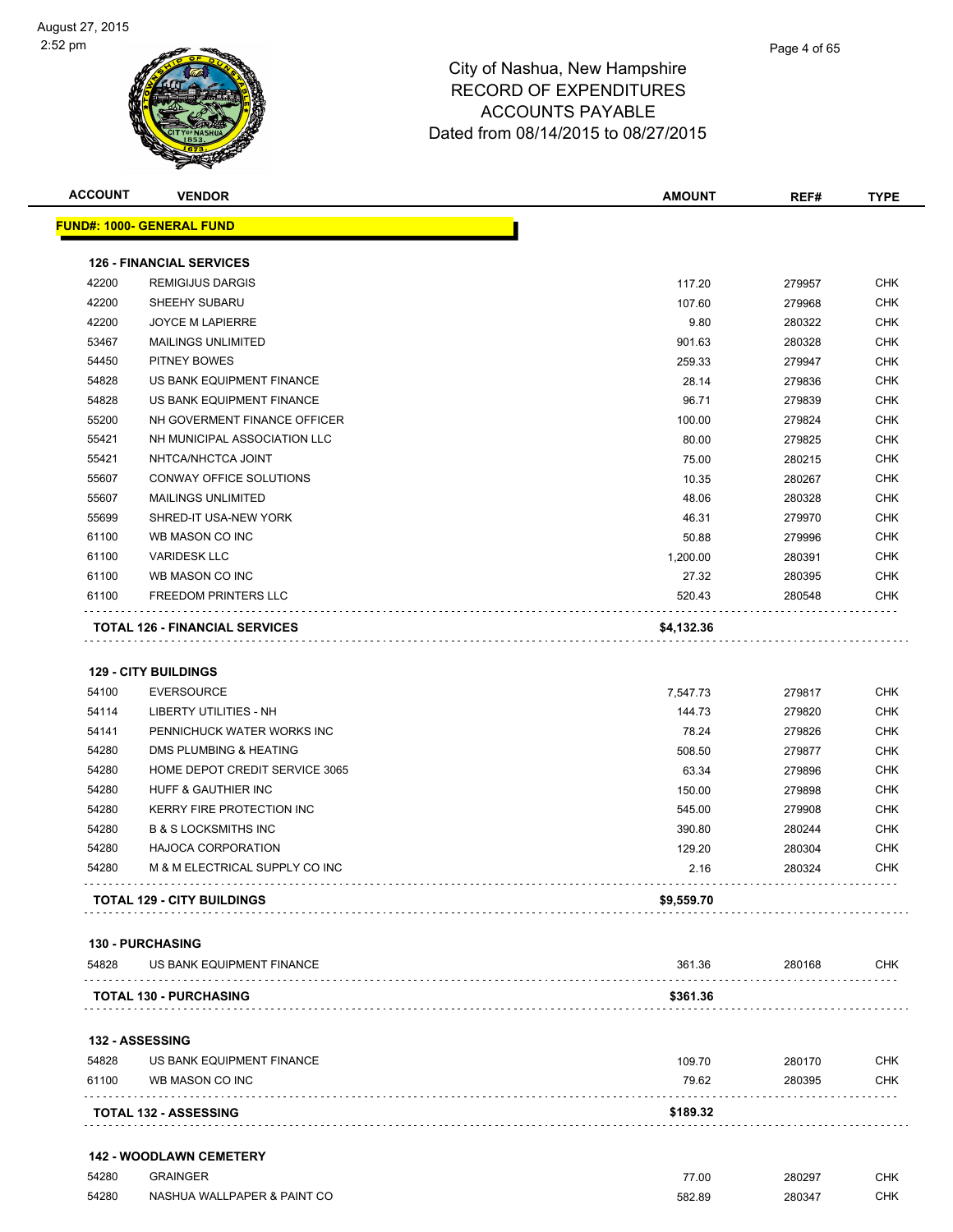| <b>ACCOUNT</b> | <b>VENDOR</b>                                         | <b>AMOUNT</b> | REF#   | <b>TYPE</b> |
|----------------|-------------------------------------------------------|---------------|--------|-------------|
|                | <u> FUND#: 1000- GENERAL FUND</u>                     |               |        |             |
|                |                                                       |               |        |             |
|                | <b>142 - WOODLAWN CEMETERY</b>                        |               |        |             |
| 54600          | <b>BEST FORD</b>                                      | 54.86         | 280253 | <b>CHK</b>  |
| 61300          | DENNIS K BURKE INC                                    | 439.64        | 279874 | <b>CHK</b>  |
| 61499          | <b>BELLETETES INC</b>                                 | 17.00         | 280250 | <b>CHK</b>  |
| 61499          | HOME DEPOT CREDIT SERVICE 3065                        | 358.64        | 280308 | <b>CHK</b>  |
| 61535          | C J ROUSSEAU TRUCKING                                 | 277.50        | 280258 | <b>CHK</b>  |
|                | TOTAL 142 - WOODLAWN CEMETERY                         | \$1,807.53    |        |             |
|                | <b>144 - EDGEWOOD &amp; SUBURBAN CEMETERIES</b>       |               |        |             |
| 54141          | PENNICHUCK WATER WORKS INC                            | 161.08        | 279826 | <b>CHK</b>  |
| 54280          | HOME DEPOT CREDIT SERVICE 3065                        | 47.55         | 280308 | <b>CHK</b>  |
| 54280          | MILLICAN NURSERIES INC                                | 320.00        | 280340 | <b>CHK</b>  |
| 54487          | AEBI NEW ENGLAND LLC                                  | 100.99        | 279846 | <b>CHK</b>  |
| 54487          | AUTO ELECTRIC WAREHOUSE INC                           | 125.00        | 279855 | <b>CHK</b>  |
| 61100          | <b>AMAZON</b>                                         | 52.12         | 280200 | <b>CHK</b>  |
| 61428          | NEW ENGLAND PAPER & SUPPLY                            | 29.71         | 280351 | <b>CHK</b>  |
| 61705          | MAYNARD & LESIEUR, INC.                               | 20.00         | 279924 | CHK         |
|                | <b>TOTAL 144 - EDGEWOOD &amp; SUBURBAN CEMETERIES</b> | \$856.45      |        |             |
|                |                                                       |               |        |             |
| 150 - POLICE   |                                                       |               |        |             |
| 52800          | <b>WILLIAM ADAMSON</b>                                | 765.50        | 279795 | <b>CHK</b>  |
| 53135          | SOUTHERN NH MEDICAL CENTER                            | 757.29        | 279973 | <b>CHK</b>  |
| 53135          | OCCUPATIONAL DRUG TESTING LLC                         | 240.00        | 280355 | <b>CHK</b>  |
| 54100          | <b>EVERSOURCE</b>                                     | 402.04        | 279817 | <b>CHK</b>  |
| 54114          | LIBERTY UTILITIES - NH                                | 920.00        | 280154 | <b>CHK</b>  |
| 54114          | LIBERTY UTILITIES - NH                                | 18.77         | 280155 | <b>CHK</b>  |
| 54114          | LIBERTY UTILITIES - NH                                | 48.06         | 280165 | <b>CHK</b>  |
| 54114          | <b>DIRECT ENERGY BUSINESS</b>                         | 1,561.56      | 280278 | <b>CHK</b>  |
| 54141          | PENNICHUCK WATER WORKS INC                            | 24.39         | 279826 | <b>CHK</b>  |
| 54280          | HOME DEPOT CREDIT SERVICE 3073                        | 37.97         | 279897 | <b>CHK</b>  |
| 54280          | STELLOS ELECTRICAL SUPPLY CO I                        | 387.00        | 279979 | <b>CHK</b>  |
| 54407          | <b>BMC SOFTWARE INC</b>                               | 1,030.20      | 280255 | <b>CHK</b>  |
| 54414          | <b>ID TECHNOLOGY LLC</b>                              | 860.00        | 279900 | <b>CHK</b>  |
| 54487          | TREASURER STATE OF NH                                 | 180.00        | 279831 | <b>CHK</b>  |
| 54487          | NEVERETTS SEW & VAC INC                               | 64.00         | 280350 | <b>CHK</b>  |
| 54600          | <b>BEST FORD</b>                                      | 42.00         | 279860 | <b>CHK</b>  |
| 54600          | MACMULKIN CHEVROLET INC                               | 1,001.10      | 279916 | <b>CHK</b>  |
| 54600          | MAYNARD & LESIEUR INC                                 | 60.00         | 279923 | <b>CHK</b>  |
| 54828          | US BANK EQUIPMENT FINANCE                             | 1,385.98      | 279840 | <b>CHK</b>  |
| 54849          | COMCAST CABLE COMMUNICATIONS I                        | 142.85        | 279815 | <b>CHK</b>  |
| 54849          | <b>DIRECTV INC</b>                                    | 6.50          | 279816 | <b>CHK</b>  |
| 54849          | FAIRPOINT COMMUNICATIONS                              | 62.38         | 279818 | <b>CHK</b>  |
| 54849          | JOSHUA ST ONGE                                        | 45.96         | 280198 | <b>CHK</b>  |
| 55118          | VERIZON WIRELESS-581499451                            | 452.56        | 280223 | <b>CHK</b>  |
| 55200          | TREASURER STATE OF NH                                 | 75.00         | 279833 | <b>CHK</b>  |
| 55307          | <b>THOMAS DURDEN</b>                                  | 14.38         | 279800 | <b>CHK</b>  |

ST JOSEPHS HOSPITAL 307.50 279829 CHK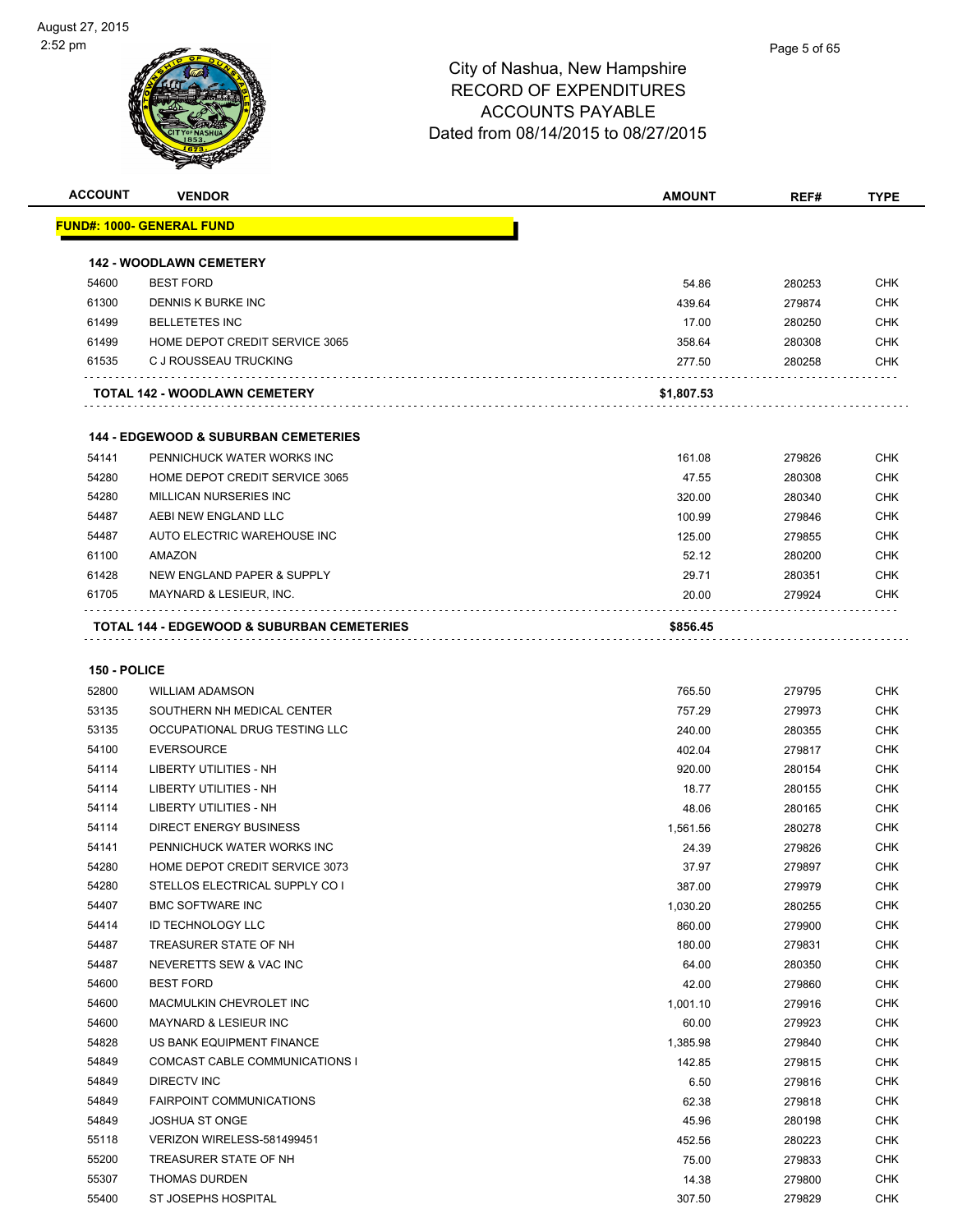#### Page 6 of 65

## City of Nashua, New Hampshire RECORD OF EXPENDITURES ACCOUNTS PAYABLE Dated from 08/14/2015 to 08/27/2015

| <b>ACCOUNT</b> | <b>VENDOR</b>                    | AMOUNT      | REF#   | <b>TYPE</b> |
|----------------|----------------------------------|-------------|--------|-------------|
|                | <b>FUND#: 1000- GENERAL FUND</b> |             |        |             |
| 150 - POLICE   |                                  |             |        |             |
| 55400          | ROGER WILLIAMS UNIVERSITY        | 1,630.00    | 279959 | CHK         |
| 55400          | <b>JOSHUA ALBERT</b>             | 350.00      | 280186 | <b>CHK</b>  |
| 55400          | <b>LAKEISHA PHELPS</b>           | 1,630.00    | 280195 | <b>CHK</b>  |
| 55400          | <b>FORENSIC PIECES INC</b>       | 2,180.00    | 280206 | <b>CHK</b>  |
| 55400          | <b>IAFCI NEW ENGLAND</b>         | 80.00       | 280207 | <b>CHK</b>  |
| 55400          | NORTHEAST K9 UNLIMITED           | 200.00      | 280353 | <b>CHK</b>  |
| 55500          | <b>CYGNUS BUSINESS MEDIA</b>     | 425.00      | 280273 | <b>CHK</b>  |
| 55607          | USPS-CMRS-PB #14658595           | 1,000.00    | 149209 | ACH         |
| 55699          | SHRED-IT USA-NEW YORK            | 64.20       | 279970 | CHK         |
| 55699          | ASCENTRIA COMMUNITY SERVICES     | 120.00      | 280201 | CHK         |
| 61100          | WB MASON CO INC                  | 304.78      | 279841 | CHK         |
| 61100          | <b>STAR PACKER BADGES</b>        | 25.00       | 279976 | <b>CHK</b>  |
| 61100          | WB MASON CO INC                  | 303.98      | 279996 | <b>CHK</b>  |
| 61100          | WB MASON CO INC                  | 463.13      | 280395 | CHK         |
| 61107          | ALECS SHOE STORE INC             | 4,953.76    | 280233 | CHK         |
| 61107          | <b>BEN'S UNIFORMS</b>            | 125.00      | 280251 | <b>CHK</b>  |
| 61110          | <b>BEN'S UNIFORMS</b>            | 187.95      | 279859 | CHK         |
| 61110          | <b>BEN'S UNIFORMS</b>            | 125.00      | 280251 | <b>CHK</b>  |
| 61121          | RILEYS SPORT SHOP INC            | 1,033.50    | 280372 | CHK         |
| 61142          | BOUND TREE MEDICAL, LLC          | 362.73      | 279862 | CHK         |
| 61142          | AIRGAS USA LLC                   | 586.50      | 280231 | <b>CHK</b>  |
| 61299          | NASHUA POLICE DEPARTMENT         | 31.99       | 279804 | <b>CHK</b>  |
| 61299          | <b>DIGITAL INTELLIGENCE</b>      | 88.93       | 279875 | <b>CHK</b>  |
| 61300          | <b>WEX BANK</b>                  | 2,151.63    | 279842 | <b>CHK</b>  |
| 61607          | ADVANCED ELECTRONIC DESIGN INC   | 254.00      | 280228 | <b>CHK</b>  |
| 61650          | WB MASON CO INC                  | 354.53      | 279996 | <b>CHK</b>  |
| 61650          | WB MASON CO INC                  | 252.40      | 280395 | <b>CHK</b>  |
| 61799          | <b>BELLETETES INC</b>            | 22.12       | 279858 | CHK         |
| 61799          | <b>BEST FORD</b>                 | (48.51)     | 279860 | <b>CHK</b>  |
| 61799          | <b>CARPARTS OF NASHUA</b>        | 139.83      | 279864 | CHK         |
| 61799          | MACMULKIN CHEVROLET INC          | 786.68      | 279916 | <b>CHK</b>  |
| 61799          | NEW ENGLAND PARTS WAREHOUSE      | 266.41      | 279937 | <b>CHK</b>  |
| 61799          | <b>STADIUM GRAPHICS</b>          | 19.50       | 279974 | <b>CHK</b>  |
| 61799          | CARPARTS OF NASHUA               | 66.53       | 280261 | <b>CHK</b>  |
| 61799          | MACMULKIN CHEVROLET INC          | 39.70       | 280327 | <b>CHK</b>  |
| 61799          | MHQ MUNICIPAL VEHICLES           | 285.20      | 280337 | <b>CHK</b>  |
| 61799          | QUIRK GM PARTS DEPOT             | 619.43      | 280365 | <b>CHK</b>  |
| 71221          | WB MASON CO INC                  | 249.99      | 279996 | <b>CHK</b>  |
| 71400          | <b>TIMNEY TRIGGERS</b>           | 685.87      | 280224 | <b>CHK</b>  |
| 71900          | <b>HTH ENGINEERING</b>           | 389.00      | 280309 | <b>CHK</b>  |
|                | <b>TOTAL 150 - POLICE</b>        | \$33,698.75 |        |             |
|                |                                  |             |        |             |

#### **152 - FIRE**

| 52800 | BRIAN RHODES           | 911.25 | 280370 | снк  |
|-------|------------------------|--------|--------|------|
| 54100 | EVERSOURCE             | 534.11 | 279817 | CHK. |
| 54114 | LIBERTY UTILITIES - NH | 50.62  | 279819 | CHK. |
| 54114 | LIBERTY UTILITIES - NH | 283.05 | 279822 | СНК  |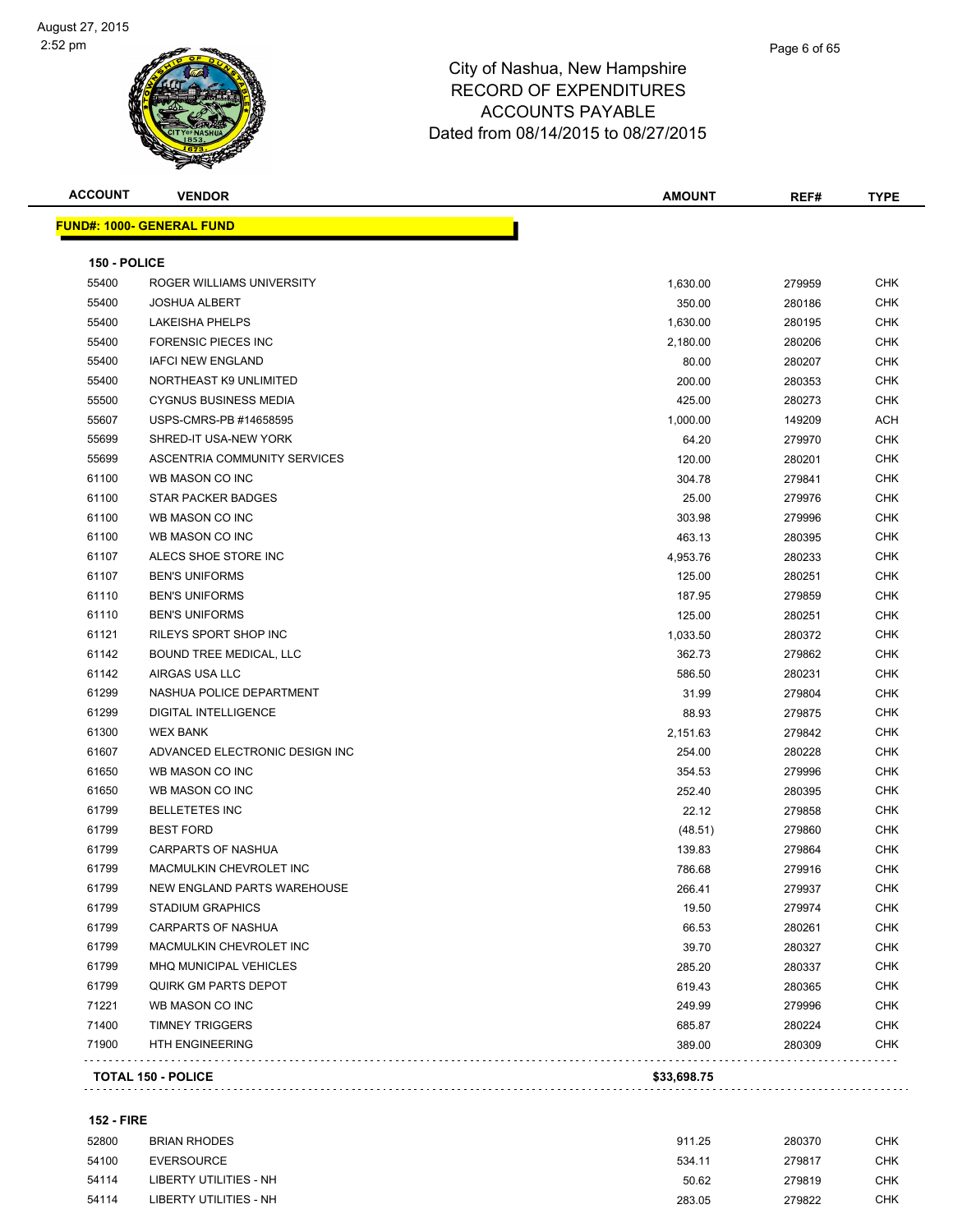| <b>ACCOUNT</b>    | <b>VENDOR</b>                          | <b>AMOUNT</b> | REF#   | <b>TYPE</b> |
|-------------------|----------------------------------------|---------------|--------|-------------|
|                   | <b>FUND#: 1000- GENERAL FUND</b>       |               |        |             |
| <b>152 - FIRE</b> |                                        |               |        |             |
| 54114             | DIRECT ENERGY BUSINESS                 | 98.33         | 279876 | CHK         |
| 54114             | DIRECT ENERGY BUSINESS                 | 220.11        | 280278 | <b>CHK</b>  |
| 54141             | PENNICHUCK WATER WORKS INC             | 907.25        | 279826 | <b>CHK</b>  |
| 54228             | <b>JP PEST SERVICES</b>                | 89.00         | 279903 | <b>CHK</b>  |
| 54228             | <b>JP PEST SERVICES</b>                | 89.00         | 280314 | <b>CHK</b>  |
| 54280             | AE MECHANICAL INC                      | 278.45        | 279845 | <b>CHK</b>  |
| 54280             | <b>BELLETETES INC</b>                  | 5.36          | 279858 | <b>CHK</b>  |
| 54280             | HOME DEPOT CREDIT SERVICE 3065         | 46.94         | 279896 | <b>CHK</b>  |
| 54280             | AE MECHANICAL INC                      | 255.70        | 280229 | <b>CHK</b>  |
| 54280             | AIR CLEANING SPECIALISTS OF NE         | 350.62        | 280230 | <b>CHK</b>  |
| 54280             | <b>RESCON BASEMENT SOLUTIONS LLC</b>   | 498.00        | 280369 | <b>CHK</b>  |
| 54600             | F W WEBB CO                            | 94.25         | 279881 | <b>CHK</b>  |
| 54600             | SANEL AUTO PARTS CO                    | 424.64        | 279963 | <b>CHK</b>  |
| 54600             | <b>BELLETETES INC</b>                  | 9.70          | 280250 | <b>CHK</b>  |
| 61110             | BERGERON PROTECTIVE CLOTHING           | 524.27        | 280252 | <b>CHK</b>  |
| 61135             | NATIONAL FIRE CODES                    | 1,255.50      | 280209 | <b>CHK</b>  |
| 61142             | MOORE MEDICAL LLC                      | 1,861.48      | 280343 | <b>CHK</b>  |
| 61299             | <b>BATTERIES PLUS</b>                  | 62.88         | 280248 | <b>CHK</b>  |
| 61299             | <b>BELLETETES INC</b>                  | 14.95         | 280250 | <b>CHK</b>  |
| 61428             | NEW ENGLAND PAPER & SUPPLY             | 1,118.39      | 279936 | <b>CHK</b>  |
| 61428             | NEW ENGLAND PAPER & SUPPLY             | 347.04        | 280351 | <b>CHK</b>  |
| 61699             | OCEAN STATE SIGNAL CO                  | 180.00        | 279943 | <b>CHK</b>  |
| 61699             | POWER & TELEPHONE SUPPLY CO            | 189.21        | 279949 | <b>CHK</b>  |
| 61699             | <b>GRANITE CITY ELECTRIC SUPPLY</b>    | 174.18        | 280300 | <b>CHK</b>  |
| 61699             | M & M ELECTRICAL SUPPLY CO INC         | 5.41          | 280324 | <b>CHK</b>  |
| 61699             | POWER & TELEPHONE SUPPLY CO            | 3,220.00      | 280361 | <b>CHK</b>  |
| 61799             | CHELMSFORD AUTO ELECTRIC               | 139.00        | 280263 | <b>CHK</b>  |
| 61799             | <b>CUMMINS NORTHEAST LLC</b>           | 1,037.45      | 280271 | <b>CHK</b>  |
| 61799             | MINUTEMAN TRUCKS INC                   | 478.44        | 280341 | <b>CHK</b>  |
| 61807             | AMAZON                                 | 253.88        | 280200 | <b>CHK</b>  |
| 61807             | APCO INTERNATIONAL INC                 | 92.00         | 280239 | <b>CHK</b>  |
| 61830             | <b>GREATER BOSTON POLICE COUNCIL</b>   | 256.00        | 279891 | <b>CHK</b>  |
| 61830             | <b>NHAFC</b>                           | 70.00         | 279940 | <b>CHK</b>  |
| 61830             | <b>NFPA</b>                            | 165.00        | 280211 | <b>CHK</b>  |
| 71400             | FIRE TECH & SAFETY OF NEW ENGL         | 450.00        | 280286 | <b>CHK</b>  |
| 71432             | FIRE TECH & SAFETY OF NEW ENGL         | 930.00        | 280286 | <b>CHK</b>  |
| 71432             | M & M ELECTRICAL SUPPLY CO INC         | 8.25          | 280324 | <b>CHK</b>  |
|                   | <b>TOTAL 152 - FIRE</b>                | \$17,979.71   |        |             |
|                   | <b>153 - BUILDING INSPECTION</b>       |               |        |             |
| 55421             | <b>JEFFREY RICHARD</b>                 | 340.00        | 279807 | <b>CHK</b>  |
|                   |                                        |               |        |             |
|                   | <b>TOTAL 153 - BUILDING INSPECTION</b> | \$340.00      |        |             |

| <b>155 - CODE ENFORCEMENT</b> |                            |        |        |     |
|-------------------------------|----------------------------|--------|--------|-----|
| 55200                         | NATIONAL SEMINARS TRAINING | 100.00 | 279933 | CHK |
| 55307                         | <b>KYLE METCALF</b>        | 365.13 | 280192 | CHK |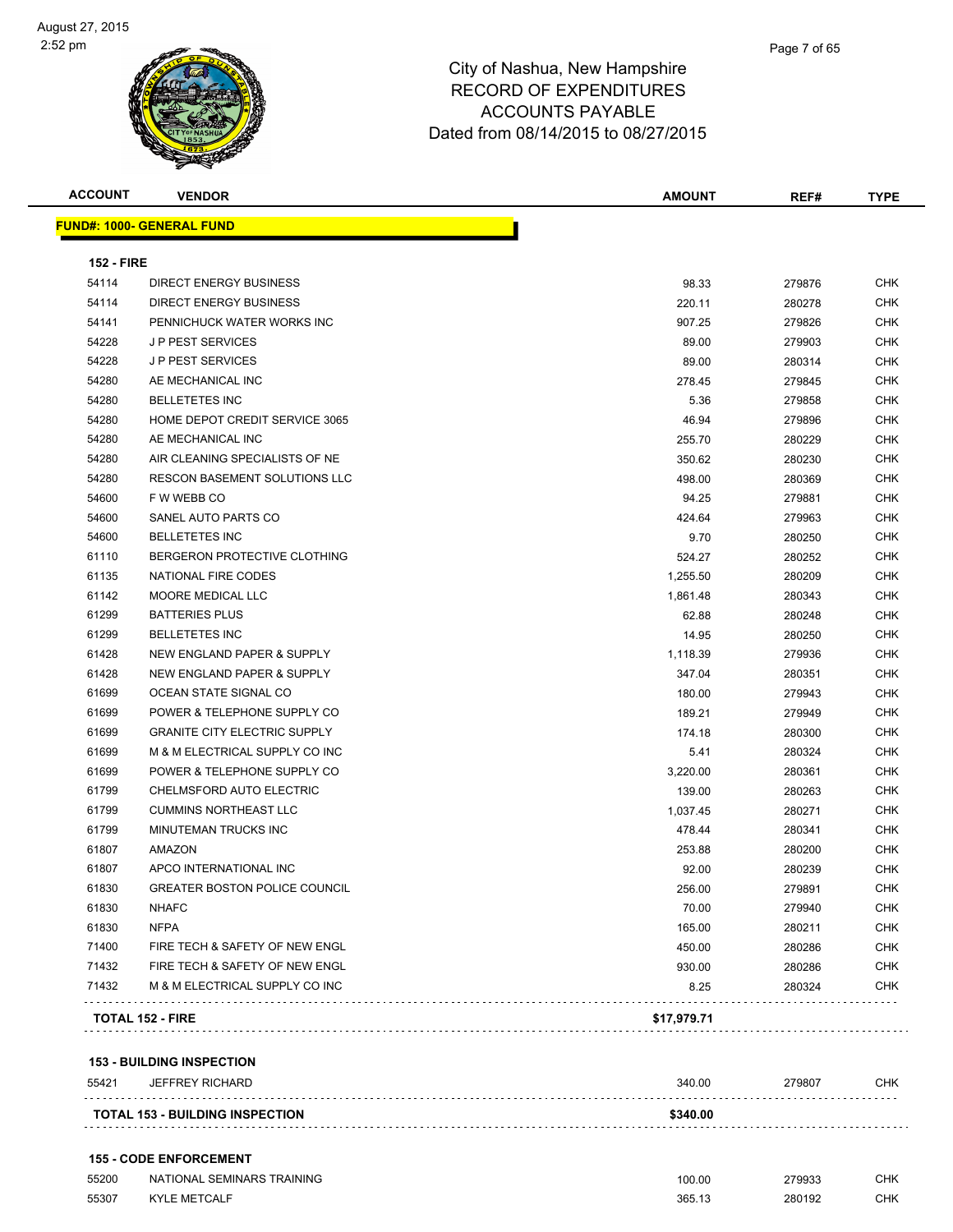| <b>ACCOUNT</b> | <b>VENDOR</b>                                     | <b>AMOUNT</b>   | REF#             | <b>TYPE</b>              |
|----------------|---------------------------------------------------|-----------------|------------------|--------------------------|
|                | <u> FUND#: 1000- GENERAL FUND</u>                 |                 |                  |                          |
|                | <b>155 - CODE ENFORCEMENT</b>                     |                 |                  |                          |
| 55421          | AACE                                              | 850.00          | 280199           | <b>CHK</b>               |
|                | <b>TOTAL 155 - CODE ENFORCEMENT</b>               | \$1,315.13      |                  |                          |
|                |                                                   |                 |                  |                          |
|                | <b>156 - EMERGENCY MANAGEMENT</b>                 |                 |                  |                          |
| 55307          | <b>JUSTIN KATES</b>                               | 40.00           | 280189           | <b>CHK</b>               |
|                | <b>TOTAL 156 - EMERGENCY MANAGEMENT</b>           | \$40.00         |                  |                          |
|                |                                                   |                 |                  |                          |
|                | <b>157 - CITYWIDE COMMUNICATIONS</b>              |                 |                  |                          |
| 55118          | VERIZON WIRELESS-581499451                        | 40.01           | 280223           | <b>CHK</b>               |
| 55699          | PAGE STREET LEASING LLC                           | 75.00           | 279945           | <b>CHK</b>               |
| 61799          | MOTOROLA SOLUTIONS INC<br>.                       | 3,284.50        | 279823           | <b>CHK</b>               |
|                | <b>TOTAL 157 - CITYWIDE COMMUNICATIONS</b>        | \$3,399.51      |                  |                          |
|                |                                                   |                 |                  |                          |
|                | <b>160 - PUBLIC WORKS-ADMIN/ENGINEERING</b>       |                 |                  |                          |
| 54114          | <b>LIBERTY UTILITIES - NH</b>                     | 39.76           | 280155           | <b>CHK</b>               |
| 54114          | <b>DIRECT ENERGY BUSINESS</b>                     | 39.12           | 280278           | <b>CHK</b>               |
| 54828          | US BANK EQUIPMENT FINANCE                         | 198.72          | 279838           | <b>CHK</b>               |
|                | TOTAL 160 - PUBLIC WORKS-ADMIN/ENGINEERING        | \$277.60        |                  |                          |
|                |                                                   |                 |                  |                          |
| 161 - STREETS  |                                                   |                 |                  |                          |
| 54100          | <b>EVERSOURCE</b>                                 | 1,402.54        | 279817           | <b>CHK</b>               |
| 54100          | <b>EVERSOURCE</b>                                 | 1,096.69        | 280153           | <b>CHK</b>               |
| 54100          | <b>EVERSOURCE</b>                                 | 49.96           | 280204           | <b>CHK</b>               |
| 54114          | LIBERTY UTILITIES - NH                            | 154.38          | 280157           | <b>CHK</b>               |
| 54200          | JAN PRO CLEANING SYSTEMS NE                       | 1,710.00        | 280315           | <b>CHK</b>               |
| 54228          | <b>JP PEST SERVICES</b>                           | 68.00           | 280314           | <b>CHK</b>               |
| 54236          | <b>CALLOGIX INC</b>                               | 239.33          | 280260           | CHK                      |
| 54280          | <b>BELLETETES INC</b>                             | 11.69           | 279858           | <b>CHK</b>               |
| 54280          | SANEL AUTO PARTS CO                               | 47.99           | 279965           | CHK                      |
| 54600          | <b>BEST FORD</b>                                  | 108.24          | 279860           | <b>CHK</b>               |
| 54600          | <b>CARPARTS OF NASHUA</b>                         | 278.49          | 279864           | <b>CHK</b>               |
| 54600          | FREIGHTLINER OF NH INC                            | 49.75           | 279884           | <b>CHK</b>               |
| 54600          | MILL METALS CORP                                  | 395.00          | 279929           | <b>CHK</b>               |
| 54600          | SANEL AUTO PARTS CO                               | 16.86           | 279965           | <b>CHK</b>               |
| 54600          | TST HYDRAULICS INC                                | 92.37           | 279985           | <b>CHK</b>               |
| 54600          | ATLANTIC BROOM SERVICE INC                        | 590.00          | 280242           | <b>CHK</b>               |
| 54600          | <b>B-B CHAIN INC</b>                              | 224.00          | 280245           | <b>CHK</b><br><b>CHK</b> |
| 54600          | CARPARTS OF NASHUA                                | 616.96          | 280261           |                          |
| 54600<br>54600 | DONOVAN EQUIPMENT CO INC<br>DONOVAN SPRING CO INC | 61.00           | 280281           | <b>CHK</b><br><b>CHK</b> |
|                |                                                   | 154.18          | 280282           | <b>CHK</b>               |
| 54600<br>54600 | <b>FASTENAL CO</b><br>FREIGHTLINER OF NH INC      | 152.50<br>57.99 | 280284<br>280289 | <b>CHK</b>               |
| 54600          | LIBERTY INTNL TRUCKS OF NH LLC                    | 73.69           | 280323           | <b>CHK</b>               |
| 54600          | MACMULKIN CHEVROLET INC                           | 293.55          | 280327           | <b>CHK</b>               |
|                |                                                   |                 |                  |                          |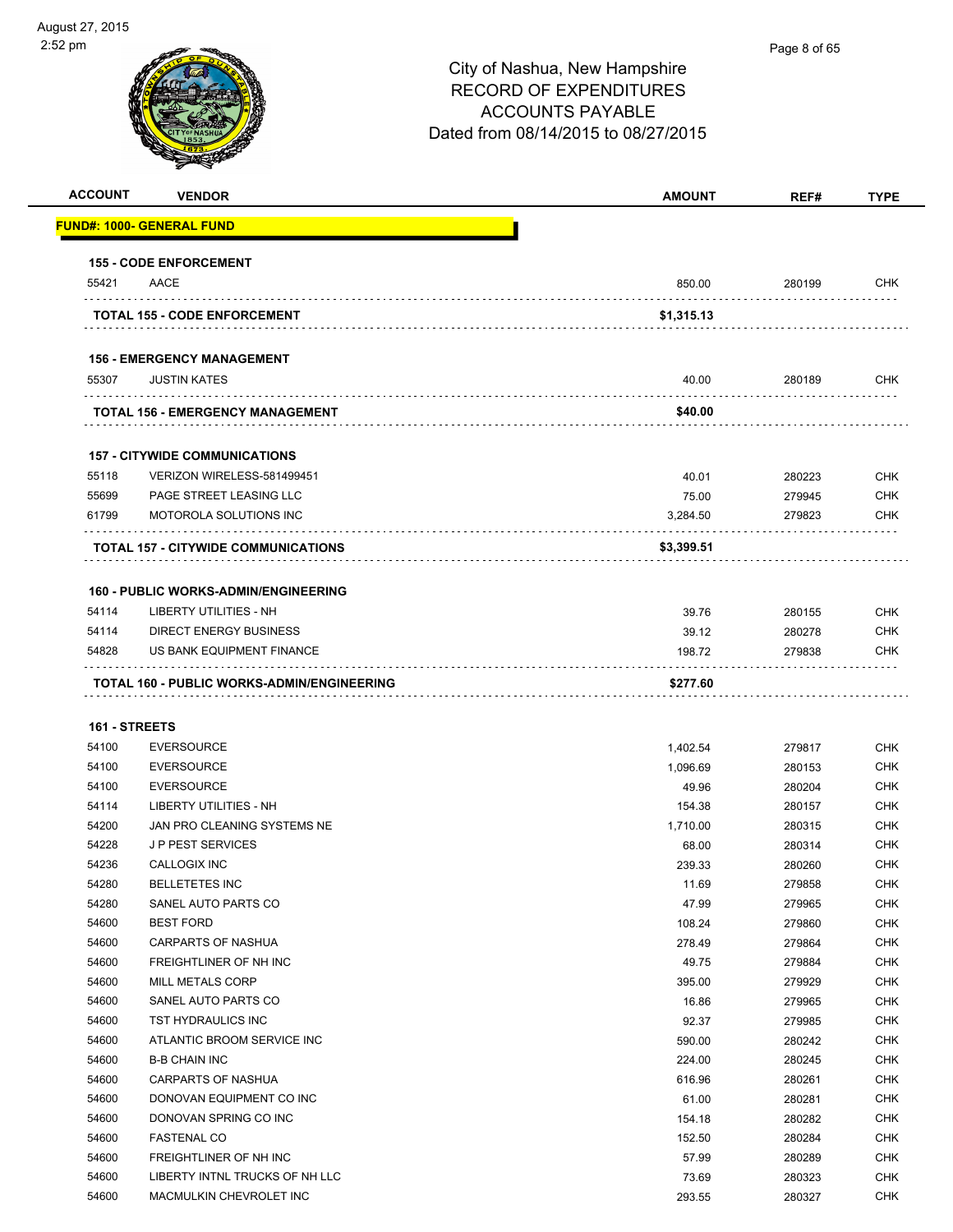| <b>ACCOUNT</b> | <b>VENDOR</b>                          | AMOUNT      | REF#   | <b>TYPE</b> |
|----------------|----------------------------------------|-------------|--------|-------------|
|                | <u> FUND#: 1000- GENERAL FUND</u>      |             |        |             |
| 161 - STREETS  |                                        |             |        |             |
| 54600          | MILL METALS CORP                       | 805.00      | 280339 | <b>CHK</b>  |
| 54600          | <b>NAPA AUTO PARTS</b>                 | 707.84      | 280345 | <b>CHK</b>  |
| 54600          | SWEEPER PARTS SALES                    | 374.90      | 280381 | <b>CHK</b>  |
| 54600          | SWEEPER PARTS SALES                    | 3,971.70    | 280382 | <b>CHK</b>  |
| 54828          | US BANK EQUIPMENT FINANCE              | 109.70      | 280171 | <b>CHK</b>  |
| 55607          | UNITED PARCEL SERVICE                  | 16.79       | 280221 | <b>CHK</b>  |
| 55699          | <b>TOOL &amp; EQUIPMENT CONNECTION</b> | 1,539.88    | 279984 | <b>CHK</b>  |
| 61107          | UNIFIRST CORPORATION                   | 781.83      | 279989 | <b>CHK</b>  |
| 61107          | UNIFIRST CORPORATION                   | 1,347.13    | 280386 | <b>CHK</b>  |
| 61166          | <b>BELLETETES INC</b>                  | 14.95       | 280250 | <b>CHK</b>  |
| 61299          | <b>BELLETETES INC</b>                  | 162.34      | 280250 | <b>CHK</b>  |
| 61300          | <b>DENNIS K BURKE INC</b>              | 13,063.94   | 280276 | <b>CHK</b>  |
| 61307          | SHATTUCK MALONE OIL CO                 | 13,488.90   | 280218 | <b>CHK</b>  |
| 61428          | ROCHESTER MIDLAND CORPORATION          | 1,044.96    | 280373 | <b>CHK</b>  |
| 61507          | <b>BROX INDUSTRIES INC</b>             | 269.00      | 279863 | <b>CHK</b>  |
| 61507          | CONTINENTAL PAVING INC                 | 2,890.18    | 279871 | <b>CHK</b>  |
| 61507          | CONTINENTAL PAVING INC                 | 1,989.20    | 280266 | <b>CHK</b>  |
| 61535          | <b>BROX INDUSTRIES INC</b>             | 42.78       | 280257 | <b>CHK</b>  |
| 61542          | PERMA LINE CORP OF NEW ENGLAND         | 2,717.65    | 280360 | <b>CHK</b>  |
| 61560          | CORRIVEAU ROUTHIER INC                 | 180.18      | 279872 | <b>CHK</b>  |
| 61562          | <b>FASTENAL CO</b>                     | 23.39       | 279882 | <b>CHK</b>  |
| 61562          | NASHUA WALLPAPER & PAINT CO            | 113.98      | 280347 | <b>CHK</b>  |
| 61705          | MAYNARD & LESIEUR INC                  | 643.80      | 280334 | <b>CHK</b>  |
| 61709          | <b>FASTENAL CO</b>                     | 29.03       | 280284 | <b>CHK</b>  |
| 61709          | <b>G H BERLIN WINDWARD</b>             | 1,301.92    | 280290 | <b>CHK</b>  |
| 61709          | SANEL AUTO PARTS CO                    | 24.54       | 280376 | <b>CHK</b>  |
| 61799          | USP OF NEW ENGLAND                     | 911.63      | 279992 | <b>CHK</b>  |
| 61799          | <b>BELLETETES INC</b>                  | 10.24       | 280250 | <b>CHK</b>  |
| 61799          | <b>CARPARTS OF NASHUA</b>              | 28.19       | 280261 | <b>CHK</b>  |
| 61799          | <b>FASTENAL CO</b>                     | 24.90       | 280284 | <b>CHK</b>  |
| 61799          | JOHNSON SUPPLY CO INC                  | 199.76      | 280316 | <b>CHK</b>  |
| 71025          | SANEL AUTO PARTS CO                    | 46.88       | 279965 | <b>CHK</b>  |
| 71025          | <b>CORNWELL TOOLS</b>                  | 100.95      | 280268 | <b>CHK</b>  |
|                | <b>TOTAL 161 - STREETS</b>             | \$56,923.22 |        |             |
|                |                                        |             |        |             |

#### **162 - STREET LIGHTING**

| 54100 | EVERSOURCE                         | 404.06   | 27981. | СНК |
|-------|------------------------------------|----------|--------|-----|
|       | <b>TOTAL 162 - STREET LIGHTING</b> | \$404.06 |        |     |
|       |                                    |          |        |     |

#### **166 - PARKING LOTS**

| 54100 | <b>EVERSOURCE</b>                     | 1.239.24 | 279817 | <b>CHK</b> |
|-------|---------------------------------------|----------|--------|------------|
| 54280 | <b>GAGNONS ELECTRICAL SERVICE INC</b> | 297.40   | 279885 | CHK        |
| 55100 | <b>CALE AMERICA</b>                   | 940.00   | 280259 | <b>CHK</b> |
| 55307 | <b>JILL STANSFIELD</b>                | 22.66    | 279811 | CHK        |
| 55600 | <b>PRINT FACTORY</b>                  | 1.015.75 | 280362 | CHK        |
| 55699 | <b>CALE AMERICA</b>                   | 400.00   | 280259 | CHK        |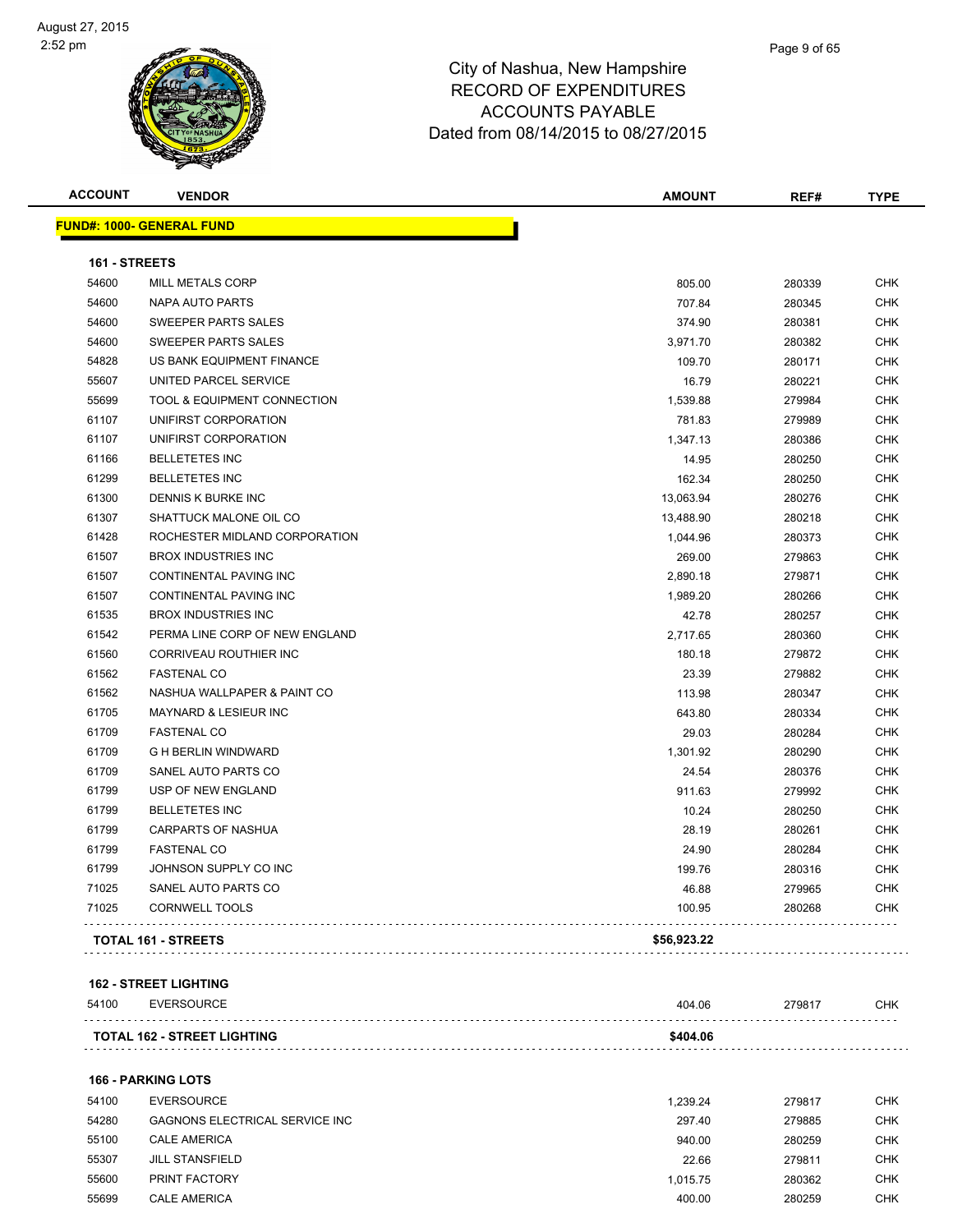| <b>ACCOUNT</b> | <b>VENDOR</b>                         | <b>AMOUNT</b> | REF#   | <b>TYPE</b> |
|----------------|---------------------------------------|---------------|--------|-------------|
|                | <u> FUND#: 1000- GENERAL FUND</u>     |               |        |             |
|                |                                       |               |        |             |
|                | <b>166 - PARKING LOTS</b>             |               |        |             |
| 55699          | UNITED SITE SERVICES                  | 109.94        | 280388 | <b>CHK</b>  |
| 61299          | HOME DEPOT CREDIT SERVICE 3065        | 67.67         | 279896 | <b>CHK</b>  |
| 71600          | MUNICIPAL SUPPLY SALES CO             | 408.85        | 280344 | <b>CHK</b>  |
|                | <b>TOTAL 166 - PARKING LOTS</b>       | \$4,501.51    |        |             |
|                | <b>171 - COMMUNITY SERVICES</b>       |               |        |             |
| 54100          | <b>EVERSOURCE</b>                     | 1,605.35      | 279817 | <b>CHK</b>  |
|                | <b>TOTAL 171 - COMMUNITY SERVICES</b> | \$1,605.35    |        |             |
|                | <b>172 - COMMUNITY HEALTH</b>         |               |        |             |
| 55607          | UNITED PARCEL SERVICE                 | 4.36          | 280221 | <b>CHK</b>  |
| 61110          | NH MEDICAL DENTAL SUPPLY LLC          | 158.00        | 279939 | <b>CHK</b>  |
| 61142          | NH MEDICAL DENTAL SUPPLY LLC          | 606.00        | 279939 | <b>CHK</b>  |
|                |                                       |               |        |             |
|                | TOTAL 172 - COMMUNITY HEALTH          | \$768.36      |        |             |
|                | <b>174 - WELFARE ADMINISTRATION</b>   |               |        |             |
| 55200          | NHLWAA                                | 15.00         | 280544 | <b>CHK</b>  |
|                | TOTAL 174 - WELFARE ADMINISTRATION    | \$15.00       |        |             |
|                | <b>175 - WELFARE ASSISTANCE</b>       |               |        |             |
| 55810          | 188 CONCORD ST LLC                    | 633.04        | 280116 | <b>CHK</b>  |
| 55810          | 35-37 CROWN ST REALTY LLC             | 680.00        | 280117 | <b>CHK</b>  |
| 55810          | <b>GILBERT G CAMPBELL</b>             | 875.00        | 280118 | <b>CHK</b>  |
| 55810          | DONALD D DOBENS                       | 625.00        | 280120 | <b>CHK</b>  |
| 55810          | GULZAR-E-RAZIA LLC                    | 764.73        | 280121 | <b>CHK</b>  |
| 55810          | <b>WILLIAM A HAMEL</b>                | 900.00        | 280122 | <b>CHK</b>  |
| 55810          | <b>JACQUES POULIN</b>                 | 850.00        | 280123 | <b>CHK</b>  |
| 55810          | <b>JIMMIE LUMPKIN</b>                 | 825.00        | 280124 | <b>CHK</b>  |
| 55810          | NICHOLAS QUARATIELLO                  | 740.00        | 280126 | CHK         |
| 55810          | THE FRONT DOOR AGENCY INC             | 360.00        | 280127 | <b>CHK</b>  |
| 55810          | MOTEL 6                               | 3,356.68      | 280511 | <b>CHK</b>  |
| 55810          | 188 CONCORD ST LLC                    | 289.00        | 280512 | <b>CHK</b>  |
| 55810          | 20 PIERCE STREET REALTY LLC           | 875.00        | 280513 | <b>CHK</b>  |
| 55810          | 23-25 TEMPLE ST REALTY LLC            | 500.00        | 280514 | <b>CHK</b>  |
| 55810          | AMHERST PARK APARTMENTS LLC           | 447.00        | 280515 | <b>CHK</b>  |
| 55810          | CENTRAL REALTY INC                    | 500.00        | 280516 | <b>CHK</b>  |
| 55810          | DHG ASSOCIATES                        | 614.56        | 280517 | <b>CHK</b>  |
| 55810          | PAUL KOROMA                           | 500.00        | 280518 | <b>CHK</b>  |
| 55810          | DAVID LATTI                           | 705.00        | 280519 | <b>CHK</b>  |
| 55810          | LEO M LAVOIE                          | 720.00        | 280520 | <b>CHK</b>  |
| 55810          | LTA INVESTMENTS LLC                   | 1,000.00      | 280521 | <b>CHK</b>  |
| 55810          | MIGRELA REALTY TRUST                  | 226.00        | 280522 | <b>CHK</b>  |
| 55810          | RJ REAL ESTATE PARTNERSHIP            | 795.00        | 280523 | <b>CHK</b>  |
| 55810          | <b>WILBERTO TORRES</b>                | 633.31        | 280524 | <b>CHK</b>  |
|                |                                       |               |        |             |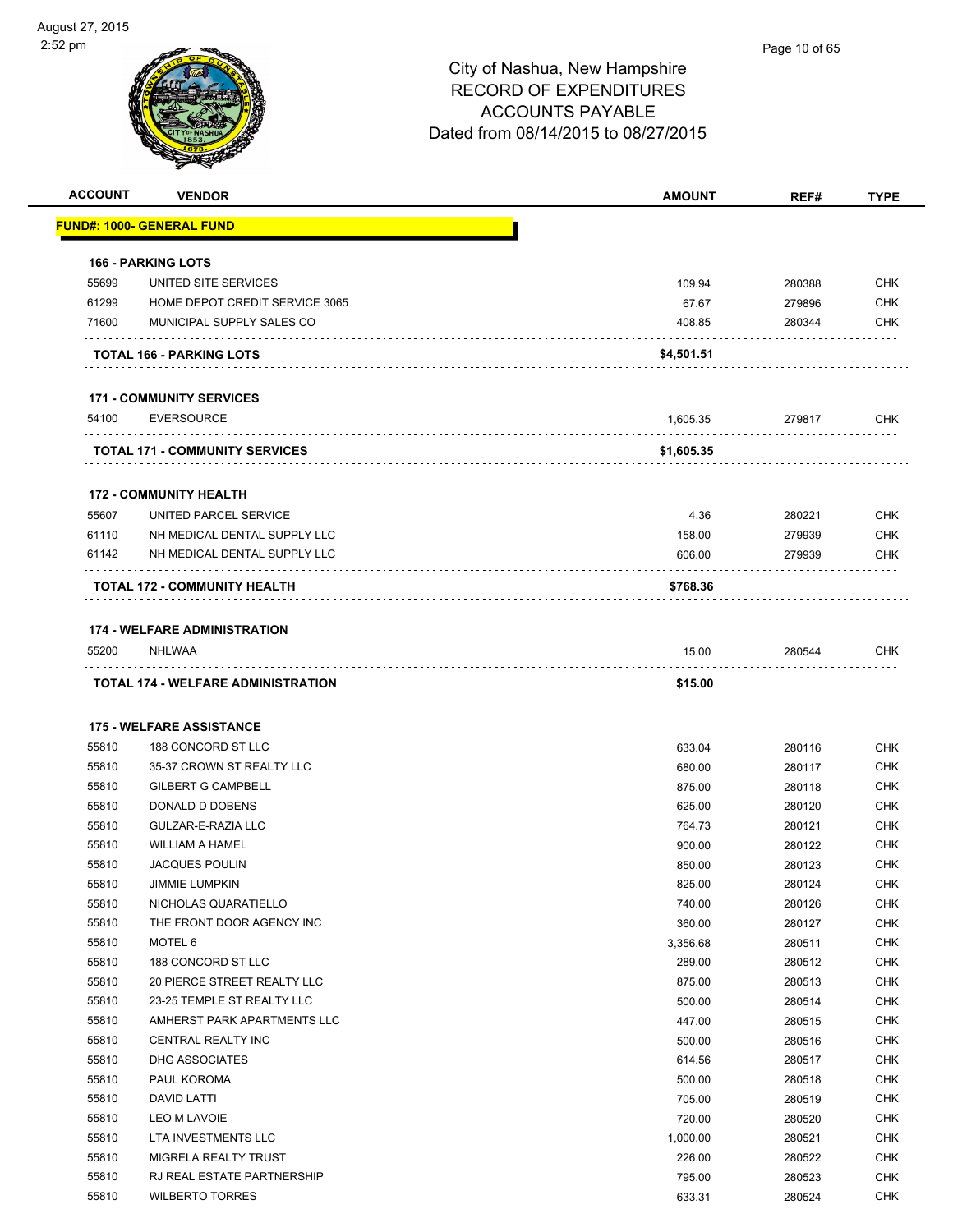| <b>ACCOUNT</b> | <b>VENDOR</b>                       | <b>AMOUNT</b> | REF#   | <b>TYPE</b> |
|----------------|-------------------------------------|---------------|--------|-------------|
|                | <b>FUND#: 1000- GENERAL FUND</b>    |               |        |             |
|                |                                     |               |        |             |
|                | <b>175 - WELFARE ASSISTANCE</b>     |               |        |             |
| 55814          | <b>EVERSOURCE</b>                   | 184.24        | 280114 | <b>CHK</b>  |
| 55814          | <b>LIBERTY UTILITIES</b>            | 544.46        | 280115 | <b>CHK</b>  |
| 55814          | <b>EVERSOURCE</b>                   | 775.08        | 280509 | CHK         |
| 55814          | <b>LIBERTY UTILITIES</b>            | 188.28        | 280510 | CHK         |
| 55816          | MARKET BASKET ACCT 2589096          | 454.38        | 280125 | CHK         |
| 55818          | MARKET BASKET ACCT 2589096          | 77.46         | 280125 | CHK         |
| 55820          | DAVIS FUNERAL HOME                  | 750.00        | 280119 | CHK         |
|                | TOTAL 175 - WELFARE ASSISTANCE      | \$21,388.22   |        |             |
|                | <b>177 - PARKS &amp; RECREATION</b> |               |        |             |
| 54100          | <b>EVERSOURCE</b>                   | 101.31        | 279817 | CHK         |
| 54100          | <b>EVERSOURCE</b>                   | 6,248.66      | 280153 | <b>CHK</b>  |
| 54100          | <b>EVERSOURCE</b>                   | 25.21         | 280204 | <b>CHK</b>  |
| 54114          | <b>DIRECT ENERGY BUSINESS</b>       | 235.94        | 279876 | CHK         |
| 54114          | LIBERTY UTILITIES - NH              | 48.24         | 280158 | CHK         |
| 54114          | LIBERTY UTILITIES - NH              | 51.56         | 280166 | <b>CHK</b>  |
| 54114          | <b>DIRECT ENERGY BUSINESS</b>       | 4.81          | 280278 | CHK         |
| 54141          | PENNICHUCK WATER WORKS INC          | 13,093.74     | 279826 | CHK         |
| 54280          | SOUTHWORTH-MILTON INC               | 183.63        | 279828 | CHK         |
| 54280          | ASAP FIRE & SAFETY CORP             | 281.49        | 279854 | CHK         |
| 54280          | SIMPLEX GRINNELL                    | 546.00        | 279971 | <b>CHK</b>  |
| 54280          | <b>STATELINE IRRIGATION</b>         | 89.04         | 279977 | CHK         |
| 54280          | <b>TURF PRODUCTS</b>                | 550.70        | 279986 | CHK         |
| 54280          | BANNER SYSTEMS OF MASSACHUSETT      | 150.00        | 280247 | <b>CHK</b>  |
| 54280          | F W WEBB CO                         | 194.49        | 280283 | CHK         |
| 54280          | <b>FASTENAL CO</b>                  | 14.80         | 280284 | CHK         |
| 54280          | FORCIER CONTRACTING & BUILDING      | 960.00        | 280288 | CHK         |
| 54280          | <b>GALLIVAN COMPANY INC</b>         | 2,590.00      | 280292 | CHK         |
| 54280          | GATE CITY FENCE CO INC              | 1,765.00      | 280293 | CHK         |
| 54280          | HOME DEPOT CREDIT SERVICE 3065      | 850.36        | 280308 | CHK         |
| 54280          | J P PEST SERVICES                   | 160.00        | 280314 | <b>CHK</b>  |
| 54280          | JOHNSONS ELECTRIC INC               | 910.35        | 280317 | CHK         |
| 54280          | MARSHALL SIGNS INC                  | 35.00         | 280332 | <b>CHK</b>  |
| 54280          | NASHUA WALLPAPER & PAINT CO         | 161.52        | 280347 | <b>CHK</b>  |
| 54280          | OUTDOOR PRIDE LANDSCAPING INC       | 2,800.00      | 280358 | <b>CHK</b>  |
| 54280          | UNITED SITE SERVICES                | (54.97)       | 280388 | CHK         |
| 54600          | <b>CARPARTS OF NASHUA</b>           | 205.74        | 279864 | <b>CHK</b>  |
| 54821          | UNITED SITE SERVICES                | 2,308.74      | 280388 | <b>CHK</b>  |
| 55200          | NEIBL INC                           | 750.00        | 280348 | CHK         |
| 55400          | <b>NESTMA</b>                       | 75.00         | 280349 | <b>CHK</b>  |
| 55642          | <b>BOB PALANGE</b>                  | 50.00         | 280507 | CHK         |
| 55654          | AMERICAN LEGION BAND                | 600.00        | 280235 | CHK         |
| 55654          | AMHERST TOWN BAND                   | 650.00        | 280237 | <b>CHK</b>  |
| 55654          | <b>COMMUNITY EVENTS LLC</b>         | 4,000.00      | 280265 | <b>CHK</b>  |
| 55654          | <b>MARCUS GALE</b>                  | 400.00        | 280291 | <b>CHK</b>  |
| 55654          | THE GIANT GAME COMPANY              | 375.00        | 280294 | <b>CHK</b>  |
| 55654          | NH BOUNCE HOUSE RENTALS             | 1,000.00      | 280352 | <b>CHK</b>  |
|                |                                     |               |        |             |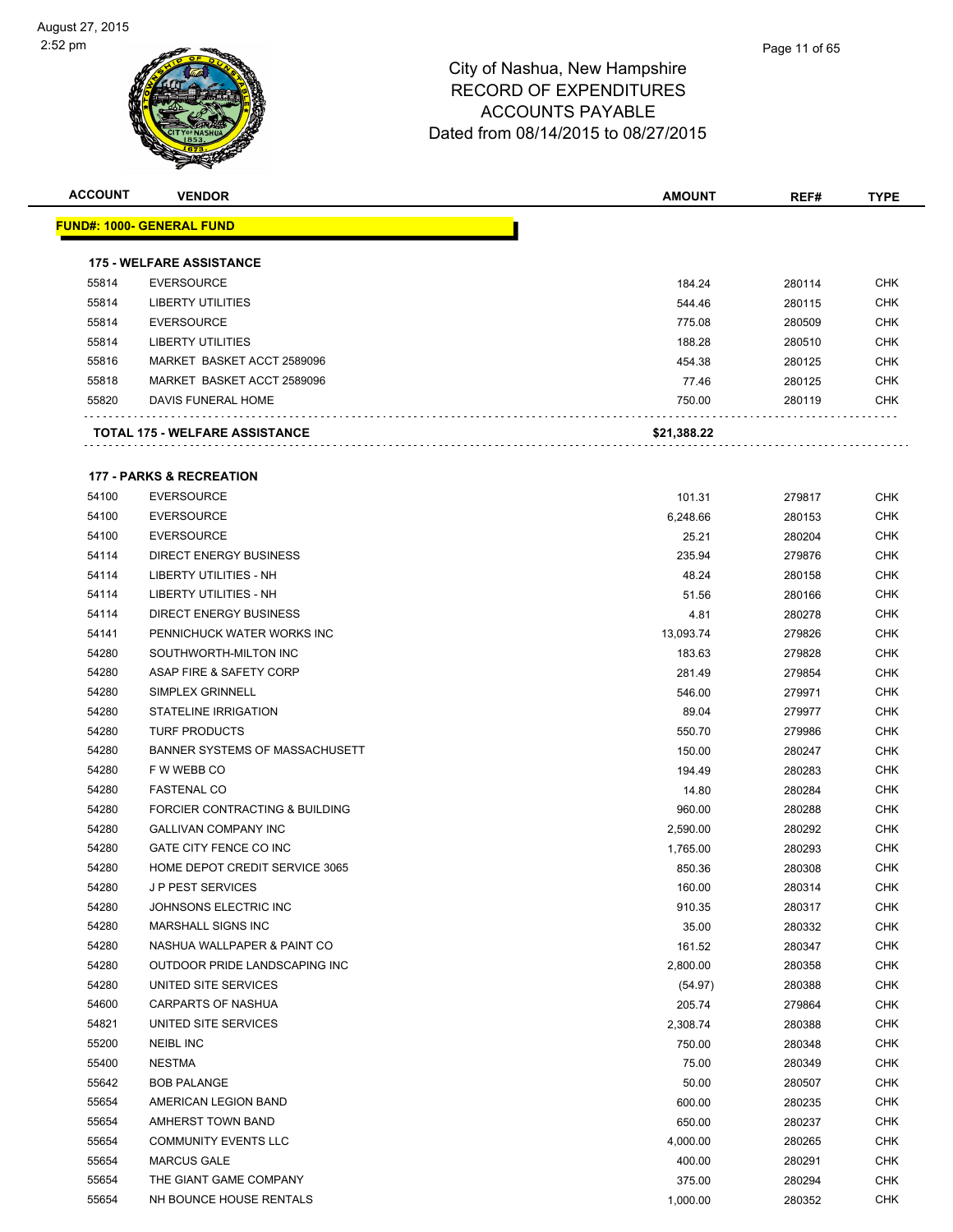| <b>ACCOUNT</b> | <b>VENDOR</b>                             | <b>AMOUNT</b> | REF#   | <b>TYPE</b> |
|----------------|-------------------------------------------|---------------|--------|-------------|
|                | <b>FUND#: 1000- GENERAL FUND</b>          |               |        |             |
|                | <b>177 - PARKS &amp; RECREATION</b>       |               |        |             |
| 55654          | <b>RECYCLE SMILES ENTERTAINMENT</b>       | 300.00        | 280368 | <b>CHK</b>  |
| 55654          | ANNA RIBAUDO                              | 150.00        | 280371 | <b>CHK</b>  |
| 55654          | <b>TRICKY DICK'S MAGIC SHOW</b>           | 425.00        | 280385 | <b>CHK</b>  |
| 61100          | WB MASON CO INC                           | 121.67        | 280395 | <b>CHK</b>  |
| 61107          | PRO SALES                                 | 705.00        | 279951 | <b>CHK</b>  |
| 61107          | <b>M &amp; N SPORTS LLC</b>               | 654.60        | 280325 | <b>CHK</b>  |
| 61128          | <b>M &amp; N SPORTS LLC</b>               | 859.40        | 280325 | <b>CHK</b>  |
| 61156          | ASAP FIRE & SAFETY CORP                   | 308.49        | 279854 | <b>CHK</b>  |
| 61156          | FILLION ASSOCIATES INC                    | 520.96        | 279883 | <b>CHK</b>  |
| 61156          | SEASONAL SPECIALTY STORES                 | 324.85        | 279967 | <b>CHK</b>  |
| 61299          | <b>CVS SYSTEMS INC</b>                    | 885.00        | 280272 | <b>CHK</b>  |
| 61799          | <b>BEST FORD</b>                          | 108.02        | 279860 | <b>CHK</b>  |
| 61799          | SANEL AUTO PARTS CO                       | 90.72         | 279964 | <b>CHK</b>  |
| 71625          | C J ROUSSEAU TRUCKING                     | 832.50        | 280258 | <b>CHK</b>  |
| 71625          | <b>GRANITE STATE CONCRETE CO INC</b>      | 767.50        | 280301 | <b>CHK</b>  |
| 71625          | ME O'BRIEN & SONS INC                     | 322.00        | 280326 | <b>CHK</b>  |
| 71999          | GATE CITY FENCE CO INC                    | 268.00        | 280293 | <b>CHK</b>  |
| 71999          | <b>HUDSON SMALL ENGINE</b>                | 92.00         | 280310 | <b>CHK</b>  |
|                | <b>TOTAL 177 - PARKS &amp; RECREATION</b> | \$50,147.07   |        |             |
| 179 - LIBRARY  |                                           |               |        |             |
| 54114          | <b>LIBERTY UTILITIES - NH</b>             | 154.83        | 279821 | <b>CHK</b>  |
| 54114          | <b>DIRECT ENERGY BUSINESS</b>             | 15.83         | 280278 | <b>CHK</b>  |
| 54280          | DMS PLUMBING & HEATING                    | 325.00        | 279877 | <b>CHK</b>  |
| 54280          | HUFF & GAUTHIER INC                       | 793.75        | 279898 | <b>CHK</b>  |
| 54280          | <b>JP PEST SERVICES</b>                   | 114.00        | 279903 | <b>CHK</b>  |
| 54280          | HOME DEPOT CREDIT SERVICE 3065            | 69.93         | 280308 | <b>CHK</b>  |

| 54280 | <b>JP PEST SERVICES</b>               | 114.00   | 279903 | CHK        |
|-------|---------------------------------------|----------|--------|------------|
| 54280 | HOME DEPOT CREDIT SERVICE 3065        | 69.93    | 280308 | <b>CHK</b> |
| 54280 | SAYCO TREE & LANDSCAPE INC            | 880.00   | 280377 | <b>CHK</b> |
| 54428 | <b>COMCAST CABLE COMMUNICATIONS I</b> | 127.85   | 280203 | <b>CHK</b> |
| 54828 | US BANK EQUIPMENT FINANCE             | 133.06   | 280169 | <b>CHK</b> |
| 55400 | <b>NELA OFFICE</b>                    | 550.00   | 280210 | <b>CHK</b> |
| 61100 | WB MASON CO INC                       | 457.53   | 279996 | <b>CHK</b> |
| 61299 | <b>AMAZON</b>                         | 143.45   | 280200 | <b>CHK</b> |
| 61428 | <b>REXEL</b>                          | 499.58   | 279958 | <b>CHK</b> |
| 61807 | <b>BAKER &amp; TAYLOR</b>             | 25.79    | 279856 | <b>CHK</b> |
| 61807 | <b>AMAZON</b>                         | 52.28    | 280200 | <b>CHK</b> |
| 61807 | <b>APPLE BOOKS</b>                    | 7.070.90 | 280240 | <b>CHK</b> |
| 61807 | <b>BAKER &amp; TAYLOR</b>             | (20.96)  | 280246 | <b>CHK</b> |
| 61807 | <b>INGRAM LIBRARY SERVICES</b>        | 1,470.10 | 280312 | <b>CHK</b> |
| 61807 | <b>MANUFACTURERS NEWS INC</b>         | 151.90   | 280329 | <b>CHK</b> |
| 61807 | <b>MATTHEW BENDER &amp; CO</b>        | 182.70   | 280333 | <b>CHK</b> |
| 61814 | <b>MIDWEST TAPE</b>                   | 335.90   | 279928 | <b>CHK</b> |
| 61814 | <b>RANDOM HOUSE LLC</b>               | 30.00    | 279955 | <b>CHK</b> |
| 61814 | <b>BAKER &amp; TAYLOR</b>             | 195.12   | 280246 | <b>CHK</b> |
| 61814 | <b>MICRO MARKETING ASSOCIATES</b>     | 277.95   | 280338 | <b>CHK</b> |
| 61814 | <b>RANDOM HOUSE LLC</b>               | 67.50    | 280366 | <b>CHK</b> |
| 61816 | <b>INGRAM LIBRARY SERVICES</b>        | 9.32     | 280312 | <b>CHK</b> |
|       |                                       |          |        |            |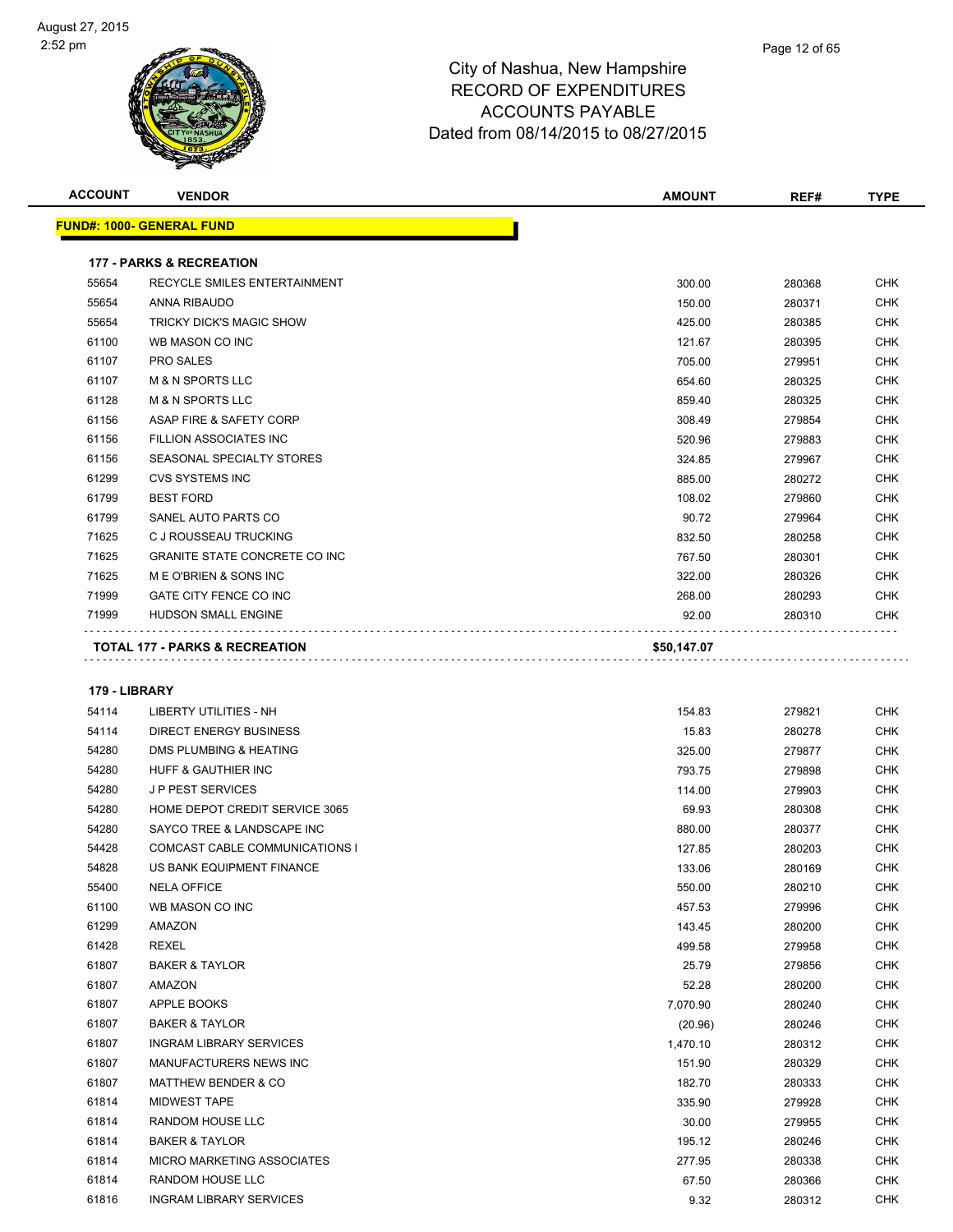| <b>ACCOUNT</b>      | <b>VENDOR</b>                      | <b>AMOUNT</b> | REF#   | <b>TYPE</b> |
|---------------------|------------------------------------|---------------|--------|-------------|
|                     | <u> FUND#: 1000- GENERAL FUND</u>  |               |        |             |
|                     |                                    |               |        |             |
| 179 - LIBRARY       |                                    |               |        |             |
| 61821               | THE BOSTON GLOBE                   | 685.36        | 280384 | <b>CHK</b>  |
| 68322               | AC MOORE INC                       | 27.24         | 279844 | <b>CHK</b>  |
| 68322               | SAM'S CLUB DIRECT-0860             | 123.01        | 280375 | <b>CHK</b>  |
| 71221               | AMAZON                             | 32.99         | 280200 | <b>CHK</b>  |
| 71450               | MERIDIAN HOME MEDIA SYSTEMS        | 593.00        | 279927 | CHK         |
|                     | TOTAL 179 - LIBRARY                | \$15,574.91   |        |             |
|                     | <b>181 - COMMUNITY DEVELOPMENT</b> |               |        |             |
| 54828               | US BANK EQUIPMENT FINANCE          | 364.19        | 279838 | <b>CHK</b>  |
| 55421               | <b>SARAH MARCHANT</b>              | 75.00         | 280190 | <b>CHK</b>  |
| 61100               | WB MASON CO INC                    | 14.63         | 279996 | <b>CHK</b>  |
| 61650               | WB MASON CO INC                    | 58.06         | 279996 | CHK         |
|                     | TOTAL 181 - COMMUNITY DEVELOPMENT  | \$511.88      |        |             |
|                     | <b>182 - PLANNING &amp; ZONING</b> |               |        |             |
| 55600               | CERTIFIED MAIL DONE FAST           | 2.760.00      | 279865 | <b>CHK</b>  |
| 55614               | HILLSBOROUGH COUNTY REGISTRY       | 28.71         | 279895 | <b>CHK</b>  |
| 61830               | <b>PUTNEY PRESS</b>                | 31.90         | 280363 | CHK         |
|                     |                                    |               |        |             |
|                     | TOTAL 182 - PLANNING & ZONING      | \$2,820.61    |        |             |
|                     |                                    |               |        |             |
|                     | <b>183 - ECONOMIC DEVELOPMENT</b>  |               |        |             |
| 54828               | US BANK EQUIPMENT FINANCE          | 85.24         | 280167 | <b>CHK</b>  |
|                     | TOTAL 183 - ECONOMIC DEVELOPMENT   | \$85.24       |        |             |
| <b>191 - SCHOOL</b> |                                    |               |        |             |
| 52300               | <b>GUARDIAN</b>                    | 2,641.34      | 280447 | <b>CHK</b>  |
| 52300               | UNUM LIFE INSURANCE                | 1,614.79      | 280496 | <b>CHK</b>  |
| 53128               | JACKSON LEWIS LLP                  | 5,275.00      | 280453 | <b>CHK</b>  |
| 53614               | <b>CLARK ASSOC</b>                 | 4,100.50      | 280023 | <b>CHK</b>  |
| 53614               | AMY MCCARTNEY                      | 4,100.40      | 280064 | <b>CHK</b>  |
| 53614               | AMY MCCARTNEY                      | 1,688.40      | 280464 | <b>CHK</b>  |
| 53614               | PHONAK, LLC                        | 3,600.00      | 280474 | <b>CHK</b>  |
| 53628               | MULTI STATE BILLING SERVICES L     | 743.17        | 280067 | <b>CHK</b>  |
| 53628               | <b>EMERITO ROLON</b>               | 1,100.00      | 280081 | <b>CHK</b>  |
| 53628               | SECURADYNE SYSTEMS                 | 2,913.00      | 280090 | <b>CHK</b>  |
| 53628               | UNITED SITE SERVICES               | 124.12        | 280098 | <b>CHK</b>  |
| 53628               | STATE OF NH CRIMINAL RECORDS       | 1,007.50      | 280405 | <b>CHK</b>  |
| 53628               | TRI STATE FIRE PROTECTION LLC      | 450.00        | 280495 | <b>CHK</b>  |
| 54100               | <b>EVERSOURCE</b>                  | 5,461.15      | 279998 | <b>CHK</b>  |
| 54100               | <b>EVERSOURCE</b>                  | 112,566.44    | 280396 | <b>CHK</b>  |
| 54114               | <b>LIBERTY UTILITIES</b>           | 508.77        | 279999 | <b>CHK</b>  |
| 54114               | <b>DIRECT ENERGY BUSINESS</b>      | 41.28         | 280001 | <b>CHK</b>  |
| 54114               | <b>LIBERTY UTILITIES</b>           | 2,765.95      | 280397 | <b>CHK</b>  |
| 54114               | <b>DIRECT ENERGY BUSINESS</b>      | 1,185.63      | 280399 | <b>CHK</b>  |
|                     |                                    |               |        |             |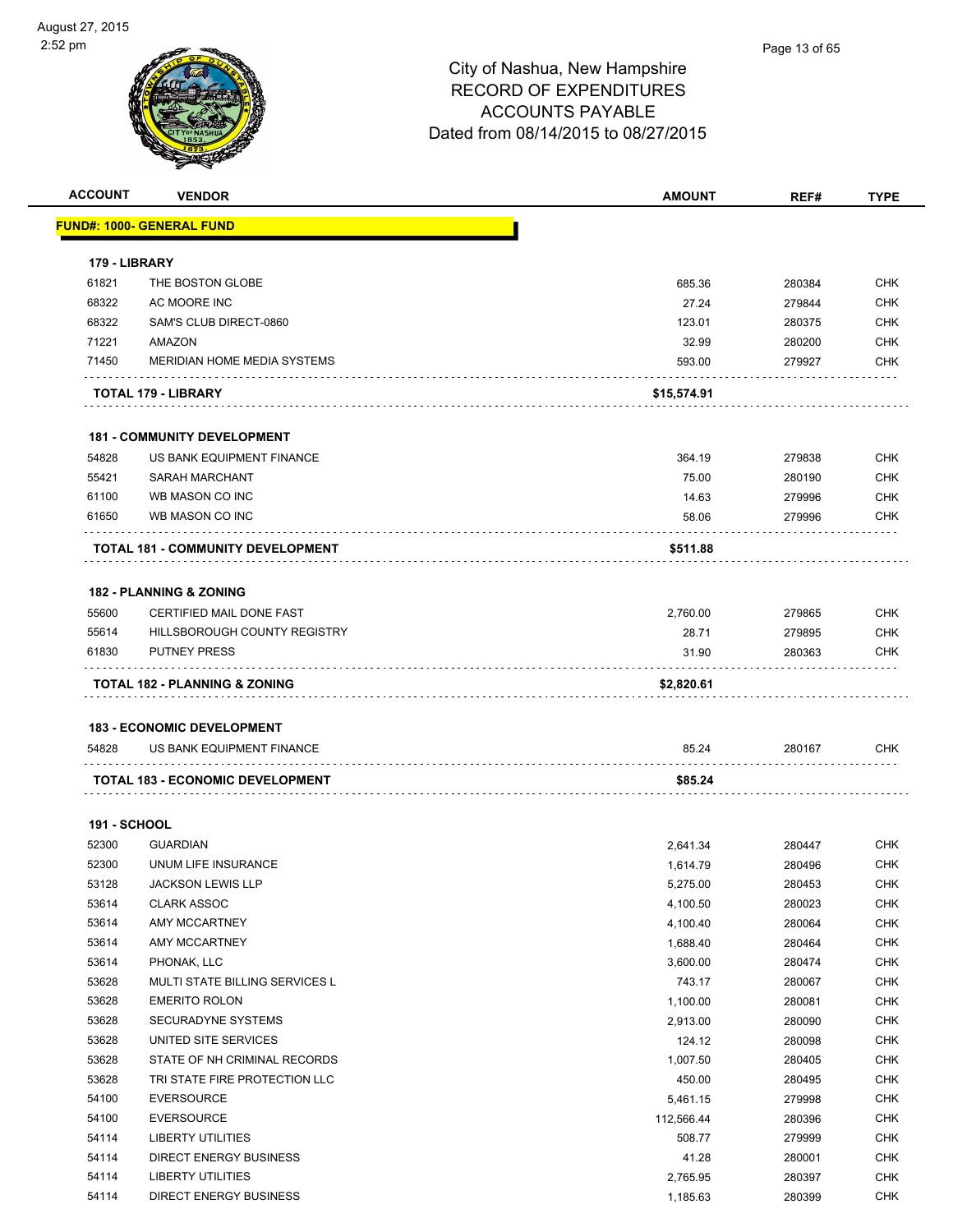#### Page 14 of 65

| <b>ACCOUNT</b>      | <b>VENDOR</b>                      | <b>AMOUNT</b> | REF#   | <b>TYPE</b> |
|---------------------|------------------------------------|---------------|--------|-------------|
|                     | <b>FUND#: 1000- GENERAL FUND</b>   |               |        |             |
|                     |                                    |               |        |             |
| <b>191 - SCHOOL</b> |                                    |               |        |             |
| 54141               | PENNICHUCK WATER WORKS INC         | 3,398.22      | 280000 | <b>CHK</b>  |
| 54141               | PENNICHUCK WATER WORKS INC         | 2,972.05      | 280398 | <b>CHK</b>  |
| 54243               | CONTROL TECHNOLOGIES INC           | 3,933.00      | 280026 | CHK         |
| 54243               | CONTROL TECHNOLOGIES INC           | 3,096.34      | 280424 | <b>CHK</b>  |
| 54280               | <b>BALCOM BROS INC</b>             | 1,700.00      | 280013 | <b>CHK</b>  |
| 54280               | GATE CITY FENCE CO INC             | 139.05        | 280044 | CHK         |
| 54280               | <b>VIKING ROOFING INC</b>          | 2,657.95      | 280101 | <b>CHK</b>  |
| 54280               | KAMCO SUPPLY CORP                  | 1,873.20      | 280454 | <b>CHK</b>  |
| 54280               | NASHUA WALLPAPER & PAINT CO        | 3,325.00      | 280468 | CHK         |
| 54280               | SHIFFLER EQUIPMENT SALES INC       | 889.07        | 280489 | <b>CHK</b>  |
| 54280               | <b>VIKING ROOFING INC</b>          | 1,131.54      | 280497 | <b>CHK</b>  |
| 54487               | <b>ALLAN SAULNIER</b>              | 680.00        | 280084 | <b>CHK</b>  |
| 54487               | UNITED MACHINE REPAIR INC          | 3,599.35      | 280097 | <b>CHK</b>  |
| 54487               | <b>BSN SPORTS</b>                  | 265.50        | 280418 | CHK         |
| 54600               | SANEL AUTO PARTS CO                | 463.21        | 280083 | CHK         |
| 54600               | NAPA AUTO PARTS                    | 59.07         | 280467 | <b>CHK</b>  |
| 54600               | SANEL AUTO PARTS CO                | 39.63         | 280481 | CHK         |
| 54899               | <b>SERESC</b>                      | 5,193.37      | 280487 | CHK         |
| 55109               | <b>EARTHLINK BUSINESS</b>          | 867.90        | 280003 | <b>CHK</b>  |
| 55109               | <b>EARTHLINK BUSINESS</b>          | 260.90        | 280004 | CHK         |
| 55109               | <b>FAIRPOINT COMMUNICATIONS</b>    | 78.03         | 280005 | <b>CHK</b>  |
| 55109               | <b>FAIRPOINT COMMUNICATIONS</b>    | 1,794.90      | 280400 | <b>CHK</b>  |
| 55109               | VERIZON WIRELESS 742005979         | 443.94        | 280408 | CHK         |
| 55200               | <b>ASCD</b>                        | 80.10         | 280002 | CHK         |
| 55200               | <b>NHVCA</b>                       | 60.00         | 280006 | CHK         |
| 55200               | <b>DIVISION 1 LEAGUE</b>           | 140.00        | 280031 | CHK         |
| 55200               | NH MUSIC EDUCATORS ASSOC           | 300.00        | 280072 | <b>CHK</b>  |
| 55200               | NH SOCCER COACHES ASSN             | 50.00         | 280401 | CHK         |
| 55200               | <b>NHASP</b>                       | 3,885.00      | 280402 | CHK         |
| 55200               | <b>NHFHCA</b>                      | 50.00         | 280403 | <b>CHK</b>  |
| 55200               | <b>NHIAA</b>                       | 160.00        | 280404 | <b>CHK</b>  |
| 55200               | <b>CATRINA LOUGEE</b>              | 30.00         | 280460 | <b>CHK</b>  |
| 55400               | <b>MARY FRANCES TINTLE</b>         | 231.56        | 280096 | <b>CHK</b>  |
| 55400               | SAU #21                            | 100.00        | 280482 | <b>CHK</b>  |
| 55607               | PITNEY BOWES INC                   | 122.38        | 280075 | <b>CHK</b>  |
| 55607               | US POSTAL SERVICES                 | 245.00        | 280407 | <b>CHK</b>  |
| 55607               | MAILFINANCE                        | 413.82        | 280463 | <b>CHK</b>  |
| 55642               | <b>JOHN ANDRICK</b>                | 36.00         | 280410 | <b>CHK</b>  |
| 55642               | <b>KEVIN BOLDUC</b>                | 36.00         | 280416 | <b>CHK</b>  |
| 55642               | JAMES DOYLE                        | 36.00         | 280433 | <b>CHK</b>  |
| 55642               | ROBERT A EARL                      | 36.00         | 280435 | <b>CHK</b>  |
| 55642               | ROBERT ZUCCARO                     | 36.00         | 280502 | <b>CHK</b>  |
| 55690               | FIRST STUDENT INC                  | 1,179.36      | 280039 | <b>CHK</b>  |
| 55691               | SARAH WINSLOW                      | 105.80        | 280105 | <b>CHK</b>  |
| 55694               | CROTCHED MOUNTAIN REHAB CTR        | 849.12        | 280028 | <b>CHK</b>  |
| 55694               | SPAULDING YOUTH CENTER             | 7,255.40      | 280091 | <b>CHK</b>  |
| 55694               | CROTCHED MOUNTAIN REHAB CTR        | 8,800.36      | 280426 | <b>CHK</b>  |
| 55694               | <b>GATEWAYS COMMUNITY SERVICES</b> | 5,520.15      | 280444 | <b>CHK</b>  |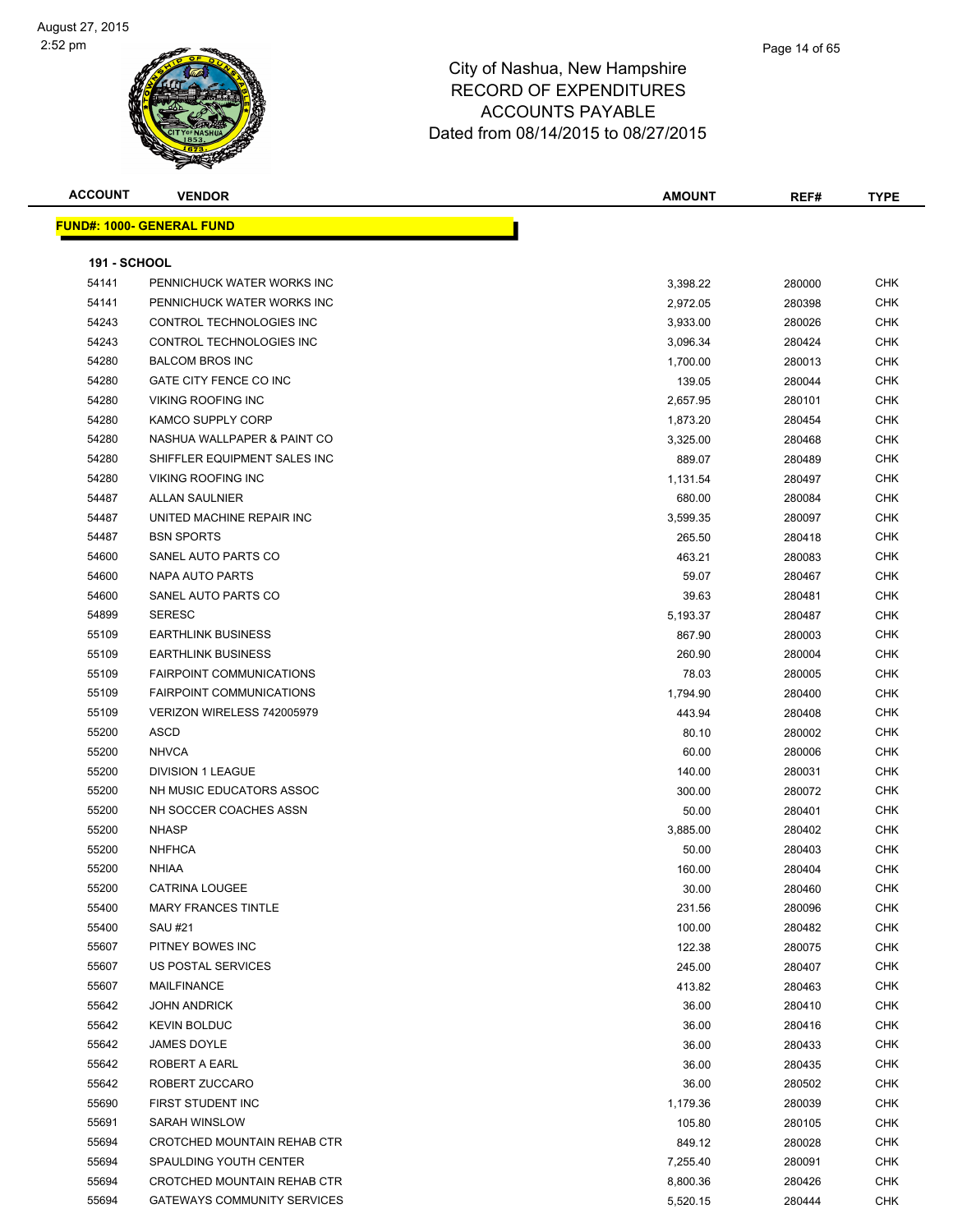| <b>ACCOUNT</b>      | <b>VENDOR</b>                    | <b>AMOUNT</b> | REF#   | <b>TYPE</b> |
|---------------------|----------------------------------|---------------|--------|-------------|
|                     | <b>FUND#: 1000- GENERAL FUND</b> |               |        |             |
|                     |                                  |               |        |             |
| <b>191 - SCHOOL</b> |                                  |               |        |             |
| 55694               | SHAKER REGIONAL SCHOOL DISTRIC   | 2,687.31      | 280488 | CHK         |
| 55694               | SPAULDING YOUTH CENTER           | 3,276.00      | 280492 | CHK         |
| 61100               | 4IMPRINT                         | 348.15        | 280007 | <b>CHK</b>  |
| 61100               | AMSTERDAM PRINTING & LITHO       | 398.15        | 280011 | CHK         |
| 61100               | <b>SCHOOL SPECIALTY</b>          | 219.00        | 280089 | CHK         |
| 61100               | WB MASON CO INC                  | 259.00        | 280103 | <b>CHK</b>  |
| 61100               | WB MASON CO INC                  | 866.76        | 280499 | CHK         |
| 61135               | <b>CYNTHIA BANNON</b>            | 89.22         | 280014 | CHK         |
| 61135               | BRIDGEPORT NATIONAL BINDERY IN   | 78.57         | 280018 | CHK         |
| 61135               | ELLISON EDUCATIONAL EQUIPMENT    | 34.95         | 280033 | CHK         |
| 61135               | <b>HAL LEONARD CORP</b>          | 440.00        | 280050 | CHK         |
| 61135               | J W PEPPER & SONS INC            | 140.99        | 280057 | CHK         |
| 61135               | KITTREDGE EQUIPMENT CO - NH      | 28.92         | 280059 | CHK         |
| 61135               | <b>LIBRARY STORE</b>             | 297.83        | 280061 | <b>CHK</b>  |
| 61135               | <b>MUSIC IN MOTION</b>           | 54.85         | 280068 | CHK         |
| 61135               | REALLY GOOD STUFF INC            | 116.83        | 280076 | CHK         |
| 61135               | <b>SCHOOL SPECIALTY</b>          | 6,292.38      | 280089 | CHK         |
| 61135               | <b>WARD'S NATURAL SCIENCE</b>    | 125.56        | 280102 | CHK         |
| 61135               | WB MASON CO INC                  | 3,582.54      | 280103 | CHK         |
| 61135               | WOODWIND & BRASSWIND             | 55.30         | 280106 | CHK         |
| 61135               | <b>BLICK ART MATERIALS</b>       | 488.12        | 280415 | CHK         |
| 61135               | CRYSTAL ROCK BOTTLED WATER       | 28.00         | 280427 | <b>CHK</b>  |
| 61135               | <b>ASHLEY CULLINANE</b>          | 75.72         | 280428 | <b>CHK</b>  |
| 61135               | <b>CURRICULUM ASSOCIATES LLC</b> | 44.79         | 280429 | <b>CHK</b>  |
| 61135               | DONORSCHOOSE.ORG                 | 50,000.00     | 280432 | <b>CHK</b>  |
| 61135               | PRISCILLA FLYNN                  | 85.83         | 280441 | CHK         |
| 61135               | <b>GOPHER SPORTS</b>             | 999.40        | 280445 | CHK         |
| 61135               | HOME DEPOT CREDIT SERVICE        | 93.95         | 280450 | CHK         |
| 61135               | KITTREDGE EQUIPMENT CO - NH      | 225.98        | 280455 | CHK         |
| 61135               | LAKESHORE LEARNING MATERIALS     | 132.20        | 280457 | CHK         |
| 61135               | <b>ROBIN LYLE</b>                | 221.81        | 280461 | CHK         |
| 61135               | PEARSON EDUCATION INC            | 256.71        | 280472 | <b>CHK</b>  |
| 61135               | PERFECTION LEARNING CORP         | 818.59        | 280473 | <b>CHK</b>  |
| 61135               | PLANK ROAD PUBLISHING INC        | 317.75        | 280475 | <b>CHK</b>  |
| 61135               | POCKET NURSE                     | 349.13        | 280476 | <b>CHK</b>  |
| 61135               | SCHOOL SPECIALTY                 | 9,675.14      | 280485 | <b>CHK</b>  |
| 61135               | SCHOOLHOUSE OUTFITTERS, LLC      | 333.99        | 280486 | CHK         |
| 61135               | <b>WAL-MART</b>                  | 624.30        | 280498 | CHK         |
| 61135               | WB MASON CO INC                  | 1,623.32      | 280499 | CHK         |
| 61135               | <b>WEST MUSIC</b>                | 273.10        | 280500 | CHK         |
| 61142               | PATTERSON MEDICAL SUPPLY INC     | 8,530.85      | 280074 | <b>CHK</b>  |
| 61142               | <b>SCHOOL HEALTH CORP</b>        | 908.81        | 280484 | <b>CHK</b>  |
| 61249               | PRO-ED                           | 197.95        | 280477 | CHK         |
| 61249               | <b>WILSON LANGUAGE</b>           | 233.28        | 280501 | <b>CHK</b>  |
| 61299               | <b>BELLETETES INC</b>            | 786.04        | 280016 | CHK         |
| 61299               | <b>FASTENAL CO</b>               | 550.28        | 280038 | CHK         |
| 61299               | HOME DEPOT CREDIT SERVICES       | 794.42        | 280053 | CHK         |
| 61299               | MILL METALS CORP                 | 250.00        | 280065 | CHK         |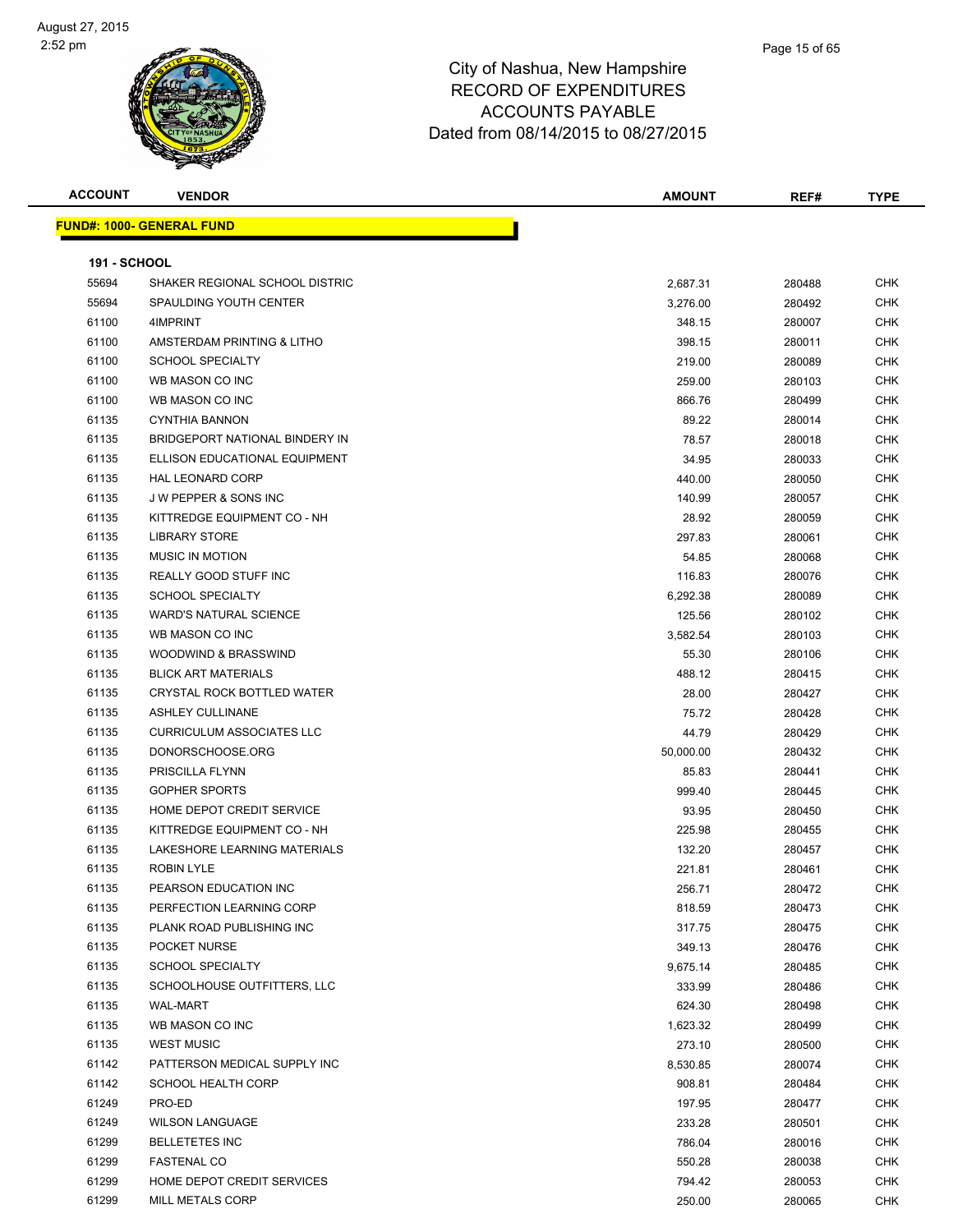| <b>ACCOUNT</b>      | <b>VENDOR</b>                     | <b>AMOUNT</b> | REF#   | <b>TYPE</b> |
|---------------------|-----------------------------------|---------------|--------|-------------|
|                     | <b>FUND#: 1000- GENERAL FUND</b>  |               |        |             |
|                     |                                   |               |        |             |
| <b>191 - SCHOOL</b> |                                   |               |        |             |
| 61299               | <b>ADAM ROZUMEK</b>               | 694.52        | 280082 | <b>CHK</b>  |
| 61299               | STARKEY LABORATORIES INC          | 163.99        | 280092 | <b>CHK</b>  |
| 61299               | <b>BELLETETES INC</b>             | 70.45         | 280414 | CHK         |
| 61299               | <b>FASTENAL CO</b>                | 5.22          | 280439 | CHK         |
| 61299               | NASHUA WALLPAPER & PAINT CO       | 689.45        | 280468 | CHK         |
| 61299               | WB MASON CO INC                   | 49.27         | 280499 | CHK         |
| 61407               | ALARMAX DISTRIBUTORS INC          | 72.45         | 280008 | <b>CHK</b>  |
| 61407               | AMERICAN TIME & SIGNAL CO         | 2,029.00      | 280009 | CHK         |
| 61407               | INTERSTATE ALL BATTERY CENTER     | 727.16        | 280056 | CHK         |
| 61407               | M & M ELECTRICAL SUPPLY CO INC    | 955.05        | 280062 | <b>CHK</b>  |
| 61407               | ALARMAX DISTRIBUTORS INC          | 50.21         | 280409 | CHK         |
| 61407               | BATTERY SPECIALISTS OF NH LLC     | 307.74        | 280452 | CHK         |
| 61407               | M & M ELECTRICAL SUPPLY CO INC    | 269.77        | 280462 | CHK         |
| 61414               | F W WEBB CO                       | 104.96        | 280036 | CHK         |
| 61414               | <b>HAJOCA CORPORATION</b>         | 224.51        | 280049 | CHK         |
| 61414               | F W WEBB CO                       | 778.98        | 280437 | CHK         |
| 61414               | <b>HAJOCA CORPORATION</b>         | 148.79        | 280448 | CHK         |
| 61421               | <b>GRAINGER</b>                   | 1,653.53      | 280048 | <b>CHK</b>  |
| 61421               | ARCSOURCE INC                     | 144.00        | 280412 | CHK         |
| 61421               | <b>GRAINGER</b>                   | 1,858.40      | 280446 | <b>CHK</b>  |
| 61421               | TRANE U.S. INC                    | 1,213.78      | 280494 | <b>CHK</b>  |
| 61428               | CENTRAL PAPER PRODUCTS CO         | 1,321.63      | 280022 | CHK         |
| 61428               | NATIONAL CHEMICAL LABS            | 9,212.40      | 280070 | CHK         |
| 61428               | NATIONWIDE SALES & SERVICE        | 891.14        | 280071 | CHK         |
| 61428               | CENTRAL PAPER PRODUCTS CO         | 176.78        | 280420 | CHK         |
| 61428               | NATIONWIDE SALES & SERVICE        | 605.66        | 280469 | CHK         |
| 61599               | <b>FRANKLIN PAINT CO INC</b>      | 1,203.98      | 280043 | CHK         |
| 61599               | NASHUA OUTDOOR POWER EQUIPMENT    | 508.44        | 280069 | CHK         |
| 61599               | <b>BROX INDUSTRIES INC</b>        | 210.96        | 280417 | <b>CHK</b>  |
| 61607               | <b>B.E. PUBLISHING</b>            | 56.85         | 280012 | CHK         |
| 61607               | COMPUTER HUT dba IT INSIDERS      | 42.99         | 280024 | CHK         |
| 61607               | COMPUTER HUT dba IT INSIDERS      | 119.90        | 280423 | <b>CHK</b>  |
| 61807               | <b>CURRICULUM ASSOCIATES LLC</b>  | 271.60        | 280030 | <b>CHK</b>  |
| 61807               | <b>HEINEMANN</b>                  | 825.00        | 280051 | CHK         |
| 61814               | FOLLETT SCHOOL SOLUTIONS INC      | 1,747.44      | 280041 | CHK         |
| 61814               | FOLLETT SCHOOL SOLUTIONS INC      | 4,661.39      | 280042 | CHK         |
| 61814               | <b>DS ASSOCIATES</b>              | 1,167.81      | 280434 | <b>CHK</b>  |
| 61814               | FOLLETT SCHOOL SOLUTIONS INC      | 1,550.75      | 280442 | CHK         |
| 61821               | <b>EBSCO INFORMATION SERVICES</b> | 507.65        | 280032 | <b>CHK</b>  |
| 61821               | <b>EBSCO INFORMATION SERVICES</b> | 969.30        | 280436 | <b>CHK</b>  |
| 61830               | SCHOLASTIC INC                    | 483.03        | 280085 | CHK         |
| 61830               | <b>TEACHING STRATEGIES LLC</b>    | 2,913.75      | 280093 | <b>CHK</b>  |
| 61875               | ELSEVIER INC                      | 1,257.56      | 280034 | <b>CHK</b>  |
| 61875               | GOODHEART WILCOX PUBLISHER        | 3,608.29      | 280047 | CHK         |
| 61875               | HOUGHTON MIFFLIN HARCOURT PUB.    | 1,665.99      | 280054 | CHK         |
| 61875               | <b>BARNES &amp; NOBLE INC</b>     | 88.65         | 280413 | CHK         |
| 61875               | THE COPY SHOP                     | 4,228.79      | 280425 | CHK         |
| 61875               | ROBERT DEXTER                     | 68.50         | 280431 | <b>CHK</b>  |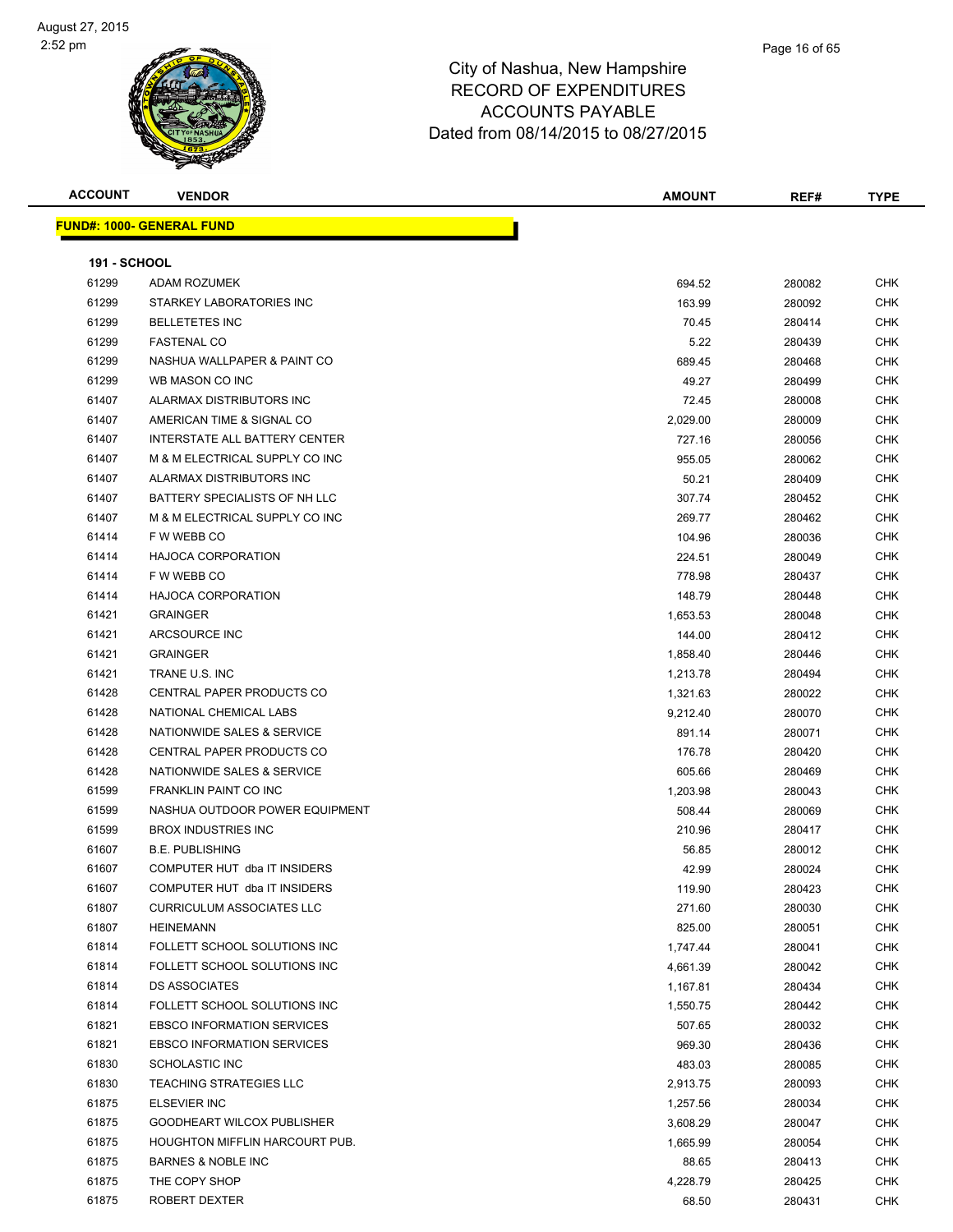

| <b>ACCOUNT</b>      | <b>VENDOR</b>                                                        | <b>AMOUNT</b>  | REF#   | <b>TYPE</b>                                                                                                                                            |
|---------------------|----------------------------------------------------------------------|----------------|--------|--------------------------------------------------------------------------------------------------------------------------------------------------------|
|                     | <b>FUND#: 1000- GENERAL FUND</b>                                     |                |        |                                                                                                                                                        |
| <b>191 - SCHOOL</b> |                                                                      |                |        |                                                                                                                                                        |
| 71221               | <b>APPLE INC</b>                                                     | 579.00         | 280411 | <b>CHK</b>                                                                                                                                             |
| 71221               | COMPUTER HUT dba IT INSIDERS                                         | 7,599.20       | 280423 | <b>CHK</b>                                                                                                                                             |
| 71228               | FOLLETT SCHOOL SOLUTIONS INC                                         | 26,085.99      | 280042 | <b>CHK</b>                                                                                                                                             |
| 71228               | NAVIANCE, INC                                                        | 27,547.50      | 280470 | <b>CHK</b>                                                                                                                                             |
| 71800               | WB MASON CO INC                                                      | 299.70         | 280103 | <b>CHK</b>                                                                                                                                             |
| 71800               | LAKESHORE LEARNING MATERIALS                                         | 802.70         | 280457 | <b>CHK</b>                                                                                                                                             |
| 71999               | WOODWIND & BRASSWIND                                                 | 660.00         | 280106 | <b>CHK</b>                                                                                                                                             |
| 71999               | PHONAK, LLC                                                          | (98.00)        | 280474 | <b>CHK</b>                                                                                                                                             |
| 71999               | <b>SCHOOL SPECIALTY</b>                                              | 459.12         | 280485 | <b>CHK</b>                                                                                                                                             |
| 71999               | SWEETWATER SOUND INC                                                 | 363.98         | 280493 | <b>CHK</b>                                                                                                                                             |
|                     | <b>TOTAL 191 - SCHOOL</b>                                            | \$435,695.13   |        |                                                                                                                                                        |
|                     | <b>193 - DEBT SERVICE</b>                                            |                |        |                                                                                                                                                        |
| 75300               | UNITED PARCEL SERVICE                                                | 5.79           | 279834 | <b>CHK</b>                                                                                                                                             |
|                     | <b>TOTAL 193 - DEBT SERVICE</b>                                      | \$5.79         |        |                                                                                                                                                        |
|                     |                                                                      |                |        |                                                                                                                                                        |
|                     |                                                                      |                |        |                                                                                                                                                        |
|                     | <b>TOTAL FUND 1000 - GENERAL FUND</b>                                | \$1,296,073.87 |        |                                                                                                                                                        |
|                     | <b>FUND#: 1001- GF-CAPITAL IMPROVEMENTS</b><br>161 - STREETS-CAP IMP |                |        |                                                                                                                                                        |
| 81100               | <b>BROX INDUSTRIES INC</b>                                           | 125.32         | 279863 |                                                                                                                                                        |
| 81100               | <b>BELLETETES INC</b>                                                | 350.23         | 280250 |                                                                                                                                                        |
| 81100               | CORRIVEAU ROUTHIER INC                                               | 59.70          | 280269 |                                                                                                                                                        |
| 81100               | COUNTRYBROOK FARMS LLC                                               | 945.00         | 280270 |                                                                                                                                                        |
| 81100               | <b>GRANITE STATE CONCRETE CO INC</b>                                 | 13,596.00      | 280301 |                                                                                                                                                        |
| 81100               | JOHNSONS ELECTRIC INC                                                | 1,320.00       | 279906 |                                                                                                                                                        |
| 81100               | COUNTRYBROOK FARMS LLC                                               | 420.00         | 280270 |                                                                                                                                                        |
| 81100               | GRANITE STATE CONCRETE CO INC                                        | 1,062.50       | 280301 |                                                                                                                                                        |
|                     | TOTAL 161 - STREETS-CAP IMP                                          | \$17,878.75    |        |                                                                                                                                                        |
|                     | <b>164 - TRAFFIC-CAP IMP</b>                                         |                |        |                                                                                                                                                        |
| 81100               | TREASURER STATE OF NH DOT                                            | 21,314.00      | 279794 |                                                                                                                                                        |
|                     | TOTAL 164 - TRAFFIC-CAP IMP                                          | \$21,314.00    |        |                                                                                                                                                        |
| <b>191 - SCHOOL</b> |                                                                      |                |        |                                                                                                                                                        |
| 81100               | <b>GALE ASSOCIATES INC</b>                                           | 11,190.00      | 280443 |                                                                                                                                                        |
| 81100               | <b>NOBLIN &amp; ASSOCIATES</b>                                       | 4,016.25       | 280471 | <b>CHK</b><br><b>CHK</b><br><b>CHK</b><br><b>CHK</b><br><b>CHK</b><br><b>CHK</b><br><b>CHK</b><br><b>CHK</b><br><b>CHK</b><br><b>CHK</b><br><b>CHK</b> |
|                     | <b>TOTAL 191 - SCHOOL</b>                                            | \$15,206.25    |        |                                                                                                                                                        |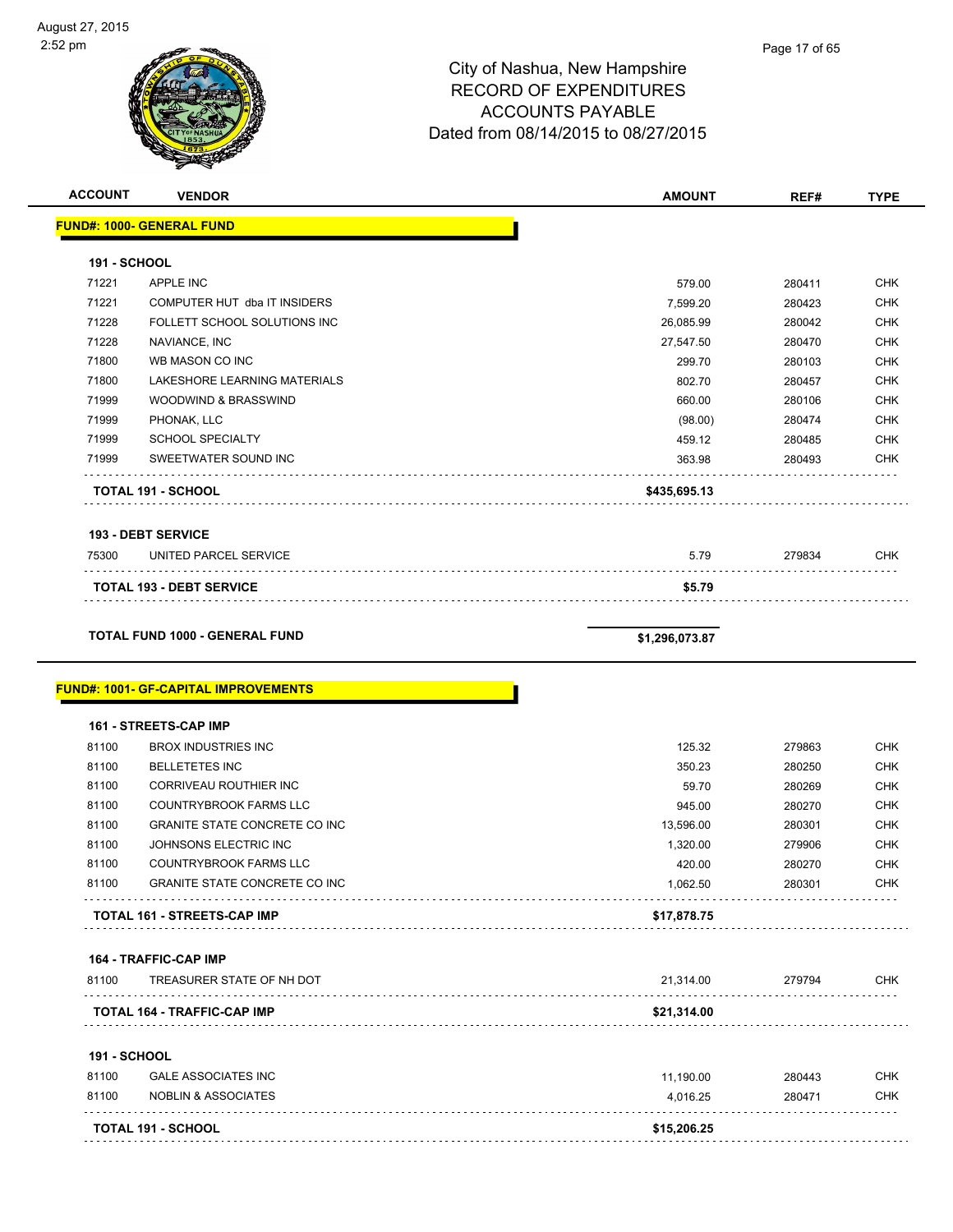| <b>ACCOUNT</b>      | <b>VENDOR</b>                                         | <b>AMOUNT</b> | REF#   | <b>TYPE</b> |
|---------------------|-------------------------------------------------------|---------------|--------|-------------|
|                     | <b>TOTAL FUND 1001 - GF-CAPITAL IMPROVEMENTS</b>      | \$54,399.00   |        |             |
|                     | <b>FUND#: 1010- GF-PRIOR YEAR ESCROWS/EXPENSES</b>    |               |        |             |
|                     | <b>109 - CIVIC&amp;COMMUNITY ACT-PRIOR YEAR</b>       |               |        |             |
| 56203               | PLANTSCAPE INC                                        | 1,320.60      | 279948 | <b>CHK</b>  |
|                     | <b>TOTAL 109 - CIVIC&amp;COMMUNITY ACT-PRIOR YEAR</b> | \$1,320.60    |        |             |
|                     | 122 - IT-PRIOR YEAR                                   |               |        |             |
| 71221               | AXIS BUSINESS SOLUTIONS                               | 30,607.00     | 280243 | <b>CHK</b>  |
|                     | <b>TOTAL 122 - IT-PRIOR YEAR</b>                      | \$30,607.00   |        |             |
|                     | <b>129 - CITY BUILDINGS-PRIOR YEAR</b>                |               |        |             |
| 55699               | POWER UP GENERATOR SERVICE CO                         | 374.35        | 279950 | <b>CHK</b>  |
|                     | TOTAL 129 - CITY BUILDINGS-PRIOR YEAR                 | \$374.35      |        |             |
|                     | <b>150 - POLICE-PRIOR YEAR</b>                        |               |        |             |
| 53999               | <b>KERRY FIRE PROTECTION INC</b>                      | 2,375.00      | 279908 | <b>CHK</b>  |
| 54487               | <b>FIMBEL GARAGE DOORS</b>                            | 3,895.00      | 280285 | <b>CHK</b>  |
| 61299               | MAXAM NORTH EAST LLC                                  | 390.00        | 279921 | <b>CHK</b>  |
| 71000               | GOODALES BIKE SHOP INC                                | 287.92        | 280296 | <b>CHK</b>  |
| 71000               | <b>KRAFT POWER CORPORATION</b>                        | 2,727.50      | 280319 | <b>CHK</b>  |
| 71400               | <b>GOODALES BIKE SHOP INC</b><br>.                    | 319.96        | 279888 | CHK         |
|                     | <b>TOTAL 150 - POLICE-PRIOR YEAR</b>                  | \$9,995.38    |        |             |
|                     | <b>161 - STREETS-PRIOR YEAR</b>                       |               |        |             |
| 54275               | HI-WAY SAFETY SYSTEMS INC                             | 4,464.75      | 280307 | <b>CHK</b>  |
|                     | <b>TOTAL 161 - STREETS-PRIOR YEAR</b>                 | \$4,464.75    |        |             |
|                     | <b>171 - COMMUNITY SVS PRIOR YEAR</b>                 |               |        |             |
| 61135               | <b>ALPHAGRAPHICS</b>                                  | 296.60        | 279850 | <b>CHK</b>  |
|                     | .<br>TOTAL 171 - COMMUNITY SVS PRIOR YEAR             | \$296.60      |        |             |
| <b>191 - SCHOOL</b> |                                                       |               |        |             |
| 61875               | FOLLETT SCHOOL SOLUTIONS INC                          | 356.85        | 280040 | <b>CHK</b>  |
| 71221               | CUSTOM COMPUTER SPECIALIST INC                        | 5,720.00      | 280430 | <b>CHK</b>  |
|                     | TOTAL 191 - SCHOOL                                    | \$6,076.85    |        |             |
|                     |                                                       |               |        |             |
|                     | TOTAL FUND 1010 - GF-PRIOR YEAR ESCROWS/EXPENSES      | \$53,135.53   |        |             |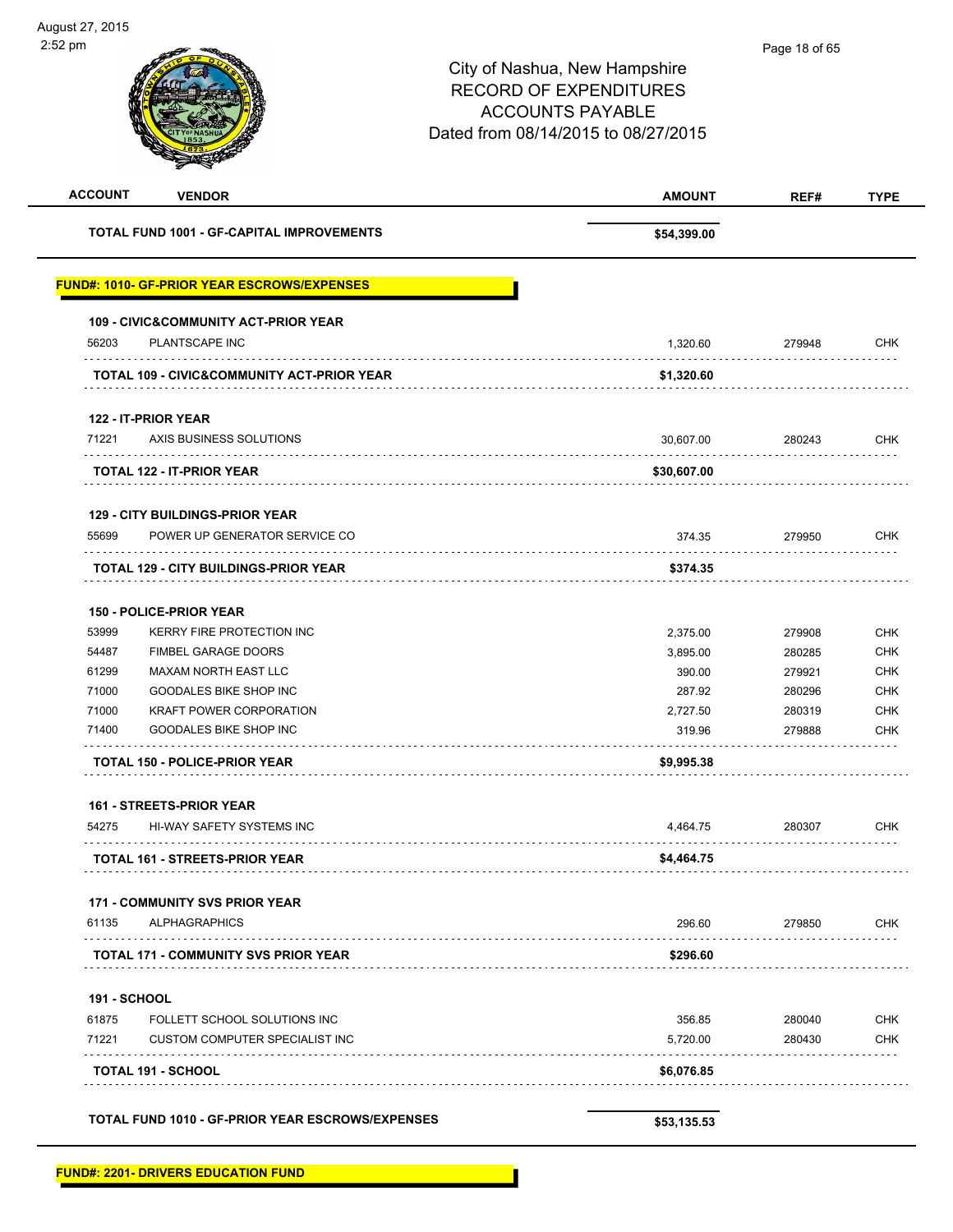August 27, 2015 2:52 pm



## City of Nashua, New Hampshire RECORD OF EXPENDITURES ACCOUNTS PAYABLE Dated from 08/14/2015 to 08/27/2015

Page 19 of 65

| <b>ACCOUNT</b> | <b>VENDOR</b>                                     | <b>AMOUNT</b> | REF#   | <b>TYPE</b> |
|----------------|---------------------------------------------------|---------------|--------|-------------|
|                | <b>FUND#: 2201- DRIVERS EDUCATION FUND</b>        |               |        |             |
| 71999          | MACMULKIN CHEVROLET INC                           | 2,922.77      | 280063 | <b>CHK</b>  |
|                | TOTAL FUND 2201 - DRIVERS EDUCATION FUND          | \$2,922.77    |        |             |
|                | <b>FUND#: 2207- ADULT ED/CONTINUING ED</b>        |               |        |             |
| 55500          | US POSTAL SERVICES                                | 1,597.77      | 280100 | <b>CHK</b>  |
|                | TOTAL FUND 2207 - ADULT ED/CONTINUING ED          | \$1,597.77    |        |             |
|                | <b>FUND#: 2212- ATHLETICS REVENUE FUND</b>        |               |        |             |
| 61107          | CHAMPIONS CHOICE INC                              | 15,306.00     | 280421 | <b>CHK</b>  |
| 71999          | <b>LISA GINGRAS</b>                               | 162.85        | 280046 | <b>CHK</b>  |
|                | <b>TOTAL FUND 2212 - ATHLETICS REVENUE FUND</b>   | \$15,468.85   |        |             |
|                | <b>FUND#: 2222- AFTER SCHOOL PROGRAM</b>          |               |        |             |
| 55300          | <b>STEVE AMROL</b>                                | 211.28        | 280010 | <b>CHK</b>  |
| 55300          | AMY CREAR                                         | 116.88        | 280027 | <b>CHK</b>  |
| 55300          | <b>LINDA CROWELL</b>                              | 20.70         | 280029 | <b>CHK</b>  |
| 61299          | WB MASON CO INC                                   | 731.74        | 280103 | <b>CHK</b>  |
|                | <b>TOTAL FUND 2222 - AFTER SCHOOL PROGRAM</b>     | \$1,080.60    |        |             |
|                | <b>FUND#: 2503- PARKS &amp; REC PROGRAMS FUND</b> |               |        |             |
| 51400          | <b>JACOB TORGERSON</b>                            | 150.00        | 280107 | <b>CHK</b>  |
| 51400          | ANNIKA KOSSAYDA                                   | 450.00        | 280108 | <b>CHK</b>  |
| 51400          | <b>CAMERON MCDOUGALD</b>                          | 450.00        | 280109 | <b>CHK</b>  |
| 51400          | <b>SCOTT MCDOUGALD</b>                            | 900.00        | 280110 | <b>CHK</b>  |
| 51400          | <b>BRENNA K ROSE</b>                              | 260.00        | 280111 | <b>CHK</b>  |
| 51400          | ETHAN R ROSE                                      | 260.00        | 280112 | <b>CHK</b>  |
| 51400          | LIAN Y TUMAS                                      | 435.00        | 280113 | <b>CHK</b>  |
| 51400          | BRITTANY RAE DESROCHE                             | 225.00        | 280503 | <b>CHK</b>  |
| 51400          | <b>CASEY LANE</b>                                 | 240.00        | 280504 | <b>CHK</b>  |
| 51400          | <b>JOSEPH NUTTING</b>                             | 300.00        | 280505 | <b>CHK</b>  |
| 51400          | <b>MATTHEW DITOLLA</b>                            | 225.00        | 280506 | <b>CHK</b>  |
| 51400          | <b>KATELYN ROESER</b>                             | 225.00        | 280508 | <b>CHK</b>  |
| 53600          | <b>STRAN BEVERAGE</b>                             | 256.67        | 279981 | <b>CHK</b>  |
| 53600          | BECK'S ARTS EXPRESS LLC                           | 160.00        | 280249 | CHK         |
|                | TOTAL FUND 2503 - PARKS & REC PROGRAMS FUND       | \$4,536.67    |        |             |
|                | <b>FUND#: 2504- HOLMAN STADIUM EVENTS FUND</b>    |               |        |             |
| 55658          | PHOENIX SCREEN PRINTING                           | 985.00        | 279946 | <b>CHK</b>  |

 55699 CHRISTIAN PARTY RENTAL 4,289.50 279868 CHK 55699 RECYCLE SMILES ENTERTAINMENT 400.00 280368 CHK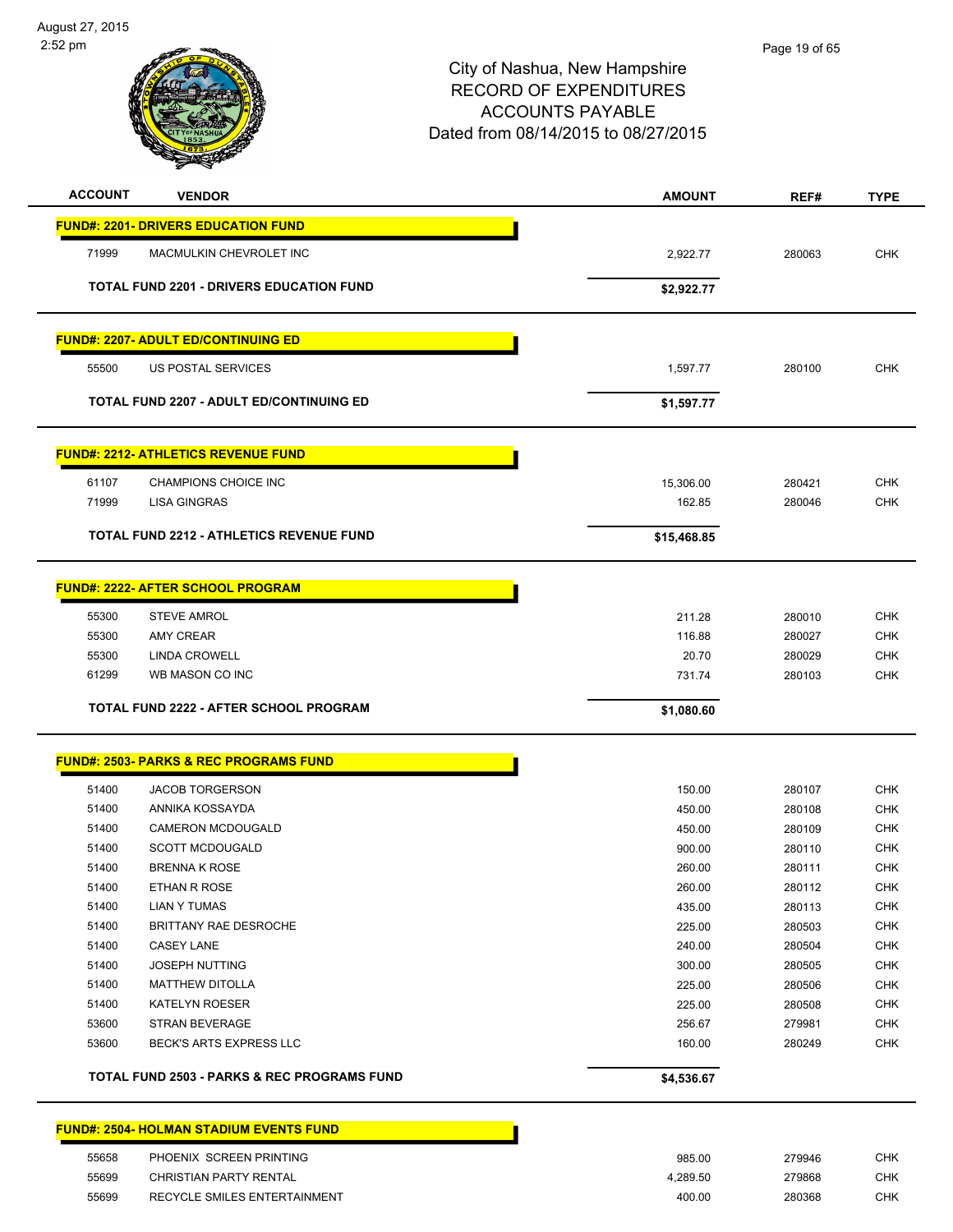| <b>ACCOUNT</b> | <b>VENDOR</b>                                               | <b>AMOUNT</b> | REF#   | <b>TYPE</b> |
|----------------|-------------------------------------------------------------|---------------|--------|-------------|
|                | <b>FUND#: 2504- HOLMAN STADIUM EVENTS FUND</b>              |               |        |             |
| 55699          | ANNA RIBAUDO                                                | 200.00        | 280371 | <b>CHK</b>  |
|                | <b>TOTAL FUND 2504 - HOLMAN STADIUM EVENTS FUND</b>         | \$5,874.50    |        |             |
|                |                                                             |               |        |             |
|                | <u> FUND#: 2505- GOVT &amp; EDUCATION CHANNELS FUND</u>     |               |        |             |
| 53470          | <b>JOHN COLLINS</b>                                         | 50.00         | 279870 | <b>CHK</b>  |
| 53470          | MIKE JEYNES                                                 | 225.00        | 279905 | <b>CHK</b>  |
| 53470          | <b>THOMAS KING</b>                                          | 50.00         | 279909 | <b>CHK</b>  |
| 53470          | <b>JIM MCLEAN</b>                                           | 225.00        | 279925 | <b>CHK</b>  |
| 53470          | <b>TIM O'NEIL</b>                                           | 475.00        | 279942 | <b>CHK</b>  |
| 53470          | <b>FRANK J WALLENT</b>                                      | 200.00        | 279995 | <b>CHK</b>  |
| 54114          | <b>LIBERTY UTILITIES - NH</b>                               | 11.04         | 280155 | <b>CHK</b>  |
| 54114          | <b>DIRECT ENERGY BUSINESS</b>                               | 10.87         | 280278 | <b>CHK</b>  |
| 55300          | <b>JEFF POEHNERT</b>                                        | 109.25        | 280196 | <b>CHK</b>  |
| 61100          | <b>WAL-MART</b>                                             | 47.84         | 280392 | <b>CHK</b>  |
| 61299          | <b>WAL-MART</b>                                             | 89.00         | 280392 | <b>CHK</b>  |
|                | <b>TOTAL FUND 2505 - GOVT &amp; EDUCATION CHANNELS FUND</b> | \$1,493.00    |        |             |
|                |                                                             |               |        |             |
|                | <b>FUND#: 2506- HUNT BLDG FACILITY RENTAL FUND</b>          |               |        |             |
| 44550          | CHERYL D'AMICO                                              | 275.00        | 279867 | <b>CHK</b>  |
| 54487          | DMS PLUMBING & HEATING                                      | 271.00        | 280279 | <b>CHK</b>  |
|                | TOTAL FUND 2506 - HUNT BLDG FACILITY RENTAL FUND            | \$546.00      |        |             |
|                |                                                             |               |        |             |
|                | <b>FUND#: 3050- POLICE GRANTS FUND</b>                      |               |        |             |
| 55400          | <b>TODD MARTYNY</b>                                         | 350.00        | 280191 | <b>CHK</b>  |
| 55400          | <b>KEVIN ROURKE</b>                                         | 350.00        | 280197 | <b>CHK</b>  |
| 55400          | <b>OGONTZ GROUP</b>                                         | 30,000.00     | 280356 | <b>CHK</b>  |
|                | <b>TOTAL FUND 3050 - POLICE GRANTS FUND</b>                 | \$30,700.00   |        |             |
|                |                                                             |               |        |             |
|                | <b>FUND#: 3068- COMMUNITY SERVICES GRANTS FUND</b>          |               |        |             |
| 55300          | AMY MOUTENOT                                                | 49.43         | 280193 | <b>CHK</b>  |
| 55421          | NH PROVIDERS ASSOCATION                                     | 65.00         | 280212 | <b>CHK</b>  |
| 55421          | UNIVERSITY OF NEVADA, RENO                                  | 475.00        | 280222 | <b>CHK</b>  |
| 55699          | SOUTHERN NH HIV AIDS                                        | 11,794.00     | 279972 | <b>CHK</b>  |
| 55810          | <b>HARBOR HOMES INC</b>                                     | 37,031.00     | 279894 | <b>CHK</b>  |
| 61135          | <b>ALPHAGRAPHICS</b>                                        | 1,171.01      | 279850 | <b>CHK</b>  |
| 68235          | <b>HARBOR HOMES INC</b>                                     | 2,624.09      | 279894 | <b>CHK</b>  |
| 68235          | SOUTHERN NH HIV AIDS                                        | 794.00        | 279972 | <b>CHK</b>  |
| 69025          | <b>HARBOR HOMES INC</b>                                     | 456.00        | 279894 | <b>CHK</b>  |
| 69025          | SOUTHERN NH HIV AIDS                                        | (450.00)      | 279972 | <b>CHK</b>  |
| 71000          | <b>DELL MARKETING LP</b>                                    | 3,143.02      | 280275 | <b>CHK</b>  |
| 71000          | DELL MARKETING LP                                           | 1,571.51      | 280275 | <b>CHK</b>  |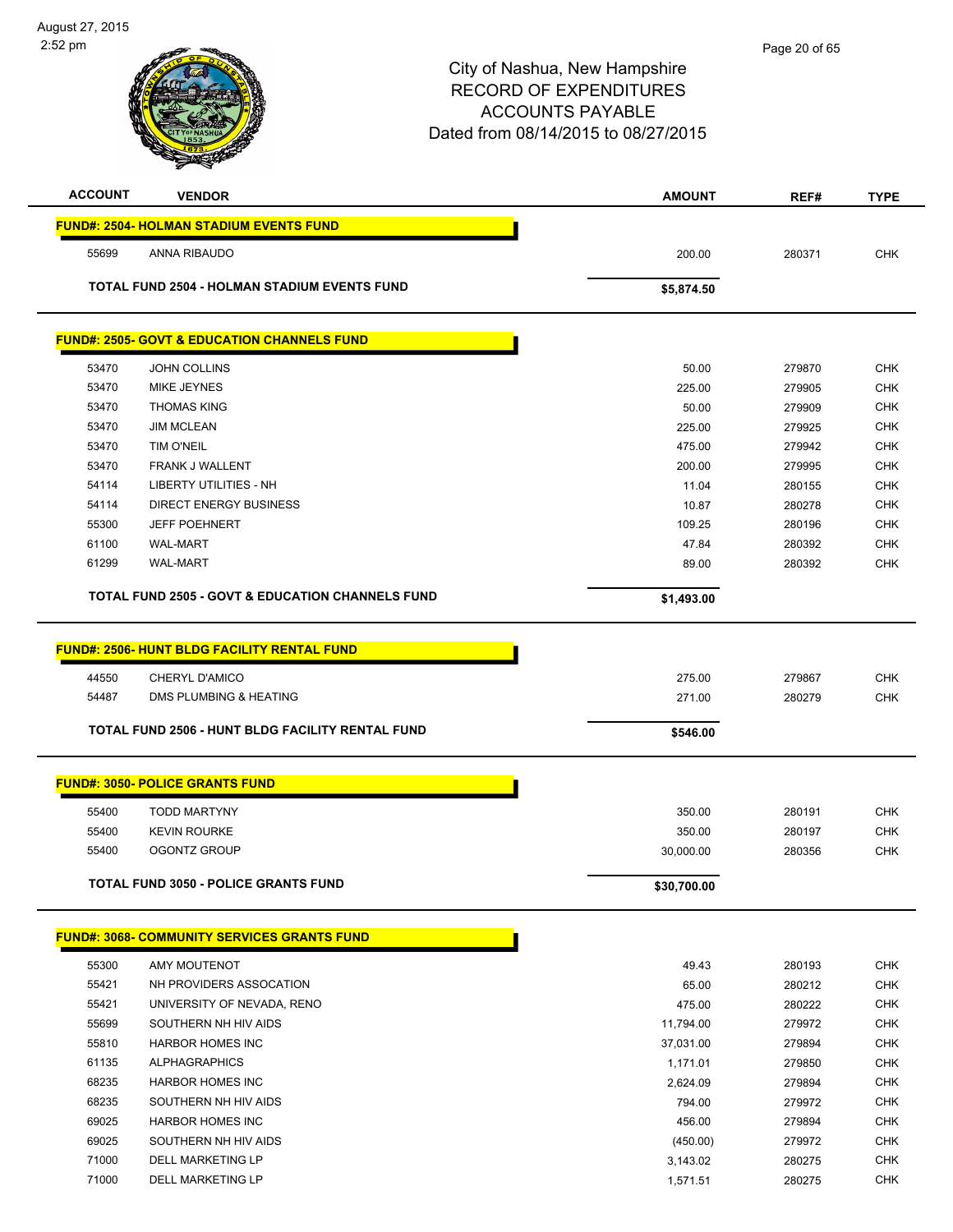| <b>ACCOUNT</b> | <b>VENDOR</b>                                           | <b>AMOUNT</b> | REF#   | <b>TYPE</b> |
|----------------|---------------------------------------------------------|---------------|--------|-------------|
|                | <b>TOTAL FUND 3068 - COMMUNITY SERVICES GRANTS FUND</b> | \$58,724.06   |        |             |
|                | <b>FUND#: 3070- COMMUNITY HEALTH GRANTS FUND</b>        |               |        |             |
| 54221          | STERICYCLE INC                                          | 88.72         | 279980 | <b>CHK</b>  |
| 61142          | NH MEDICAL DENTAL SUPPLY LLC                            | 109.72        | 279939 | <b>CHK</b>  |
| 61142          | NH MEDICAL DENTAL SUPPLY LLC                            | 11.25         | 279939 | <b>CHK</b>  |
|                | TOTAL FUND 3070 - COMMUNITY HEALTH GRANTS FUND          | \$209.69      |        |             |
|                | <b>FUND#: 3090- URBAN PROGRAM GRANTS FUND</b>           |               |        |             |
| 54210          | <b>DAD'S ABATEMENT LLC</b>                              | 2,000.00      | 279798 | <b>CHK</b>  |
| 54210          | DAD'S ABATEMENT LLC                                     | 40,000.00     | 279799 | <b>CHK</b>  |
| 54210          | MUNOZ CONSTRUCTION AND                                  | 2,000.00      | 280194 | <b>CHK</b>  |
| 54210          | <b>DAD'S ABATEMENT LLC</b>                              | 485.00        | 279797 | <b>CHK</b>  |
| 54210          | ALCHEMY LEAD MANAGMENT                                  | 515.00        | 280232 | <b>CHK</b>  |
| 54210          | DAD'S ABATEMENT LLC                                     | 1,000.00      | 279798 | <b>CHK</b>  |
| 54210          | DAD'S ABATEMENT LLC                                     | 20,000.00     | 279799 | <b>CHK</b>  |
| 54225          | ALCHEMY LEAD MANAGMENT                                  | 3,455.00      | 279847 | <b>CHK</b>  |
| 55421          | <b>AACE</b>                                             | 425.00        | 280199 | <b>CHK</b>  |
| 55614          | HILLSBOROUGH COUNTY REGISTRY                            | 11.00         | 279895 | <b>CHK</b>  |
| 61299          | BLUE RIDGE NET PUBLISING INC                            | 990.00        | 280254 | <b>CHK</b>  |
| 68345          | <b>WENDY HOLDEN</b>                                     | 400.00        | 279801 | <b>CHK</b>  |
| 68345          | <b>GREGORY A HOLM</b>                                   | 400.00        | 279802 | <b>CHK</b>  |
| 68345          | DONALD R MCKINNON                                       | 400.00        | 279803 | <b>CHK</b>  |
| 68345          | LAURA C NAULT                                           | 400.00        | 279805 | <b>CHK</b>  |
| 68345          | <b>JOSEPH RISTEM</b>                                    | 400.00        | 279808 | <b>CHK</b>  |
| 68345          | <b>JOHN SATERIALE</b>                                   | 400.00        | 279809 | <b>CHK</b>  |
| 68345          | <b>DWIGHT SMITH</b>                                     | 400.00        | 279810 | <b>CHK</b>  |
| 68345          | <b>MARIA WONG</b>                                       | 400.00        | 279813 | <b>CHK</b>  |
| 68345          | <b>JASON F DUBE</b>                                     | 400.00        | 279878 | <b>CHK</b>  |
| 68345          | <b>BRYAN WILSON</b>                                     | 400.00        | 280151 | <b>CHK</b>  |
| 68345          | <b>RENEA WOOD</b>                                       | 400.00        | 280152 | <b>CHK</b>  |
| 69025          | <b>DAD'S ABATEMENT LLC</b>                              | 7,625.00      | 279798 | <b>CHK</b>  |
| 69025          | MUNOZ CONSTRUCTION AND                                  | 15,800.00     | 280194 | <b>CHK</b>  |
| 69025          | GOTTESMAN & HOLLIS P.A.                                 | 237,513.00    | 149182 | <b>ACH</b>  |
|                | <b>TOTAL FUND 3090 - URBAN PROGRAM GRANTS FUND</b>      | \$336,219.00  |        |             |

|       | <b>FUND#: 3120- TRANSIT GRANTS FUND</b> |        |        |            |
|-------|-----------------------------------------|--------|--------|------------|
| 54114 | LIBERTY UTILITIES - NH                  | 40.86  | 280155 | CHK        |
| 54114 | DIRECT ENERGY BUSINESS                  | 40.21  | 280278 | <b>CHK</b> |
| 54114 | LIBERTY UTILITIES - NH                  | 55.90  | 280156 | <b>CHK</b> |
| 54114 | DIRECT ENERGY BUSINESS                  | 4.07   | 280278 | <b>CHK</b> |
| 54600 | AMBI CIRCUIT BOARD ELECTRONICS          | 277.48 | 279852 | <b>CHK</b> |
| 55109 | <b>FAIRPOINT COMMUNICATIONS</b>         | 181.95 | 279818 | <b>CHK</b> |
| 55400 | RLS & ASSOCIATES, INC                   | 150.00 | 280217 | <b>CHK</b> |
| 55699 | OCCUPATIONAL DRUG TESTING LLC           | 65.00  | 280355 | <b>CHK</b> |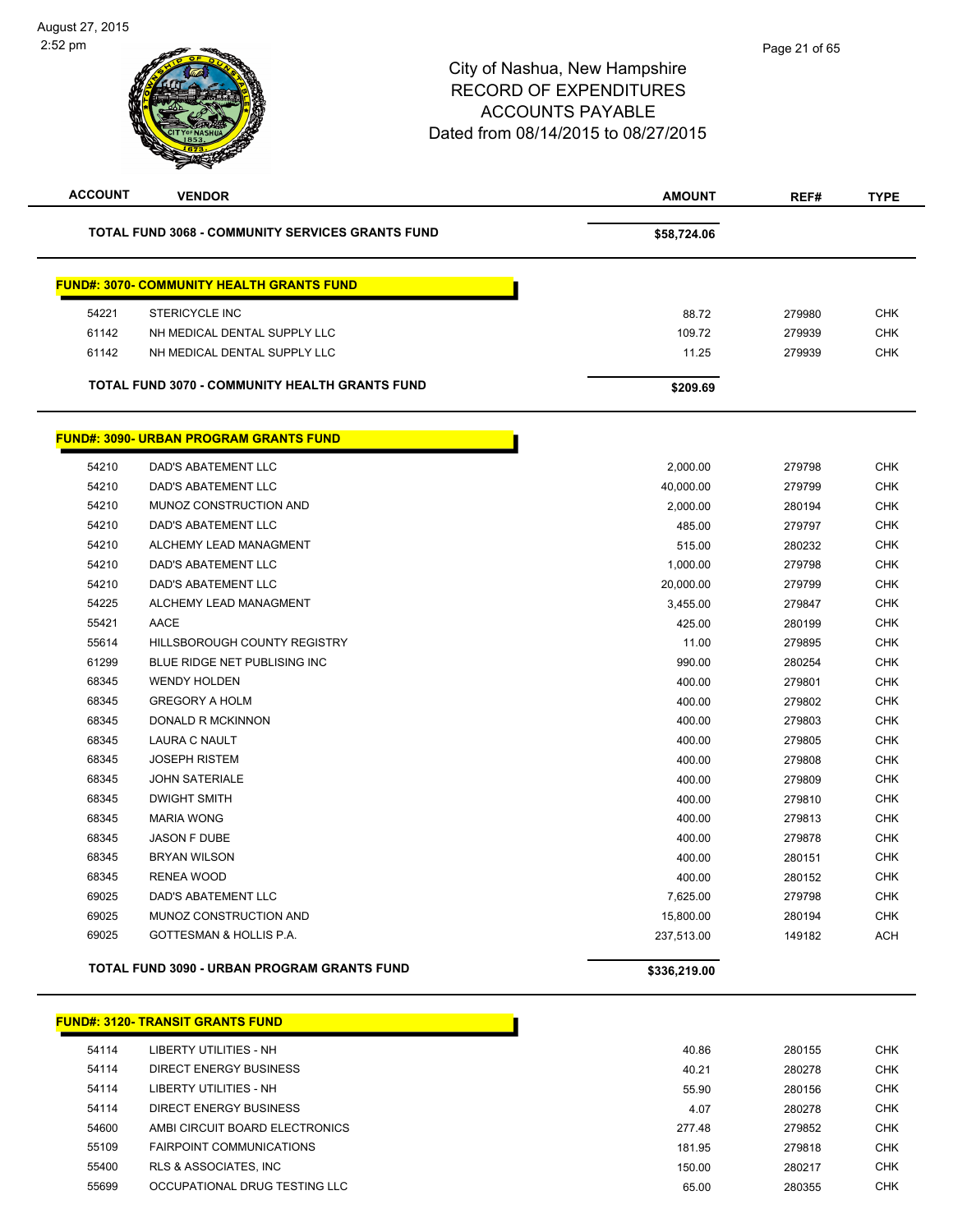

| <b>ACCOUNT</b> | <b>VENDOR</b>                                | <b>AMOUNT</b> | REF#   | <b>TYPE</b> |
|----------------|----------------------------------------------|---------------|--------|-------------|
|                | <b>FUND#: 3120- TRANSIT GRANTS FUND</b>      |               |        |             |
| 55699          | <b>CINTAS FIRE PROTECTION</b>                | 925.87        | 279869 | <b>CHK</b>  |
| 55699          | DEPENDABLE LOCK SERVICE INC                  | 103.00        | 280277 | <b>CHK</b>  |
| 61299          | WB MASON CO INC                              | 55.06         | 279996 | <b>CHK</b>  |
| 61299          | WB MASON CO INC                              | 2.40          | 280395 | <b>CHK</b>  |
| 61299          | WB MASON CO INC                              | 27.84         | 279996 | <b>CHK</b>  |
| 61299          | <b>BATTERIES PLUS</b>                        | 27.99         | 279857 | <b>CHK</b>  |
| 61299          | <b>CENTRAL PAPER PRODUCTS CO</b>             | 199.45        | 280262 | <b>CHK</b>  |
| 61299          | DEPENDABLE LOCK SERVICE INC                  | 4.00          | 280277 | <b>CHK</b>  |
| 61299          | HOME DEPOT CREDIT SERVICE 3065               | 65.89         | 280308 | <b>CHK</b>  |
| 61299          | PERMA LINE CORP OF NEW ENGLAND               | 138.90        | 280360 | CHK         |
| 61299          | ARCSOURCE INC                                | 216.00        | 280241 | <b>CHK</b>  |
| 61299          | HOME DEPOT CREDIT SERVICE 3065               | 22.56         | 280308 | <b>CHK</b>  |
| 61705          | <b>STRATHAM TIRE</b>                         | 2,738.40      | 279982 | <b>CHK</b>  |
| 61709          | SAFETY KLEEN SYSTEMS INC                     | 535.50        | 279961 | <b>CHK</b>  |
| 61799          | ALLIANCE BUS GROUP INC                       | 31.84         | 279849 | <b>CHK</b>  |
| 61799          | <b>GILLIG LLC</b>                            | 975.22        | 279887 | <b>CHK</b>  |
| 61799          | <b>GRAINGER</b>                              | 92.75         | 279889 | <b>CHK</b>  |
| 61799          | YANKEE TRUCK LLC                             | 266.64        | 279997 | <b>CHK</b>  |
| 61799          | <b>CUMMINS NORTHEAST LLC</b>                 | (117.00)      | 280271 | <b>CHK</b>  |
| 61799          | <b>GILLIG LLC</b>                            | 221.49        | 280295 | <b>CHK</b>  |
| 61799          | <b>RYDER FLEET PRODUCTS</b>                  | 51.93         | 280374 | <b>CHK</b>  |
| 61799          | NAPA AUTO PARTS                              | 573.85        | 279930 | <b>CHK</b>  |
| 61799          | ALLIANCE BUS GROUP INC                       | 97.58         | 280234 | <b>CHK</b>  |
| 61799          | COHEN STEEL SUPPLY INC                       | 25.50         | 280264 | <b>CHK</b>  |
| 61799          | <b>NAPA AUTO PARTS</b>                       | 116.15        | 280346 | <b>CHK</b>  |
| 61799          | <b>QUIRK GM PARTS DEPOT</b>                  | 19.31         | 280365 | <b>CHK</b>  |
| 61799          | <b>RYDER FLEET PRODUCTS</b>                  | 82.25         | 279960 | <b>CHK</b>  |
| 61799          | YANKEE TRUCK LLC                             | 288.92        | 279997 | <b>CHK</b>  |
| 61799          | <b>RYDER FLEET PRODUCTS</b>                  | 14.79         | 280374 | <b>CHK</b>  |
| 61799          | NAPA AUTO PARTS                              | 73.16         | 279930 | <b>CHK</b>  |
| 61799          | RYDER FLEET PRODUCTS                         | 35.70         | 279960 | <b>CHK</b>  |
|                | <b>TOTAL FUND 3120 - TRANSIT GRANTS FUND</b> | \$8,728.41    |        |             |

|  | <b>FUND#: 3800- SCHOOL GRANTS FUND</b> |  |
|--|----------------------------------------|--|
|  |                                        |  |

| 53607 | SOUTHERN REGIONAL EDUCATION BO | 19,050.00 | 280491 |  |
|-------|--------------------------------|-----------|--------|--|
| 53628 | <b>CHRISTINE FARNHAM</b>       | 5,500.00  | 280438 |  |
| 53628 | ELIZABETH T HULBERT            | 5,500.00  | 280451 |  |
| 53628 | INTERIM HEALTH CARE            | 5,841.50  | 280055 |  |
| 53628 | TERESA BOLICK PHD              | 1,250.00  | 280094 |  |
| 55300 | KATHERINE JOHNSON              | 527.83    | 280058 |  |
| 55300 | <b>AMI RICH</b>                | 132.59    | 280079 |  |
| 55300 | <b>CARA BREEN</b>              | 144.83    | 280017 |  |
| 55300 | <b>THOMAS CASEY</b>            | 97.75     | 280021 |  |
| 55300 | <b>MEGAN MILLER</b>            | 102.35    | 280066 |  |
| 55300 | ALEXANDRA NORRIS               | 137.10    | 280073 |  |
| 55300 | <b>SHARON WILSON</b>           | 1,047.11  | 280104 |  |
| 55300 | <b>CARRIE BURNS</b>            | 305.18    | 280019 |  |
|       |                                |           |        |  |

and the state of the state of the state of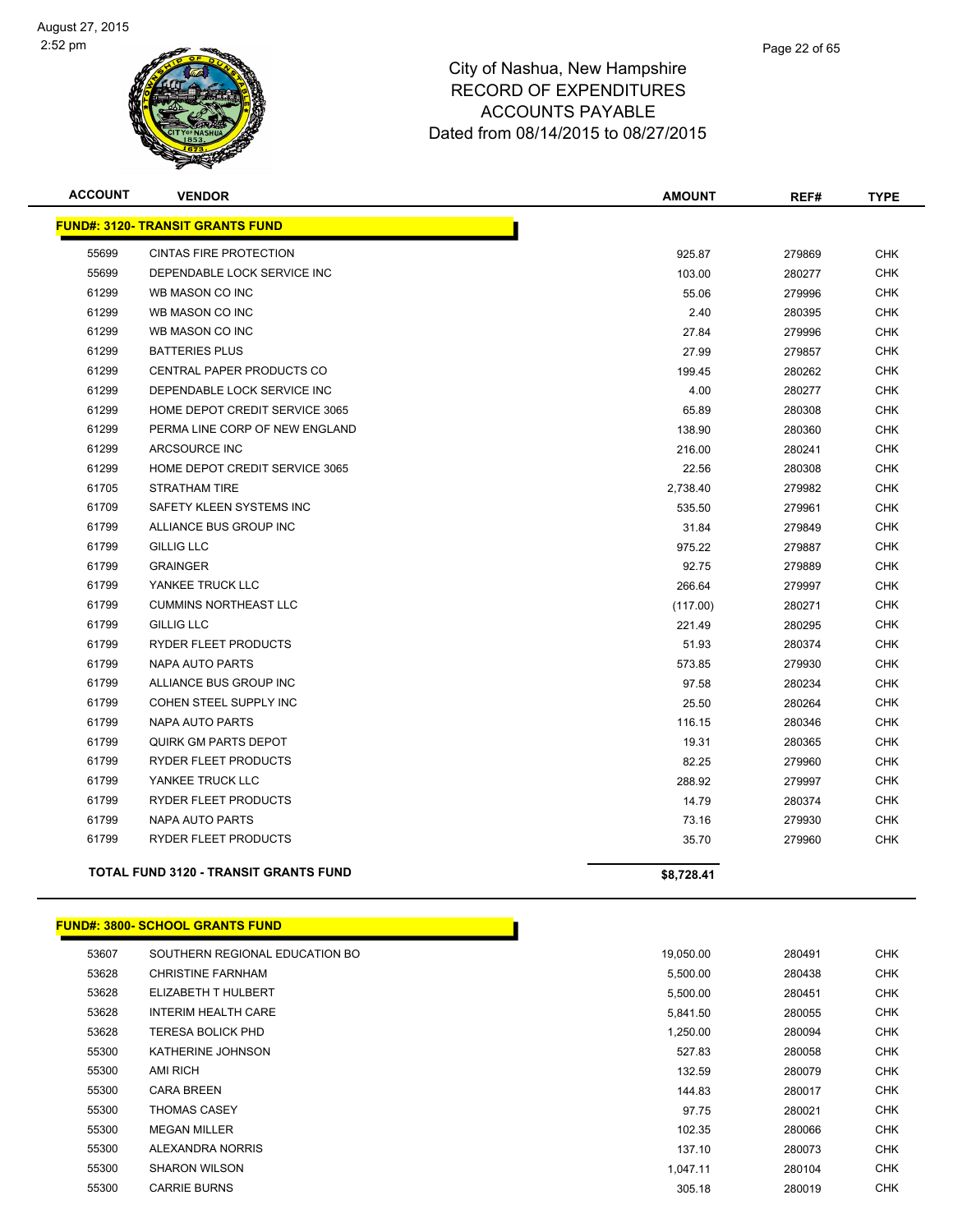

| <b>ACCOUNT</b> | <b>VENDOR</b>                                    | <b>AMOUNT</b> | REF#   | <b>TYPE</b> |
|----------------|--------------------------------------------------|---------------|--------|-------------|
|                | <b>FUND#: 3800- SCHOOL GRANTS FUND</b>           |               |        |             |
| 55300          | <b>CRISTA BURREL</b>                             | 314.81        | 280020 | <b>CHK</b>  |
| 55300          | <b>MARK CONRAD</b>                               | 97.36         | 280025 | <b>CHK</b>  |
| 55300          | <b>CONNIE UPSCHULTE</b>                          | 238.13        | 280099 | <b>CHK</b>  |
| 55300          | <b>BRENDA LEMON</b>                              | 500.01        | 280458 | <b>CHK</b>  |
| 55300          | FIRST STUDENT INC                                | 1,179.36      | 280440 | <b>CHK</b>  |
| 55300          | <b>JOSEF LAMBERT</b>                             | 1,572.51      | 280060 | <b>CHK</b>  |
| 55300          | <b>TERESA ROSSETTI</b>                           | 520.26        | 280480 | <b>CHK</b>  |
| 55400          | <b>GENE THOMPSON-GROVE &amp; ASSOC</b>           | 875.00        | 280045 | <b>CHK</b>  |
| 55400          | LESLEY UNIV CTR FOR READING                      | 1,950.00      | 280459 | <b>CHK</b>  |
| 55607          | TITLE ONE PETTY CASH                             | 17.15         | 280406 | <b>CHK</b>  |
| 61135          | <b>CORRINE KRYCKI</b>                            | 175.92        | 280456 | <b>CHK</b>  |
| 61135          | <b>BARNES &amp; NOBLE INC</b>                    | 735.40        | 280015 | <b>CHK</b>  |
| 61135          | THERAPRO INC                                     | 760.01        | 280095 | <b>CHK</b>  |
| 61135          | CHILDSWORK CHILDSPLAY                            | 2,932.20      | 280422 | <b>CHK</b>  |
| 61135          | SOCIAL STUDIES SCHOOL SERVICE                    | 1,467.02      | 280490 | <b>CHK</b>  |
| 61135          | <b>HIPPO PUBLICATIONS LLC</b>                    | 372.00        | 280052 | <b>CHK</b>  |
| 61299          | MARGARET REYNOLDS                                | 230.30        | 280078 | <b>CHK</b>  |
| 61299          | SCHOOL REFORM INITIATIVE INC                     | 355.75        | 280088 | <b>CHK</b>  |
| 61299          | <b>MARGARET REYNOLDS</b>                         | 105.61        | 280478 | <b>CHK</b>  |
| 61299          | <b>KEITH RICHARD</b>                             | 1,759.80      | 280479 | <b>CHK</b>  |
| 61299          | <b>SCHOLASTIC INC</b>                            | 42.30         | 280087 | <b>CHK</b>  |
| 61299          | TITLE ONE PETTY CASH                             | 11.25         | 280406 | <b>CHK</b>  |
| 61807          | ETA HAND2MIND                                    | 1,118.40      | 280035 | <b>CHK</b>  |
| 61807          | <b>CENTER FOR TEACHING</b>                       | 3,456.00      | 280419 | <b>CHK</b>  |
| 61875          | <b>MIRAVIA LLC</b>                               | 206.50        | 280466 | <b>CHK</b>  |
| 61875          | <b>BARNES &amp; NOBLE INC</b>                    | 1,982.00      | 280413 | <b>CHK</b>  |
| 61875          | <b>RESOURCES FOR EDUCATORS</b>                   | 180.00        | 280077 | <b>CHK</b>  |
| 61875          | <b>SCHOLASTIC INC</b>                            | 247.01        | 280086 | <b>CHK</b>  |
| 61875          | SCHOLASTIC INCORPORATED                          | 41.71         | 280483 | <b>CHK</b>  |
|                | <b>TOTAL FUND 3800 - SCHOOL GRANTS FUND</b>      | \$63,080.01   |        |             |
|                | <b>FUND#: 4005- TRAFFIC VIOLATIONS FUND</b>      |               |        |             |
| 45400          | L & R RENTALS                                    | 20.00         | 280320 | <b>CHK</b>  |
| 55607          | UNITED PARCEL SERVICE                            | 4.21          | 279834 | <b>CHK</b>  |
| 55607          | <b>MAILINGS UNLIMITED</b>                        | 19.99         | 280328 | <b>CHK</b>  |
| 55699          | 1ST PRIORITY TOWING & RECOVERY                   | 410.00        | 280225 | <b>CHK</b>  |
| 55699          | D & R TOWING INC                                 | 1,230.00      | 280274 | <b>CHK</b>  |
| 61799          | <b>STADIUM GRAPHICS</b>                          | 34.50         | 279974 | <b>CHK</b>  |
|                | <b>TOTAL FUND 4005 - TRAFFIC VIOLATIONS FUND</b> | \$1,718.70    |        |             |
|                | <u>FUND#: 4010- MOTOR VEHICLE ADMIN FUND</u>     |               |        |             |
| 53467          | MAILINGS UNLIMITED                               | 100.18        | 280328 | <b>CHK</b>  |

PITNEY BOWES 129.67 279947 CHK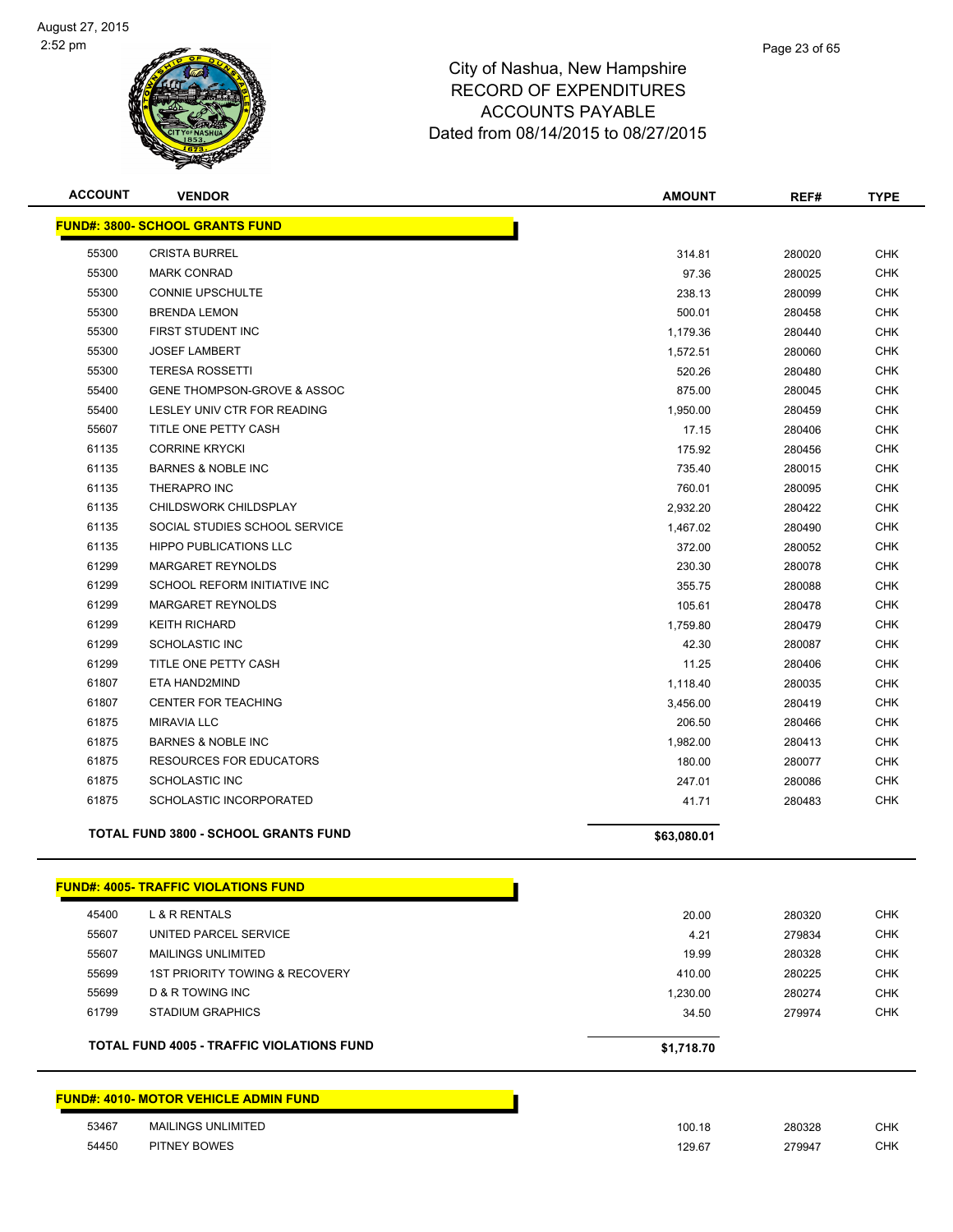| <b>ACCOUNT</b><br><b>VENDOR</b>                  |                                                        | <b>AMOUNT</b> | REF#   | <b>TYPE</b> |
|--------------------------------------------------|--------------------------------------------------------|---------------|--------|-------------|
|                                                  | <b>TOTAL FUND 4010 - MOTOR VEHICLE ADMIN FUND</b>      | \$229.85      |        |             |
| <b>FUND#: 4020- POLICE DRUG ENFORCEMENT FUND</b> |                                                        |               |        |             |
| 54899<br>LAW REALTY CO INC                       |                                                        | 1,250.01      | 279913 | <b>CHK</b>  |
| 54899                                            | LITCHFIELD VANTAGE LLC                                 | 1,583.33      | 279914 | <b>CHK</b>  |
|                                                  | TOTAL FUND 4020 - POLICE DRUG ENFORCEMENT FUND         | \$2,833.34    |        |             |
| <b>FUND#: 4025- DOJ DRUG FORFEITURE FUND</b>     |                                                        |               |        |             |
| <b>VELOCITY SYSTEMS</b><br>61110                 |                                                        | 27,594.00     | 279993 | <b>CHK</b>  |
| 61799                                            | CARPARTS OF NASHUA                                     | 7.86          | 279864 | <b>CHK</b>  |
| 61799                                            | <b>QUIRK GM PARTS DEPOT</b>                            | 96.57         | 279954 | <b>CHK</b>  |
| 61799                                            | <b>CARPARTS OF NASHUA</b>                              | 84.46         | 280261 | <b>CHK</b>  |
|                                                  | TOTAL FUND 4025 - DOJ DRUG FORFEITURE FUND             | \$27,782.89   |        |             |
| <b>FUND#: 4032- PISTOL PERMIT FEES FUND</b>      |                                                        |               |        |             |
|                                                  |                                                        |               |        |             |
| 55699                                            | <b>MARIKAS TAILOR SHOP</b>                             | 185.00        | 279918 | <b>CHK</b>  |
| 55699                                            | <b>MARIKAS TAILOR SHOP</b>                             | 245.00        | 280330 | <b>CHK</b>  |
|                                                  | <b>TOTAL FUND 4032 - PISTOL PERMIT FEES FUND</b>       | \$430.00      |        |             |
| <b>FUND#: 4053- FIRE REGIONAL HAZMAT FUND</b>    |                                                        |               |        |             |
| 71000                                            | ALEXETER TECHNOLOGIES LLC                              | 835.00        | 279848 | <b>CHK</b>  |
| 71000                                            | FIREMATIC SUPPLY CO INC                                | 607.68        | 280287 | <b>CHK</b>  |
|                                                  | TOTAL FUND 4053 - FIRE REGIONAL HAZMAT FUND            | \$1,442.68    |        |             |
|                                                  | <b>FUND#: 4085- RIVERFRONT PROMENADE TIF FUND</b>      |               |        |             |
| 54280<br><b>GREENSCAPE INC</b>                   |                                                        | 1,542.00      | 280302 | <b>CHK</b>  |
|                                                  | <b>TOTAL FUND 4085 - RIVERFRONT PROMENADE TIF FUND</b> | \$1,542.00    |        |             |
| <b>FUND#: 4090- LIB-LOST/DAMAGED BOOK FINES</b>  |                                                        |               |        |             |
|                                                  |                                                        |               |        |             |
| 55699                                            | UNIQUE MANAGEMENT SERVICES INC                         | 340.10        | 280387 | <b>CHK</b>  |
| 61299                                            | SCHOOLHOUSE OUTFITTERS, LLC                            | 564.57        | 279966 | <b>CHK</b>  |
| 61299                                            | TELEVEND SERVICES INC                                  | 228.65        | 280383 | <b>CHK</b>  |
| 61814<br><b>MIDWEST TAPE</b>                     |                                                        | 315.34        | 279928 | <b>CHK</b>  |
| 61814                                            | MICRO MARKETING ASSOCIATES                             | 12.00         | 280338 | <b>CHK</b>  |
|                                                  | TOTAL FUND 4090 - LIB-LOST/DAMAGED BOOK FINES          | \$1,460.66    |        |             |
| <b>FUND#: 5010- CAP PROJECTS-INFO TECHNOLOGY</b> |                                                        |               |        |             |
| 81342                                            | TYLER TECHNOLOGIES INC                                 | 2,500.00      | 279988 | <b>CHK</b>  |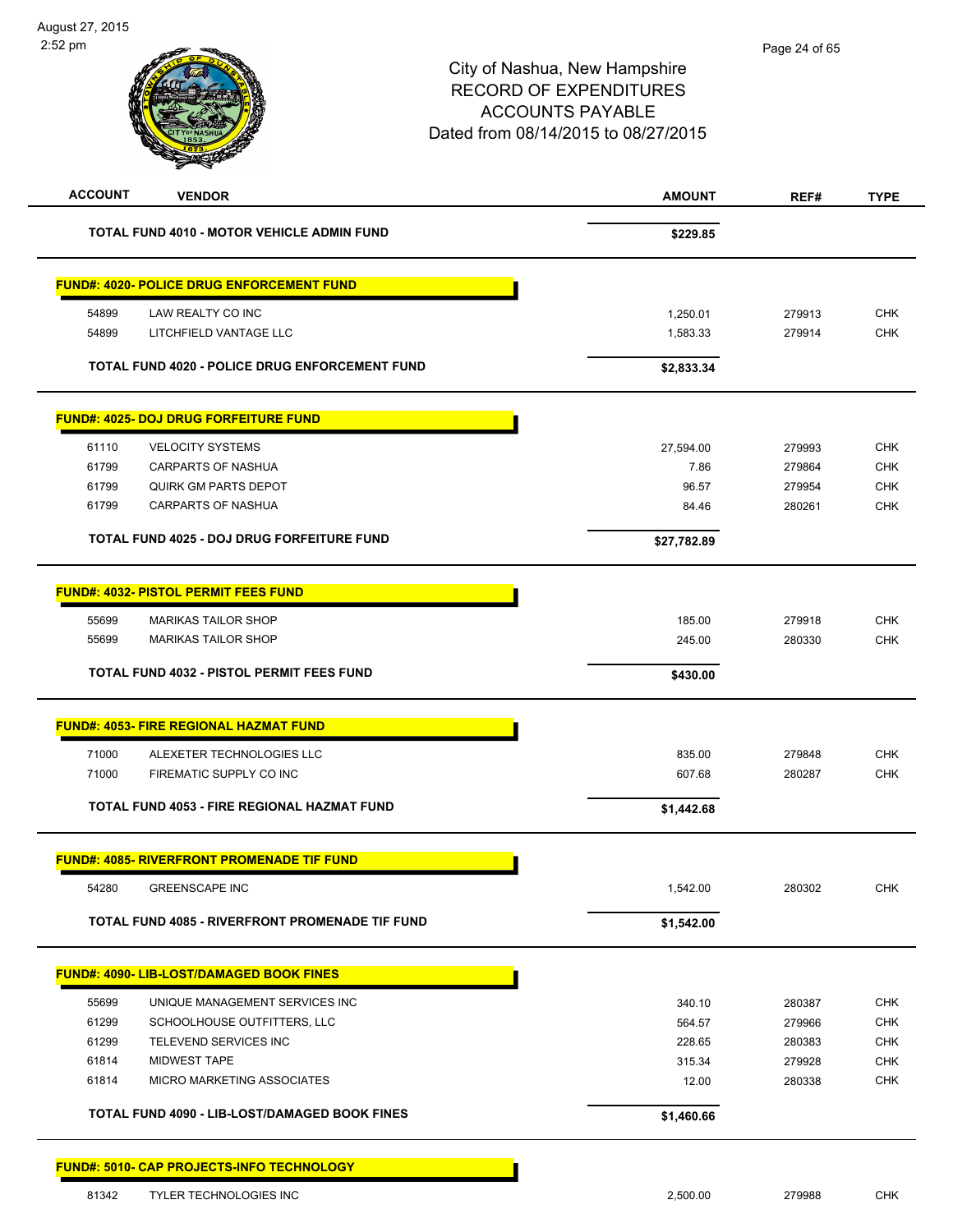| <b>ACCOUNT</b> | <b>VENDOR</b>                                    | <b>AMOUNT</b>  | REF#             | <b>TYPE</b> |
|----------------|--------------------------------------------------|----------------|------------------|-------------|
|                | TOTAL FUND 5010 - CAP PROJECTS-INFO TECHNOLOGY   | \$2,500.00     |                  |             |
|                | <b>FUND#: 5050- CAPITAL PROJ-COMMUNICATIONS</b>  |                |                  |             |
| 53999          | COMCAST CABLE COMMUNICATIONS I                   | 99.90          | 279815           | <b>CHK</b>  |
| 53999          | 2-WAY COMMUNICATIONS SERVICE                     | 1,780.34       | 279843           | <b>CHK</b>  |
| 53999          | 2-WAY COMMUNICATIONS SERVICE                     | 1,820.00       | 280226           | <b>CHK</b>  |
| 81300          | <b>TESSCO INC</b>                                | 239.52         | 279983           | <b>CHK</b>  |
| 81300          | MOTOROLA SOLUTIONS INC                           | 267.04         | 280208           | <b>CHK</b>  |
|                | TOTAL FUND 5050 - CAPITAL PROJ-COMMUNICATIONS    | \$4,206.80     |                  |             |
|                | <b>FUND#: 5200- CAPITAL PROJECTS-STREETS</b>     |                |                  |             |
| 81700          | SIEMENS INDUSTRY INC                             | 83,767.16      | 280552           | <b>CHK</b>  |
|                | TOTAL FUND 5200 - CAPITAL PROJECTS-STREETS       | \$83,767.16    |                  |             |
|                |                                                  |                |                  |             |
|                | <b>FUND#: 5300- CAPITAL PROJECTS-PARKING</b>     |                |                  |             |
| 81200          | <b>TYCO INTEGRATED SECURITY LLC</b>              | 17,568.66      | 279987           | <b>CHK</b>  |
|                | TOTAL FUND 5300 - CAPITAL PROJECTS-PARKING       | \$17,568.66    |                  |             |
|                | <b>FUND#: 5700- CAP PROJECTS-BROAD ST PKWY</b>   |                |                  |             |
|                |                                                  |                |                  |             |
| 81700          | E D SWETT INC                                    | 201,230.00     | 280547           | <b>CHK</b>  |
| 81700          | E D SWETT INC                                    | 427,340.82     | 280547           | <b>CHK</b>  |
| 81700          | DELUCCA FENCE COMPANY INC                        | 3,800.00       | 280546           | <b>CHK</b>  |
| 81700          | R S AUDLEY INC                                   | 510,776.57     | 280550           | <b>CHK</b>  |
| 81700          | CONTINENTAL PAVING INC                           | 722,142.74     | 280545           | <b>CHK</b>  |
| 81700          | HALL MORSE ANDERSON SPINELLA                     | 1,458.35       | 279893           | <b>CHK</b>  |
| 81700          | WARD GEOTECHNICAL CONSULTING                     | 7,212.50       | 280394           | <b>CHK</b>  |
| 81700          | <b>PAN AM RAILWAYS</b>                           | 6,895.00       | 280359           | <b>CHK</b>  |
| 81700          | SANBORN HEAD & ASSOC INC                         | 3,885.17       | 280551           | <b>CHK</b>  |
|                | TOTAL FUND 5700 - CAP PROJECTS-BROAD ST PKWY     | \$1,884,741.15 |                  |             |
|                | <b>FUND#: 5800- SCHOOL CAPITAL PROJECTS FUND</b> |                |                  |             |
| 81200          | MEADOWS CONSTRUCTION CO, LLC                     | 23,050.00      | 280465           | <b>CHK</b>  |
|                | TOTAL FUND 5800 - SCHOOL CAPITAL PROJECTS FUND   | \$23,050.00    |                  |             |
|                | <b>FUND#: 6000- SOLID WASTE FUND</b>             |                |                  |             |
| 53107          | ALS GROUP USA CORP                               | 807.00         | 279851           | <b>CHK</b>  |
| 53107          | CHEMSERVE ENVIRONMENTAL ANALYS                   | 1,735.22       |                  | CHK         |
| 54280          | <b>GRAINGER</b>                                  | 41.32          | 279866           | <b>CHK</b>  |
| 54600          | <b>CARPARTS OF NASHUA</b>                        | 130.00         | 280298<br>279864 | <b>CHK</b>  |
| 54600          | <b>FASTENAL CO</b>                               | 7.43           |                  | <b>CHK</b>  |
|                |                                                  |                | 279882           |             |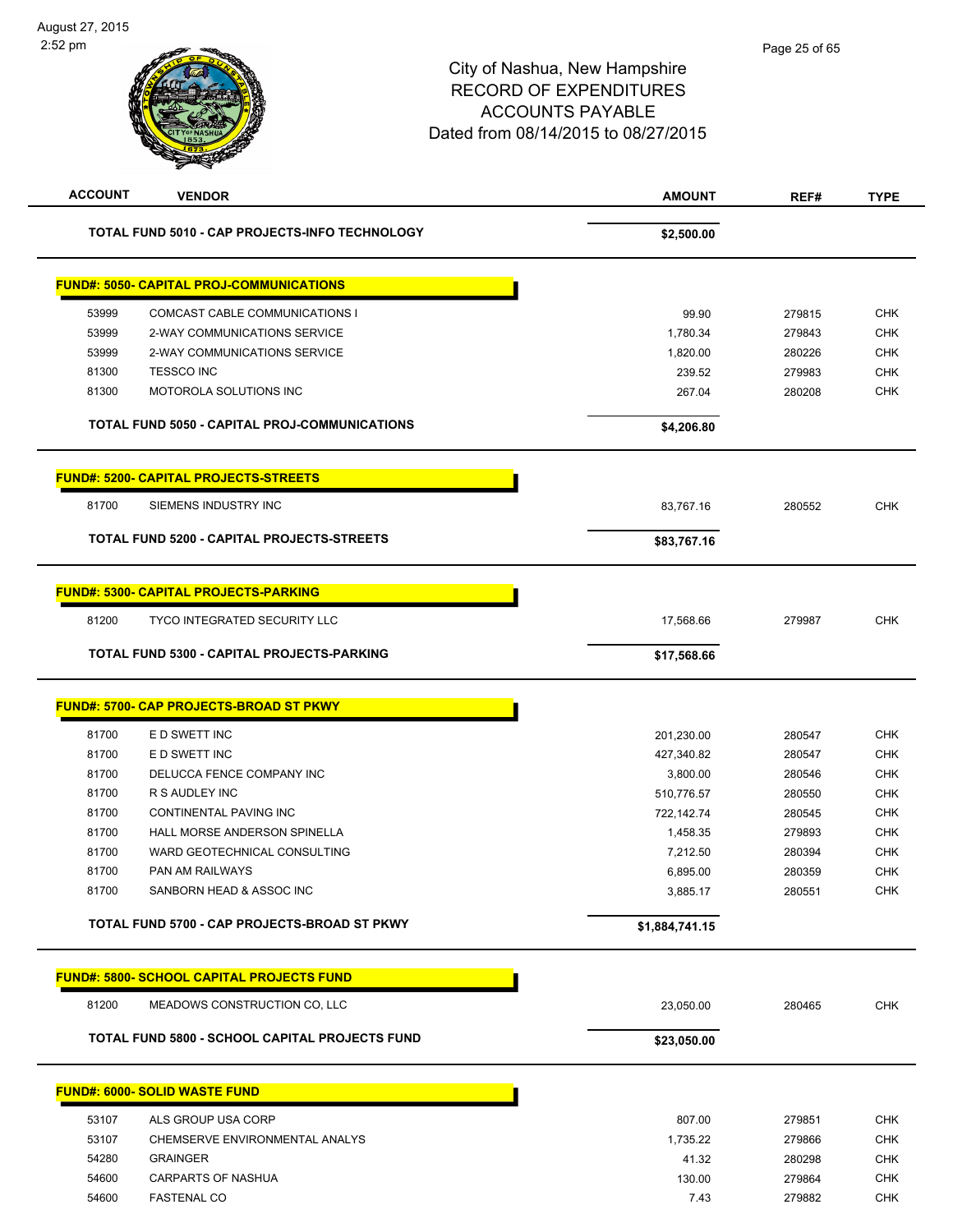

| <b>ACCOUNT</b> | <b>VENDOR</b>                             | <b>AMOUNT</b> | REF#   | <b>TYPE</b> |
|----------------|-------------------------------------------|---------------|--------|-------------|
|                | <b>FUND#: 6000- SOLID WASTE FUND</b>      |               |        |             |
| 54600          | <b>FREIGHTLINER OF NH INC</b>             | 17.10         | 279884 | <b>CHK</b>  |
| 54600          | MCNEILUS TRUCK & MANUFACTURING            | 131.28        | 279926 | <b>CHK</b>  |
| 54600          | NORTH AMERICAN EQUIP UPFITTERS            | 327.00        | 279941 | <b>CHK</b>  |
| 54600          | SANEL AUTO PARTS CO                       | 10.20         | 279962 | <b>CHK</b>  |
| 54600          | <b>AMAZON</b>                             | 59.99         | 280200 | <b>CHK</b>  |
| 54600          | <b>CARPARTS OF NASHUA</b>                 | 34.77         | 280261 | <b>CHK</b>  |
| 54600          | <b>G H BERLIN WINDWARD</b>                | 804.92        | 280290 | <b>CHK</b>  |
| 54600          | MCNEILUS TRUCK & MANUFACTURING            | 3,492.47      | 280336 | <b>CHK</b>  |
| 54828          | US BANK EQUIPMENT FINANCE                 | 28.14         | 279836 | <b>CHK</b>  |
| 54828          | US BANK EQUIPMENT FINANCE                 | 113.54        | 280167 | <b>CHK</b>  |
| 55200          | <b>SWANA</b>                              | 212.00        | 280379 | <b>CHK</b>  |
| 55607          | UNITED PARCEL SERVICE                     | 451.54        | 279834 | <b>CHK</b>  |
| 55699          | <b>INTERSTATE REFRIGERANT</b>             | 1,752.00      | 279901 | <b>CHK</b>  |
| 55699          | UNIVERSAL RECYCLING TECH                  | 3,848.89      | 279990 | <b>CHK</b>  |
| 55699          | <b>CALLOGIX INC</b>                       | 102.57        | 280260 | <b>CHK</b>  |
| 55699          | JP ROUTHIER & SONS RECYCLING              | 1,033.20      | 280318 | <b>CHK</b>  |
| 55699          | UNIVERSAL RECYCLING TECH                  | 1,532.21      | 280389 | <b>CHK</b>  |
| 61100          | <b>AMAZON</b>                             | 41.54         | 280200 | <b>CHK</b>  |
| 61100          | WB MASON CO INC                           | 42.36         | 280395 | <b>CHK</b>  |
| 61107          | UNIFIRST CORPORATION                      | 636.80        | 279989 | <b>CHK</b>  |
| 61192          | STANLEY CONVERGENT SECURITY               | 89.04         | 279975 | <b>CHK</b>  |
| 61307          | SHATTUCK MALONE OIL CO                    | 1,154.03      | 279827 | <b>CHK</b>  |
| 61307          | SHATTUCK MALONE OIL CO                    | 1,087.21      | 280218 | <b>CHK</b>  |
| 61705          | <b>MAYNARD &amp; LESIEUR INC</b>          | 702.00        | 279922 | <b>CHK</b>  |
| 71000          | <b>GRANITE CITY ELECTRIC SUPPLY</b>       | 264.00        | 279890 | <b>CHK</b>  |
|                | <b>TOTAL FUND 6000 - SOLID WASTE FUND</b> | \$20,689.77   |        |             |
|                |                                           |               |        |             |

#### **FUND#: 6200- WASTEWATER FUND**

| 53467 | <b>MAILINGS UNLIMITED</b>     | 3,575.10  | 279917 | <b>CHK</b> |
|-------|-------------------------------|-----------|--------|------------|
| 53467 | PENNICHUCK WATER WORKS INC    | 9,514.68  | 280216 | <b>CHK</b> |
| 54100 | <b>EVERSOURCE</b>             | 40.53     | 279817 | <b>CHK</b> |
| 54100 | <b>EVERSOURCE</b>             | 54,430.94 | 280204 | <b>CHK</b> |
| 54114 | <b>LIBERTY UTILITIES - NH</b> | 139.91    | 280159 | <b>CHK</b> |
| 54114 | <b>LIBERTY UTILITIES - NH</b> | 602.50    | 280160 | <b>CHK</b> |
| 54114 | LIBERTY UTILITIES - NH        | 144.74    | 280161 | CHK        |
| 54114 | <b>LIBERTY UTILITIES - NH</b> | 46.63     | 280162 | <b>CHK</b> |
| 54114 | <b>LIBERTY UTILITIES - NH</b> | 49.95     | 280163 | <b>CHK</b> |
| 54114 | <b>LIBERTY UTILITIES - NH</b> | 49.47     | 280164 | <b>CHK</b> |
| 54114 | <b>DIRECT ENERGY BUSINESS</b> | 1,626.32  | 280278 | <b>CHK</b> |
| 54141 | PENNICHUCK WATER WORKS INC    | 3,396.93  | 279826 | <b>CHK</b> |
| 54280 | <b>GRAINGER</b>               | 338.20    | 280297 | <b>CHK</b> |
| 54280 | MCMASTER-CARR                 | 316.86    | 280335 | <b>CHK</b> |
| 54300 | <b>CRISP CONTRACTING LLC</b>  | 9,580.00  | 279796 | <b>CHK</b> |
| 54300 | <b>BROX INDUSTRIES INC</b>    | 104.30    | 279863 | <b>CHK</b> |
| 54300 | STATEWIDE EXCAVATION, LLC     | 2,900.00  | 279978 | CHK        |
| 54300 | <b>BROX INDUSTRIES INC</b>    | 70.00     | 280257 | CHK        |
| 54300 | CONTINENTAL PAVING INC        | 116.58    | 280266 | <b>CHK</b> |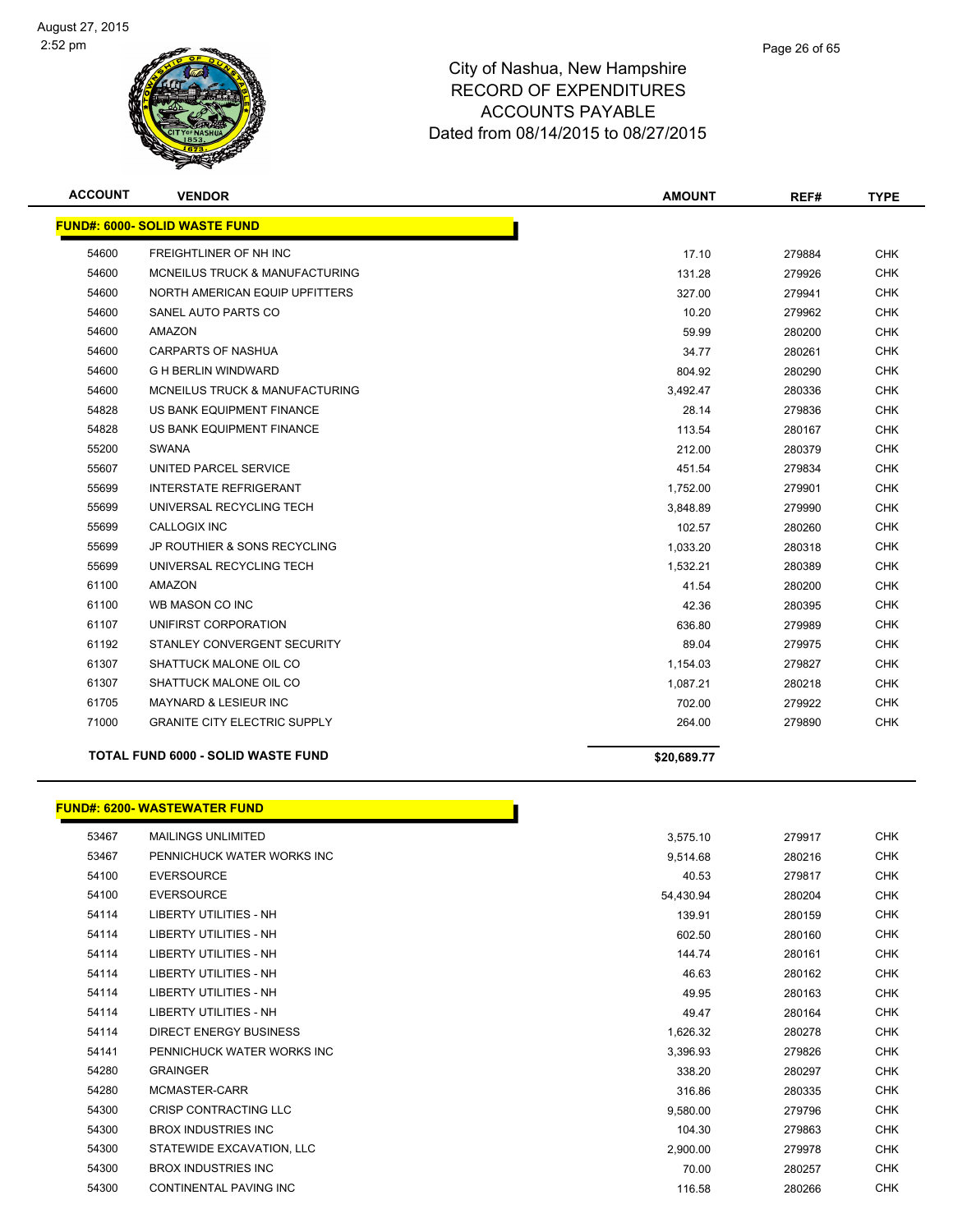

| <b>ACCOUNT</b> | <b>VENDOR</b>                            | <b>AMOUNT</b> | REF#   | <b>TYPE</b> |
|----------------|------------------------------------------|---------------|--------|-------------|
|                | <b>FUND#: 6200- WASTEWATER FUND</b>      |               |        |             |
| 54487          | AQUA SOLUTIONS INC                       | 2,772.26      | 279853 | <b>CHK</b>  |
| 54487          | M & M ELECTRICAL SUPPLY CO INC           | 38.40         | 279915 | <b>CHK</b>  |
| 54487          | NEW HAMPSHIRE HYDRAULICS INC             | 328.71        | 279938 | <b>CHK</b>  |
| 54487          | <b>VWR INTERNATIONAL</b>                 | 682.00        | 279994 | <b>CHK</b>  |
| 54487          | BRENTWOOD INDUSTRIES INC                 | 1,378.81      | 280256 | <b>CHK</b>  |
| 54487          | F W WEBB CO                              | 165.10        | 280283 | <b>CHK</b>  |
| 54487          | <b>HACH COMPANY</b>                      | 40.94         | 280303 | <b>CHK</b>  |
| 54487          | <b>WALKER WELLINGTON</b>                 | 132.00        | 280393 | <b>CHK</b>  |
| 54828          | US BANK EQUIPMENT FINANCE                | 28.14         | 279836 | <b>CHK</b>  |
| 54828          | US BANK EQUIPMENT FINANCE                | 113.54        | 279837 | <b>CHK</b>  |
| 55118          | AT & T MOBILITY                          | 505.53        | 280202 | <b>CHK</b>  |
| 55200          | <b>NEBRA</b>                             | 1,850.00      | 279935 | <b>CHK</b>  |
| 55618          | <b>CITIZENS BANK</b>                     | 1,707.09      | 149207 | <b>ACH</b>  |
| 55618          | <b>CITIZENS BANK</b>                     | 936.05        | 149208 | <b>ACH</b>  |
| 55699          | PROGRESSIVE ALARM SERVICES INC           | 3,229.41      | 279952 | <b>CHK</b>  |
| 55699          | <b>CALLOGIX INC</b>                      | 160.00        | 280260 | <b>CHK</b>  |
| 61107          | UNIFIRST CORPORATION                     | 1,106.13      | 279989 | <b>CHK</b>  |
| 61107          | INDUSTRIAL PROTECTION PRODUCTS           | 1,419.97      | 280311 | <b>CHK</b>  |
| 61149          | EASTERN ANALYTICAL INC                   | 65.00         | 279879 | <b>CHK</b>  |
| 61149          | <b>HACH COMPANY</b>                      | 23,817.80     | 279892 | <b>CHK</b>  |
| 61149          | <b>NCL OF WISCONSIN INC</b>              | 527.42        | 279934 | <b>CHK</b>  |
| 61156          | JCI JONES CHEMICALS INC                  | 4,696.84      | 279904 | <b>CHK</b>  |
| 61156          | OMEGA INDUSTRIAL SUPPLY INC              | 153.34        | 280357 | <b>CHK</b>  |
| 61156          | PVS CHEMICAL SOLUTIONS INC               | 3,112.46      | 280364 | <b>CHK</b>  |
| 61300          | DENNIS K BURKE INC                       | 969.68        | 279874 | <b>CHK</b>  |
| 61807          | UNIVERSITY ENTERPRISES INC               | 110.00        | 279991 | <b>CHK</b>  |
| 81700          | <b>BROX INDUSTRIES INC</b>               | 555.64        | 279863 | <b>CHK</b>  |
| 81700          | NORTHPOINT CONSTRUCTION MGMT             | 1,370.00      | 280354 | <b>CHK</b>  |
| 81700          | <b>COUNTRYBROOK FARMS LLC</b>            | 770.75        | 280270 | <b>CHK</b>  |
| 81700          | TREASURER STATE OF NH DOT                | 10,807.67     | 279794 | <b>CHK</b>  |
|                | <b>TOTAL FUND 6200 - WASTEWATER FUND</b> | \$150,594.32  |        |             |

#### **FUND#: 6500- PROPERTY & CASUALTY FUND**

| 54267 | TREASURER STATE OF NH                   | 50.00    | 279832 | <b>CHK</b> |
|-------|-----------------------------------------|----------|--------|------------|
| 55421 | <b>NHAA</b>                             | 500.00   | 280213 | <b>CHK</b> |
| 59207 | APPLE NASHUA LLC                        | 3,390.00 | 280128 | <b>CHK</b> |
| 59207 | BOSTON MEDICAL CENTER INC               | 1,532.00 | 280131 | <b>CHK</b> |
| 59207 | <b>BOSTON SPORTS &amp; SHOULDER CTR</b> | 225.00   | 280132 | <b>CHK</b> |
| 59207 | <b>BOSTON UNIVERSITY MEDICAL CTR</b>    | 64.00    | 280133 | <b>CHK</b> |
| 59207 | CATHOLIC MEDICAL CENTER                 | 150.00   | 280134 | <b>CHK</b> |
| 59207 | CENTERS FOR PAIN SOLUTIONS LLC          | 2,550.00 | 280135 | <b>CHK</b> |
| 59207 | <b>CONVENIENTMD LLC</b>                 | 325.30   | 280136 | <b>CHK</b> |
| 59207 | <b>CPTE NASHUA</b>                      | 3,843.00 | 280137 | <b>CHK</b> |
| 59207 | DARTMOUTH HITCHCOCK CLINIC              | 1,392.28 | 280138 | <b>CHK</b> |
| 59207 | ELLIOT HOSPITAL                         | 125.00   | 280139 | <b>CHK</b> |
| 59207 | <b>EMPI INC</b>                         | 1,116.92 | 280140 | <b>CHK</b> |
| 59207 | FOUR SEASONS ORTHOPEDIC CENTER          | 636.00   | 280141 | <b>CHK</b> |
|       |                                         |          |        |            |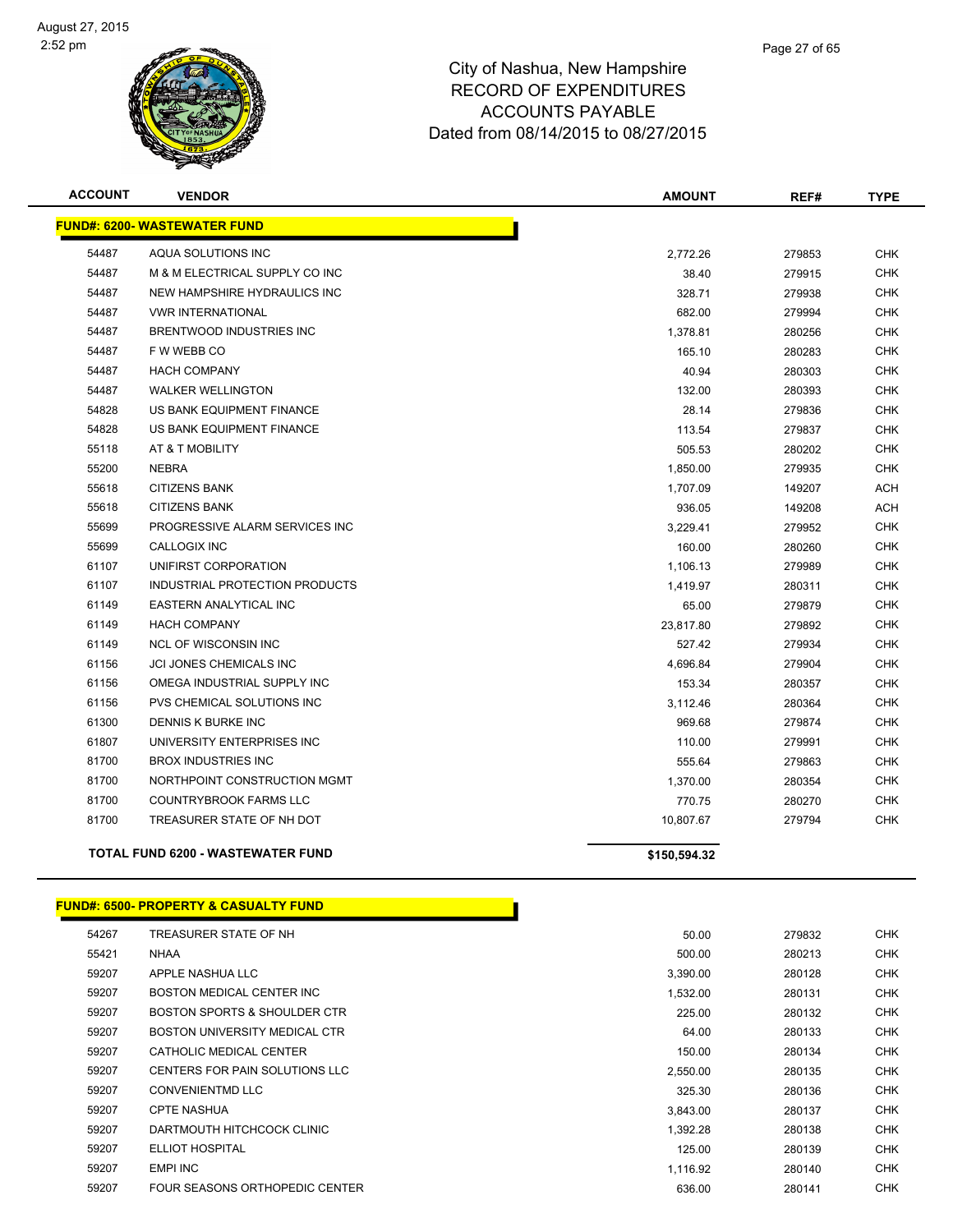

| <b>ACCOUNT</b> | <b>VENDOR</b>                                         | <b>AMOUNT</b> | REF#   | <b>TYPE</b> |
|----------------|-------------------------------------------------------|---------------|--------|-------------|
|                | <b>FUND#: 6500- PROPERTY &amp; CASUALTY FUND</b>      |               |        |             |
| 59207          | MDS MEDICAL DEVICE SPECIALITY                         | 495.00        | 280142 | <b>CHK</b>  |
| 59207          | <b>MED SOURCE LLC</b>                                 | 2,096.50      | 280143 | <b>CHK</b>  |
| 59207          | NASHUA RADIOLOGY PA                                   | 566.00        | 280144 | <b>CHK</b>  |
| 59207          | NH NEUROSPINE INSTITUTE                               | 2,800.00      | 280145 | CHK         |
| 59207          | CHIMA O OHAEGBULAM MD PC                              | 180.00        | 280146 | CHK         |
| 59207          | ORTHOCARE MEDICAL EQUIPMENT LL                        | 45.44         | 280147 | <b>CHK</b>  |
| 59207          | <b>PAIN SOLUTIONS PLLC</b>                            | 1,750.00      | 280148 | <b>CHK</b>  |
| 59207          | SO NH REGIONAL MEDICAL CENTER                         | 1,352.51      | 280149 | <b>CHK</b>  |
| 59207          | X-RAY PROFESSIONAL ASSOCIATION                        | 280.50        | 280150 | <b>CHK</b>  |
| 59207          | APPLE NASHUA LLC                                      | 2,720.00      | 280525 | <b>CHK</b>  |
| 59207          | <b>BOSTON MEDICAL CENTER INC</b>                      | 45,984.96     | 280526 | <b>CHK</b>  |
| 59207          | <b>BOSTON UNIVERSITY MEDICAL CTR</b>                  | 44.00         | 280527 | <b>CHK</b>  |
| 59207          | BOSTON UNIVERSITY ORTHOPAEDIC                         | 52,135.00     | 280528 | <b>CHK</b>  |
| 59207          | <b>CPTE NASHUA</b>                                    | 340.00        | 280529 | <b>CHK</b>  |
| 59207          | DARTMOUTH HITCHCOCK CLINIC                            | 374.00        | 280530 | <b>CHK</b>  |
| 59207          | DARTMOUTH HITCHCOCK CLINIC                            | 286.00        | 280531 | <b>CHK</b>  |
| 59207          | ELIZABETH KRAHENBUHL                                  | 448.50        | 280533 | <b>CHK</b>  |
| 59207          | HOME HEALTH & HOSPICE CARE                            | 1,781.00      | 280534 | <b>CHK</b>  |
| 59207          | <b>INTEGRATED PAIN CARE</b>                           | 331.00        | 280536 | <b>CHK</b>  |
| 59207          | <b>KEENE MEDICAL PRODUCTS LLC</b>                     | 312.85        | 280537 | <b>CHK</b>  |
| 59207          | <b>MAIN STREET CHIROPRACTIC</b>                       | 659.00        | 280538 | <b>CHK</b>  |
| 59207          | <b>KENNETH D POLIVY</b>                               | 725.00        | 280539 | <b>CHK</b>  |
| 59207          | SO NH REGIONAL MEDICAL CENTER                         | 3,067.56      | 280540 | <b>CHK</b>  |
| 59207          | ST JOSEPH BUSINESS & HEALTH                           | 393.00        | 280541 | <b>CHK</b>  |
| 59207          | <b>ST JOSEPHS HOSPITAL</b>                            | 749.00        | 280542 | <b>CHK</b>  |
| 59225          | <b>AVICORE REPORTING</b>                              | 764.00        | 280129 | <b>CHK</b>  |
| 59225          | DEVINE MILLIMET & BRANCH PA                           | 3,119.10      | 280532 | <b>CHK</b>  |
| 59275          | <b>BAILEYS TOWING &amp; AUTOBODY</b>                  | 3,891.98      | 280130 | <b>CHK</b>  |
| 59275          | <b>ILLG AUTOMOTIVE CORP</b>                           | 2,939.37      | 280535 | <b>CHK</b>  |
| 59275          | STATEWIDE COLLISION LLC                               | 754.75        | 280543 | <b>CHK</b>  |
| 68365          | <b>BLACK DOG INSPECTIONS LLC</b>                      | 375.00        | 279861 | <b>CHK</b>  |
| 68365          | OCCUPATIONAL DRUG TESTING LLC                         | 295.00        | 280355 | <b>CHK</b>  |
|                | <b>TOTAL FUND 6500 - PROPERTY &amp; CASUALTY FUND</b> | \$147.955.52  |        |             |

#### **FUND#: 6600- BENEFITS SELF INSURANCE FUND**

| 21520 | SUN LIFE ASSURANCE CO OF CANAD | 6.856.40   | 149156 | <b>ACH</b> |
|-------|--------------------------------|------------|--------|------------|
| 21520 | COLONIAL LIFE AND ACCIDENT INS | 1,774.95   | 149160 | <b>ACH</b> |
| 21520 | COLONIAL LIFE AND ACCIDENT INS | 1.921.60   | 149187 | <b>ACH</b> |
| 21775 | <b>ARTHUR KOBS</b>             | 1.220.75   | 280549 | CHK        |
| 53452 | RANDSTAD                       | 783.00     | 279956 | CHK        |
| 53452 | RANDSTAD                       | 750.38     | 280367 | CHK        |
| 59507 | ANTHEM BCBS OF NE              | 44.601.89  | 149153 | <b>ACH</b> |
| 59507 | ANTHEM BCBS OF NE              | 327.226.32 | 149153 | <b>ACH</b> |
| 59507 | ANTHEM BCBS OF NE              | 35.010.62  | 149153 | <b>ACH</b> |
| 59525 | NORTHEAST DELTA DENTAL         | 29 617 83  | 149155 | ACH        |

| 21520 | SUN LIFE ASSURANCE CO OF CANAD |
|-------|--------------------------------|
| 21520 | COLONIAL LIFE AND ACCIDENT INS |
| 21520 | COLONIAL LIFE AND ACCIDENT INS |
| 21775 | <b>ARTHUR KOBS</b>             |
| 53452 | <b>RANDSTAD</b>                |
| 53452 | <b>RANDSTAD</b>                |
| 59507 | ANTHEM BCBS OF NE              |
| 59507 | ANTHEM BCBS OF NE              |
| 59507 | ANTHEM BCBS OF NE              |
| 59525 | NORTHEAST DELTA DENTAL         |
|       |                                |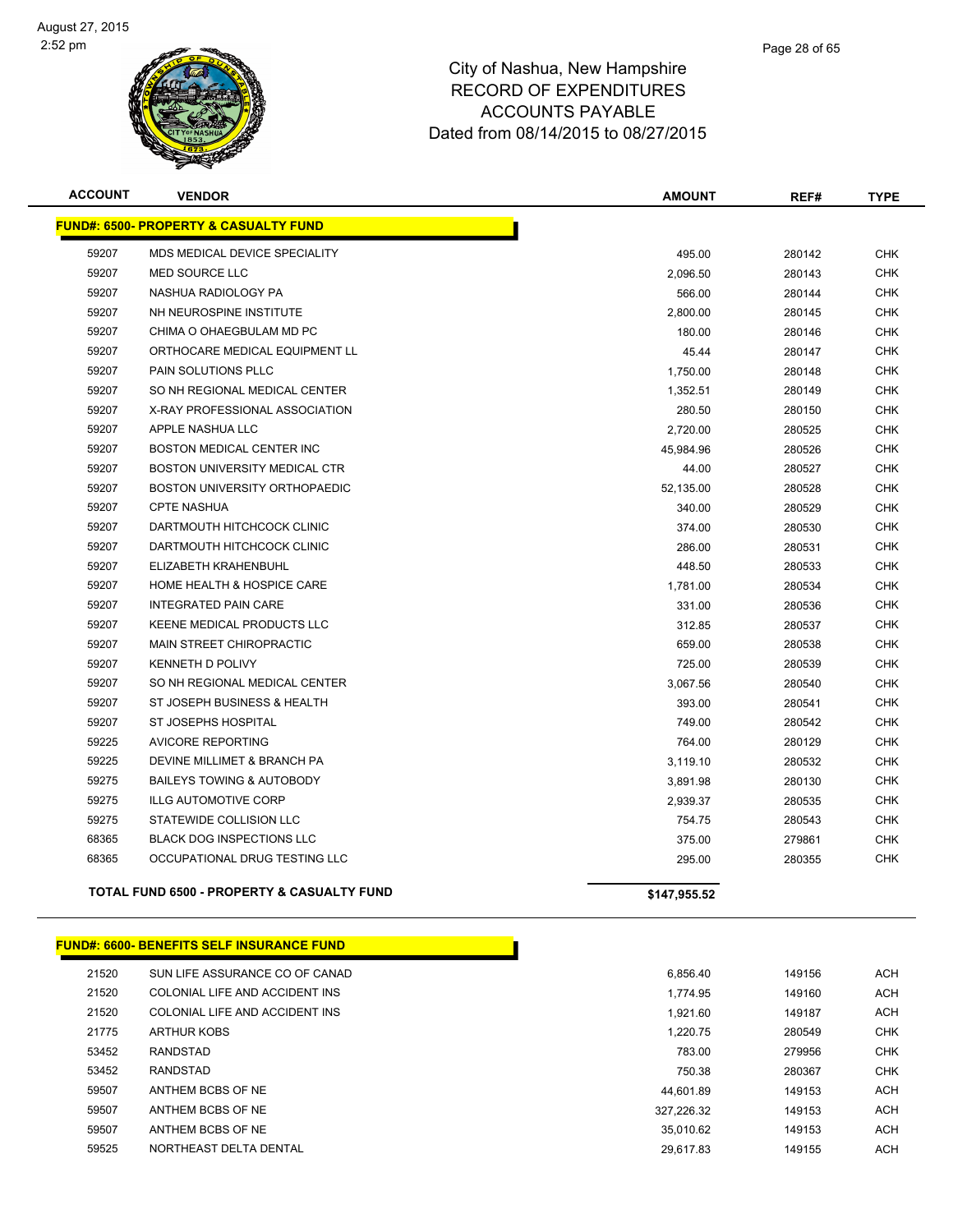**FUND#: 7535- LIBRARY-JOHN M HUNT MEM**

| <b>ACCOUNT</b><br><b>VENDOR</b>                         | <b>AMOUNT</b> | REF#   | <b>TYPE</b> |
|---------------------------------------------------------|---------------|--------|-------------|
| TOTAL FUND 6600 - BENEFITS SELF INSURANCE FUND          | \$449,763.74  |        |             |
| <b>FUND#: 7050- HOLMAN STADIUM IMPROVEMNTS ETF</b>      |               |        |             |
| 61299<br>UNITED SITE SERVICES                           | 328.22        | 280388 | <b>CHK</b>  |
| <b>TOTAL FUND 7050 - HOLMAN STADIUM IMPROVEMNTS ETF</b> | \$328.22      |        |             |
| <b>FUND#: 7052- MINE FALLS PARK ETF</b>                 |               |        |             |
| 54280<br>UNITED SITE SERVICES                           | 329.82        | 280388 | <b>CHK</b>  |
| <b>TOTAL FUND 7052 - MINE FALLS PARK ETF</b>            | \$329.82      |        |             |
| <b>FUND#: 7064- JACKSON MILLS DAM OPERATIONS</b>        |               |        |             |
| 54100<br><b>EVERSOURCE</b>                              | 683.52        | 279817 | <b>CHK</b>  |
| <b>ESSEX POWER SERVICES INC</b><br>55699                | 4,470.99      | 279880 | <b>CHK</b>  |
| TOTAL FUND 7064 - JACKSON MILLS DAM OPERATIONS          | \$5,154.51    |        |             |
| <b>FUND#: 7076- REG VOC ED CAPITAL RESERVE</b>          |               |        |             |
| COMPUTER HUT dba IT INSIDERS<br>71000                   | 3,159.90      | 280423 | <b>CHK</b>  |
| 71000<br>HEWLETT PACKARD COMPANY                        | 75,378.03     | 280449 | <b>CHK</b>  |
| <b>TOTAL FUND 7076 - REG VOC ED CAPITAL RESERVE</b>     | \$78,537.93   |        |             |
| <b>FUND#: 7501- HUNT BLDG CONTRIBUTIONS ETF</b>         |               |        |             |
| 71000<br>KITTREDGE EQUIPMENT CO - NH                    | 3,437.00      | 279910 | <b>CHK</b>  |
| 81200<br>NASHUA WALLPAPER & PAINT CO                    | 2,577.71      | 279932 | <b>CHK</b>  |
| <b>TOTAL FUND 7501 - HUNT BLDG CONTRIBUTIONS ETF</b>    | \$6,014.71    |        |             |
| <b>FUND#: 7504- ETF CONTRIB EDGEWOOD-DEED FUND</b>      |               |        |             |
| 61299<br><b>HARDY DORIC INC</b>                         | 975.00        | 280305 | <b>CHK</b>  |
| TOTAL FUND 7504 - ETF CONTRIB EDGEWOOD-DEED FUND        | \$975.00      |        |             |
| <b>FUND#: 7506- ETF CONTRIB-WOODLAWN CEMETERY</b>       |               |        |             |
| 54821<br><b>GRAND RENTAL STATION</b>                    | 88.00         | 280299 | <b>CHK</b>  |
| 81200<br>ADAMS GREENHOUSE CONSTRUCTION                  | 11,550.00     | 280227 | <b>CHK</b>  |
| 81200<br>MARK K COULOMBE & SONS LLC                     | 1,688.00      | 280331 | <b>CHK</b>  |
| TOTAL FUND 7506 - ETF CONTRIB-WOODLAWN CEMETERY         | \$13,326.00   |        |             |
|                                                         |               |        |             |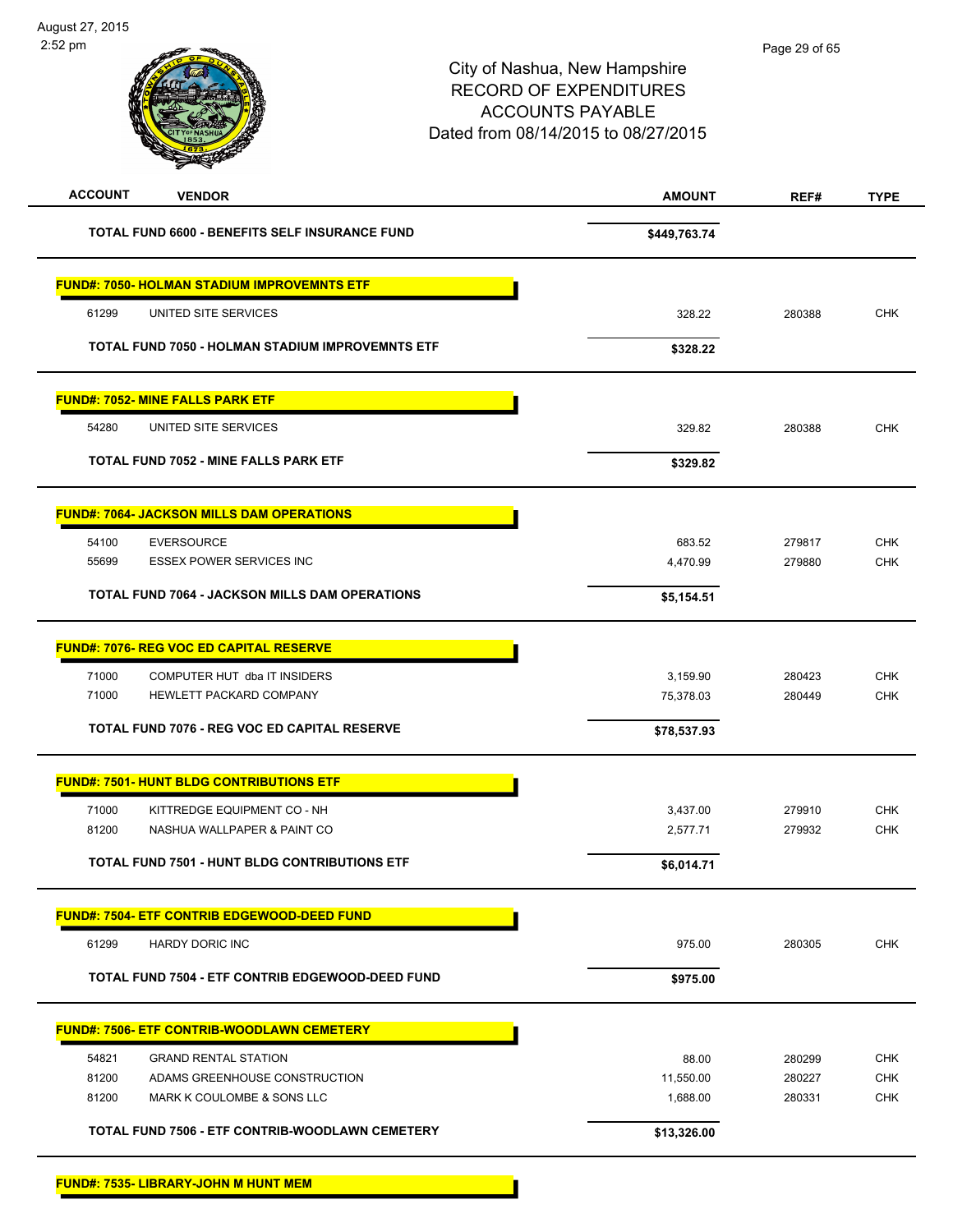

| <b>ACCOUNT</b><br><b>VENDOR</b>                   | <b>AMOUNT</b> | REF#   | <b>TYPE</b> |
|---------------------------------------------------|---------------|--------|-------------|
| <b>FUND#: 7535- LIBRARY-JOHN M HUNT MEM</b>       |               |        |             |
| 61299<br><b>GAYLORD BROS INC</b>                  | 1,076.90      | 279886 | <b>CHK</b>  |
| TOTAL FUND 7535 - LIBRARY-JOHN M HUNT MEM         | \$1,076.90    |        |             |
| FUND#: 7544- LIBRARY-FRANK B CLANCY               |               |        |             |
| 68322<br>DOCUMENTARY EDUCATIONAL                  | 100.00        | 280280 | <b>CHK</b>  |
| <b>TOTAL FUND 7544 - LIBRARY-FRANK B CLANCY</b>   | \$100.00      |        |             |
| <b>FUND#: 7551- P&amp;R-SUMMERFUN</b>             |               |        |             |
| <b>TERESA MOLER</b><br>68322                      | 150.00        | 280342 | <b>CHK</b>  |
| <b>SWANK MOTION PICTURES</b><br>68322             | 1,102.00      | 280380 | <b>CHK</b>  |
| <b>TOTAL FUND 7551 - P&amp;R-SUMMERFUN</b>        | \$1,252.00    |        |             |
| <b>FUND#: 7564- HURRICAN KATRINA RELIEF FUND</b>  |               |        |             |
| UNITED WAY OF GREATER NASHUA<br>55800             | 4,783.79      | 279835 | <b>CHK</b>  |
| TOTAL FUND 7564 - HURRICAN KATRINA RELIEF FUND    | \$4,783.79    |        |             |
| <b>FUND#: 7565- SCHOOL RELATED PROGRAMS-ETF</b>   |               |        |             |
| 61299<br><b>DENISE ROCK</b>                       | 424.94        | 280080 | <b>CHK</b>  |
| <b>FARMTEK</b><br>71999                           | 5,954.22      | 280037 | <b>CHK</b>  |
| TOTAL FUND 7565 - SCHOOL RELATED PROGRAMS-ETF     | \$6,379.16    |        |             |
| <b>FUND#: 8063- LIBRARY-HENRY STEARNS FUND</b>    |               |        |             |
| 61807<br><b>BAKER &amp; TAYLOR</b>                | 664.47        | 280246 | <b>CHK</b>  |
| TOTAL FUND 8063 - LIBRARY-HENRY STEARNS FUND      | \$664.47      |        |             |
| <b>FUND#: 8400- AGENCY-DEVELOPER ESCROWS</b>      |               |        |             |
| 21730<br>CPC INVESTMENTS LLC                      | 23,466.60     | 280188 | <b>CHK</b>  |
| <b>TOTAL FUND 8400 - AGENCY-DEVELOPER ESCROWS</b> | \$23,466.60   |        |             |
| <b>FUND#: 8619- S.BULLEYPARKS CLRTL ENR</b>       |               |        |             |
| CHARLOTTE AVENUE SCHOOL PTO<br>55650              | 394.00        | 279814 | <b>CHK</b>  |
| TOTAL FUND 8619 - S.BULLEYPARKS CLRTL ENR         | \$394.00      |        |             |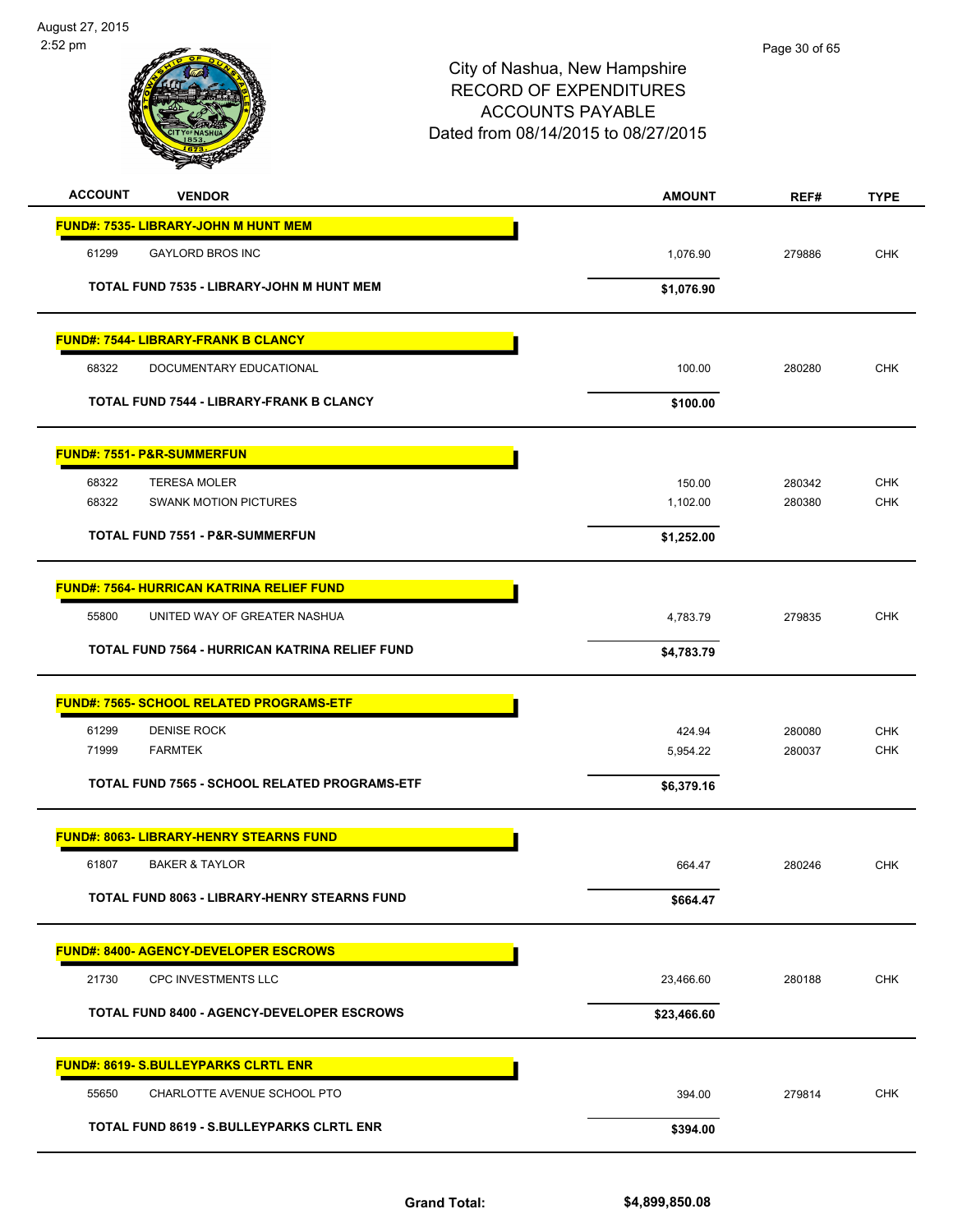Page 31 of 65

|     | <b>PAY DATE</b>                   | <b>ACCOUNT</b>                       | <b>DESCRIPTION</b>                    | <b>AMOUNT</b>     |
|-----|-----------------------------------|--------------------------------------|---------------------------------------|-------------------|
|     | <b>FUND#: 1000 - GENERAL FUND</b> |                                      |                                       |                   |
| 101 | <b>MAYOR</b>                      |                                      |                                       |                   |
|     | 8/20/15                           | 51100                                | <b>COMMUNICATIONS DIRECTOR</b>        | 903.15            |
|     |                                   |                                      |                                       | 903.15            |
|     | 8/27/15                           | 51100                                | <b>COMMUNICATIONS DIRECTOR</b>        |                   |
|     | 8/20/15                           | 51100                                | EXECUTIVE SECRETARY AA                | 957.30            |
|     | 8/27/15                           | 51100                                | EXECUTIVE SECRETARY AA                | 957.30            |
|     | 8/20/15                           | 51500                                | <b>MAYOR</b>                          | 2,194.95          |
|     | 8/27/15                           | 51500                                | <b>MAYOR</b>                          | 2,194.95<br>50.00 |
|     | 8/27/15                           | 55118                                | TELEPHONE-CELLULAR                    |                   |
|     | <b>TOTAL 101 - MAYOR</b>          |                                      |                                       | \$8,160.80        |
| 102 | <b>BOARD OF ALDERMEN</b>          |                                      |                                       |                   |
|     | 8/20/15                           | 51100                                | ALDERMANIC LEGISLATION MANAGER        | 1,489.36          |
|     | 8/27/15                           | 51100                                | ALDERMANIC LEGISLATION MANAGER        | 1,489.35          |
|     | 8/20/15                           | 51200                                | <b>LEGISLATIVE TRANSCRIPTION SPEC</b> | 410.27            |
|     | 8/27/15                           | 51200                                | LEGISLATIVE TRANSCRIPTION SPEC        | 379.05            |
|     |                                   | <b>TOTAL 102 - BOARD OF ALDERMEN</b> |                                       | \$3,768.03        |
| 103 | LEGAL                             |                                      |                                       |                   |
|     | 8/20/15                           | 51100                                | ASSOCIATE CORPORATION COUNSEL         | 1,529.80          |
|     | 8/27/15                           |                                      | ASSOCIATE CORPORATION COUNSEL         | 1,529.80          |
|     |                                   | 51100                                |                                       | 2,265.30          |
|     | 8/20/15                           | 51100                                | <b>CORPORATION COUNSEL</b>            | 2,265.30          |
|     | 8/27/15                           | 51100                                | <b>CORPORATION COUNSEL</b>            |                   |
|     | 8/20/15                           | 51100                                | DEPUTY CORPORATION COUNSEL            | 2,060.86          |
|     | 8/27/15                           | 51100                                | DEPUTY CORPORATION COUNSEL            | 2,060.85          |
|     | 8/20/15                           | 51100                                | <b>LEGAL ASSISTANT</b>                | 1,957.20          |
|     | 8/27/15                           | 51100                                | <b>LEGAL ASSISTANT</b>                | 1.957.21          |
|     | 8/20/15                           | 51300                                | OVERTIME-REGULAR                      | 9.04              |
|     | 8/27/15                           | 55118                                | TELEPHONE-CELLULAR                    | 100.00            |
|     | <b>TOTAL 103 - LEGAL</b>          |                                      |                                       | \$15,735.36       |
| 107 | <b>CITY CLERK</b>                 |                                      |                                       |                   |
|     | 8/20/15                           | 51100                                | <b>CITY CLERK</b>                     | 1,622.10          |
|     | 8/27/15                           | 51100                                | <b>CITY CLERK</b>                     | 1,622.10          |
|     | 8/20/15                           | 51100                                | <b>CLERK VITAL RECORDS II</b>         | 2,165.60          |
|     | 8/27/15                           | 51100                                | <b>CLERK VITAL RECORDS II</b>         | 2,165.60          |
|     | 8/20/15                           | 51100                                | DEPARTMENT COORDINATOR, CC            | 833.70            |
|     | 8/27/15                           | 51100                                | DEPARTMENT COORDINATOR, CC            | 833.70            |
|     | 8/20/15                           | 51300                                | OVERTIME-REGULAR                      | 31.28             |
|     | 8/27/15                           | 51300                                | OVERTIME-REGULAR                      | 39.10             |
|     | <b>TOTAL 107 - CITY CLERK</b>     |                                      |                                       | \$9,313.18        |
| 111 | <b>HUMAN RESOURCES</b>            |                                      |                                       |                   |
|     | 8/20/15                           | 51100                                | <b>COMPENSATION MANAGER</b>           | 1,626.10          |
|     | 8/27/15                           | 51100                                | <b>COMPENSATION MANAGER</b>           | 1,626.10          |
|     |                                   |                                      |                                       |                   |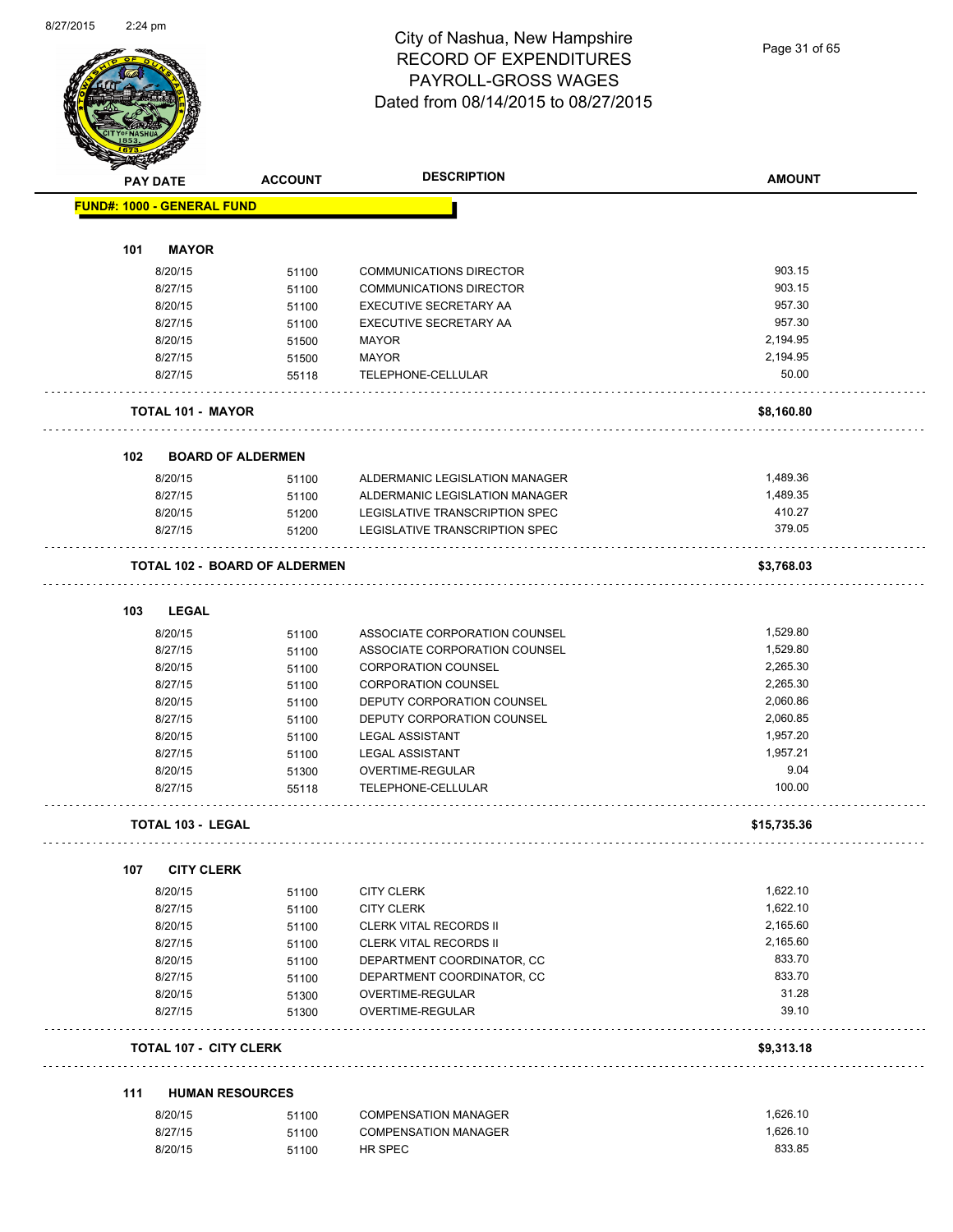| <b>PAY DATE</b>                   | <b>ACCOUNT</b>                       | <b>DESCRIPTION</b>                         | <b>AMOUNT</b>    |
|-----------------------------------|--------------------------------------|--------------------------------------------|------------------|
| <b>FUND#: 1000 - GENERAL FUND</b> |                                      |                                            |                  |
| 111                               | <b>HUMAN RESOURCES</b>               |                                            |                  |
| 8/27/15                           | 51100                                | HR SPEC                                    | 818.21           |
| 8/20/15                           | 51100                                | HUMAN RESOURCES DIRECTOR                   | 1,973.05         |
| 8/27/15                           | 51100                                | HUMAN RESOURCES DIRECTOR                   | 1,973.05         |
| 8/20/15                           | 51100                                | PAYROLL ANALYST                            | 1,243.08         |
| 8/27/15                           | 51100                                | PAYROLL ANALYST                            | 1,243.08         |
| 8/20/15                           | 51200                                | ADMINISTRATIVE ASSISTANT I                 | 287.06           |
| 8/27/15                           | 51200                                | ADMINISTRATIVE ASSISTANT I                 | 293.91           |
| 8/20/15                           | 51300                                | OVERTIME-REGULAR                           | 270.93           |
| 8/27/15                           | 51300                                | OVERTIME-REGULAR                           | 584.64           |
| 8/27/15                           | 51400                                | <b>WAGES TEMP-SEASONAL</b>                 | 1,400.00         |
| 8/20/15                           | 55425                                | <b>EMPLOYMENT BACKGROUND CHECKS</b>        | 25.00            |
|                                   | <b>TOTAL 111 - HUMAN RESOURCES</b>   |                                            | \$14,198.06      |
|                                   |                                      |                                            |                  |
| 115<br>8/27/15                    | <b>CITYWIDE PENSIONS</b><br>52120    | PENSION DISTRIBUTIONS                      | 50.00            |
|                                   |                                      |                                            |                  |
|                                   | <b>TOTAL 115 - CITYWIDE PENSIONS</b> |                                            | \$50.00          |
| 122                               | <b>INFORMATION TECHNOLOGY</b>        |                                            |                  |
| 8/20/15                           | 51100                                | ADMIN ASSISTANT II                         | 704.60           |
| 8/27/15                           | 51100                                | ADMIN ASSISTANT II                         | 704.60           |
| 8/20/15                           | 51100                                | ENTERPRISE SYS ADMINISTRATOR               | 1,404.70         |
| 8/27/15                           | 51100                                | ENTERPRISE SYS ADMINISTRATOR               | 1,404.70         |
| 8/20/15                           | 51100                                | ERP SYSTEM ADMIN DBA                       | 1,720.00         |
| 8/27/15                           | 51100                                | ERP SYSTEM ADMIN DBA                       | 1,720.00         |
| 8/20/15                           | 51100                                | INTER INTRA APPL DEV PROJ LDR              | 1,674.50         |
| 8/27/15                           | 51100                                | INTER INTRA APPL DEV PROJ LDR              | 1,674.49         |
| 8/20/15                           | 51100                                | IT APPLICATIONS ANALYST                    | 127.55           |
| 8/27/15                           | 51100                                | IT APPLICATIONS ANALYST                    | 127.55           |
| 8/20/15                           | 51100                                | IT DIVISION DIRECTOR                       | 2,060.85         |
| 8/27/15                           | 51100                                | IT DIVISION DIRECTOR                       | 2,060.85         |
| 8/20/15                           | 51100                                | IT INFRASTRUCTURE ANALYST                  | 1,218.45         |
| 8/27/15                           | 51100                                | IT INFRASTRUCTURE ANALYST                  | 1,218.45         |
| 8/20/15                           | 51100                                | IT INFRASTRUCTURE TEAM LEADER              | 1,853.20         |
|                                   | 51100                                | IT INFRASTRUCTURE TEAM LEADER              | 1,853.20         |
| 8/27/15                           |                                      | SYSTEMS ADM DATABASE ADM                   | 1,688.80         |
| 8/20/15                           | 51100                                |                                            |                  |
| 8/27/15                           | 51100                                | SYSTEMS ADM DATABASE ADM                   | 1,688.80         |
| 8/20/15                           | 51100                                | TECH SUPPORT TEAM LEADER                   | 1,562.00         |
| 8/27/15                           | 51100                                | TECH SUPPORT TEAM LEADER                   | 1,562.00         |
| 8/20/15                           | 51100                                | TECHNICAL SPEC II NET SUPPORT              | 1,162.75         |
| 8/27/15                           | 51100                                | TECHNICAL SPEC II NET SUPPORT              | 1,162.75         |
| 8/20/15                           | 51100                                | <b>TECHNICAL SPECIALIST I</b>              | 727.35           |
| 8/27/15                           | 51100                                | TECHNICAL SPECIALIST I                     | 727.35           |
| 8/20/15<br>8/27/15                | 51100<br>51100                       | <b>WEB DESIGNER</b><br><b>WEB DESIGNER</b> | 670.60<br>670.60 |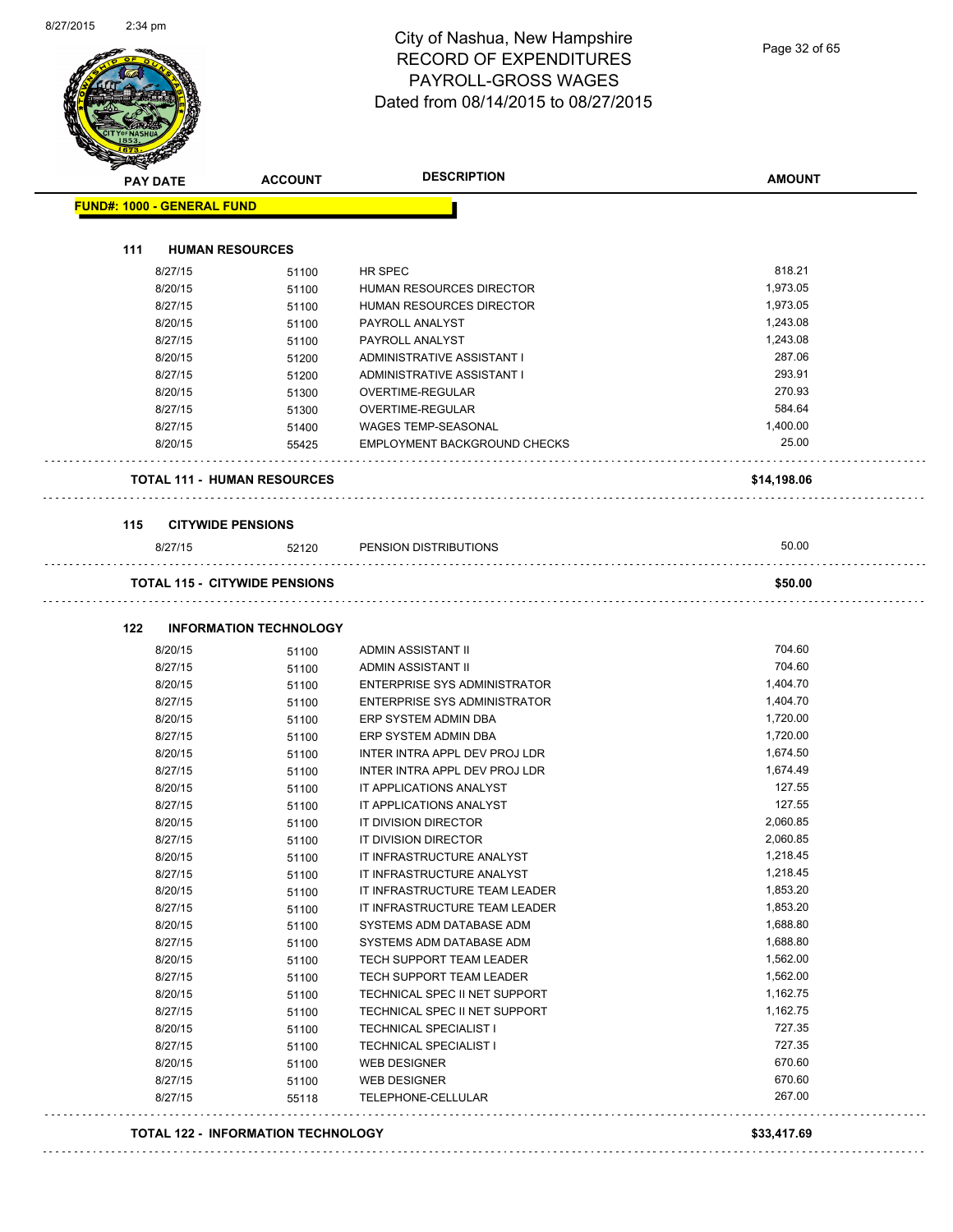

| <b>PAY DATE</b>                   | <b>ACCOUNT</b>            | <b>DESCRIPTION</b>                | <b>AMOUNT</b> |
|-----------------------------------|---------------------------|-----------------------------------|---------------|
| <b>FUND#: 1000 - GENERAL FUND</b> |                           |                                   |               |
| 126                               | <b>FINANCIAL SERVICES</b> |                                   |               |
| 8/20/15                           | 51100                     | ACCOUNTING COMPLIANCE MGR         | 1,138.25      |
| 8/27/15                           | 51100                     | ACCOUNTING COMPLIANCE MGR         | 1,138.25      |
| 8/20/15                           | 51100                     | ACCOUNTS PAYABLE COORDINATOR      | 1,462.65      |
| 8/27/15                           | 51100                     | ACCOUNTS PAYABLE COORDINATOR      | 1,462.64      |
| 8/20/15                           | 51100                     | <b>ACCOUNTS PAYABLE SUPV</b>      | 985.55        |
| 8/27/15                           | 51100                     | ACCOUNTS PAYABLE SUPV             | 985.55        |
| 8/20/15                           | 51100                     | CFO COMPTROLLER                   | 2,120.60      |
| 8/27/15                           | 51100                     | <b>CFO COMPTROLLER</b>            | 2,120.60      |
| 8/20/15                           | 51100                     | DEP TREASURER TAX COLLECTOR       | 1,116.40      |
| 8/27/15                           | 51100                     | DEP TREASURER TAX COLLECTOR       | 1,116.40      |
| 8/20/15                           | 51100                     | <b>FINANCE AND ADMIN MANAGER</b>  | 766.80        |
| 8/27/15                           | 51100                     | FINANCE AND ADMIN MANAGER         | 766.80        |
| 8/20/15                           | 51100                     | FINANCIAL MANAGER GENERAL GOVT    | 1,450.00      |
| 8/27/15                           | 51100                     | FINANCIAL MANAGER GENERAL GOVT    | 1,450.00      |
| 8/20/15                           | 51100                     | FINANCIAL SERVICES COORDINATOR    | 992.85        |
| 8/27/15                           | 51100                     | FINANCIAL SERVICES COORDINATOR    | 992.85        |
| 8/20/15                           | 51100                     | MOTOR VEHICLE COORDINATOR         | 682.50        |
| 8/27/15                           | 51100                     | <b>MOTOR VEHICLE COORDINATOR</b>  | 682.50        |
| 8/20/15                           | 51100                     | MV CLERK II REGISTRATION          | 1,303.65      |
| 8/27/15                           | 51100                     | MV CLERK II REGISTRATION          | 1,303.64      |
| 8/20/15                           | 51100                     | OPERATIONS ANALYST                | 769.95        |
| 8/27/15                           | 51100                     | <b>OPERATIONS ANALYST</b>         | 769.95        |
| 8/20/15                           | 51100                     | REVENUE ACCOUNTS SPEC             | 772.90        |
| 8/27/15                           | 51100                     | REVENUE ACCOUNTS SPEC             | 772.90        |
| 8/20/15                           | 51100                     | REVENUE COORDINATOR               | 1,007.95      |
| 8/27/15                           | 51100                     | REVENUE COORDINATOR               | 1,007.95      |
| 8/20/15                           | 51100                     | SENIOR ACCOUNTANT                 | 1,064.24      |
| 8/27/15                           | 51100                     | SENIOR ACCOUNTANT                 | 1,064.25      |
| 8/20/15                           | 51100                     | SENIOR FINANCIAL ANALYST          | 1,155.06      |
| 8/27/15                           | 51100                     | SENIOR FINANCIAL ANALYST          | 1,155.05      |
| 8/20/15                           | 51100                     | <b>SUPV VEHICLE REGISTRATION</b>  | 1,092.80      |
| 8/27/15                           | 51100                     | <b>SUPV VEHICLE REGISTRATION</b>  | 1,092.80      |
| 8/20/15                           | 51100                     | TREASURER TAX COLLECTOR           | 1,853.20      |
| 8/27/15                           | 51100                     | TREASURER TAX COLLECTOR           | 1,853.20      |
| 8/20/15                           | 51100                     | <b>VEHICLE REGISTRATION CLERK</b> | 1,093.60      |
| 8/27/15                           | 51100                     | <b>VEHICLE REGISTRATION CLERK</b> | 1,093.60      |
| 8/20/15                           | 51200                     | TRUST ACCOUNTANT PT               | 733.46        |
| 8/27/15                           | 51200                     | TRUST ACCOUNTANT PT               | 704.12        |
| 8/20/15                           | 51300                     | OVERTIME-REGULAR                  | 30.99         |
| 8/27/15                           | 51300                     | OVERTIME-REGULAR                  | 117.89        |
| 8/27/15                           | 55118                     | TELEPHONE-CELLULAR                | 50.00         |

#### **TOTAL 126 - FINANCIAL SERVICES \$43,294.34**

#### **129 CITY BUILDINGS**

| 8/20/15 | 51100 | <b>BUILDING MANAGER</b> | 1.110.45 |
|---------|-------|-------------------------|----------|
| 8/27/15 | 51100 | <b>BUILDING MANAGER</b> | 1.110.45 |
| 8/20/15 | 51100 | <b>CUSTODIAN I</b>      | 1.247.44 |
| 8/27/15 | 51100 | CUSTODIAN I             | 1.247.44 |
| 8/20/15 | 51100 | MAINTENANCE SPEC        | 699.45   |
| 8/27/15 | 51100 | MAINTENANCE SPEC        | 699.45   |
|         |       |                         |          |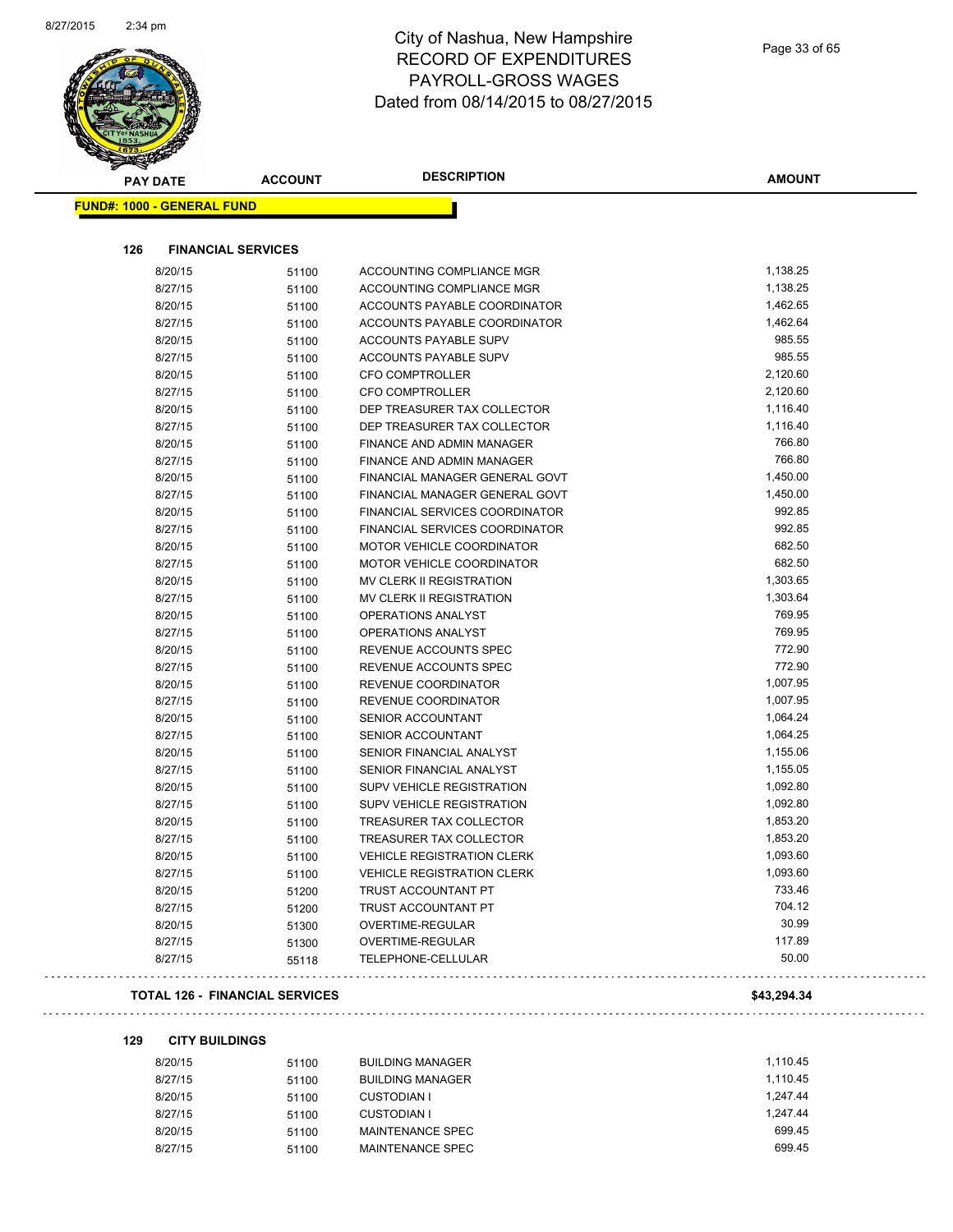Page 34 of 65

|     | <b>PAY DATE</b>                   | <b>ACCOUNT</b>                    | <b>DESCRIPTION</b>                       | <b>AMOUNT</b>    |
|-----|-----------------------------------|-----------------------------------|------------------------------------------|------------------|
|     | <b>FUND#: 1000 - GENERAL FUND</b> |                                   |                                          |                  |
|     |                                   |                                   |                                          |                  |
| 129 | <b>CITY BUILDINGS</b>             |                                   |                                          |                  |
|     | 8/20/15                           | 51200                             | <b>CUSTODIAN I</b>                       | 324.85           |
|     | 8/27/15                           | 51200                             | <b>CUSTODIAN I</b>                       | 324.84           |
|     | 8/20/15                           | 51300                             | OVERTIME-REGULAR                         | 10.41            |
|     | 8/27/15                           | 51300                             | <b>OVERTIME-REGULAR</b>                  | 19.49            |
|     |                                   | <b>TOTAL 129 - CITY BUILDINGS</b> |                                          | \$6,794.27       |
| 130 | <b>PURCHASING</b>                 |                                   |                                          |                  |
|     |                                   |                                   |                                          |                  |
|     | 8/20/15                           | 51100                             | PURCHASING AGENT I                       | 698.45<br>698.45 |
|     | 8/27/15                           | 51100                             | PURCHASING AGENT I                       |                  |
|     | 8/20/15                           | 51100                             | PURCHASING AGENT II                      | 878.75<br>878.75 |
|     | 8/27/15                           | 51100                             | PURCHASING AGENT II                      |                  |
|     | 8/20/15                           | 51100                             | PURCHASING MANAGER                       | 1,579.20         |
|     | 8/27/15<br>8/27/15                | 51100<br>51300                    | PURCHASING MANAGER<br>OVERTIME-REGULAR   | 1,579.20<br>6.55 |
|     |                                   |                                   |                                          |                  |
|     | <b>TOTAL 130 - PURCHASING</b>     |                                   |                                          | \$6,319.35       |
| 131 | <b>HUNT BUILDING</b>              |                                   |                                          |                  |
|     | 8/20/15                           | 51100                             | HUNT MEMORIAL BLDG & ARTS ADM            | 330.76           |
|     | 8/27/15                           | 51100                             | HUNT MEMORIAL BLDG & ARTS ADM            | 330.76           |
|     | 8/20/15                           | 51200                             | <b>COMMUNICATIONS DIRECTOR</b>           | 200.00           |
|     | 8/27/15                           | 51200                             | <b>COMMUNICATIONS DIRECTOR</b>           | 200.00           |
|     | <b>TOTAL 131 - HUNT BUILDING</b>  |                                   |                                          | \$1,061.52       |
|     |                                   |                                   |                                          |                  |
| 132 | <b>ASSESSING</b>                  |                                   |                                          | 895.45           |
|     | 8/20/15<br>8/27/15                | 51100                             | <b>APPRAISER I</b><br><b>APPRAISER I</b> | 895.45           |
|     | 8/20/15                           | 51100                             | APPRAISER II                             | 1,069.65         |
|     | 8/27/15                           | 51100<br>51100                    | <b>APPRAISER II</b>                      | 1,069.65         |
|     | 8/20/15                           | 51100                             | <b>APPRAISER III</b>                     | 1,218.50         |
|     | 8/27/15                           | 51100                             | <b>APPRAISER III</b>                     | 1,218.49         |
|     | 8/20/15                           | 51100                             | ASSESSING ADMIN SPEC I CSR               | 634.60           |
|     | 8/27/15                           | 51100                             | ASSESSING ADMIN SPEC I CSR               | 634.60           |
|     | 8/20/15                           | 51100                             | ASSESSING ADMIN SPEC II CSR              | 740.35           |
|     | 8/27/15                           | 51100                             | ASSESSING ADMIN SPEC II CSR              | 740.35           |
|     | 8/20/15                           | 51100                             | ASSESSING ADMIN SPEC III CSR             | 931.60           |
|     | 8/27/15                           | 51100                             | ASSESSING ADMIN SPEC III CSR             | 931.60           |
|     | 8/20/15                           |                                   | CHIEF ASSESSOR GIS MANAGER               | 2,154.80         |
|     | 8/27/15                           | 51100<br>51100                    | CHIEF ASSESSOR GIS MANAGER               | 2,154.80         |
|     | 8/20/15                           |                                   | DEPARTMENT COORDINATOR                   | 884.70           |
|     | 8/27/15                           | 51100                             | DEPARTMENT COORDINATOR                   | 884.70           |
|     | 8/20/15                           | 51100                             | DEPUTY MANAGER APPRAISER IV              | 1,537.40         |
|     |                                   | 51100                             |                                          |                  |
|     | 8/27/15                           | 51100                             | DEPUTY MANAGER APPRAISER IV              | 1,537.40         |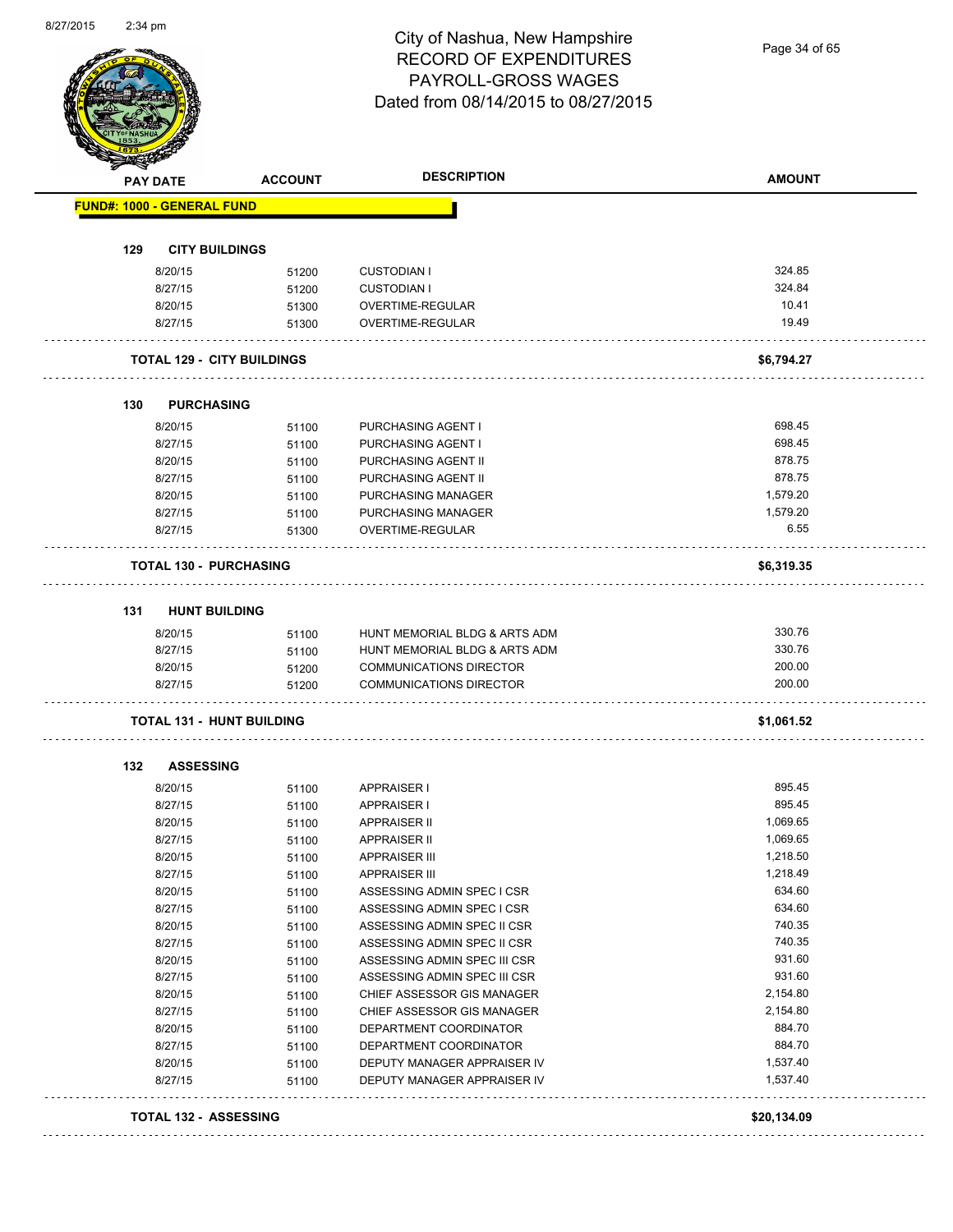

Page 35 of 65

|                                   | <b>PAY DATE</b>        | <b>ACCOUNT</b>                                        | <b>DESCRIPTION</b>             | <b>AMOUNT</b> |
|-----------------------------------|------------------------|-------------------------------------------------------|--------------------------------|---------------|
| <b>FUND#: 1000 - GENERAL FUND</b> |                        |                                                       |                                |               |
|                                   |                        |                                                       |                                |               |
| 134                               | <b>GIS</b>             |                                                       |                                |               |
|                                   | 8/20/15                | 51100                                                 | <b>GIS TECHNICIAN II</b>       | 1,094.30      |
|                                   | 8/27/15                | 51100                                                 | <b>GIS TECHNICIAN II</b>       | 1,094.30      |
|                                   | <b>TOTAL 134 - GIS</b> |                                                       |                                | \$2,188.60    |
| 140                               |                        | <b>PINEWOOD CEMETERY</b>                              |                                |               |
|                                   | 8/27/15                | 51400                                                 | WAGES TEMP-SEASONAL            | 1,085.00      |
|                                   |                        | <b>TOTAL 140 - PINEWOOD CEMETERY</b>                  |                                | \$1,085.00    |
|                                   |                        |                                                       |                                |               |
| 142                               |                        | <b>WOODLAWN CEMETERY</b>                              |                                |               |
|                                   | 8/20/15                | 51100                                                 | <b>GROUNDSKEEPER CEMETERY</b>  | 1,339.69      |
|                                   | 8/27/15                | 51100                                                 | <b>GROUNDSKEEPER CEMETERY</b>  | 1.339.69      |
|                                   | 8/20/15                | 51100                                                 | SUBFOREMAN CEMETERY            | 766.05        |
|                                   | 8/27/15                | 51100                                                 | SUBFOREMAN CEMETERY            | 766.05        |
|                                   | 8/20/15                | 51100                                                 | SUPERINTENDENT CEMETERY I      | 1,075.60      |
|                                   | 8/27/15                | 51100                                                 | SUPERINTENDENT CEMETERY I      | 1,075.60      |
|                                   | 8/20/15                | 51300                                                 | OVERTIME-REGULAR               | 50.24         |
|                                   | 8/27/15                | 51300                                                 | OVERTIME-REGULAR               | 138.15        |
|                                   | 8/20/15                | 51400                                                 | <b>WAGES TEMP-SEASONAL</b>     | 730.00        |
|                                   |                        | <b>TOTAL 142 - WOODLAWN CEMETERY</b>                  |                                | \$7,281.07    |
|                                   |                        |                                                       |                                |               |
| 144                               | 8/20/15                | <b>EDGEWOOD &amp; SUBURBAN CEMETERIES</b>             | <b>GROUNDSKEEPER CEMETERY</b>  | 1,160.05      |
|                                   | 8/27/15                | 51100                                                 | <b>GROUNDSKEEPER CEMETERY</b>  | 1,160.05      |
|                                   |                        | 51100                                                 |                                |               |
|                                   | 8/20/15                | 51100                                                 | SUBFOREMAN CEMETERY            | 835.75        |
|                                   | 8/27/15                | 51100                                                 | SUBFOREMAN CEMETERY            | 835.75        |
|                                   | 8/20/15                | 51100                                                 | SUPERINTENDENT CEMETERY II     | 1,166.65      |
|                                   | 8/27/15                | 51100                                                 | SUPERINTENDENT CEMETERY II     | 1,166.65      |
|                                   | 8/27/15                | 51300                                                 | OVERTIME-REGULAR               | 37.42         |
|                                   | 8/20/15                | 51400                                                 | <b>WAGES TEMP-SEASONAL</b>     | 1,520.00      |
|                                   | 8/27/15                | 51400                                                 | <b>WAGES TEMP-SEASONAL</b>     | 1,100.00      |
|                                   |                        | <b>TOTAL 144 - EDGEWOOD &amp; SUBURBAN CEMETERIES</b> |                                | \$8,982.32    |
|                                   |                        |                                                       |                                |               |
| 150                               | <b>POLICE</b>          |                                                       |                                |               |
|                                   | 8/20/15                | 51100                                                 | <b>1ST YEAR OFFICERS</b>       | 8,750.25      |
|                                   | 8/27/15                | 51100                                                 | <b>1ST YEAR OFFICERS</b>       | 10,889.20     |
|                                   | 8/27/15                | 51100                                                 | 1ST YR OFFICERS CERTIFIED SPEC | 1,016.10      |
|                                   | 8/20/15                | 51100                                                 | <b>ACCOUNT CLERK III</b>       | 1,501.25      |
|                                   | 8/27/15                | 51100                                                 | <b>ACCOUNT CLERK III</b>       | 1,501.25      |
|                                   | 8/20/15                | 51100                                                 | ADMINISTRATIVE PROJECT SPEC    | 1,285.00      |
|                                   | 8/27/15                | 51100                                                 | ADMINISTRATIVE PROJECT SPEC    | 1,285.00      |
|                                   | 8/20/15                | 51100                                                 | ANIMAL CONTROL OFFICER         | 945.95        |
|                                   | 8/27/15                | 51100                                                 | ANIMAL CONTROL OFFICER         | 945.95        |
|                                   | 8/20/15                |                                                       | ASSISTANT RECORDS MANAGER      | 962.10        |
|                                   |                        | 51100                                                 |                                | 962.10        |
|                                   | 8/27/15                | 51100                                                 | ASSISTANT RECORDS MANAGER      |               |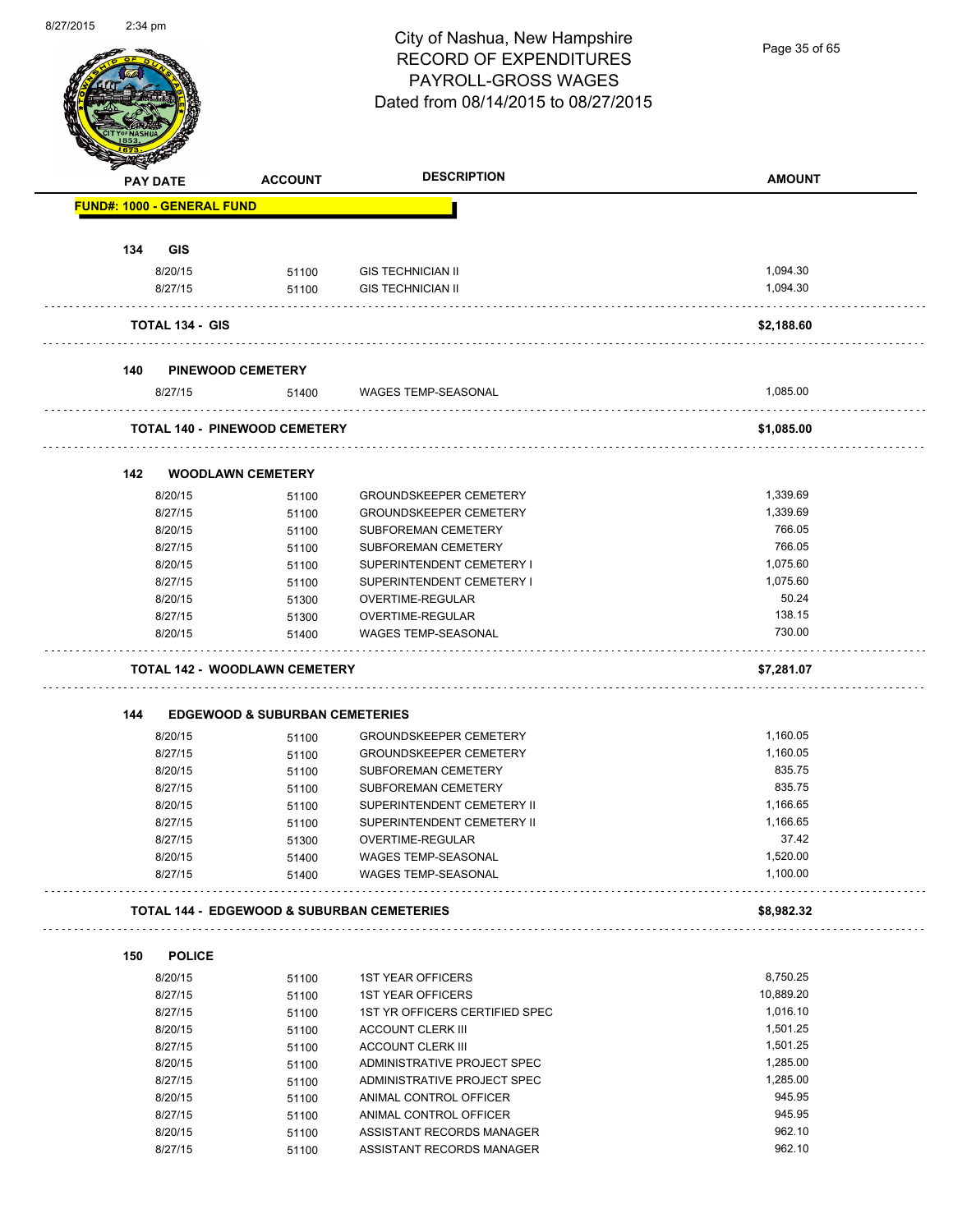

Page 36 of 65

| <b>PAY DATE</b>                   | <b>ACCOUNT</b> | <b>DESCRIPTION</b>               | <b>AMOUNT</b> |
|-----------------------------------|----------------|----------------------------------|---------------|
| <b>FUND#: 1000 - GENERAL FUND</b> |                |                                  |               |
|                                   |                |                                  |               |
|                                   |                |                                  |               |
| 150<br><b>POLICE</b>              |                |                                  |               |
| 8/20/15                           | 51100          | AUTO MECHANIC 1ST CLASS          | 1,629.05      |
| 8/27/15                           | 51100          | AUTO MECHANIC 1ST CLASS          | 1,629.05      |
| 8/20/15                           | 51100          | <b>BUILDING MAINTENANCE SUPV</b> | 962.00        |
| 8/27/15                           | 51100          | <b>BUILDING MAINTENANCE SUPV</b> | 962.00        |
| 8/20/15                           | 51100          | <b>CAPTAIN</b>                   | 12,538.20     |
| 8/27/15                           | 51100          | <b>CAPTAIN</b>                   | 12,538.20     |
| 8/20/15                           | 51100          | CHIEF OF POLICE                  | 2,574.80      |
| 8/27/15                           | 51100          | CHIEF OF POLICE                  | 2,574.80      |
| 8/20/15                           | 51100          | COMM TECH ALL DESIGNATIONS       | 8,463.74      |
| 8/27/15                           | 51100          | COMM TECH ALL DESIGNATIONS       | 8,649.30      |
| 8/20/15                           | 51100          | COMMUNITY POLICE COORD CEMD      | 1,266.80      |
| 8/27/15                           | 51100          | COMMUNITY POLICE COORD CEMD      | 1,266.80      |
| 8/20/15                           | 51100          | <b>CRIME ANALYST</b>             | 1,260.50      |
| 8/27/15                           | 51100          | <b>CRIME ANALYST</b>             | 1,260.50      |
| 8/20/15                           | 51100          | <b>CUSTODIAN II</b>              | 760.00        |
| 8/27/15                           | 51100          | <b>CUSTODIAN II</b>              | 760.00        |
| 8/20/15                           | 51100          | <b>CUSTODIAN III</b>             | 1,485.55      |
| 8/27/15                           | 51100          | <b>CUSTODIAN III</b>             | 1,485.57      |
| 8/20/15                           | 51100          | DEPUTY CHIEF OF POLICE           | 4,666.50      |
| 8/27/15                           | 51100          | DEPUTY CHIEF OF POLICE           | 4,666.50      |
| 8/20/15                           | 51100          | DETENTION SPEC                   | 858.60        |
| 8/27/15                           | 51100          | <b>DETENTION SPEC</b>            | 858.60        |
| 8/20/15                           | 51100          | DISPATCHERS ALL DESIGNATIONS     | 5,555.77      |
| 8/27/15                           | 51100          | DISPATCHERS ALL DESIGNATIONS     | 5,555.76      |
| 8/20/15                           | 51100          | FLEET MAINTENANCE ASST SUPV      | 900.80        |
| 8/27/15                           | 51100          | FLEET MAINTENANCE ASST SUPV      | 900.80        |
| 8/20/15                           | 51100          | IT MANAGER/SOFTWARE SPECIALIST   | 1,616.40      |
| 8/27/15                           | 51100          | IT MANAGER/SOFTWARE SPECIALIST   | 1,616.40      |
| 8/20/15                           | 51100          | <b>LEGAL SECRETARY</b>           | 695.36        |
| 8/27/15                           | 51100          | <b>LEGAL SECRETARY</b>           | 695.35        |
| 8/20/15                           | 51100          | LIEUTENANT                       | 13,895.60     |
| 8/27/15                           | 51100          | LIEUTENANT                       | 13,895.60     |
| 8/20/15                           | 51100          | NPD BUSINESS COORDINATOR         | 923.10        |
| 8/27/15                           | 51100          | NPD BUSINESS COORDINATOR         | 923.10        |
| 8/20/15                           | 51100          | <b>NPD BUSINESS MANAGER</b>      | 1,737.00      |
| 8/27/15                           | 51100          | NPD BUSINESS MANAGER             | 1,737.00      |
| 8/20/15                           | 51100          | NPD NETWORK ADMINISTRATOR        | 1,288.45      |
| 8/27/15                           | 51100          | NPD NETWORK ADMINISTRATOR        | 1,288.45      |
| 8/20/15                           | 51100          | PARALEGAL                        | 972.40        |
| 8/27/15                           | 51100          | PARALEGAL                        | 972.40        |
| 8/20/15                           | 51100          | PATROLMAN ALL RANKS              | 158,915.18    |
| 8/27/15                           | 51100          | PATROLMAN ALL RANKS              | 159,270.18    |
| 8/20/15                           | 51100          | POLICE ATTORNEY                  | 1,561.60      |
| 8/27/15                           | 51100          | POLICE ATTORNEY                  | 1,561.60      |
| 8/20/15                           | 51100          | RECORDS & COMMUNICATIONS MGR     | 1,486.65      |
| 8/27/15                           | 51100          | RECORDS & COMMUNICATIONS MGR     | 1,486.65      |
| 8/20/15                           | 51100          | <b>RECORDS TECHNICIAN I</b>      | 1,947.85      |
| 8/27/15                           | 51100          | <b>RECORDS TECHNICIAN I</b>      | 1,947.85      |
| 8/20/15                           | 51100          | <b>RECORDS TECHNICIAN II</b>     | 844.70        |
| 8/27/15                           | 51100          | <b>RECORDS TECHNICIAN II</b>     | 844.70        |
| 8/20/15                           | 51100          | SEC DOMESTIC VIOLENCE UNIT       | 718.60        |
| 8/27/15                           | 51100          | SEC DOMESTIC VIOLENCE UNIT       | 718.60        |
|                                   |                |                                  |               |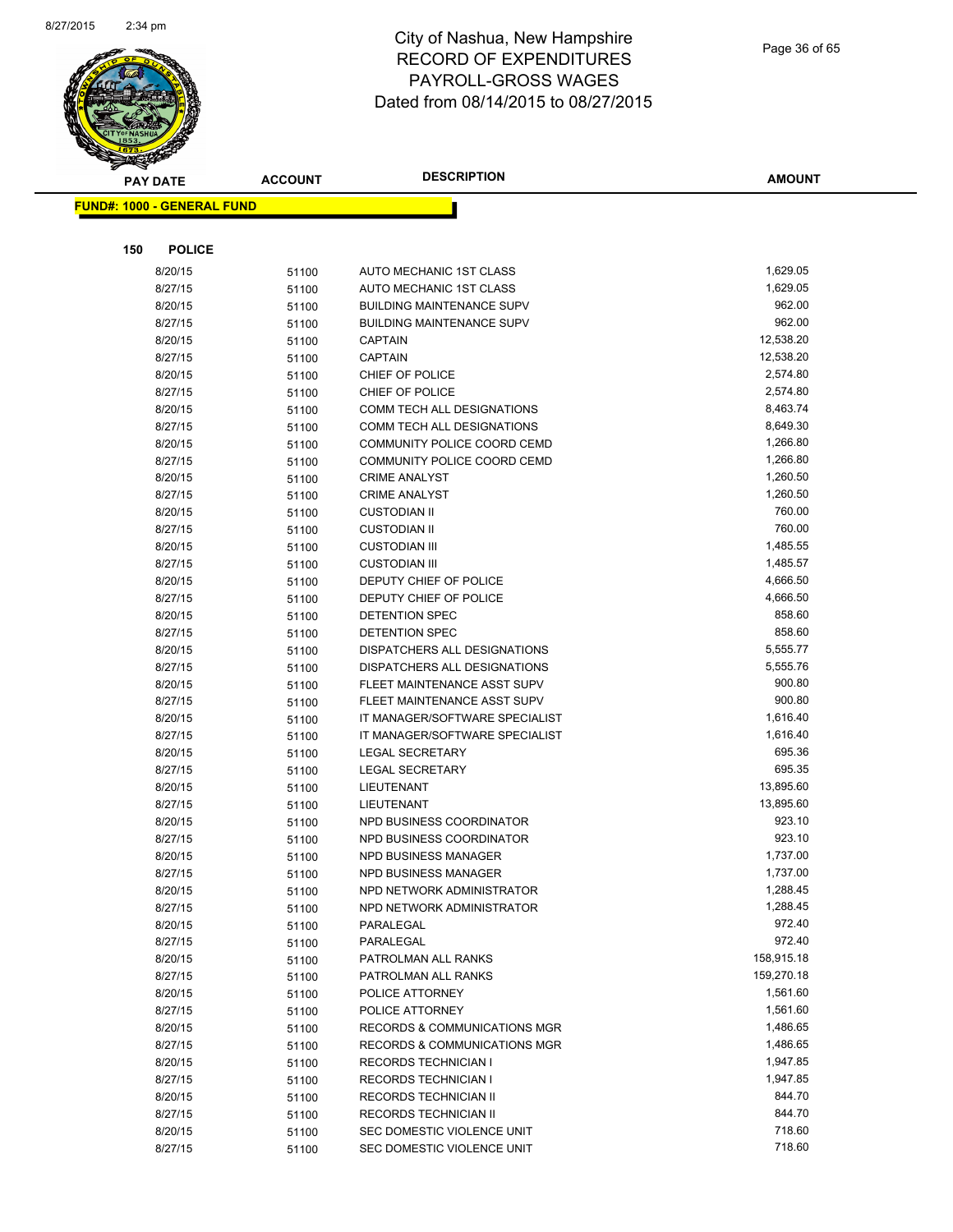

| <b>PAY DATE</b>                   | <b>ACCOUNT</b> | <b>DESCRIPTION</b>             | <b>AMOUNT</b> |
|-----------------------------------|----------------|--------------------------------|---------------|
| <b>FUND#: 1000 - GENERAL FUND</b> |                |                                |               |
|                                   |                |                                |               |
| <b>POLICE</b><br>150              |                |                                |               |
| 8/20/15                           |                | SECRETARIAL SUPV DET BUREAU    | 882.80        |
| 8/27/15                           | 51100          | SECRETARIAL SUPV DET BUREAU    | 882.80        |
| 8/20/15                           | 51100<br>51100 | <b>SECRETARY III</b>           | 2,797.16      |
| 8/27/15                           |                | <b>SECRETARY III</b>           | 2,797.14      |
| 8/20/15                           | 51100<br>51100 | <b>SECRETARY V</b>             | 1,665.25      |
| 8/27/15                           | 51100          | <b>SECRETARY V</b>             | 1,665.25      |
| 8/20/15                           | 51100          | <b>SECRETARY VI</b>            | 791.85        |
| 8/27/15                           | 51100          | <b>SECRETARY VI</b>            | 791.86        |
| 8/20/15                           | 51100          | <b>SERGEANT</b>                | 33,641.26     |
| 8/27/15                           | 51100          | <b>SERGEANT</b>                | 36,248.20     |
| 8/20/15                           | 51100          | SHIFT LEADER                   | 1,996.70      |
| 8/27/15                           | 51100          | SHIFT LEADER                   | 1,996.70      |
| 8/20/15                           | 51100          | <b>SUPV POLICE FLEET</b>       | 1,222.00      |
| 8/27/15                           | 51100          | <b>SUPV POLICE FLEET</b>       | 1,222.00      |
| 8/20/15                           | 51200          | <b>ACCREDITATION MANAGER</b>   | 1,069.28      |
| 8/27/15                           | 51200          | <b>ACCREDITATION MANAGER</b>   | 1,069.28      |
| 8/20/15                           | 51200          | <b>DETENTION SPEC</b>          | 734.56        |
| 8/27/15                           | 51200          | <b>DETENTION SPEC</b>          | 734.56        |
| 8/20/15                           | 51200          | POLICE ATTORNEY PT             | 1,208.96      |
| 8/27/15                           | 51200          | POLICE ATTORNEY PT             | 1,208.96      |
| 8/20/15                           | 51200          | PRISONER TRANSPORT OFFICER     | 791.32        |
| 8/27/15                           | 51200          | PRISONER TRANSPORT OFFICER     | 791.32        |
| 8/20/15                           | 51200          | SENIOR RELATIONS SPECIALIST    | 686.88        |
| 8/27/15                           | 51200          | SENIOR RELATIONS SPECIALIST    | 686.88        |
| 6/30/15                           | 51300          | OVERTIME-REGULAR               | 797.07        |
| 7/9/15                            | 51300          | OVERTIME-REGULAR               | (323.02)      |
| 7/30/15                           | 51300          | OVERTIME-REGULAR               | 28.40         |
| 8/20/15                           | 51300          | OVERTIME-REGULAR               | 1,420.94      |
| 8/27/15                           | 51300          | OVERTIME-REGULAR               | 1,745.25      |
| 8/20/15                           | 51315          | <b>OVERTIME-WITNESS</b>        | 3,067.84      |
| 8/27/15                           | 51315          | <b>OVERTIME-WITNESS</b>        | 3,239.70      |
| 8/20/15                           | 51322          | OVERTIME-INVESTIGATIVE         | 8,679.17      |
| 8/27/15                           | 51322          | OVERTIME-INVESTIGATIVE         | 7,127.71      |
| 8/20/15                           | 51330          | OVERTIME-COVERAGE              | 6,822.81      |
| 8/27/15                           | 51330          | OVERTIME-COVERAGE              | 4,530.65      |
| 8/20/15                           | 51412          | WAGES PER DIEM                 | 1,127.50      |
| 8/27/15                           | 51412          | <b>WAGES PER DIEM</b>          | 615.00        |
| 8/20/15                           | 51600          | <b>LONGEVITY</b>               | 6,050.00      |
| 8/27/15                           | 51600          | LONGEVITY                      | 600.00        |
| 8/27/15                           | 55118          | TELEPHONE-CELLULAR             | 100.00        |
| 8/20/15                           | 61107          | <b>CLOTHING &amp; UNIFORMS</b> | 603.45        |
| 8/27/15                           | 61107          | <b>CLOTHING &amp; UNIFORMS</b> | 1,170.31      |
| <b>TOTAL 150 - POLICE</b>         |                |                                | \$634,620.86  |

**152 FIRE**

 $\sim$ 

| 8/20/15 | 51100 | ADMINISTRATIVE ASSISTANT II    | 740.35   |
|---------|-------|--------------------------------|----------|
| 8/27/15 | 51100 | ADMINISTRATIVE ASSISTANT II    | 1.557.70 |
| 8/20/15 | 51100 | ASST FIRE CHIEF                | 2.086.04 |
| 8/27/15 | 51100 | ASST FIRE CHIEF                | 2.086.04 |
| 8/20/15 | 51100 | ASST SUPERINTENDENT FIRE ALARM | 1.512.76 |

ilian.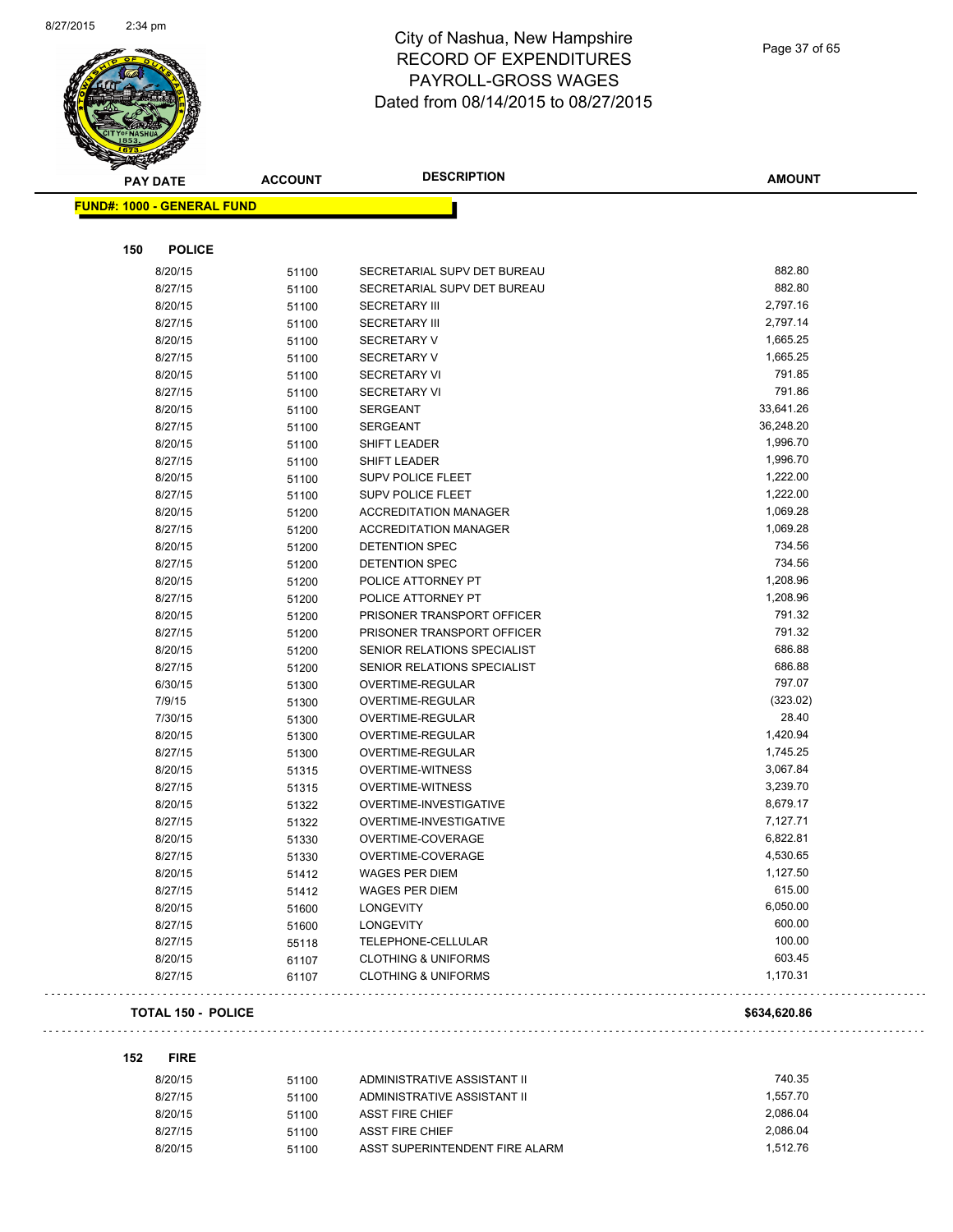

|                                   | <b>PAY DATE</b> | <b>ACCOUNT</b> | <b>DESCRIPTION</b>                                     | <b>AMOUNT</b>          |
|-----------------------------------|-----------------|----------------|--------------------------------------------------------|------------------------|
| <b>FUND#: 1000 - GENERAL FUND</b> |                 |                |                                                        |                        |
|                                   |                 |                |                                                        |                        |
| 152                               | <b>FIRE</b>     |                |                                                        |                        |
|                                   | 8/27/15         | 51100          | ASST SUPERINTENDENT FIRE ALARM                         | 1,512.76               |
|                                   | 8/20/15         | 51100          | ASST SUPERINTENDENT FIRE FLEET                         | 1,497.76               |
|                                   | 8/27/15         | 51100          | ASST SUPERINTENDENT FIRE FLEET                         | 1,497.76               |
|                                   | 8/20/15         | 51100          | ASST SUPERINTENDENT PREVENTION                         | 1,512.76               |
|                                   | 8/27/15         | 51100          | ASST SUPERINTENDENT PREVENTION                         | 1,512.76               |
|                                   | 8/20/15         | 51100          | <b>CAPTAIN</b>                                         | 10,592.46              |
|                                   | 8/27/15         | 51100          | <b>CAPTAIN</b>                                         | 10,622.59              |
|                                   | 8/20/15         | 51100          | CAPTAIN FIRE TRAINING SAFETY                           | 1,704.12               |
|                                   | 8/27/15         | 51100          | CAPTAIN FIRE TRAINING SAFETY                           | 1,704.12               |
|                                   | 8/20/15         | 51100          | DEPUTY FIRE CHIEF                                      | 7,469.82               |
|                                   | 8/27/15         | 51100          | DEPUTY FIRE CHIEF                                      | 7,469.82               |
|                                   | 8/20/15         | 51100          | <b>EXEC ASST BUSINESS COORD</b>                        | 1,091.55               |
|                                   | 8/27/15         | 51100          | <b>EXEC ASST BUSINESS COORD</b>                        | 1,091.55               |
|                                   | 8/20/15         | 51100          | <b>FIRE CHIEF</b>                                      | 2,292.80               |
|                                   | 8/27/15         | 51100          | <b>FIRE CHIEF</b>                                      | 2,292.80               |
|                                   | 8/20/15         | 51100          | FIRE DISPATCH ALL RANKS                                | 7,275.51               |
|                                   | 8/27/15         | 51100          | FIRE DISPATCH ALL RANKS                                | 7,043.96               |
|                                   | 8/20/15         | 51100          | FIRE DISPATCHER CLERK TRAINER                          | 1,212.06               |
|                                   | 8/27/15         | 51100          | FIRE DISPATCHER CLERK TRAINER                          | 1,531.02               |
|                                   | 8/20/15         | 51100          | FIRE LIEUTENANT                                        | 38,255.76              |
|                                   | 8/27/15         |                | FIRE LIEUTENANT                                        | 38,206.68              |
|                                   | 8/20/15         | 51100<br>51100 | <b>FIRE MECHANIC</b>                                   | 1,341.20               |
|                                   | 8/27/15         |                | <b>FIRE MECHANIC</b>                                   | 1,341.20               |
|                                   | 8/20/15         | 51100          | FIRE TRAINING OFFICER                                  | 1,482.96               |
|                                   | 8/27/15         | 51100          | FIRE TRAINING OFFICER                                  | 1,482.96               |
|                                   | 8/20/15         | 51100          | <b>FIREFIGHTERS ALL RANKS</b>                          | 124,328.72             |
|                                   | 8/27/15         | 51100          | FIREFIGHTERS ALL RANKS                                 | 124,432.22             |
|                                   | 8/20/15         | 51100          | SUPERINTENDENT FIRE ALARM                              | 1,670.56               |
|                                   |                 | 51100          |                                                        | 1,670.56               |
|                                   | 8/27/15         | 51100          | SUPERINTENDENT FIRE ALARM<br>SUPERINTENDENT FIRE FLEET | 1,670.56               |
|                                   | 8/20/15         | 51100          | SUPERINTENDENT FIRE FLEET                              | 1,670.56               |
|                                   | 8/27/15         | 51100          | SUPERINTENDENT FIRE PREVENTION                         | 1,670.56               |
|                                   | 8/20/15         | 51100          |                                                        |                        |
|                                   | 8/27/15         | 51100          | SUPERINTENDENT FIRE PREVENTION                         | 1,670.56<br>233.58     |
|                                   | 8/27/15         | 51300          | OVERTIME-REGULAR                                       | 13,468.83              |
|                                   | 8/20/15         | 51330          | OVERTIME-COVERAGE                                      |                        |
|                                   | 8/27/15         | 51330          | OVERTIME-COVERAGE                                      | 10,126.60<br>31,860.03 |
|                                   | 8/20/15         | 51650          | <b>ADDITIONAL HOURS</b>                                | 25,113.34              |
|                                   | 8/27/15         | 51650          | ADDITIONAL HOURS                                       |                        |
|                                   | 8/20/15         | 51700          | <b>STIPENDS</b>                                        | 4,443.90               |
|                                   | 8/27/15         | 51700          | <b>STIPENDS</b>                                        | 4,488.38               |
|                                   | 8/20/15         | 51750          | <b>RETIREMENT &amp; SEPARATION PAY</b>                 | 150.71                 |
|                                   | 8/27/15         | 55118          | TELEPHONE-CELLULAR                                     | 534.00                 |
|                                   | 8/20/15         | 61107          | <b>CLOTHING &amp; UNIFORMS</b>                         | 164.99                 |
|                                   |                 |                |                                                        |                        |

#### **TOTAL 152 - FIRE \$510,390.29**

 $\Box$  .  $\Box$ 

. . .

#### **153 BUILDING INSPECTION**

| 8/20/15 | 51100 | BUILDING AND UTILITIES INSPCTR | 3.380.60 |
|---------|-------|--------------------------------|----------|
| 8/27/15 | 51100 | BUILDING AND UTILITIES INSPCTR | 3.380.60 |
| 8/20/15 | 51100 | BUILDING DEPARTMENT MANAGER    | 1.450.00 |
| 8/27/15 | 51100 | BUILDING DEPARTMENT MANAGER    | 1.450.00 |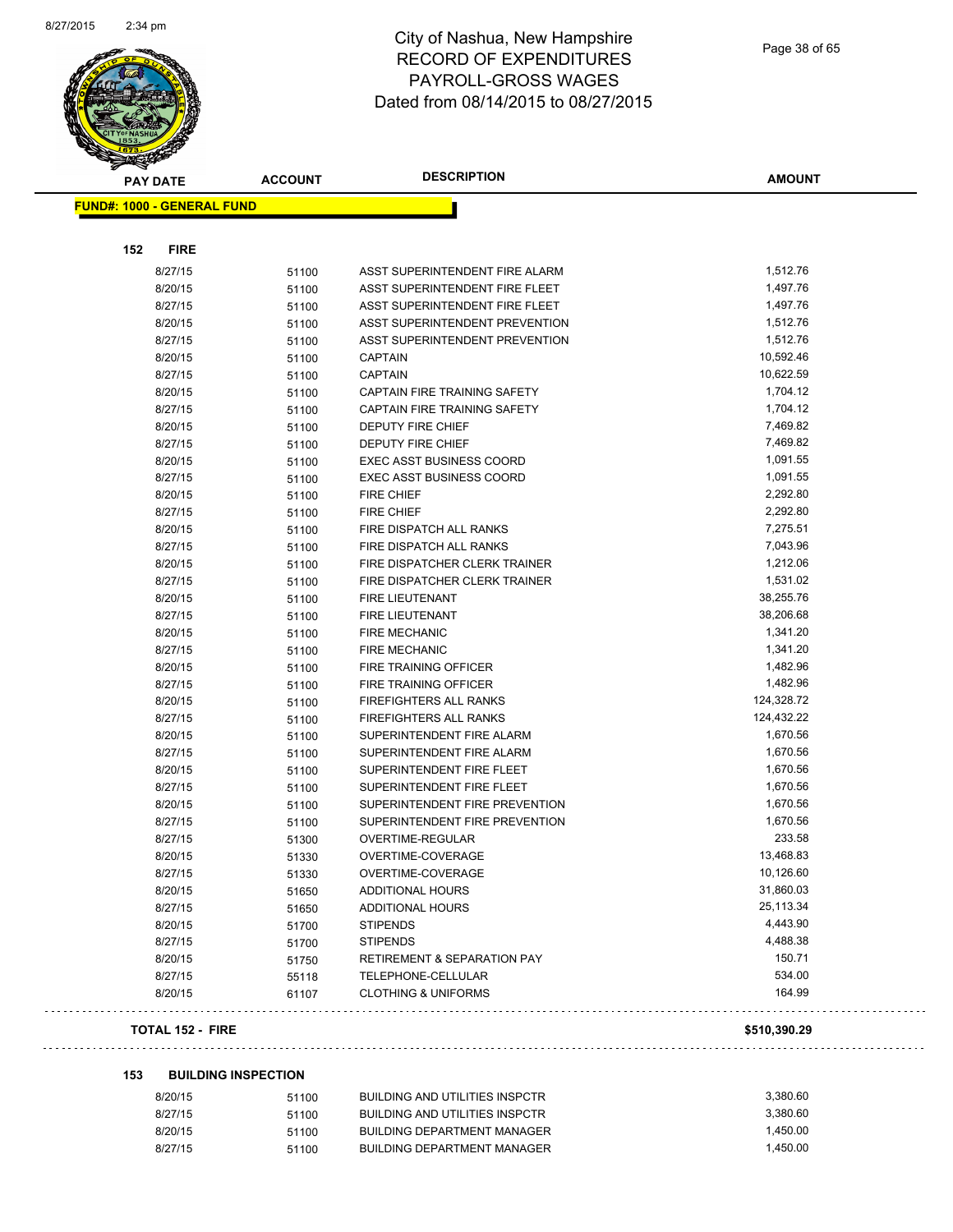Page 39 of 65

|     | <b>PAY DATE</b>                   | <b>ACCOUNT</b>                             | <b>DESCRIPTION</b>                    | <b>AMOUNT</b> |
|-----|-----------------------------------|--------------------------------------------|---------------------------------------|---------------|
|     | <b>FUND#: 1000 - GENERAL FUND</b> |                                            |                                       |               |
|     |                                   |                                            |                                       |               |
| 153 |                                   | <b>BUILDING INSPECTION</b>                 |                                       |               |
|     | 8/20/15                           | 51100                                      | PERMIT TECHNICIAN I                   | 631.40        |
|     | 8/27/15                           | 51100                                      | PERMIT TECHNICIAN I                   | 631.40        |
|     | 8/20/15                           | 51100                                      | PERMIT TECHNICIAN III                 | 777.85        |
|     | 8/27/15                           | 51100                                      | PERMIT TECHNICIAN III                 | 777.85        |
|     | 8/20/15                           | 51100                                      | <b>PLANS EXAMINER</b>                 | 1,186.04      |
|     | 8/27/15                           | 51100                                      | <b>PLANS EXAMINER</b>                 | 1,186.05      |
|     | 8/20/15                           | 51200                                      | <b>BUILDING AND UTILITIES INSPCTR</b> | 805.65        |
|     | 8/27/15                           | 51200                                      | <b>BUILDING AND UTILITIES INSPCTR</b> | 805.65        |
|     |                                   | <b>TOTAL 153 - BUILDING INSPECTION</b>     |                                       | \$16,463.09   |
|     |                                   |                                            |                                       |               |
| 155 |                                   | <b>CODE ENFORCEMENT</b>                    |                                       |               |
|     | 8/20/15                           | 51100                                      | <b>CODE ENFORCEMENT OFFICER II</b>    | 2,124.35      |
|     | 8/27/15                           | 51100                                      | <b>CODE ENFORCEMENT OFFICER II</b>    | 2,124.35      |
|     | 8/20/15                           | 51100                                      | MGR CODE ENFORCEMENT DEPT             | 1,367.59      |
|     | 8/27/15                           | 51100                                      | MGR CODE ENFORCEMENT DEPT             | 1,367.60      |
|     | 8/27/15                           | 55118                                      | TELEPHONE-CELLULAR                    | 17.00         |
|     |                                   | <b>TOTAL 155 - CODE ENFORCEMENT</b>        |                                       | \$7,000.89    |
| 156 |                                   | <b>EMERGENCY MANAGEMENT</b>                |                                       |               |
|     | 8/20/15                           | 51100                                      | EMERGENCY MANAGEMENT DIRECTOR         | 1,529.80      |
|     | 8/27/15                           | 51100                                      | EMERGENCY MANAGEMENT DIRECTOR         | 1,529.80      |
|     | 8/20/15                           | 51400                                      | <b>WAGES TEMP-SEASONAL</b>            | 97.50         |
|     | 8/27/15                           | 55118                                      | TELEPHONE-CELLULAR                    | 50.00         |
|     |                                   | <b>TOTAL 156 - EMERGENCY MANAGEMENT</b>    |                                       | \$3,207.10    |
|     |                                   |                                            |                                       |               |
| 157 |                                   | <b>CITYWIDE COMMUNICATIONS</b>             |                                       |               |
|     | 8/20/15                           | 51100                                      | COMM SYS ENGR TECH                    | 1,512.40      |
|     | 8/27/15                           | 51100                                      | COMM SYS ENGR TECH                    | 1,512.40      |
|     | 8/20/15                           | 51200                                      | RADIO SYSTEMS MANAGER                 | 1,283.52      |
|     | 8/27/15                           | 51200                                      | <b>RADIO SYSTEMS MANAGER</b>          | 1,283.52      |
|     | 8/27/15                           | 55118                                      | TELEPHONE-CELLULAR                    | 100.00        |
|     |                                   | <b>TOTAL 157 - CITYWIDE COMMUNICATIONS</b> |                                       | \$5,691.84    |
| 160 |                                   | <b>PUBLIC WORKS-ADMIN/ENGINEERING</b>      |                                       |               |
|     | 8/20/15                           | 51100                                      | ADMINISTRATIVE ASSISTANT II           | 704.60        |
|     | 8/27/15                           | 51100                                      | ADMINISTRATIVE ASSISTANT II           | 704.60        |
|     | 8/20/15                           | 51100                                      | CITIZEN SERVICES COORDINATOR          | 763.50        |
|     | 8/27/15                           | 51100                                      | CITIZEN SERVICES COORDINATOR          | 763.50        |
|     | 8/20/15                           | 51100                                      | <b>CITY ENGINEER</b>                  | 1,030.45      |
|     | 8/27/15                           | 51100                                      | <b>CITY ENGINEER</b>                  | 1,030.45      |
|     | 8/20/15                           | 51100                                      | CONST INSP ENGINEERING ASST           | 947.55        |
|     | 8/27/15                           | 51100                                      | CONST INSP ENGINEERING ASST           | 947.55        |
|     |                                   |                                            |                                       |               |
|     | 8/20/15                           | 51100                                      | DEPUTY MANAGER OF ENGINEERING         | 710.65        |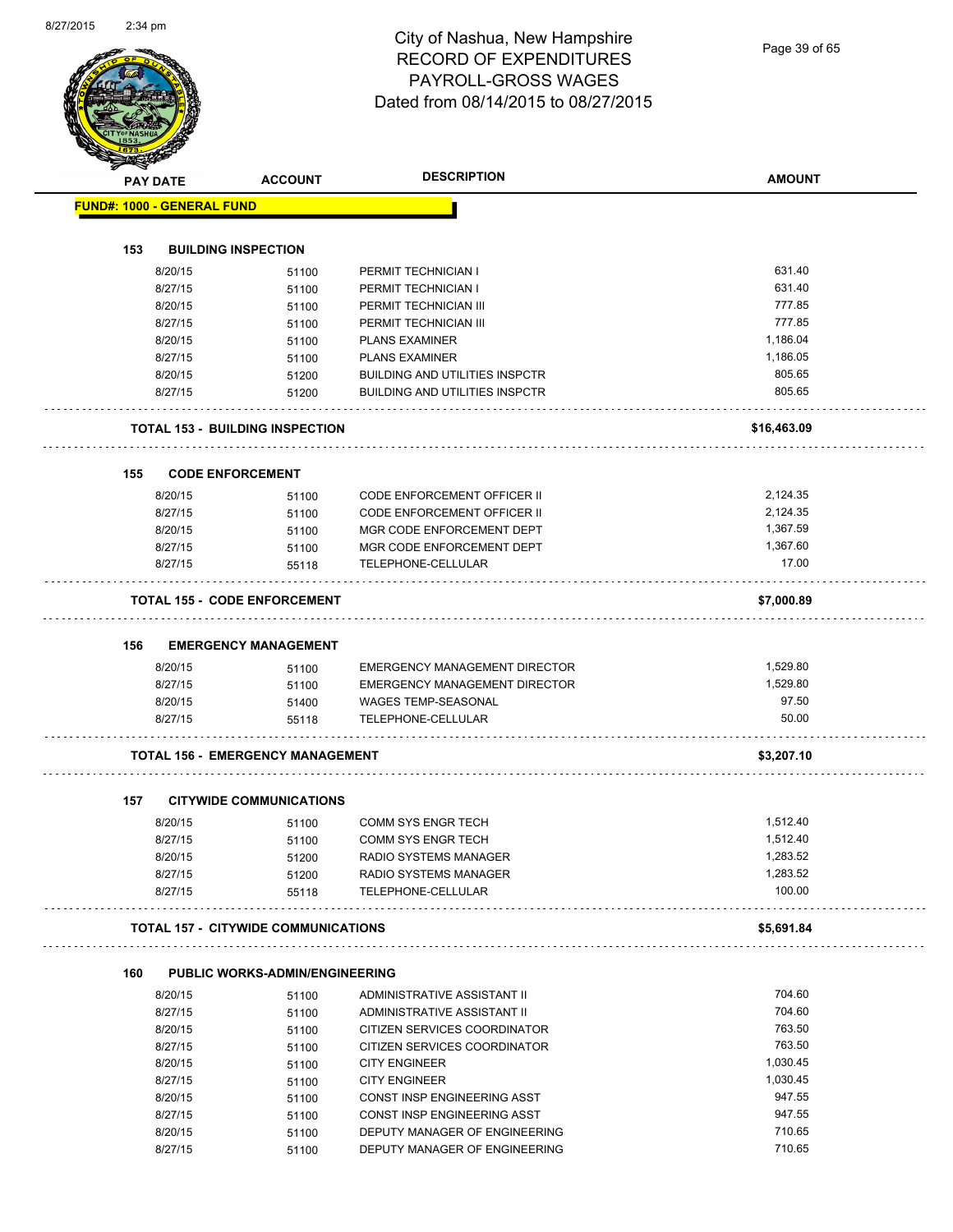|                                   |                                                   | Dated from 08/14/2015 to 08/27/2015                 |               |
|-----------------------------------|---------------------------------------------------|-----------------------------------------------------|---------------|
|                                   |                                                   |                                                     |               |
| <b>PAY DATE</b>                   | <b>ACCOUNT</b>                                    | <b>DESCRIPTION</b>                                  | <b>AMOUNT</b> |
| <b>FUND#: 1000 - GENERAL FUND</b> |                                                   |                                                     |               |
| 160                               | <b>PUBLIC WORKS-ADMIN/ENGINEERING</b>             |                                                     |               |
| 8/20/15                           | 51100                                             | <b>DIRECTOR PUBLIC WORKS</b>                        | 1,528.65      |
| 8/27/15                           | 51100                                             | DIRECTOR PUBLIC WORKS                               | 1,528.65      |
| 8/20/15                           | 51100                                             | DIVISION OPERATIONS MANAGER                         | 1,455.50      |
| 8/27/15                           | 51100                                             | DIVISION OPERATIONS MANAGER                         | 1,455.50      |
| 8/20/15                           | 51100                                             | DPW CONTRACT ADMINISTRATOR                          | 340.54        |
| 8/27/15                           | 51100                                             | DPW CONTRACT ADMINISTRATOR                          | 280.95        |
| 8/20/15                           | 51100                                             | <b>ENGINEERING INSPECTORS</b>                       | 1,904.84      |
| 8/27/15                           | 51100                                             | <b>ENGINEERING INSPECTORS</b>                       | 1,904.85      |
| 8/20/15                           | 51100                                             | <b>EXECUTIVE ASSISTANT</b>                          | 689.90        |
| 8/27/15                           | 51100                                             | <b>EXECUTIVE ASSISTANT</b>                          | 689.90        |
| 8/20/15                           | 51100                                             | <b>SENIOR FOREMAN</b>                               | 1,305.60      |
| 8/27/15                           |                                                   | <b>SENIOR FOREMAN</b>                               | 1,305.60      |
| 8/20/15                           | 51100                                             | <b>SENIOR STAFF ENGINEER</b>                        | 439.56        |
|                                   | 51100                                             |                                                     | 439.55        |
| 8/27/15                           | 51100                                             | SENIOR STAFF ENGINEER                               |               |
| 8/20/15                           | 51100                                             | <b>SENIOR TRAFFIC ENGINEER</b>                      | 1,626.10      |
| 8/27/15                           | 51100                                             | <b>SENIOR TRAFFIC ENGINEER</b>                      | 1,626.10      |
| 8/20/15                           | 51100                                             | <b>STAFF ENGINEER</b>                               | 1,219.70      |
| 8/27/15                           | 51100                                             | <b>STAFF ENGINEER</b>                               | 1,219.70      |
| 8/20/15                           | 51100                                             | STREET CONSTRUCTION ENGINEER                        | 1,332.95      |
| 8/27/15                           | 51100                                             | STREET CONSTRUCTION ENGINEER                        | 1,332.95      |
| 8/20/15                           | 51100                                             | <b>SURVEY TECHNICIAN</b>                            | 1,149.50      |
| 8/27/15                           | 51100                                             | <b>SURVEY TECHNICIAN</b>                            | 1,149.50      |
| 8/20/15                           | 51300                                             | OVERTIME-REGULAR                                    | 17.68         |
| 8/27/15                           | 55118                                             | TELEPHONE-CELLULAR                                  | 268.00        |
|                                   | <b>TOTAL 160 - PUBLIC WORKS-ADMIN/ENGINEERING</b> |                                                     | \$34,525.27   |
| 161<br><b>STREETS</b>             |                                                   |                                                     |               |
| 8/20/15                           | 51100                                             | ADMINISTRATIVE ASSISTANT III                        | 999.20        |
| 8/27/15                           | 51100                                             | ADMINISTRATIVE ASSISTANT III                        | 999.21        |
| 8/20/15                           | 51100                                             | AUTO MECH 1ST CLASS NIGHTS                          | 3,163.20      |
| 8/27/15                           | 51100                                             | AUTO MECH 1ST CLASS NIGHTS                          | 3,163.20      |
| 8/20/15                           | 51100                                             | AUTO MECH 2ND CLASS                                 | 1,896.80      |
| 8/27/15                           | 51100                                             | AUTO MECH 2ND CLASS                                 | 1,896.80      |
| 8/20/15                           | 51100                                             | AUTO MECH 2ND CLASS NIGHTS                          | 960.40        |
| 8/27/15                           | 51100                                             | AUTO MECH 2ND CLASS NIGHTS                          | 960.41        |
| 8/20/15                           | 51100                                             | AUTO MECHANIC 1ST CLASS                             | 3,123.20      |
| 8/27/15                           | 51100                                             | AUTO MECHANIC 1ST CLASS                             | 3,123.21      |
| 8/20/15                           | 51100                                             | <b>EQUIP OPR STREET REPAIR</b>                      | 7,679.05      |
| 8/27/15                           | 51100                                             | EQUIP OPR STREET REPAIR                             | 7,587.21      |
| 8/20/15                           | 51100                                             | FLEET MAINTENANCE FOREMAN                           | 1,149.51      |
| 8/27/15                           |                                                   | FLEET MAINTENANCE FOREMAN                           | 1,149.50      |
| 8/20/15                           | 51100                                             | FLEET MANAGER STREET DEPT                           | 1,075.00      |
|                                   | 51100                                             |                                                     | 1,075.00      |
| 8/27/15                           | 51100                                             | FLEET MANAGER STREET DEPT<br><b>MASON PIPELAYER</b> | 2,721.60      |
| 8/20/15                           | 51100                                             |                                                     | 2,775.76      |
| 8/27/15                           | 51100                                             | <b>MASON PIPELAYER</b>                              | 836.05        |
| 8/20/15                           | 51100                                             | OPERATIONS COORDINATOR                              | 836.05        |
| 8/27/15                           | 51100                                             | OPERATIONS COORDINATOR                              |               |
| 8/20/15                           | 51100                                             | <b>SIGN MAINTENANCE</b>                             | 1,805.60      |
| 8/27/15                           | 51100                                             | <b>SIGN MAINTENANCE</b>                             | 1,805.60      |
| 8/20/15                           | 51100                                             | SIGN MAINTENANCE ASSISTANT                          | 842.00        |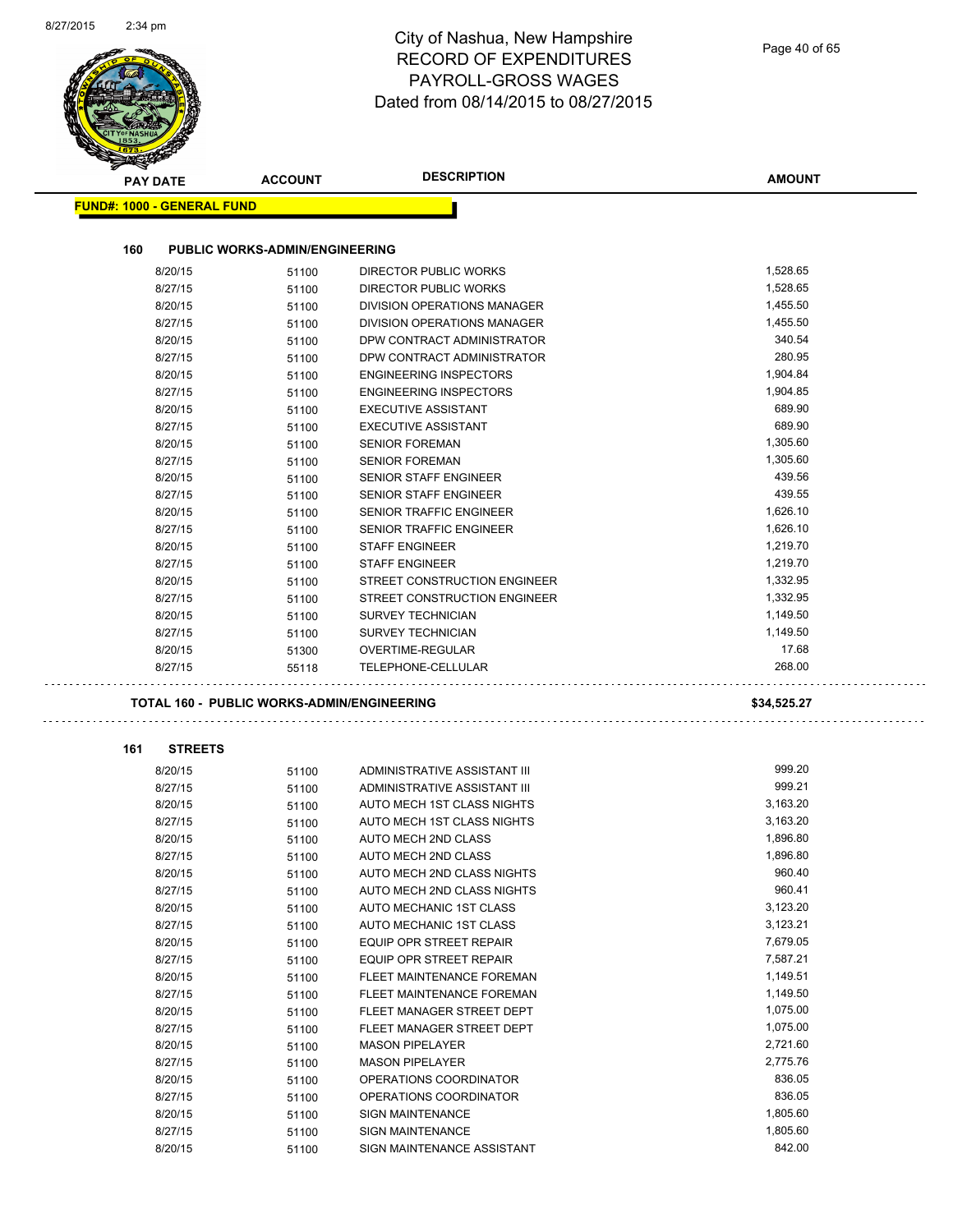$\overline{\phantom{a}}$ 



|     | <b>PAY DATE</b>                       | <b>ACCOUNT</b> | <b>DESCRIPTION</b>                        | <b>AMOUNT</b> |
|-----|---------------------------------------|----------------|-------------------------------------------|---------------|
|     | <b>FUND#: 1000 - GENERAL FUND</b>     |                |                                           |               |
|     |                                       |                |                                           |               |
| 161 | <b>STREETS</b>                        |                |                                           |               |
|     | 8/27/15                               | 51100          | SIGN MAINTENANCE ASSISTANT                | 842.00        |
|     | 8/20/15                               | 51100          | STOREKEEPER PWD                           | 969.25        |
|     | 8/27/15                               | 51100          | STOREKEEPER PWD                           | 938.85        |
|     | 8/20/15                               | 51100          | STREET FOREMAN                            | 4,839.18      |
|     | 8/27/15                               | 51100          | <b>STREET FOREMAN</b>                     | 4,839.18      |
|     | 8/20/15                               | 51100          | SUPERINTENDENT OF STREETS                 | 1,823.90      |
|     | 8/27/15                               | 51100          | SUPERINTENDENT OF STREETS                 | 1,823.90      |
|     | 8/20/15                               | 51100          | TRAFFIC MAINTENANCE ASSISTANT             | 898.00        |
|     | 8/27/15                               | 51100          | TRAFFIC MAINTENANCE ASSISTANT             | 898.00        |
|     | 8/20/15                               | 51100          | <b>TRAFFIC TECHNICIAN I</b>               | 2,160.80      |
|     | 8/27/15                               | 51100          | <b>TRAFFIC TECHNICIAN I</b>               | 2,160.80      |
|     | 8/20/15                               | 51100          | TRUCK DRIVER STREET REPAIR                | 17,587.12     |
|     | 8/27/15                               | 51100          | TRUCK DRIVER STREET REPAIR                | 17,583.56     |
|     | 8/20/15                               | 51100          | <b>WELDER FIRST CLASS</b>                 | 2,070.40      |
|     | 8/27/15                               | 51100          | <b>WELDER FIRST CLASS</b>                 | 2,070.40      |
|     | 8/20/15                               | 51300          | OVERTIME-REGULAR                          | 3,141.28      |
|     | 8/27/15                               | 51300          | OVERTIME-REGULAR                          | 1,730.59      |
|     | 8/20/15                               |                | <b>LONGEVITY</b>                          | 2,400.00      |
|     |                                       | 51600          |                                           | 67.00         |
|     | 8/27/15                               | 55118          | TELEPHONE-CELLULAR                        |               |
|     | <b>TOTAL 161 - STREETS</b>            |                |                                           | \$120,467.77  |
|     |                                       |                |                                           |               |
| 166 | <b>PARKING LOTS</b>                   |                |                                           |               |
|     | 8/20/15                               | 51100          | ADMINISTRATIVE ASSISTANT II               | 704.60        |
|     | 8/27/15                               | 51100          | ADMINISTRATIVE ASSISTANT II               | 704.60        |
|     | 8/20/15                               | 51100          | PARKING MAINTENANCE                       | 1,383.40      |
|     | 8/27/15                               | 51100          | PARKING MAINTENANCE                       | 1,383.40      |
|     | 8/20/15                               | 51100          | TRANSPORTATION DEPT MANAGER               | 68.40         |
|     | 8/27/15                               | 51100          | <b>TRANSPORTATION DEPT MANAGER</b>        | 68.40         |
|     | 8/20/15                               | 51300          | <b>OVERTIME-REGULAR</b>                   | 25.94         |
|     | 8/27/15                               | 51300          | OVERTIME-REGULAR                          | 203.62        |
|     | 8/27/15                               | 55118          | TELEPHONE-CELLULAR                        | 101.00        |
|     | <b>TOTAL 166 - PARKING LOTS</b>       |                |                                           | \$4,643.36    |
|     |                                       |                |                                           |               |
| 171 | <b>COMMUNITY SERVICES</b>             |                |                                           |               |
|     | 8/20/15                               | 51100          | DIRECTOR HEALTH AND COMM SVS              | 2,066.01      |
|     | 8/27/15                               | 51100          | DIRECTOR HEALTH AND COMM SVS              | 1,778.30      |
|     | 8/20/15                               | 51100          | PROGRAM ASSISTANT                         | 902.76        |
|     | 8/27/15                               |                | PROGRAM ASSISTANT                         | 902.75        |
|     | 8/20/15                               | 51100          | PROGRAM COORDINATOR                       | 957.30        |
|     |                                       | 51100          |                                           | 957.30        |
|     | 8/27/15<br>8/27/15                    | 51100          | PROGRAM COORDINATOR<br>TELEPHONE-CELLULAR | 150.00        |
|     |                                       | 55118          |                                           |               |
|     | <b>TOTAL 171 - COMMUNITY SERVICES</b> |                |                                           | \$7,714.42    |
| 172 | <b>COMMUNITY HEALTH</b>               |                |                                           |               |
|     | 8/20/15                               | 51100          | ADMINISTRATIVE ASSISTANT II               | 738.31        |
|     |                                       |                | ADMINISTRATIVE ASSISTANT II               | 738.31        |
|     | 8/27/15                               | 51100          |                                           |               |
|     |                                       |                |                                           |               |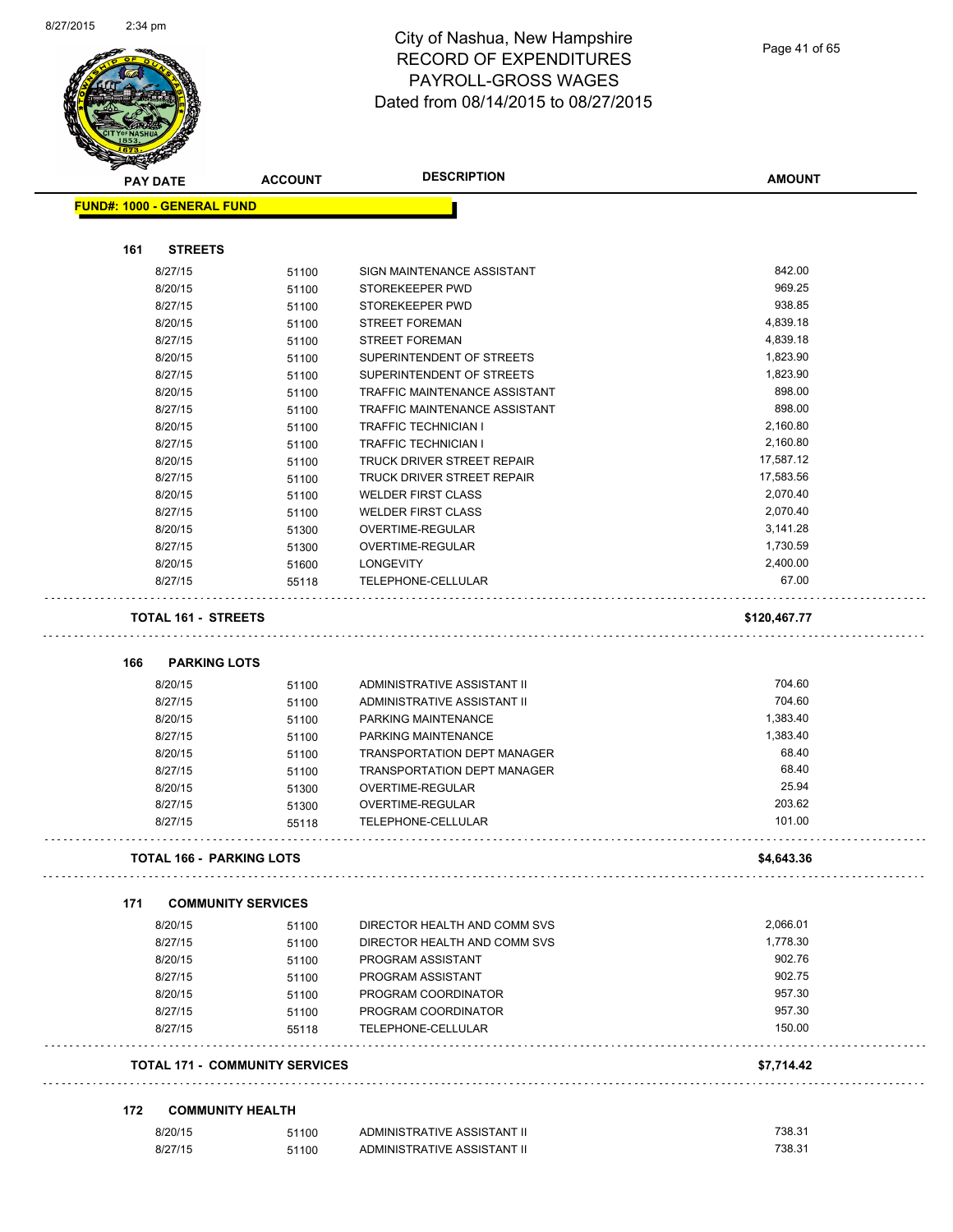Page 42 of 65

|                                   | <b>PAY DATE</b>    | <b>ACCOUNT</b>                            | <b>DESCRIPTION</b>                           | <b>AMOUNT</b>     |
|-----------------------------------|--------------------|-------------------------------------------|----------------------------------------------|-------------------|
| <b>FUND#: 1000 - GENERAL FUND</b> |                    |                                           |                                              |                   |
|                                   |                    |                                           |                                              |                   |
| 172                               |                    | <b>COMMUNITY HEALTH</b>                   |                                              |                   |
|                                   | 8/20/15            | 51100                                     | <b>BILINGUAL OUTREACH WORKER</b>             | 786.80            |
|                                   | 8/27/15            | 51100                                     | BILINGUAL OUTREACH WORKER                    | 786.80            |
|                                   | 8/20/15            | 51100                                     | <b>MANAGER COMMUNITY HEALTH</b>              | 1,404.70          |
|                                   | 8/27/15            | 51100                                     | <b>MANAGER COMMUNITY HEALTH</b>              | 1,404.70          |
|                                   | 8/20/15            | 51100                                     | PUB HEALTH NURSE                             | 3,405.96          |
|                                   | 8/27/15            | 51100                                     | PUB HEALTH NURSE                             | 3,405.95          |
|                                   | 8/20/15            | 51412                                     | WAGES PER DIEM                               | 159.08            |
|                                   | 8/27/15            | 51412                                     | WAGES PER DIEM                               | 159.08            |
|                                   | 8/27/15            | 55118                                     | TELEPHONE-CELLULAR                           | 50.00             |
|                                   |                    | <b>TOTAL 172 - COMMUNITY HEALTH</b>       |                                              | \$13,039.69       |
|                                   |                    |                                           |                                              |                   |
| 173                               |                    | <b>ENVIRONMENTAL HEALTH</b>               |                                              |                   |
|                                   | 8/20/15            | 51100                                     | ENVIRONMENTAL HEALTH SPEC                    | 2,457.35          |
|                                   | 8/27/15            | 51100                                     | ENVIRONMENTAL HEALTH SPEC                    | 2,457.35          |
|                                   | 8/20/15            | 51100                                     | ENVIRONMENTAL TECH OFFICE MGR                | 1,008.80          |
|                                   | 8/27/15            | 51100                                     | ENVIRONMENTAL TECH OFFICE MGR                | 1,008.80          |
|                                   | 8/20/15            | 51100                                     | LABORATORY DIRECTOR                          | 1,017.40          |
|                                   | 8/27/15            | 51100                                     | LABORATORY DIRECTOR                          | 1,017.40          |
|                                   | 8/20/15            | 51100                                     | MANAGER ENVIRONMENTAL HEALTH                 | 1,489.35          |
|                                   | 8/27/15            | 51100                                     | MANAGER ENVIRONMENTAL HEALTH                 | 1,489.35          |
|                                   | 8/27/15            | 55118                                     | TELEPHONE-CELLULAR                           | 84.00             |
|                                   |                    |                                           |                                              |                   |
|                                   |                    | <b>TOTAL 173 - ENVIRONMENTAL HEALTH</b>   |                                              | \$12,029.80       |
| 174                               |                    | <b>WELFARE ADMINISTRATION</b>             |                                              |                   |
|                                   | 8/20/15            | 51100                                     | ADMINISTRATIVE ASSISTANT I                   | 842.60            |
|                                   | 8/27/15            | 51100                                     | ADMINISTRATIVE ASSISTANT I                   | 842.60            |
|                                   | 8/20/15            | 51100                                     | CASE TECHNICIAN WELFARE                      | 1,596.80          |
|                                   | 8/27/15            | 51100                                     | CASE TECHNICIAN WELFARE                      | 1,596.80          |
|                                   | 8/20/15            | 51100                                     | INTAKE WORKER ACCOUNTANT                     | 964.35            |
|                                   | 8/27/15            | 51100                                     | INTAKE WORKER ACCOUNTANT                     | 964.35            |
|                                   | 8/20/15            | 51100                                     | SENIOR CASE TECHNICIAN                       | 985.55            |
|                                   | 8/27/15            |                                           | SENIOR CASE TECHNICIAN                       | 985.55            |
|                                   |                    | 51100                                     |                                              | 1,493.05          |
|                                   | 8/20/15            | 51100                                     | <b>WELFARE OFFICER</b>                       |                   |
|                                   | 8/27/15<br>8/27/15 | 51100<br>55118                            | <b>WELFARE OFFICER</b><br>TELEPHONE-CELLULAR | 1,493.05<br>50.00 |
|                                   |                    | <b>TOTAL 174 - WELFARE ADMINISTRATION</b> |                                              | \$11,814.70       |
|                                   |                    |                                           |                                              |                   |
| 177                               |                    | <b>PARKS &amp; RECREATION</b>             |                                              |                   |
|                                   | 8/20/15            | 51100                                     | ADMINISTRATIVE ASSISTANT II                  | 777.86            |
|                                   | 8/27/15            | 51100                                     | ADMINISTRATIVE ASSISTANT II                  | 777.85            |
|                                   | 8/20/15            | 51100                                     | EQUIPMENT OPERATOR, PARKS                    | 948.40            |
|                                   | 8/27/15            | 51100                                     | EQUIPMENT OPERATOR, PARKS                    | 948.41            |
|                                   | 8/20/15            | 51100                                     | FOREMAN LABOR PARK                           | 3,425.96          |
|                                   | 8/27/15            | 51100                                     | FOREMAN LABOR PARK                           | 3,425.95          |
|                                   | 8/20/15            | 51100                                     | GROUNDSKEEPER MAINTENANCE                    | 5,906.40          |
|                                   | 8/27/15            | 51100                                     | GROUNDSKEEPER MAINTENANCE                    | 6,040.95          |
|                                   |                    |                                           |                                              |                   |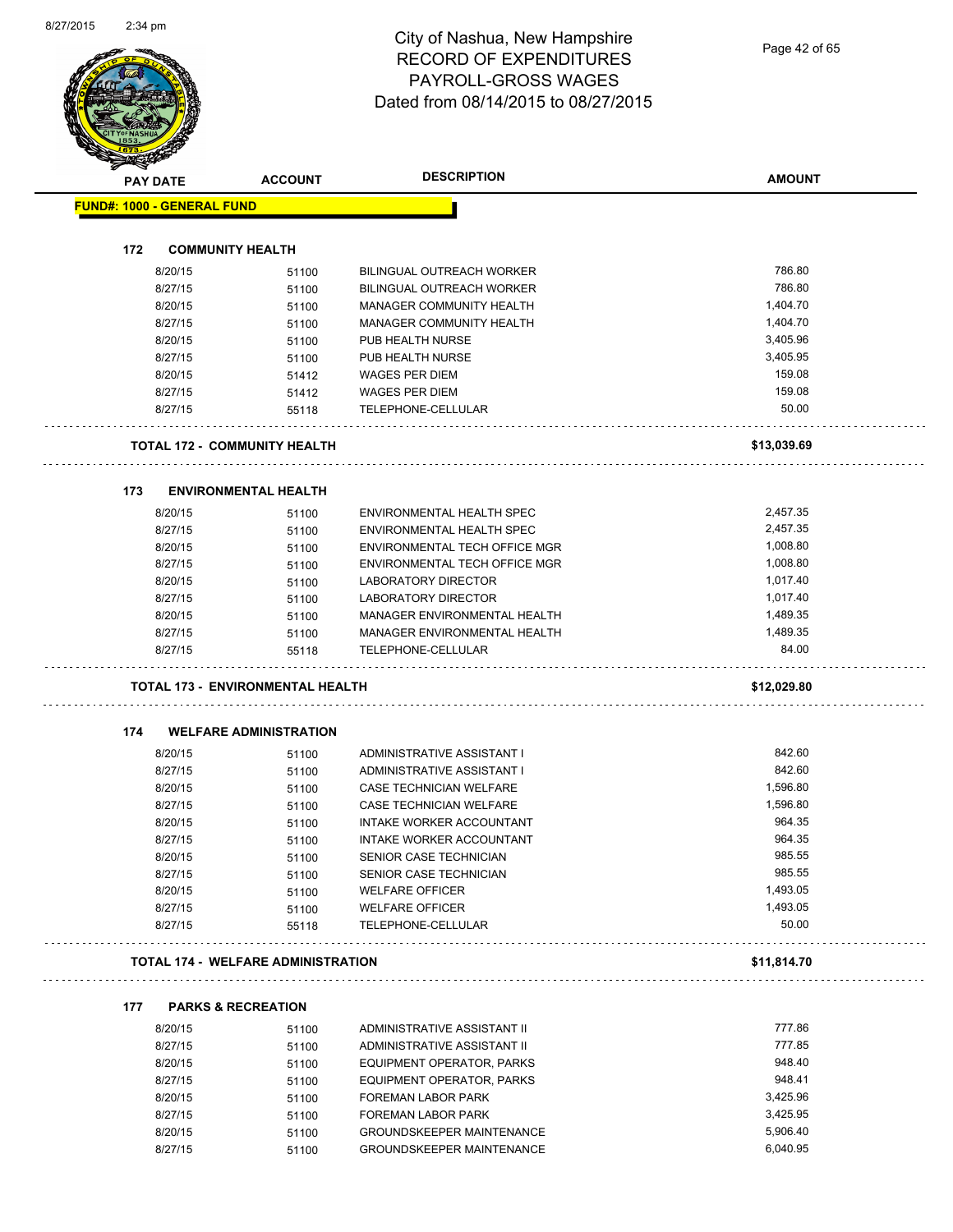|     | <b>PAY DATE</b>                   | <b>ACCOUNT</b>                            | <b>DESCRIPTION</b>                | <b>AMOUNT</b> |
|-----|-----------------------------------|-------------------------------------------|-----------------------------------|---------------|
|     | <b>FUND#: 1000 - GENERAL FUND</b> |                                           |                                   |               |
|     |                                   |                                           |                                   |               |
| 177 | <b>PARKS &amp; RECREATION</b>     |                                           |                                   |               |
|     | 8/20/15                           | 51100                                     | <b>GROUNDSMAN I</b>               | 2,439.60      |
|     | 8/27/15                           | 51100                                     | <b>GROUNDSMAN I</b>               | 2,439.60      |
|     | 8/20/15                           | 51100                                     | <b>GROUNDSMAN II</b>              | 854.00        |
|     | 8/27/15                           | 51100                                     | <b>GROUNDSMAN II</b>              | 854.00        |
|     | 8/20/15                           | 51100                                     | <b>LEAD GROUNDSMAN</b>            | 2,914.74      |
|     | 8/27/15                           | 51100                                     | <b>LEAD GROUNDSMAN</b>            | 2,902.80      |
|     | 8/20/15                           | 51100                                     | NURSERY WORKER PARKS              | 902.80        |
|     | 8/27/15                           | 51100                                     | NURSERY WORKER PARKS              | 902.80        |
|     | 8/20/15                           | 51100                                     | PROGRAM COORDINATOR               | 365.10        |
|     | 8/27/15                           | 51100                                     | PROGRAM COORDINATOR               | 365.10        |
|     | 8/20/15                           | 51100                                     | <b>RECREATION PROGRAM MANAGER</b> | 1,115.75      |
|     | 8/27/15                           | 51100                                     | <b>RECREATION PROGRAM MANAGER</b> | 1,115.75      |
|     | 8/20/15                           | 51100                                     | STELLOS STADIUM ATTENDANT         | 948.40        |
|     | 8/27/15                           | 51100                                     | STELLOS STADIUM ATTENDANT         | 948.40        |
|     | 8/20/15                           | 51100                                     | SUPERINTENDENT OF PARKS RECR      | 1,771.20      |
|     | 8/27/15                           | 51100                                     | SUPERINTENDENT OF PARKS RECR      | 1,771.20      |
|     | 8/20/15                           | 51100                                     | <b>TRUCK DRIVER</b>               | 883.31        |
|     | 8/27/15                           | 51100                                     | <b>TRUCK DRIVER</b>               | 888.43        |
|     | 8/20/15                           | 51300                                     | <b>OVERTIME-REGULAR</b>           | 4,781.41      |
|     | 8/27/15                           | 51300                                     | OVERTIME-REGULAR                  | 7,502.03      |
|     | 8/20/15                           | 51400                                     | <b>WAGES TEMP-SEASONAL</b>        | 15,954.75     |
|     | 8/27/15                           | 51400                                     | <b>WAGES TEMP-SEASONAL</b>        | 12,772.00     |
|     | 8/20/15                           | 51600                                     | <b>LONGEVITY</b>                  | 800.00        |
|     | 8/27/15                           | 55118                                     | TELEPHONE-CELLULAR                | 67.00         |
|     |                                   |                                           |                                   |               |
|     |                                   | <b>TOTAL 177 - PARKS &amp; RECREATION</b> |                                   | \$88,511.95   |
| 179 | <b>LIBRARY</b>                    |                                           |                                   |               |
|     | 8/20/15                           | 51100                                     | ADMIN ASST COST ACCOUNTANT        | 829.15        |
|     | 8/27/15                           | 51100                                     | ADMIN ASST COST ACCOUNTANT        | 829.15        |
|     | 8/20/15                           | 51100                                     | ASSISTANT DIRECTOR LIBRARY        | 1,408.20      |
|     | 8/27/15                           | 51100                                     | ASSISTANT DIRECTOR LIBRARY        | 1,408.20      |
|     | 8/20/15                           | 51100                                     | ASSISTANT LIBRARIAN CIRCULATIO    | 1,118.35      |
|     | 8/27/15                           | 51100                                     | ASSISTANT LIBRARIAN CIRCULATIO    | 995.30        |
|     | 8/20/15                           | 51100                                     | ASSISTANT LIBRARIAN YOUTH SERV    | 895.93        |
|     | 8/27/15                           | 51100                                     | ASSISTANT LIBRARIAN YOUTH SERV    | 797.65        |
|     | 8/20/15                           | 51100                                     | <b>DIRECTOR LIBRARY</b>           | 2,136.04      |
|     | 8/27/15                           |                                           | DIRECTOR LIBRARY                  | 1,941.85      |
|     |                                   | 51100                                     |                                   | 883.75        |
|     | 8/20/15                           | 51100                                     | EXECUTIVE ASST OFFICE MANAGER     | 883.75        |
|     | 8/27/15                           | 51100                                     | EXECUTIVE ASST OFFICE MANAGER     | 330.75        |
|     | 8/20/15                           | 51100                                     | HUNT MEMORIAL BLDG & ARTS ADM     |               |
|     | 8/27/15                           | 51100                                     | HUNT MEMORIAL BLDG & ARTS ADM     | 330.76        |
|     | 8/20/15                           | 51100                                     | IT COORDINATOR                    | 903.85        |
|     | 8/27/15                           | 51100                                     | IT COORDINATOR                    | 903.86        |
|     | 8/20/15                           | 51100                                     | <b>JANITOR</b>                    | 563.43        |
|     | 8/27/15                           | 51100                                     | <b>JANITOR</b>                    | 501.55        |
|     | 8/20/15                           | 51100                                     | LIBRARIAN ADULT SERVICES          | 1,106.54      |
|     | 8/27/15                           | 51100                                     | LIBRARIAN ADULT SERVICES          | 984.25        |
|     | 8/20/15                           | 51100                                     | LIBRARIAN CIRCULATION             | 1,153.90      |
|     | 8/27/15                           | 51100                                     | LIBRARIAN CIRCULATION             | 1,025.79      |
|     | 8/20/15                           | 51100                                     | <b>LIBRARIAN OUTREACH SVS</b>     | 1,150.10      |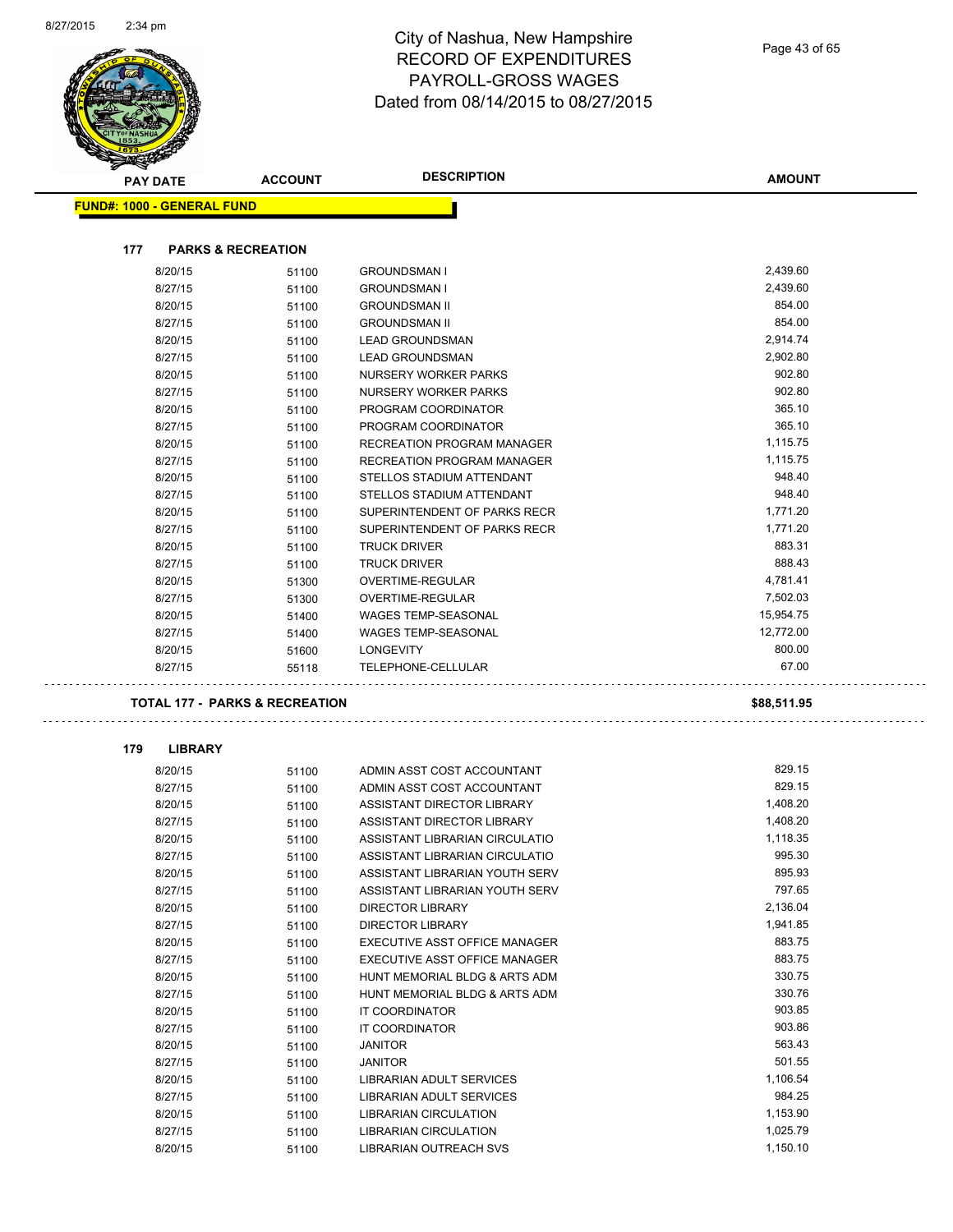

| <b>PAY DATE</b>                   | <b>ACCOUNT</b> | <b>DESCRIPTION</b>                | <b>AMOUNT</b> |
|-----------------------------------|----------------|-----------------------------------|---------------|
| <b>FUND#: 1000 - GENERAL FUND</b> |                |                                   |               |
|                                   |                |                                   |               |
| 179<br><b>LIBRARY</b>             |                |                                   |               |
| 8/27/15                           | 51100          | <b>LIBRARIAN OUTREACH SVS</b>     | 1,021.67      |
| 8/20/15                           | 51100          | <b>LIBRARIAN TECH SERVICES</b>    | 2,152.75      |
| 8/27/15                           | 51100          | LIBRARIAN TECH SERVICES           | 2,022.03      |
| 8/20/15                           | 51100          | LIBRARIAN YOUTH SERVICES          | 2,557.12      |
| 8/27/15                           | 51100          | LIBRARIAN YOUTH SERVICES          | 2,325.75      |
| 8/20/15                           | 51100          | LIBRARY ASSISTANT CIRCULATION     | 6,156.60      |
| 8/27/15                           | 51100          | LIBRARY ASSISTANT CIRCULATION     | 5,481.50      |
| 8/20/15                           | 51100          | LIBRARY ASSISTANT MEDIA SERVIC    | 811.95        |
| 8/27/15                           | 51100          | LIBRARY ASSISTANT MEDIA SERVIC    | 722.79        |
| 8/20/15                           | 51100          | LIBRARY ASSISTANT TECH SVS        | 811.84        |
| 8/27/15                           | 51100          | LIBRARY ASSISTANT TECH SVS        | 722.80        |
| 8/20/15                           | 51100          | LIBRARY ASSISTANT YOUTH SERVIC    | 1,529.49      |
| 8/27/15                           | 51100          | LIBRARY ASSISTANT YOUTH SERVIC    | 1,358.10      |
| 8/20/15                           | 51100          | <b>MAINTENANCE SUPV</b>           | 979.22        |
| 8/27/15                           | 51100          | <b>MAINTENANCE SUPV</b>           | 871.71        |
| 8/20/15                           | 51100          | <b>MEDIA SERVICES COORDINATOR</b> | 1,387.75      |
| 8/27/15                           | 51100          | <b>MEDIA SERVICES COORDINATOR</b> | 1,232.15      |
| 8/20/15                           | 51100          | PAGE & COLLECTION COORDINATOR     | 964.75        |
| 8/27/15                           | 51100          | PAGE & COLLECTION COORDINATOR     | 858.90        |
| 8/20/15                           | 51100          | REFERENCE LIBRARIAN ADULT SERV    | 2,621.10      |
| 8/27/15                           | 51100          | REFERENCE LIBRARIAN ADULT SERV    | 2,333.29      |
| 8/20/15                           | 51100          | REFERENCE LIBRARIAN TECH SVS      | 868.65        |
| 8/27/15                           | 51100          | REFERENCE LIBRARIAN TECH SVS      | 773.45        |
| 8/20/15                           | 51100          | <b>SECURITY LIBRARY</b>           | 703.43        |
| 8/27/15                           | 51100          | <b>SECURITY LIBRARY</b>           | 584.69        |
| 8/20/15                           | 51200          | LIBRARY ASSISTANT CIRCULATION     | 375.10        |
| 8/27/15                           | 51200          | LIBRARY ASSISTANT CIRCULATION     | 331.49        |
| 8/20/15                           | 51200          | LIBRARY ASSISTANT TECH SVS        | 477.21        |
| 8/27/15                           | 51200          | LIBRARY ASSISTANT TECH SVS        | 424.85        |
| 8/20/15                           | 51200          | LIBRARY ASSISTANT YOUTH SERVIC    | 307.99        |
| 8/27/15                           | 51200          | LIBRARY ASSISTANT YOUTH SERVIC    | 380.94        |
| 8/20/15                           | 51200          | LIBRARY PAGE YOUTH SERVICES       | 354.53        |
| 8/27/15                           | 51200          | LIBRARY PAGE YOUTH SERVICES       | 423.43        |
| 8/20/15                           | 51200          | <b>LIBRARY PAGES CIRCULATION</b>  | 611.49        |
| 8/27/15                           | 51200          | LIBRARY PAGES CIRCULATION         | 504.69        |
| 8/20/15                           | 51200          | LIBRARY PAGES MEDIA SERVICES      | 476.15        |
| 8/27/15                           | 51200          | LIBRARY PAGES MEDIA SERVICES      | 513.98        |
| 8/20/15                           | 51200          | REFERENCE LIBRARIAN ADULT SERV    | 422.76        |
| 8/27/15                           | 51200          | REFERENCE LIBRARIAN ADULT SERV    | 382.03        |
| 8/20/15                           | 51200          | <b>SECURITY LIBRARY</b>           | 360.00        |
| 8/27/15                           | 51200          | <b>SECURITY LIBRARY</b>           | 240.00        |
| 8/20/15                           | 51300          | OVERTIME-REGULAR                  | 26.29         |
| 8/27/15                           | 51300          | OVERTIME-REGULAR                  | 323.81        |
| <b>TOTAL 179 - LIBRARY</b>        |                |                                   | \$71,872.32   |
|                                   |                |                                   |               |

#### **181 COMMUNITY DEVELOPMENT**

| 8/20/15 | 51100 | ADMINISTRATIVE ASSISTANT II    | 704.59   |
|---------|-------|--------------------------------|----------|
| 8/27/15 | 51100 | ADMINISTRATIVE ASSISTANT II    | 704.60   |
| 8/20/15 | 51100 | DIRECTOR COMMUNITY DEVELOPMENT | 1.873.50 |
| 8/27/15 | 51100 | DIRECTOR COMMUNITY DEVELOPMENT | 1.873.50 |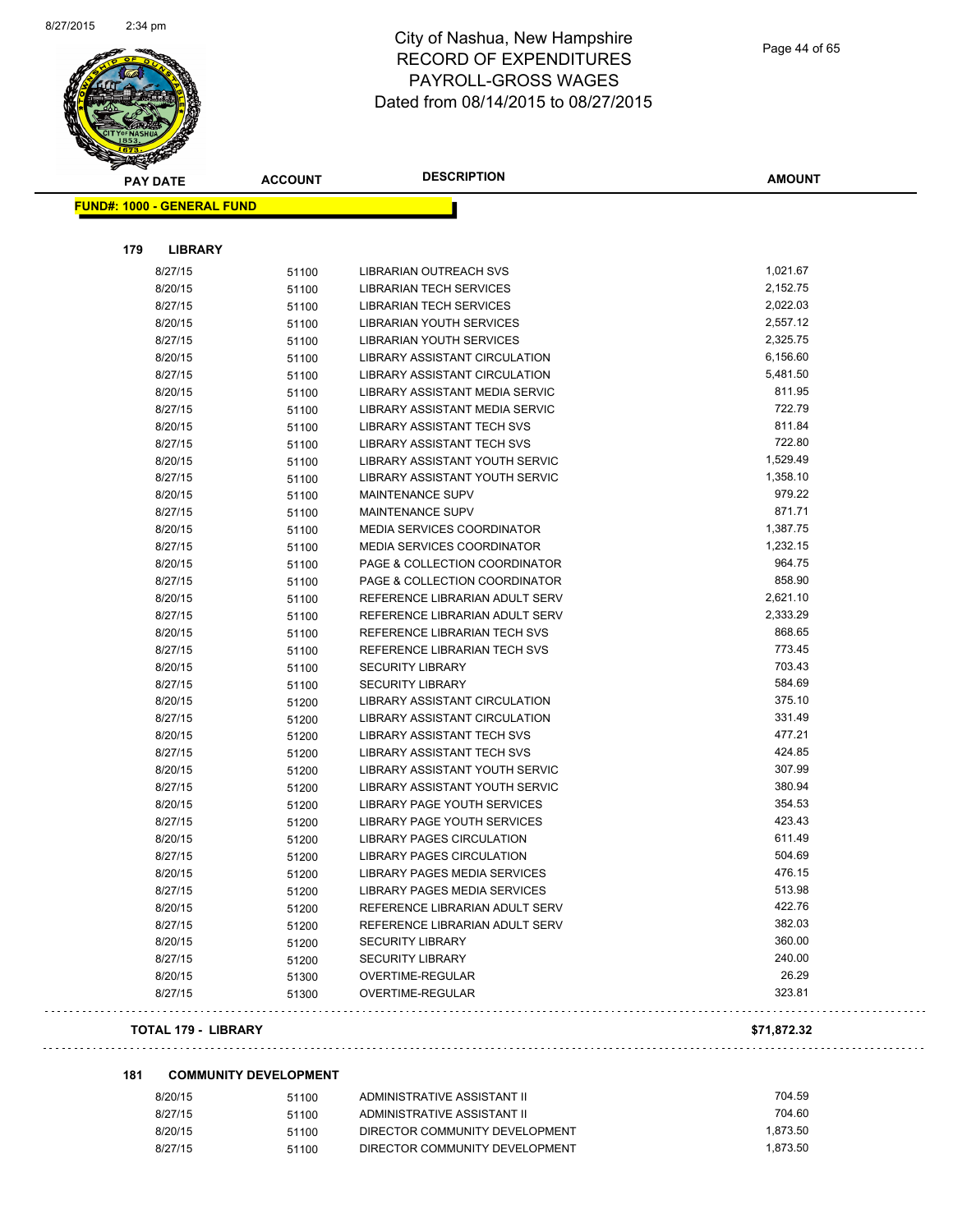Page 45 of 65

|     | <b>PAY DATE</b>                   | <b>ACCOUNT</b>                           | <b>DESCRIPTION</b>                                 | <b>AMOUNT</b>        |
|-----|-----------------------------------|------------------------------------------|----------------------------------------------------|----------------------|
|     | <b>FUND#: 1000 - GENERAL FUND</b> |                                          |                                                    |                      |
|     |                                   |                                          |                                                    |                      |
| 181 |                                   | <b>COMMUNITY DEVELOPMENT</b>             |                                                    |                      |
|     | 8/20/15                           | 51200                                    | ADMINISTRATIVE ASSISTANT I                         | 322.84               |
|     | 8/27/15                           | 51200                                    | ADMINISTRATIVE ASSISTANT I                         | 364.95               |
|     | 8/20/15                           | 51400                                    | WAGES TEMP-SEASONAL                                | 100.00               |
|     | 8/27/15                           | 51400                                    | WAGES TEMP-SEASONAL                                | 100.00               |
|     | 8/27/15                           | 55118                                    | TELEPHONE-CELLULAR                                 | 50.00                |
|     |                                   | <b>TOTAL 181 - COMMUNITY DEVELOPMENT</b> |                                                    | \$6,093.98           |
| 182 |                                   | <b>PLANNING &amp; ZONING</b>             |                                                    |                      |
|     | 8/20/15                           | 51100                                    | DEPARTMENT COORDINATOR                             | 957.65               |
|     | 8/27/15                           | 51100                                    | DEPARTMENT COORDINATOR                             | 957.65               |
|     | 8/20/15                           | 51100                                    | DEPUTY PLANNING MANAGER                            | 2,714.45             |
|     | 8/27/15                           | 51100                                    | DEPUTY PLANNING MANAGER                            | 2,714.45             |
|     | 8/20/15                           | 51100                                    | MANAGER PLANNING DEPT                              | 1,935.50             |
|     | 8/27/15                           | 51100                                    | MANAGER PLANNING DEPT                              | 1,935.50             |
|     | 8/20/15                           | 51100                                    | PLANNER I                                          | 1,757.20             |
|     | 8/27/15                           | 51100                                    | PLANNER I                                          | 1,757.20             |
|     | 8/20/15                           | 51100                                    | ZONING COORDINATOR                                 | 722.30               |
|     | 8/27/15                           | 51100                                    | ZONING COORDINATOR                                 | 722.30               |
|     | 8/20/15                           | 53428                                    | STENOGRAPHIC SERVICES                              | 500.00               |
|     | 8/27/15                           | 55118                                    | TELEPHONE-CELLULAR                                 | 17.00                |
|     |                                   |                                          |                                                    |                      |
|     |                                   | <b>TOTAL 182 - PLANNING &amp; ZONING</b> |                                                    | \$16,691.20          |
| 183 |                                   | <b>ECONOMIC DEVELOPMENT</b>              |                                                    |                      |
|     | 8/20/15                           | 51100                                    | ECONOMIC DEV DIRECTOR                              | 1,929.25             |
|     | 8/27/15                           | 51100                                    | <b>ECONOMIC DEV DIRECTOR</b>                       | 1,929.25             |
|     | 8/27/15                           | 55118                                    | TELEPHONE-CELLULAR                                 | 50.00                |
|     |                                   | TOTAL 183 - ECONOMIC DEVELOPMENT         |                                                    | \$3,908.50           |
|     |                                   |                                          |                                                    |                      |
|     |                                   |                                          |                                                    |                      |
| 191 | <b>SCHOOL</b>                     |                                          |                                                    |                      |
|     | 8/27/15                           | 51100                                    | ASSISTANT DIRECTOR BUSINESS                        | 2,971.10             |
|     | 8/27/15                           | 51100                                    | ASSISTANT PRINCIPAL BIC                            | 3,000.00             |
|     | 8/27/15                           | 51100                                    | ASSISTANT PRINCIPAL BIR                            | 14,038.47            |
|     | 8/27/15                           | 51100                                    | ASSISTANT PRINCIPAL BRO                            | 1,451.90             |
|     | 8/27/15                           | 51100                                    | ASSISTANT PRINCIPAL CHARL                          | 1,524.02             |
|     | 8/27/15                           | 51100                                    | ASSISTANT PRINCIPAL DR CRSP                        | 2,951.92             |
|     | 8/27/15                           | 51100                                    | ASSISTANT PRINCIPAL ELM                            | 6,730.80             |
|     | 8/27/15                           | 51100                                    | ASSISTANT PRINCIPAL FES                            | 3,048.10             |
|     | 8/27/15                           | 51100                                    | ASSISTANT PRINCIPAL FMS                            | 3,365.40             |
|     | 8/27/15                           | 51100                                    | ASSISTANT PRINCIPAL LEDGE                          | 2,903.80             |
|     | 8/27/15                           | 51100                                    | ASSISTANT PRINCIPAL MDE                            | 3,982.40             |
|     | 8/27/15                           | 51100                                    | ASSISTANT PRINCIPAL MTP                            | 2,951.90             |
|     | 8/27/15                           | 51100                                    | ASSISTANT PRINCIPAL NHN                            | 16,292.50            |
|     | 8/27/15                           | 51100                                    | ASSISTANT PRINCIPAL NHS                            | 9,511.80             |
|     | 8/27/15<br>8/27/15                | 51100<br>51100                           | ASSISTANT PRINCIPAL PMS<br>ASSISTANT PRINCIPAL SHE | 3,365.40<br>1,451.90 |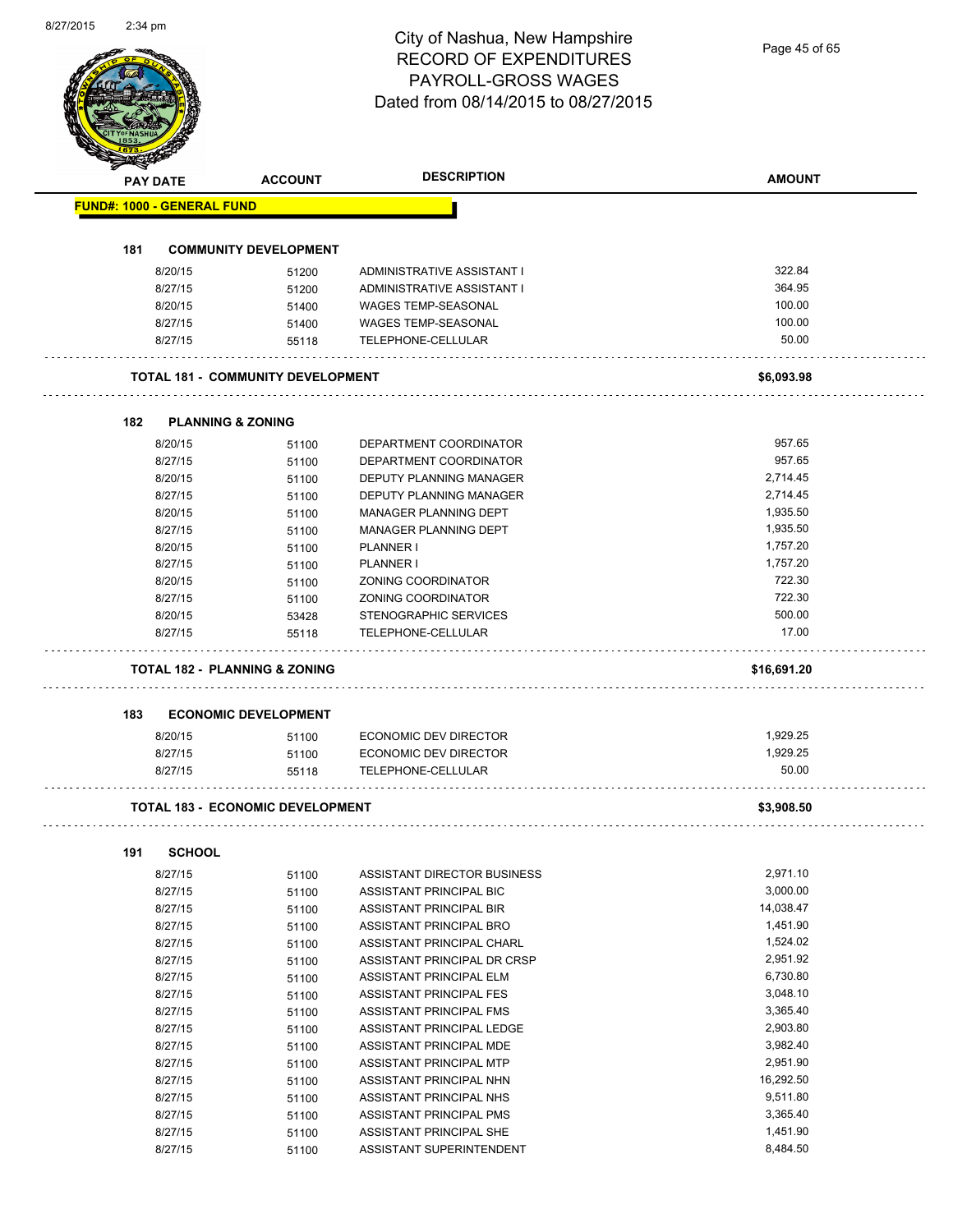

| <b>PAY DATE</b> |                                   | <b>ACCOUNT</b> | <b>DESCRIPTION</b>                                             | <b>AMOUNT</b>        |
|-----------------|-----------------------------------|----------------|----------------------------------------------------------------|----------------------|
|                 | <b>FUND#: 1000 - GENERAL FUND</b> |                |                                                                |                      |
|                 |                                   |                |                                                                |                      |
|                 |                                   |                |                                                                |                      |
| 191             | <b>SCHOOL</b>                     |                |                                                                |                      |
|                 | 8/27/15                           | 51100          | ASST DIRECTOR PLANT OPS                                        | 4,470.90             |
|                 | 8/27/15                           | 51100          | <b>ASST DIRECTOR SPED</b>                                      | 6,243.60             |
|                 | 8/27/15                           | 51100          | ASST SYSTEMS ADMIN FULL YEAR                                   | 12,653.79            |
|                 | 8/27/15                           | 51100          | <b>ATTENDANCE OFFICER</b>                                      | 2,331.49             |
|                 | 8/27/15                           | 51100          | CAREER CENTER COORD NHN                                        | 1,518.29             |
|                 | 8/27/15                           | 51100          | CHIEF OPERATING OFFICER                                        | 4,044.00             |
|                 | 8/20/15                           | 51100          | <b>CLERICAL ACADEMY NHN</b>                                    | 2,042.39             |
|                 | 8/27/15                           | 51100          | CLERICAL ACADEMY NHN                                           | 1,667.71             |
|                 | 8/20/15                           | 51100          | <b>CLERICAL ACADEMY NHS</b>                                    | 1,408.03             |
|                 | 8/27/15                           | 51100          | <b>CLERICAL ACADEMY NHS</b>                                    | 1,826.78             |
|                 | 8/20/15                           | 51100          | CLERICAL ADULT ED NHN                                          | 745.14               |
|                 | 8/27/15                           | 51100          | CLERICAL ADULT ED NHN                                          | 745.14               |
|                 | 8/20/15                           | 51100          | <b>CLERICAL ASST SUPER SUP</b>                                 | 2,060.09             |
|                 | 8/27/15                           | 51100          | CLERICAL ASST SUPER SUP                                        | 2,064.41             |
|                 | 8/20/15                           | 51100          | CLERICAL ATHLETIC NHN                                          | 615.38               |
|                 | 8/27/15                           | 51100          | CLERICAL ATHLETIC NHN                                          | 716.34               |
|                 | 8/20/15                           | 51100          | CLERICAL ATHLETIC NHS                                          | 680.57<br>725.28     |
|                 | 8/27/15                           | 51100          | CLERICAL ATHLETIC NHS                                          |                      |
|                 | 8/20/15                           | 51100          | <b>CLERICAL BUSINESS</b>                                       | 3,718.20<br>3,718.20 |
|                 | 8/27/15                           | 51100          | <b>CLERICAL BUSINESS</b>                                       | 816.08               |
|                 | 8/20/15<br>8/27/15                | 51100          | CLERICAL CHIEF OP OFFICER SUP<br>CLERICAL CHIEF OP OFFICER SUP | 816.08               |
|                 |                                   | 51100          | <b>CLERICAL CTE NHS</b>                                        | 463.91               |
|                 | 8/20/15<br>8/27/15                | 51100          | <b>CLERICAL CTE NHS</b>                                        | 408.44               |
|                 | 8/20/15                           | 51100          | <b>CLERICAL GUIDANCE ELM</b>                                   | 655.55               |
|                 | 8/27/15                           | 51100<br>51100 | <b>CLERICAL GUIDANCE ELM</b>                                   | 655.55               |
|                 | 8/20/15                           | 51100          | <b>CLERICAL GUIDANCE NHN</b>                                   | 1,167.21             |
|                 | 8/27/15                           | 51100          | <b>CLERICAL GUIDANCE NHN</b>                                   | 794.72               |
|                 | 8/20/15                           | 51100          | <b>CLERICAL GUIDANCE NHS</b>                                   | 1,144.68             |
|                 | 8/27/15                           | 51100          | <b>CLERICAL GUIDANCE NHS</b>                                   | 902.61               |
|                 | 8/20/15                           | 51100          | CLERICAL HUMAN RESOURCES                                       | 2,147.35             |
|                 | 8/27/15                           | 51100          | CLERICAL HUMAN RESOURCES                                       | 2,136.52             |
|                 | 8/20/15                           | 51100          | <b>CLERICAL PAYROLL SUP</b>                                    | 677.25               |
|                 | 8/27/15                           | 51100          | <b>CLERICAL PAYROLL SUP</b>                                    | 677.25               |
|                 | 8/20/15                           | 51100          | <b>CLERICAL PLANT OPS</b>                                      | 643.90               |
|                 | 8/27/15                           | 51100          | CLERICAL PLANT OPS                                             | 639.60               |
|                 | 8/20/15                           | 51100          | <b>CLERICAL PRINCIPAL AMH</b>                                  | 726.08               |
|                 | 8/27/15                           | 51100          | <b>CLERICAL PRINCIPAL AMH</b>                                  | 523.50               |
|                 | 8/20/15                           | 51100          | <b>CLERICAL PRINCIPAL BIC</b>                                  | 780.37               |
|                 | 8/27/15                           | 51100          | <b>CLERICAL PRINCIPAL BIC</b>                                  | 957.24               |
|                 | 8/20/15                           | 51100          | <b>CLERICAL PRINCIPAL BIR</b>                                  | 1,058.95             |
|                 | 8/27/15                           | 51100          | <b>CLERICAL PRINCIPAL BIR</b>                                  | 907.66               |
|                 | 8/20/15                           | 51100          | <b>CLERICAL PRINCIPAL BRO</b>                                  | 912.70               |
|                 | 8/27/15                           | 51100          | <b>CLERICAL PRINCIPAL BRO</b>                                  | 1,018.61             |
|                 | 8/20/15                           | 51100          | CLERICAL PRINCIPAL CHA                                         | 952.67               |
|                 | 8/27/15                           | 51100          | CLERICAL PRINCIPAL CHA                                         | 957.19               |
|                 | 8/20/15                           | 51100          | <b>CLERICAL PRINCIPAL DRC</b>                                  | 1,069.09             |
|                 | 8/27/15                           | 51100          | <b>CLERICAL PRINCIPAL DRC</b>                                  | 1,135.93             |
|                 | 8/20/15                           | 51100          | <b>CLERICAL PRINCIPAL ELM</b>                                  | 1,140.41             |
|                 | 8/27/15                           | 51100          | <b>CLERICAL PRINCIPAL ELM</b>                                  | 1,241.56             |
|                 | 8/20/15                           | 51100          | <b>CLERICAL PRINCIPAL FES</b>                                  | 941.80               |
|                 | 8/27/15                           | 51100          | <b>CLERICAL PRINCIPAL FES</b>                                  | 970.18               |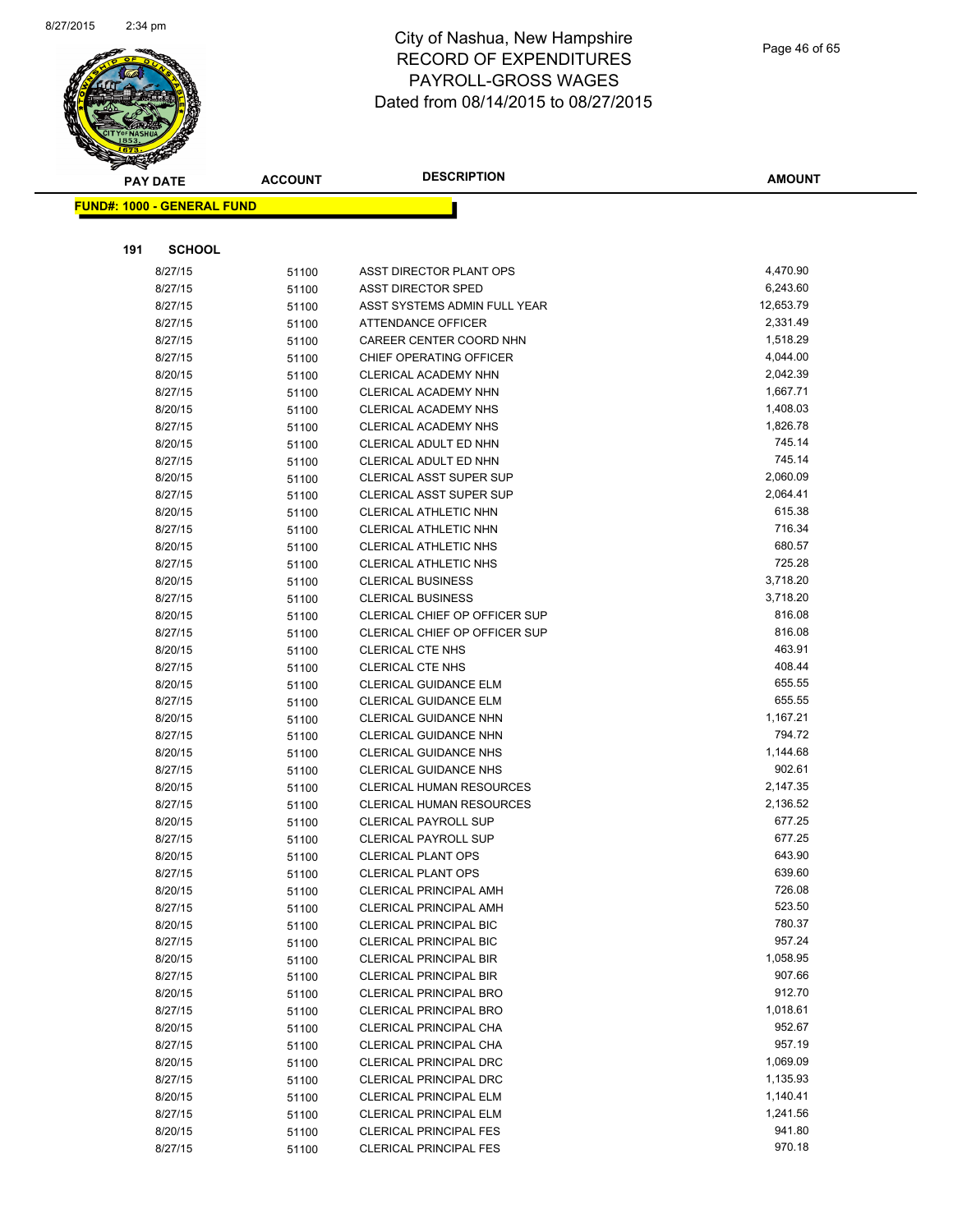

| <b>PAY DATE</b> |                                   | <b>DESCRIPTION</b><br><b>ACCOUNT</b> | <b>AMOUNT</b>                      |          |
|-----------------|-----------------------------------|--------------------------------------|------------------------------------|----------|
|                 | <b>FUND#: 1000 - GENERAL FUND</b> |                                      |                                    |          |
|                 |                                   |                                      |                                    |          |
|                 |                                   |                                      |                                    |          |
| 191             | <b>SCHOOL</b>                     |                                      |                                    |          |
|                 | 8/20/15                           | 51100                                | <b>CLERICAL PRINCIPAL FMS</b>      | 1,648.96 |
|                 | 8/27/15                           | 51100                                | <b>CLERICAL PRINCIPAL FMS</b>      | 1,673.17 |
|                 | 8/20/15                           | 51100                                | <b>CLERICAL PRINCIPAL LDG</b>      | 744.32   |
|                 | 8/27/15                           | 51100                                | <b>CLERICAL PRINCIPAL LDG</b>      | 735.29   |
|                 | 8/20/15                           | 51100                                | CLERICAL PRINCIPAL MDE             | 1,062.89 |
|                 | 8/27/15                           | 51100                                | <b>CLERICAL PRINCIPAL MDE</b>      | 766.85   |
|                 | 8/20/15                           | 51100                                | <b>CLERICAL PRINCIPAL MTP</b>      | 767.93   |
|                 | 8/27/15                           | 51100                                | <b>CLERICAL PRINCIPAL MTP</b>      | 960.25   |
|                 | 8/20/15                           | 51100                                | CLERICAL PRINCIPAL NHN             | 913.11   |
|                 | 8/27/15                           | 51100                                | <b>CLERICAL PRINCIPAL NHN</b>      | 852.10   |
|                 | 8/20/15                           | 51100                                | <b>CLERICAL PRINCIPAL NHS</b>      | 782.75   |
|                 | 8/27/15                           | 51100                                | <b>CLERICAL PRINCIPAL NHS</b>      | 796.86   |
|                 | 8/20/15                           | 51100                                | <b>CLERICAL PRINCIPAL NSE</b>      | 860.42   |
|                 | 8/27/15                           | 51100                                | <b>CLERICAL PRINCIPAL NSE</b>      | 1,026.91 |
|                 | 8/20/15                           | 51100                                | <b>CLERICAL PRINCIPAL PMS</b>      | 1,367.00 |
|                 | 8/27/15                           | 51100                                | <b>CLERICAL PRINCIPAL PMS</b>      | 1,276.17 |
|                 | 8/20/15                           | 51100                                | <b>CLERICAL PRINCIPAL SHE</b>      | 887.49   |
|                 | 8/27/15                           | 51100                                | <b>CLERICAL PRINCIPAL SHE</b>      | 1,023.64 |
|                 | 8/20/15                           | 51100                                | CLERICAL RECEPTIONIST NHN          | 504.26   |
|                 | 8/27/15                           | 51100                                | CLERICAL RECEPTIONIST NHN          | 413.48   |
|                 | 8/20/15                           | 51100                                | CLERICAL RECEPTIONIST NHS          | 615.25   |
|                 | 8/27/15                           | 51100                                | CLERICAL RECEPTIONIST NHS          | 378.60   |
|                 | 8/27/15                           | 51100                                | CLERICAL SPECIAL ED NHN            | 343.40   |
|                 | 8/20/15                           | 51100                                | CLERICAL SPECIAL ED NHS            | 433.55   |
|                 | 8/27/15                           | 51100                                | CLERICAL SPECIAL ED NHS            | 386.32   |
|                 | 8/20/15                           | 51100                                | <b>CLERICAL SPECIAL ED SUP</b>     | 1,507.75 |
|                 | 8/27/15                           | 51100                                | <b>CLERICAL SPECIAL ED SUP</b>     | 1,512.80 |
|                 | 8/20/15                           | 51100                                | <b>CLERICAL STUDENT SERV SUP</b>   | 805.31   |
|                 | 8/27/15                           | 51100                                | <b>CLERICAL STUDENT SERV SUP</b>   | 805.30   |
|                 | 8/27/15                           | 51100                                | CLERICAL SUPERINTENDANT SUP        | 1,692.30 |
|                 | 8/20/15                           | 51100                                | <b>CLERICAL TRANSPORTATION SUP</b> | 643.90   |
|                 | 8/27/15                           | 51100                                | <b>CLERICAL TRANSPORTATION SUP</b> | 643.90   |
|                 | 8/27/15                           | 51100                                | <b>CURRICULUM SUPERVISOR</b>       | 6,441.93 |
|                 | 8/20/15                           | 51100                                | <b>CUSTODIAN AMH</b>               | 2,084.40 |
|                 | 8/27/15                           | 51100                                | <b>CUSTODIAN AMH</b>               | 2,080.06 |
|                 | 8/20/15                           | 51100                                | CUSTODIAN ASST HEAD ELM            | 791.20   |
|                 | 8/27/15                           | 51100                                | <b>CUSTODIAN ASST HEAD ELM</b>     | 791.20   |
|                 | 8/20/15                           | 51100                                | <b>CUSTODIAN ASST HEAD FMS</b>     | 791.20   |
|                 | 8/27/15                           | 51100                                | <b>CUSTODIAN ASST HEAD FMS</b>     | 791.20   |
|                 | 8/20/15                           | 51100                                | <b>CUSTODIAN ASST HEAD NHN</b>     | 1,736.80 |
|                 | 8/27/15                           | 51100                                | <b>CUSTODIAN ASST HEAD NHN</b>     | 1,736.80 |
|                 | 8/20/15                           | 51100                                | <b>CUSTODIAN ASST HEAD NHS</b>     | 1,736.80 |
|                 | 8/27/15                           | 51100                                | <b>CUSTODIAN ASST HEAD NHS</b>     | 1,736.80 |
|                 | 8/20/15                           | 51100                                | <b>CUSTODIAN ASST HEAD PMS</b>     | 791.20   |
|                 | 8/27/15                           | 51100                                | <b>CUSTODIAN ASST HEAD PMS</b>     | 791.20   |
|                 | 8/20/15                           | 51100                                | <b>CUSTODIAN BIC</b>               | 2,084.40 |
|                 | 8/27/15                           | 51100                                | <b>CUSTODIAN BIC</b>               | 2,084.40 |
|                 | 8/20/15                           | 51100                                | <b>CUSTODIAN BIR</b>               | 2,084.40 |
|                 | 8/27/15                           | 51100                                | <b>CUSTODIAN BIR</b>               | 2,084.40 |
|                 | 8/20/15                           | 51100                                | <b>CUSTODIAN BRO</b>               | 1,389.60 |
|                 | 8/27/15                           | 51100                                | <b>CUSTODIAN BRO</b>               | 1,389.60 |
|                 | 8/20/15                           | 51100                                | <b>CUSTODIAN CHA</b>               | 694.80   |
|                 |                                   |                                      |                                    |          |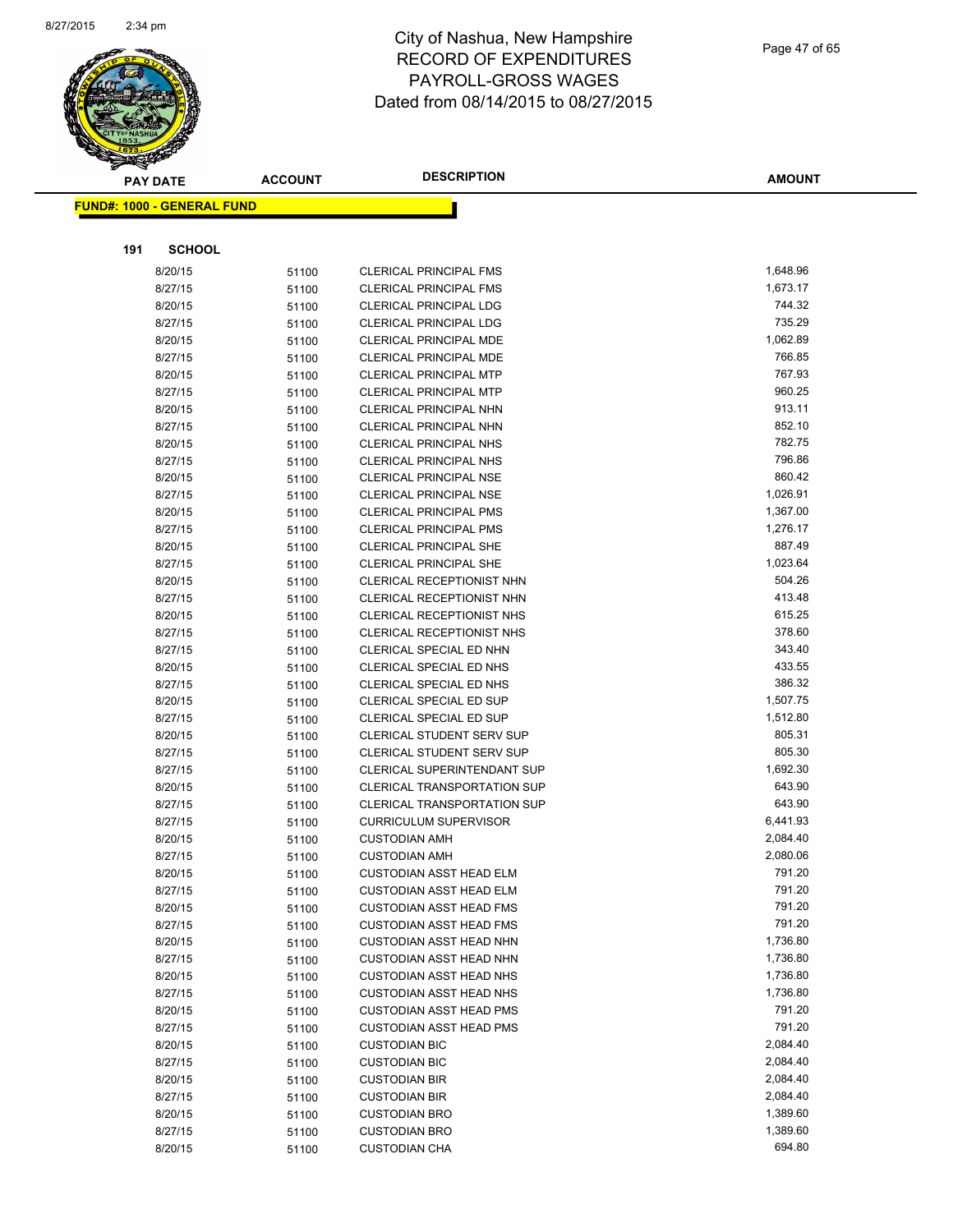

|     | <b>PAY DATE</b>                   | <b>ACCOUNT</b> | <b>DESCRIPTION</b>        | <b>AMOUNT</b> |  |
|-----|-----------------------------------|----------------|---------------------------|---------------|--|
|     | <b>FUND#: 1000 - GENERAL FUND</b> |                |                           |               |  |
|     |                                   |                |                           |               |  |
|     |                                   |                |                           |               |  |
| 191 | <b>SCHOOL</b>                     |                |                           |               |  |
|     | 8/27/15                           | 51100          | <b>CUSTODIAN CHA</b>      | 694.80        |  |
|     | 8/20/15                           | 51100          | <b>CUSTODIAN DRC</b>      | 1,486.00      |  |
|     | 8/27/15                           | 51100          | <b>CUSTODIAN DRC</b>      | 1,486.00      |  |
|     | 8/20/15                           | 51100          | <b>CUSTODIAN ELM</b>      | 4,953.20      |  |
|     | 8/27/15                           | 51100          | <b>CUSTODIAN ELM</b>      | 4,948.87      |  |
|     | 8/20/15                           | 51100          | <b>CUSTODIAN FES</b>      | 1,389.60      |  |
|     | 8/27/15                           | 51100          | <b>CUSTODIAN FES</b>      | 1,389.60      |  |
|     | 8/20/15                           | 51100          | <b>CUSTODIAN FMS</b>      | 2,774.87      |  |
|     | 8/27/15                           | 51100          | <b>CUSTODIAN FMS</b>      | 2,692.35      |  |
|     | 8/20/15                           | 51100          | <b>CUSTODIAN HEAD AMH</b> | 791.20        |  |
|     | 8/27/15                           | 51100          | <b>CUSTODIAN HEAD AMH</b> | 791.20        |  |
|     | 8/20/15                           | 51100          | <b>CUSTODIAN HEAD BIC</b> | 791.20        |  |
|     | 8/27/15                           | 51100          | <b>CUSTODIAN HEAD BIC</b> | 791.20        |  |
|     | 8/20/15                           | 51100          | <b>CUSTODIAN HEAD BIR</b> | 791.20        |  |
|     | 8/27/15                           | 51100          | <b>CUSTODIAN HEAD BIR</b> | 791.20        |  |
|     | 8/20/15                           | 51100          | <b>CUSTODIAN HEAD BRO</b> | 791.20        |  |
|     | 8/27/15                           | 51100          | <b>CUSTODIAN HEAD BRO</b> | 791.20        |  |
|     | 8/20/15                           | 51100          | <b>CUSTODIAN HEAD CHA</b> | 791.20        |  |
|     | 8/27/15                           | 51100          | <b>CUSTODIAN HEAD CHA</b> | 791.20        |  |
|     | 8/20/15                           | 51100          | <b>CUSTODIAN HEAD DRC</b> | 168.15        |  |
|     | 8/27/15                           | 51100          | <b>CUSTODIAN HEAD DRC</b> | 168.13        |  |
|     | 8/20/15                           | 51100          | <b>CUSTODIAN HEAD ELM</b> | 937.60        |  |
|     | 8/27/15                           | 51100          | <b>CUSTODIAN HEAD ELM</b> | 937.60        |  |
|     | 8/20/15                           | 51100          | <b>CUSTODIAN HEAD FES</b> | 791.21        |  |
|     | 8/27/15                           | 51100          | <b>CUSTODIAN HEAD FES</b> | 786.26        |  |
|     | 8/20/15                           | 51100          | <b>CUSTODIAN HEAD FMS</b> | 937.60        |  |
|     | 8/27/15                           | 51100          | <b>CUSTODIAN HEAD FMS</b> | 937.60        |  |
|     | 8/20/15                           | 51100          | <b>CUSTODIAN HEAD LDG</b> | 791.20        |  |
|     | 8/27/15                           | 51100          | <b>CUSTODIAN HEAD LDG</b> | 791.20        |  |
|     | 8/20/15                           | 51100          | <b>CUSTODIAN HEAD MDE</b> | 791.20        |  |
|     | 8/27/15                           | 51100          | <b>CUSTODIAN HEAD MDE</b> | 791.20        |  |
|     | 8/20/15                           | 51100          | <b>CUSTODIAN HEAD MTP</b> | 791.20        |  |
|     | 8/27/15                           | 51100          | <b>CUSTODIAN HEAD MTP</b> | 791.20        |  |
|     | 8/20/15                           | 51100          | <b>CUSTODIAN HEAD NHN</b> | 943.20        |  |
|     | 8/27/15                           | 51100          | <b>CUSTODIAN HEAD NHN</b> | 943.20        |  |
|     | 8/20/15                           | 51100          | <b>CUSTODIAN HEAD NHS</b> | 943.20        |  |
|     | 8/27/15                           | 51100          | <b>CUSTODIAN HEAD NHS</b> | 943.20        |  |
|     | 8/20/15                           | 51100          | <b>CUSTODIAN HEAD NSE</b> | 791.20        |  |
|     | 8/27/15                           | 51100          | <b>CUSTODIAN HEAD NSE</b> | 791.20        |  |
|     | 8/27/15                           | 51100          | <b>CUSTODIAN HEAD PMS</b> | 937.60        |  |
|     | 8/20/15                           | 51100          | <b>CUSTODIAN HEAD SHE</b> | 791.20        |  |
|     | 8/27/15                           | 51100          | <b>CUSTODIAN HEAD SHE</b> | 791.20        |  |
|     | 8/20/15                           | 51100          | <b>CUSTODIAN LDG</b>      | 2,084.40      |  |
|     | 8/27/15                           | 51100          | <b>CUSTODIAN LDG</b>      | 2,084.40      |  |
|     | 8/20/15                           | 51100          | <b>CUSTODIAN MDE</b>      | 977.05        |  |
|     | 8/27/15                           | 51100          | <b>CUSTODIAN MDE</b>      | 977.06        |  |
|     | 8/20/15                           | 51100          | <b>CUSTODIAN MTP</b>      | 1,389.60      |  |
|     | 8/27/15                           | 51100          | <b>CUSTODIAN MTP</b>      | 1,389.60      |  |
|     | 8/20/15                           | 51100          | <b>CUSTODIAN NHN</b>      | 10,469.30     |  |
|     | 8/27/15                           | 51100          | <b>CUSTODIAN NHN</b>      | 10,324.38     |  |
|     | 8/20/15                           | 51100          | <b>CUSTODIAN NHS</b>      | 10,477.45     |  |
|     | 8/27/15                           | 51100          | <b>CUSTODIAN NHS</b>      | 10,464.24     |  |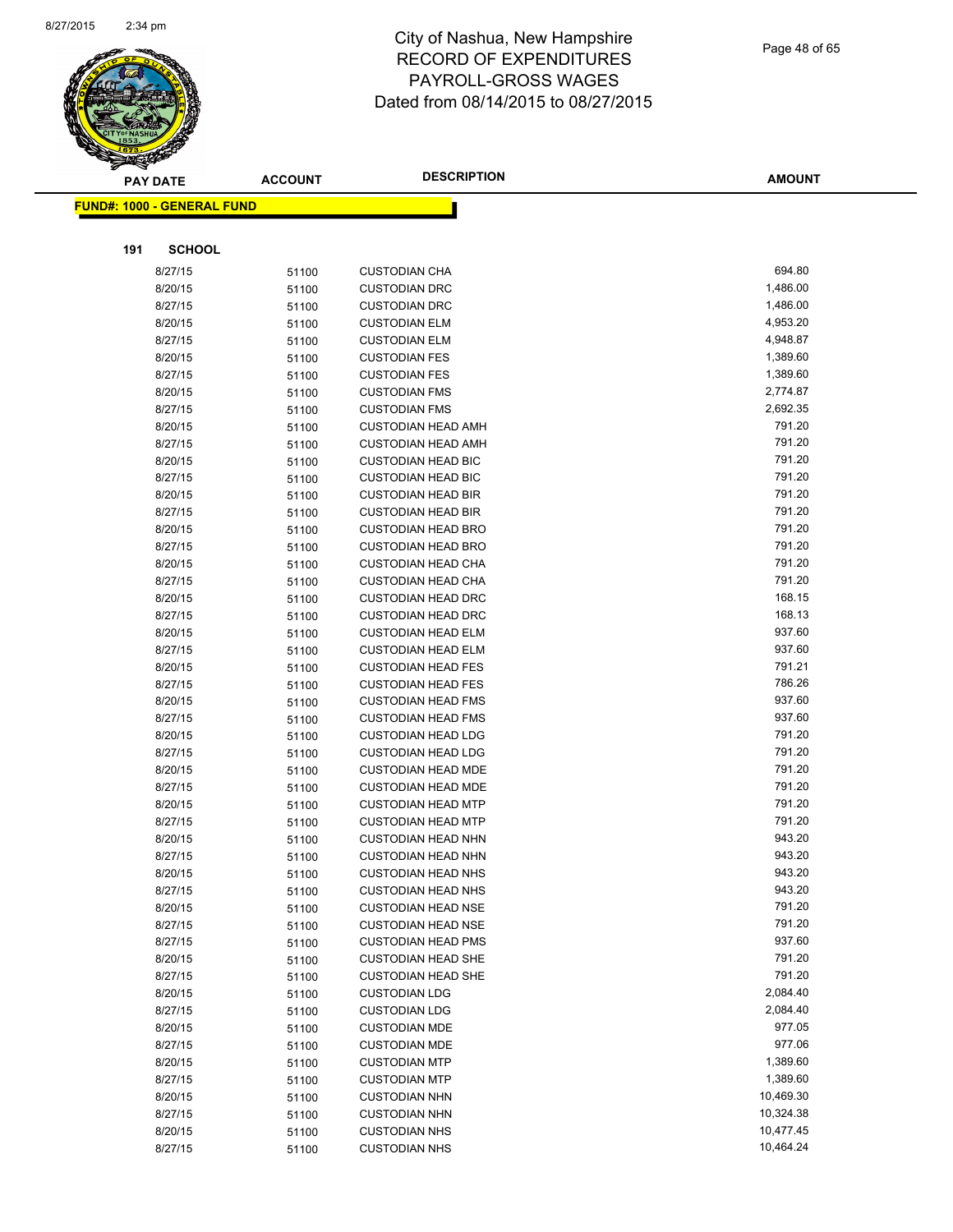

| <b>PAY DATE</b>                   | <b>ACCOUNT</b> | <b>DESCRIPTION</b>                             | <b>AMOUNT</b>        |
|-----------------------------------|----------------|------------------------------------------------|----------------------|
| <b>FUND#: 1000 - GENERAL FUND</b> |                |                                                |                      |
|                                   |                |                                                |                      |
|                                   |                |                                                |                      |
| 191<br><b>SCHOOL</b>              |                |                                                |                      |
| 8/20/15                           | 51100          | <b>CUSTODIAN NSE</b>                           | 1,389.60             |
| 8/27/15                           | 51100          | <b>CUSTODIAN NSE</b>                           | 1,389.60             |
| 8/20/15                           | 51100          | <b>CUSTODIAN PMS</b>                           | 2,779.20             |
| 8/27/15                           | 51100          | <b>CUSTODIAN PMS</b>                           | 2,779.20             |
| 8/20/15                           | 51100          | <b>CUSTODIAN SHE</b>                           | 2,127.84             |
| 8/27/15                           | 51100          | <b>CUSTODIAN SHE</b>                           | 2,084.40             |
| 8/27/15                           | 51100          | <b>CUSTODIAN SUPERVISOR WPO</b>                | 2,039.30             |
| 8/20/15                           | 51100          | <b>CUSTODIAN WID</b>                           | 694.80               |
| 8/27/15                           | 51100          | <b>CUSTODIAN WID</b>                           | 977.05<br>1,808.40   |
| 8/27/15                           | 51100          | DATA ANALYST                                   |                      |
| 8/27/15<br>8/27/15                | 51100          | DIRECTOR ADULT ED<br><b>DIRECTOR ATHLETICS</b> | 3,160.00<br>3,476.00 |
| 8/27/15                           | 51100          | <b>DIRECTOR COM GRANTS</b>                     | 3,090.10             |
| 8/27/15                           | 51100<br>51100 | <b>DIRECTOR GUIDANCE</b>                       | 6,029.51             |
| 8/27/15                           | 51100          | DIRECTOR HUMAN RESOURCES                       | 3,201.10             |
| 8/27/15                           | 51100          | <b>DIRECTOR PLANT OPS</b>                      | 3,608.20             |
| 8/27/15                           | 51100          | DIRECTOR PRE SCHOOL                            | 2,663.50             |
| 8/27/15                           | 51100          | DIRECTOR SEC CURRICULUM & INST                 | 2,284.78             |
| 8/27/15                           | 51100          | DIRECTOR SPECIAL ED                            | 3,730.80             |
| 8/27/15                           | 51100          | DIRECTOR STUDENT SERVICES                      | 3,222.00             |
| 8/27/15                           | 51100          | DIRECTOR TECHNOLOGY                            | 4,058.30             |
| 8/27/15                           | 51100          | DIRECTOR TRANSPORTATION                        | 3,067.10             |
| 8/27/15                           | 51100          | DIRECTOR VOCATIONAL                            | 7,084.40             |
| 8/27/15                           | 51100          | DW TECHNOLOGY PEER COACH                       | 2,551.88             |
| 8/27/15                           | 51100          | ELL OUTREACH WORKER                            | 1,611.54             |
| 8/27/15                           | 51100          | GUIDANCE COUNSELOR AMH                         | 1,762.12             |
| 8/27/15                           | 51100          | <b>GUIDANCE COUNSELOR BIC</b>                  | 1,823.08             |
| 8/27/15                           | 51100          | <b>GUIDANCE COUNSELOR BIR</b>                  | 2,816.65             |
| 8/27/15                           | 51100          | <b>GUIDANCE COUNSELOR BRO</b>                  | 1,694.54             |
| 8/27/15                           | 51100          | GUIDANCE COUNSELOR CHA                         | 2,816.65             |
| 8/27/15                           | 51100          | GUIDANCE COUNSELOR DRC                         | 2,728.35             |
| 8/27/15                           | 51100          | <b>GUIDANCE COUNSELOR ELM</b>                  | 11,120.77            |
| 8/27/15                           | 51100          | <b>GUIDANCE COUNSELOR FES</b>                  | 2,728.35             |
| 8/27/15                           | 51100          | <b>GUIDANCE COUNSELOR FMS</b>                  | 5,362.46             |
| 8/27/15                           | 51100          | <b>GUIDANCE COUNSELOR LDG</b>                  | 2,650.85             |
| 8/27/15                           | 51100          | <b>GUIDANCE COUNSELOR MDE</b>                  | 2,204.15             |
| 8/27/15                           | 51100          | <b>GUIDANCE COUNSELOR MTP</b>                  | 2,728.35             |
| 8/27/15                           | 51100          | GUIDANCE COUNSELOR NHN                         | 17,376.26            |
| 8/27/15                           | 51100          | GUIDANCE COUNSELOR NHS                         | 18,078.92            |
| 8/27/15                           | 51100          | GUIDANCE COUNSELOR NSE                         | 2,728.35             |
| 8/27/15                           | 51100          | GUIDANCE COUNSELOR PMS                         | 7,894.43             |
| 8/27/15                           | 51100          | GUIDANCE COUNSELOR SHE                         | 2,566.73             |
| 8/27/15                           | 51100          | JOB DEVELOPER SPED NHN                         | 2,816.65             |
| 8/27/15                           | 51100          | <b>LIBRARIAN AMH</b>                           | 2,566.73             |
| 8/27/15                           | 51100          | <b>LIBRARIAN BIC</b>                           | 1,667.00             |
| 8/27/15                           | 51100          | LIBRARIAN BIR                                  | 1,885.04             |
| 8/27/15                           | 51100          | <b>LIBRARIAN BRO</b>                           | 1,745.46<br>2,816.65 |
| 8/27/15<br>8/27/15                | 51100          | LIBRARIAN CHA<br><b>LIBRARIAN DRC</b>          | 1,867.18             |
| 8/27/15                           | 51100<br>51100 | <b>LIBRARIAN ELM</b>                           | 1,622.42             |
| 8/27/15                           | 51100          | <b>LIBRARIAN FES</b>                           | 2,227.77             |
| 8/27/15                           | 51100          | <b>LIBRARIAN FMS</b>                           | 3,224.41             |
|                                   |                |                                                |                      |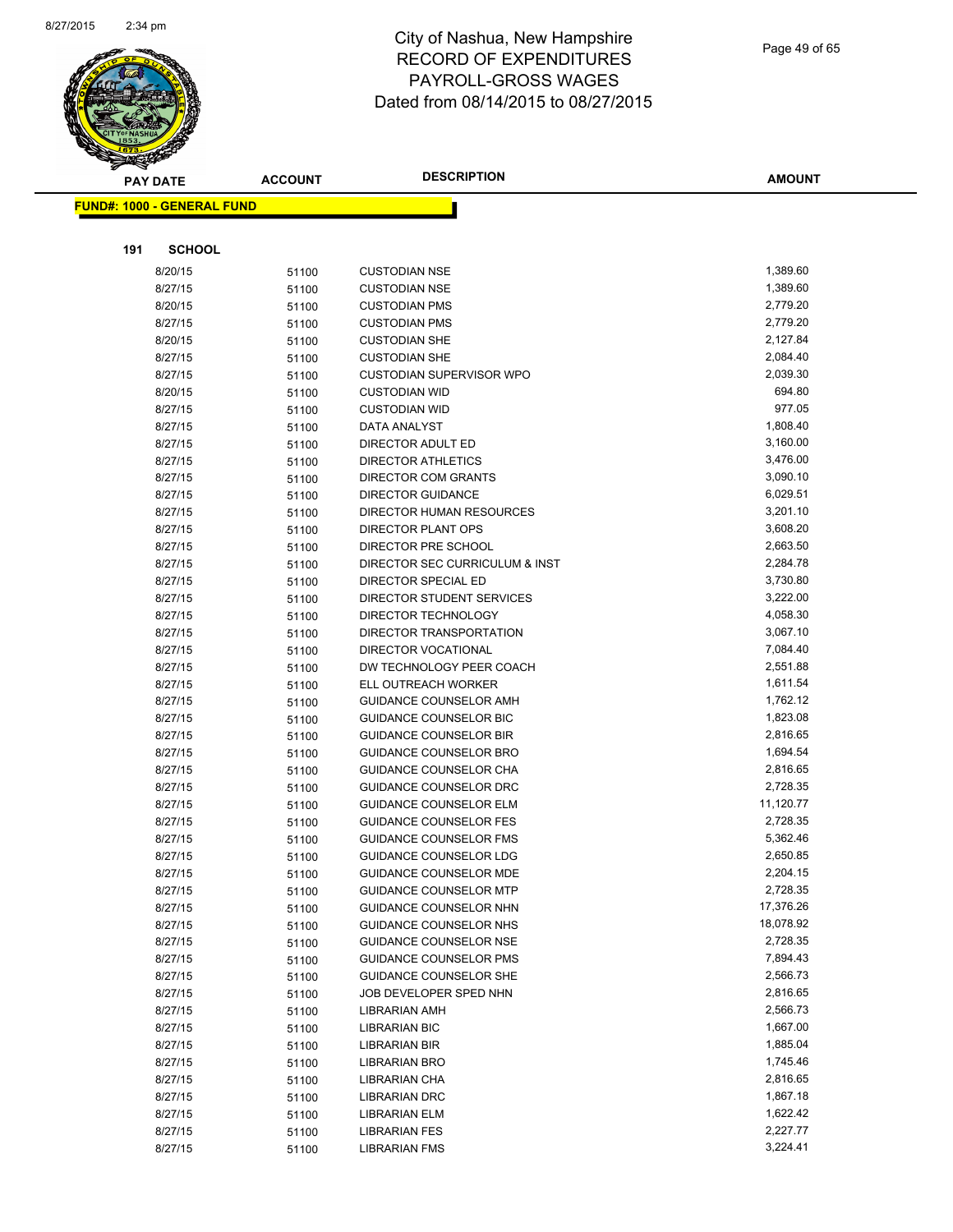

|     | <b>PAY DATE</b>                   | <b>ACCOUNT</b> | <b>DESCRIPTION</b>                                           | <b>AMOUNT</b>        |
|-----|-----------------------------------|----------------|--------------------------------------------------------------|----------------------|
|     | <b>FUND#: 1000 - GENERAL FUND</b> |                |                                                              |                      |
|     |                                   |                |                                                              |                      |
|     |                                   |                |                                                              |                      |
| 191 | <b>SCHOOL</b>                     |                |                                                              |                      |
|     | 8/27/15                           | 51100          | <b>LIBRARIAN LDG</b>                                         | 1,955.77             |
|     | 8/27/15                           | 51100          | <b>LIBRARIAN MDE</b>                                         | 2,204.15             |
|     | 8/27/15                           | 51100          | <b>LIBRARIAN MTP</b>                                         | 2,398.88             |
|     | 8/27/15                           | 51100          | LIBRARIAN NHN                                                | 4,436.92             |
|     | 8/27/15                           | 51100          | <b>LIBRARIAN NHS</b>                                         | 4,755.01             |
|     | 8/27/15                           | 51100          | LIBRARIAN NSE                                                | 2,204.15             |
|     | 8/27/15                           | 51100          | <b>LIBRARIAN PMS</b>                                         | 1,762.12<br>2,728.35 |
|     | 8/27/15                           | 51100          | <b>LIBRARIAN SHE</b>                                         | 1,156.74             |
|     | 8/27/15<br>8/27/15                | 51100          | LICENSED PRACTICAL NURSE AMH<br>LICENSED PRACTICAL NURSE ELM | 1,475.97             |
|     | 8/20/15                           | 51100<br>51100 | MAINTENANCE ALARM WPO                                        | 998.80               |
|     | 8/27/15                           | 51100          | MAINTENANCE ALARM WPO                                        | 998.80               |
|     | 8/20/15                           | 51100          | MAINTENANCE ASST GRDS WPO                                    | 951.20               |
|     | 8/27/15                           | 51100          | MAINTENANCE ASST GRDS WPO                                    | 951.20               |
|     | 8/20/15                           | 51100          | MAINTENANCE CARPENTER WPO                                    | 975.60               |
|     | 8/27/15                           | 51100          | MAINTENANCE CARPENTER WPO                                    | 975.60               |
|     | 8/20/15                           | 51100          | MAINTENANCE ELECTRICIAN WPO                                  | 998.80               |
|     | 8/27/15                           | 51100          | MAINTENANCE ELECTRICIAN WPO                                  | 2,060.04             |
|     | 8/20/15                           | 51100          | MAINTENANCE GRDS FORMEN WPO                                  | 975.60               |
|     | 8/27/15                           | 51100          | MAINTENANCE GRDS FORMEN WPO                                  | 975.60               |
|     | 8/20/15                           | 51100          | MAINTENANCE GROUNDS WPO                                      | 3,487.20             |
|     | 8/27/15                           | 51100          | MAINTENANCE GROUNDS WPO                                      | 3,487.20             |
|     | 8/20/15                           | 51100          | MAINTENANCE HVAC WPO                                         | 4,890.00             |
|     | 8/27/15                           | 51100          | MAINTENANCE HVAC WPO                                         | 4,890.00             |
|     | 8/20/15                           | 51100          | MAINTENANCE MESSENGER WPO                                    | 351.60               |
|     | 8/27/15                           | 51100          | MAINTENANCE MESSENGER WPO                                    | 351.60               |
|     | 8/20/15                           | 51100          | MAINTENANCE PLUMBER WPO                                      | 1,002.80             |
|     | 8/27/15                           | 51100          | MAINTENANCE PLUMBER WPO                                      | 1,002.81             |
|     | 8/20/15                           | 51100          | MAINTENANCE TRADES WPO                                       | 3,773.28             |
|     | 8/27/15                           | 51100          | MAINTENANCE TRADES WPO                                       | 3,681.36             |
|     | 8/27/15                           | 51100          | <b>MARKETING TEACHER NHS</b>                                 | 2,204.15             |
|     | 8/27/15                           | 51100          | <b>NURSE AMH</b>                                             | 2,424.31             |
|     | 8/27/15                           | 51100          | <b>NURSE BIC</b>                                             | 3,177.23             |
|     | 8/27/15                           | 51100          | <b>NURSE BIR</b>                                             | 1,950.42             |
|     | 8/27/15                           | 51100          | <b>NURSE BRO</b>                                             | 2,104.23             |
|     | 8/27/15                           | 51100          | <b>NURSE CHA</b>                                             | 2,424.31             |
|     | 8/27/15                           | 51100          | <b>NURSE DRC</b>                                             | 2,424.31             |
|     | 8/27/15                           | 51100          | NURSE ELM                                                    | 2,865.09             |
|     | 8/27/15                           | 51100          | <b>NURSE FMS</b>                                             | 2,424.31             |
|     | 8/27/15                           | 51100          | NURSE LDG                                                    | 1,950.42             |
|     | 8/27/15                           | 51100          | <b>NURSE MDE</b>                                             | 2,424.31             |
|     | 8/27/15                           | 51100          | <b>NURSE MTP</b>                                             | 1,541.31             |
|     | 8/27/15                           | 51100          | <b>NURSE NHN</b>                                             | 4,703.23             |
|     | 8/27/15                           | 51100          | <b>NURSE NHS</b>                                             | 4,848.62             |
|     | 8/27/15                           | 51100          | <b>NURSE NSE</b>                                             | 2,278.92             |
|     | 8/27/15                           | 51100          | <b>NURSE PMS</b>                                             | 4,848.62             |
|     | 8/27/15                           | 51100          | <b>NURSE SHE</b>                                             | 2,865.09             |
|     | 8/27/15                           | 51100          | OFFICE MANAGER BUSINESS                                      | 2,453.60             |
|     | 8/27/15                           | 51100          | OFFICE MANAGER HUMAN RESOURCES                               | 1,777.50             |
|     | 8/27/15                           | 51100          | OFFICE MANAGER PLANT OPS                                     | 1,916.20             |
|     | 8/27/15                           | 51100          | OFFICE MANAGER SPED                                          | 1,880.80             |
|     | 8/27/15                           | 51100          | OUT DISTRICT COORDINATOR                                     | 1,594.40             |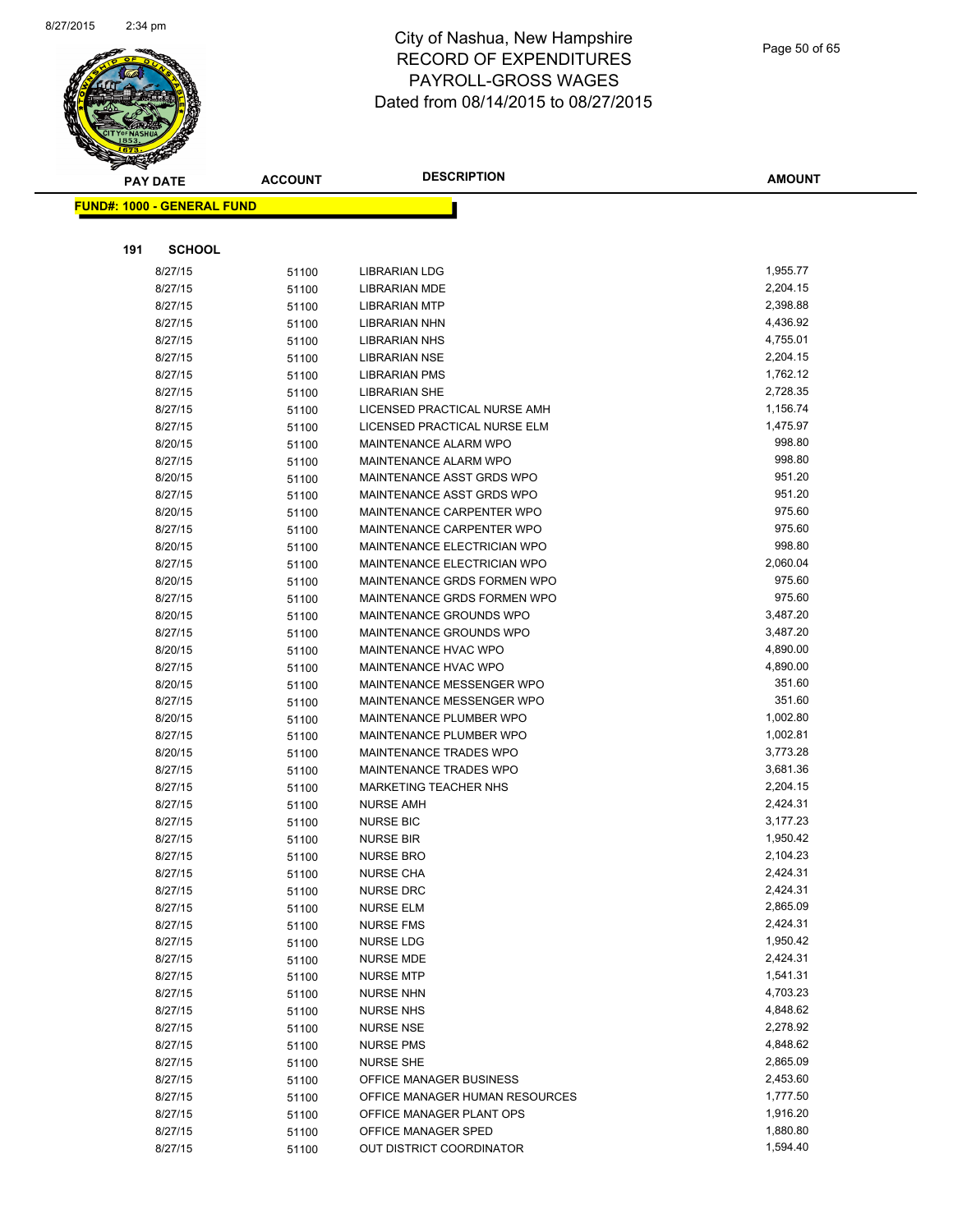

|     | <b>PAY DATE</b>                    | <b>ACCOUNT</b> | <b>DESCRIPTION</b>                    | <b>AMOUNT</b>        |
|-----|------------------------------------|----------------|---------------------------------------|----------------------|
|     | <u> FUND#: 1000 - GENERAL FUND</u> |                |                                       |                      |
|     |                                    |                |                                       |                      |
|     |                                    |                |                                       |                      |
| 191 | <b>SCHOOL</b>                      |                |                                       |                      |
|     | 8/27/15                            | 51100          | PEER COACH SCIENCE                    | 5,545.00             |
|     | 8/27/15                            | 51100          | PRINCIPAL AMH                         | 3,514.40             |
|     | 8/27/15                            | 51100          | PRINCIPAL BIC                         | 3,884.60             |
|     | 8/27/15                            | 51100          | PRINCIPAL BIR                         | 3,620.20             |
|     | 8/27/15                            | 51100          | PRINCIPAL BRO                         | 1,544.40             |
|     | 8/27/15                            | 51100          | PRINCIPAL CHA                         | 3,567.30             |
|     | 8/27/15                            | 51100          | PRINCIPAL DRC                         | 3,461.50<br>3,701.90 |
|     | 8/27/15<br>8/27/15                 | 51100          | PRINCIPAL ELM                         | 3,514.40             |
|     | 8/27/15                            | 51100          | <b>PRINCIPAL FES</b><br>PRINCIPAL FMS | 4,410.90             |
|     | 8/27/15                            | 51100          | PRINCIPAL LDG                         | 3,884.60             |
|     | 8/27/15                            | 51100          | PRINCIPAL MDE                         | 3,567.30             |
|     | 8/27/15                            | 51100<br>51100 | PRINCIPAL MTP                         | 3,620.20             |
|     | 8/27/15                            | 51100          | PRINCIPAL NHN                         | 4,009.60             |
|     | 8/27/15                            | 51100          | PRINCIPAL NHS                         | 4,096.20             |
|     | 8/27/15                            | 51100          | PRINCIPAL NSE                         | 3,620.20             |
|     | 8/27/15                            | 51100          | PRINCIPAL PMS                         | 3,750.00             |
|     | 8/27/15                            | 51100          | PRINCIPAL SHE                         | 3,884.60             |
|     | 8/27/15                            | 51100          | SCHOOL PSYCHOLOGIST WID               | 36,746.65            |
|     | 8/27/15                            | 51100          | SOCIAL WORKER ELM                     | 2,373.77             |
|     | 8/27/15                            | 51100          | SOCIAL WORKER FMS                     | 2,650.85             |
|     | 8/27/15                            | 51100          | SPEECH LANG PATHOLOGIST WID           | 50,709.60            |
|     | 8/27/15                            | 51100          | STUDENT INFO COORDINATOR              | 1,777.50             |
|     | 8/27/15                            | 51100          | <b>SUPERINTENDENT</b>                 | 5,489.10             |
|     | 8/27/15                            | 51100          | SYSTEMS ADMIN FULL YEAR               | 10,852.29            |
|     | 8/27/15                            | 51100          | <b>TEACHER ART AMH</b>                | 2,551.88             |
|     | 8/27/15                            | 51100          | <b>TEACHER ART BIC</b>                | 1,885.04             |
|     | 8/27/15                            | 51100          | <b>TEACHER ART BIR</b>                | 2,551.88             |
|     | 8/27/15                            | 51100          | <b>TEACHER ART BRO</b>                | 2,805.36             |
|     | 8/27/15                            | 51100          | <b>TEACHER ART DRC</b>                | 1,823.08             |
|     | 8/27/15                            | 51100          | <b>TEACHER ART ELM</b>                | 4,490.47             |
|     | 8/27/15                            | 51100          | <b>TEACHER ART FES</b>                | 1,885.04             |
|     | 8/27/15                            | 51100          | <b>TEACHER ART FMS</b>                | 4,766.84             |
|     | 8/27/15                            | 51100          | <b>TEACHER ART LDG</b>                | 2,053.08             |
|     | 8/27/15                            | 51100          | <b>TEACHER ART MDE</b>                | 1,823.08             |
|     | 8/27/15                            | 51100          | <b>TEACHER ART NHN</b>                | 10,115.81            |
|     | 8/27/15                            | 51100          | <b>TEACHER ART NHS</b>                | 9,963.07             |
|     | 8/27/15                            | 51100          | <b>TEACHER ART NSE</b>                | 2,816.65             |
|     | 8/27/15                            | 51100          | <b>TEACHER ART PMS</b>                | 3,514.43             |
|     | 8/27/15                            | 51100          | <b>TEACHER ART SHE</b>                | 1,891.15             |
|     | 8/27/15                            | 51100          | <b>TEACHER AUTO NHN</b>               | 5,103.76             |
|     | 8/27/15                            | 51100          | <b>TEACHER BEHAVIOR SPEC WID</b>      | 5,456.70             |
|     | 8/27/15                            | 51100          | TEACHER BIO TEC NHN                   | 2,179.65             |
|     | 8/27/15                            | 51100          | TEACHER BUILD CONST NHS               | 2,551.88             |
|     | 8/27/15                            | 51100          | <b>TEACHER BUSINESS NHN</b>           | 10,816.69            |
|     | 8/27/15                            | 51100          | <b>TEACHER BUSINESS NHS</b>           | 2,816.65             |
|     | 8/27/15                            | 51100          | TEACHER COMPUTER ELM                  | 4,389.81             |
|     | 8/27/15                            | 51100          | <b>TEACHER COMPUTER FMS</b>           | 4,542.62             |
|     | 8/27/15                            | 51100          | TEACHER COMPUTER NHN                  | 2,227.77             |
|     | 8/27/15                            | 51100          | TEACHER COMPUTER NHS                  | 10,075.34            |
|     | 8/27/15                            | 51100          | TEACHER COMPUTER PMS                  | 5,744.21             |
|     | 8/27/15                            | 51100          | TEACHER COSMETOLOGY NHN               | 4,174.30             |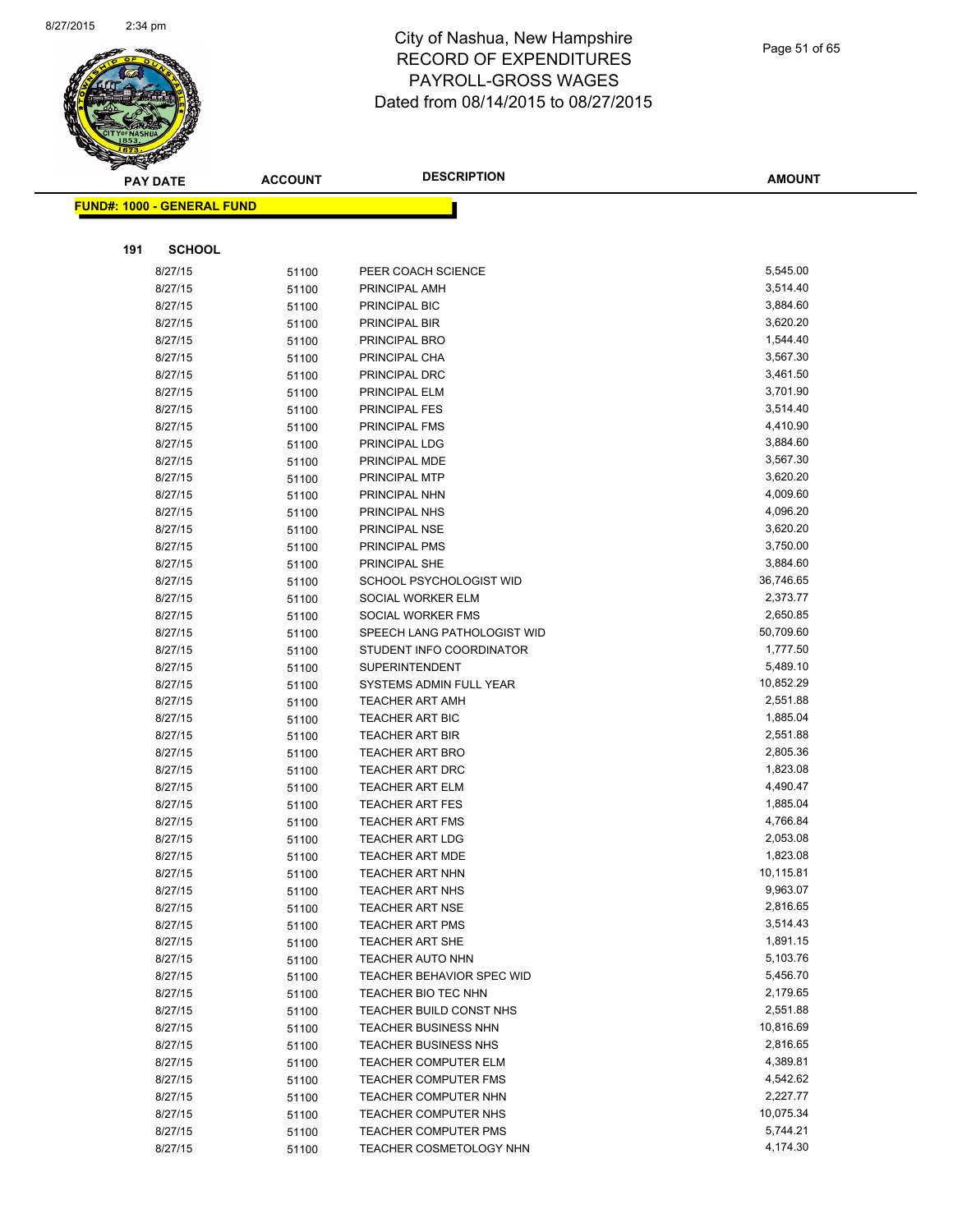

|     | <b>PAY DATE</b>                    | <b>ACCOUNT</b> | <b>DESCRIPTION</b>              | <b>AMOUNT</b> |
|-----|------------------------------------|----------------|---------------------------------|---------------|
|     | <u> FUND#: 1000 - GENERAL FUND</u> |                |                                 |               |
|     |                                    |                |                                 |               |
|     |                                    |                |                                 |               |
| 191 | <b>SCHOOL</b>                      |                |                                 |               |
|     | 8/27/15                            | 51100          | <b>TEACHER CULINARY NHN</b>     | 5,103.76      |
|     | 8/27/15                            | 51100          | <b>TEACHER DEAF NSE</b>         | 2,728.35      |
|     | 8/27/15                            | 51100          | TEACHER DEAF WID                | 2,728.35      |
|     | 8/27/15                            | 51100          | <b>TEACHER DWSE AMH</b>         | 5,102.12      |
|     | 8/27/15                            | 51100          | <b>TEACHER DWSE BIR</b>         | 2,398.88      |
|     | 8/27/15                            | 51100          | <b>TEACHER DWSE BRO</b>         | 5,560.54      |
|     | 8/27/15                            | 51100          | <b>TEACHER DWSE CHA</b>         | 1,622.42      |
|     | 8/27/15                            | 51100          | <b>TEACHER DWSE ELM</b>         | 10,131.38     |
|     | 8/27/15                            | 51100          | <b>TEACHER DWSE MDE</b>         | 2,566.73      |
|     | 8/27/15                            | 51100          | <b>TEACHER DWSE NSE</b>         | 4,551.43      |
|     | 8/27/15                            | 51100          | <b>TEACHER DWSE PMS</b>         | 6,920.08      |
|     | 8/27/15                            | 51100          | <b>TEACHER DWSE SHE</b>         | 6,212.09      |
|     | 8/27/15                            | 51100          | TEACHER ECE NHS                 | 5,456.70      |
|     | 8/27/15                            | 51100          | TEACHER ELECTRICAL NHS          | 2,551.88      |
|     | 8/27/15                            | 51100          | <b>TEACHER ELL AMH</b>          | 1,745.46      |
|     | 8/27/15                            | 51100          | <b>TEACHER ELL BIR</b>          | 2,728.35      |
|     | 8/27/15                            | 51100          | <b>TEACHER ELL DRC</b>          | 2,482.65      |
|     | 8/27/15                            | 51100          | <b>TEACHER ELL ELM</b>          | 4,411.81      |
|     | 8/27/15                            | 51100          | <b>TEACHER ELL FES</b>          | 8,734.89      |
|     | 8/27/15                            | 51100          | <b>TEACHER ELL FMS</b>          | 2,034.50      |
|     | 8/27/15                            | 51100          | <b>TEACHER ELL LDG</b>          | 5,811.54      |
|     | 8/27/15                            | 51100          | TEACHER ELL MTP                 | 2,728.35      |
|     | 8/27/15                            | 51100          | <b>TEACHER ELL NHN</b>          | 4,165.39      |
|     | 8/27/15                            | 51100          | <b>TEACHER ELL NHS</b>          | 7,500.77      |
|     | 8/27/15                            | 51100          | <b>TEACHER ELL PMS</b>          | 1,885.04      |
|     | 8/27/15                            | 51100          | TEACHER ELL SHE                 | 1,814.27      |
|     | 8/27/15                            | 51100          | <b>TEACHER ENGLISH ELM</b>      | 23,218.76     |
|     | 8/27/15                            | 51100          | <b>TEACHER ENGLISH FMS</b>      | 17,461.73     |
|     | 8/27/15                            | 51100          | <b>TEACHER ENGLISH NHN</b>      | 34,872.50     |
|     | 8/27/15                            | 51100          | <b>TEACHER ENGLISH NHS</b>      | 43,738.05     |
|     | 8/27/15                            | 51100          | <b>TEACHER ENGLISH PMS</b>      | 15,929.31     |
|     | 8/27/15                            | 51100          | <b>TEACHER FACS ELM</b>         | 2,721.73      |
|     | 8/27/15                            | 51100          | <b>TEACHER FACS FMS</b>         | 3,778.98      |
|     | 8/27/15                            | 51100          | <b>TEACHER FACS NHN</b>         | 5,480.75      |
|     | 8/27/15                            | 51100          | <b>TEACHER FACS NHS</b>         | 9,865.12      |
|     | 8/27/15                            | 51100          | TEACHER FACS PMS                | 5,280.23      |
|     | 8/27/15                            | 51100          | TEACHER FOREIGN LANG ELM        | 5,545.00      |
|     | 8/27/15                            | 51100          | <b>TEACHER FOREIGN LANG FMS</b> | 2,728.35      |
|     | 8/27/15                            | 51100          | TEACHER FOREIGN LANG NHN        | 15,087.96     |
|     | 8/27/15                            | 51100          | TEACHER FOREIGN LANG NHS        | 17,162.24     |
|     | 8/27/15                            | 51100          | <b>TEACHER FOREIGN LANG PMS</b> | 5,368.53      |
|     | 8/27/15                            | 51100          | <b>TEACHER GR1 AMH</b>          | 11,658.26     |
|     | 8/27/15                            | 51100          | <b>TEACHER GR1 BIC</b>          | 9,492.50      |
|     | 8/27/15                            | 51100          | <b>TEACHER GR1 BIR</b>          | 9,850.89      |
|     | 8/27/15                            | 51100          | <b>TEACHER GR1 BRO</b>          | 4,882.90      |
|     | 8/27/15                            | 51100          | <b>TEACHER GR1 CHA</b>          | 10,788.98     |
|     | 8/27/15                            | 51100          | <b>TEACHER GR1 DRC</b>          | 6,864.24      |
|     | 8/27/15                            | 51100          | <b>TEACHER GR1 FES</b>          | 9,536.47      |
|     | 8/27/15                            | 51100          | <b>TEACHER GR1 LDG</b>          | 6,401.85      |
|     | 8/27/15                            | 51100          | <b>TEACHER GR1 MDE</b>          | 8,353.41      |
|     | 8/27/15                            | 51100          | <b>TEACHER GR1 MTP</b>          | 4,422.89      |
|     | 8/27/15                            | 51100          | <b>TEACHER GR1 NSE</b>          | 6,554.92      |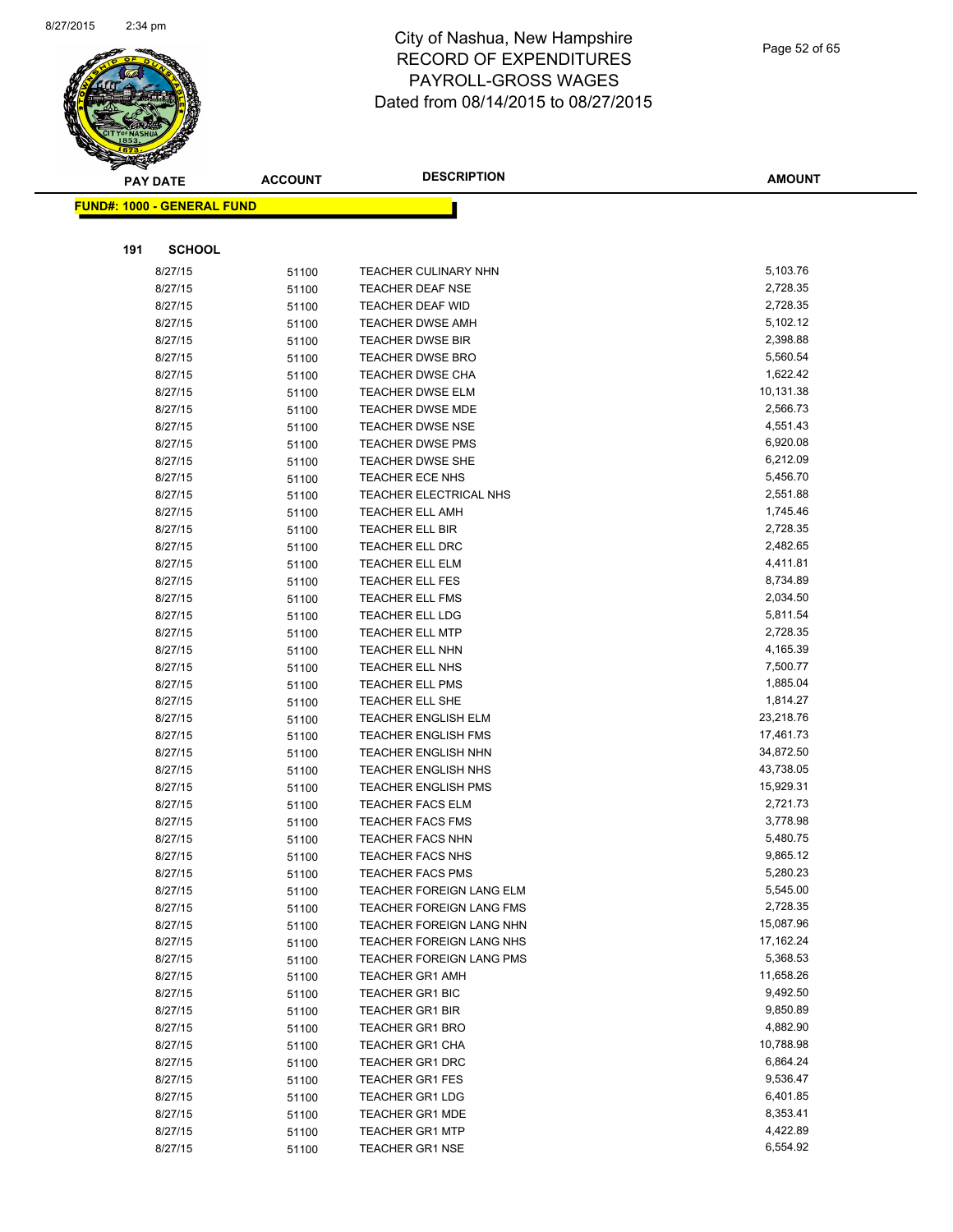

|     | <b>PAY DATE</b>                   | <b>ACCOUNT</b> | <b>DESCRIPTION</b>                               | <b>AMOUNT</b>        |
|-----|-----------------------------------|----------------|--------------------------------------------------|----------------------|
|     | <b>FUND#: 1000 - GENERAL FUND</b> |                |                                                  |                      |
|     |                                   |                |                                                  |                      |
| 191 | <b>SCHOOL</b>                     |                |                                                  |                      |
|     | 8/27/15                           | 51100          | <b>TEACHER GR1 SHE</b>                           | 7,846.96             |
|     | 8/27/15                           | 51100          | <b>TEACHER GR2 AMH</b>                           | 5,948.04             |
|     | 8/27/15                           | 51100          | <b>TEACHER GR2 BIC</b>                           | 8,444.19             |
|     | 8/27/15                           | 51100          | <b>TEACHER GR2 BIR</b>                           | 9,785.55             |
|     | 8/27/15                           | 51100          | <b>TEACHER GR2 BRO</b>                           | 7,255.81             |
|     | 8/27/15                           | 51100          | TEACHER GR2 CHA                                  | 5,531.20             |
|     | 8/27/15                           | 51100          | TEACHER GR2 DRC                                  | 7,711.26             |
|     | 8/27/15                           | 51100          | <b>TEACHER GR2 FES</b>                           | 8,008.07             |
|     | 8/27/15                           | 51100          | <b>TEACHER GR2 LDG</b>                           | 9,674.12             |
|     | 8/27/15                           | 51100          | <b>TEACHER GR2 MDE</b>                           | 8,421.73             |
|     | 8/27/15                           | 51100          | <b>TEACHER GR2 MTP</b>                           | 6,426.77             |
|     | 8/27/15                           | 51100          | <b>TEACHER GR2 NSE</b>                           | 6,651.88             |
|     | 8/27/15                           | 51100          | TEACHER GR2 SHE                                  | 6,142.80             |
|     | 8/27/15                           | 51100          | <b>TEACHER GR3 AMH</b>                           | 2,816.65             |
|     | 8/27/15                           | 51100          | <b>TEACHER GR3 BIC</b>                           | 8,705.77             |
|     | 8/27/15                           | 51100          | <b>TEACHER GR3 BIR</b>                           | 8,679.62             |
|     | 8/27/15                           | 51100          | <b>TEACHER GR3 BRO</b>                           | 5,280.23             |
|     | 8/27/15                           | 51100          | <b>TEACHER GR3 CHA</b>                           | 7,889.31             |
|     | 8/27/15                           | 51100          | <b>TEACHER GR3 DRC</b>                           | 5,201.93             |
|     | 8/27/15                           | 51100          | <b>TEACHER GR3 FES</b>                           | 5,928.15             |
|     | 8/27/15                           | 51100          | <b>TEACHER GR3 LDG</b>                           | 7,042.35             |
|     | 8/27/15                           | 51100          | <b>TEACHER GR3 MDE</b>                           | 11,266.03            |
|     | 8/27/15                           | 51100          | <b>TEACHER GR3 MTP</b>                           | 4,221.96             |
|     | 8/27/15                           | 51100          | <b>TEACHER GR3 NSE</b>                           | 6,227.96             |
|     | 8/27/15                           | 51100          | <b>TEACHER GR3 SHE</b>                           | 7,191.61             |
|     | 8/27/15                           | 51100          | <b>TEACHER GR4 AMH</b>                           | 1,885.04             |
|     | 8/27/15                           | 51100          | <b>TEACHER GR4 BIC</b>                           | 4,781.43             |
|     | 8/27/15                           | 51100          | <b>TEACHER GR4 BIR</b>                           | 6,786.61             |
|     | 8/27/15                           | 51100          | <b>TEACHER GR4 BRO</b>                           | 7,076.88             |
|     | 8/27/15                           | 51100          | <b>TEACHER GR4 CHA</b>                           | 5,463.55<br>5,069.27 |
|     | 8/27/15<br>8/27/15                | 51100          | <b>TEACHER GR4 DRC</b><br><b>TEACHER GR4 FES</b> | 7,836.31             |
|     | 8/27/15                           | 51100<br>51100 | <b>TEACHER GR4 LDG</b>                           | 9,130.20             |
|     | 8/27/15                           | 51100          | <b>TEACHER GR4 MDE</b>                           | 5,558.74             |
|     | 8/27/15                           | 51100          | <b>TEACHER GR4 MTP</b>                           | 6,171.69             |
|     | 8/27/15                           | 51100          | <b>TEACHER GR4 NSE</b>                           | 6,785.58             |
|     | 8/27/15                           | 51100          | <b>TEACHER GR4 SHE</b>                           | 7,715.47             |
|     | 8/27/15                           | 51100          | <b>TEACHER GR5 AMH</b>                           | 5,280.23             |
|     | 8/27/15                           | 51100          | <b>TEACHER GR5 BIC</b>                           | 11,718.66            |
|     | 8/27/15                           | 51100          | <b>TEACHER GR5 BIR</b>                           | 7,359.27             |
|     | 8/27/15                           | 51100          | <b>TEACHER GR5 BRO</b>                           | 7,555.74             |
|     | 8/27/15                           | 51100          | <b>TEACHER GR5 CHA</b>                           | 8,588.11             |
|     | 8/27/15                           | 51100          | <b>TEACHER GR5 DRC</b>                           | 3,701.34             |
|     | 8/27/15                           | 51100          | <b>TEACHER GR5 FES</b>                           | 8,582.57             |
|     | 8/27/15                           | 51100          | <b>TEACHER GR5 LDG</b>                           | 10,057.93            |
|     | 8/27/15                           | 51100          | <b>TEACHER GR5 MDE</b>                           | 12,289.99            |
|     | 8/27/15                           | 51100          | <b>TEACHER GR5 MTP</b>                           | 7,130.65             |
|     | 8/27/15                           | 51100          | <b>TEACHER GR5 NSE</b>                           | 7,935.20             |
|     | 8/27/15                           | 51100          | <b>TEACHER GR5 SHE</b>                           | 9,178.92             |
|     | 8/27/15                           | 51100          | <b>TEACHER GR6 ELM</b>                           | 31,823.45            |
|     | 8/27/15                           | 51100          | <b>TEACHER GR6 FMS</b>                           | 21,819.38            |
|     | 8/27/15                           | 51100          | <b>TEACHER GR6 PMS</b>                           | 25,787.39            |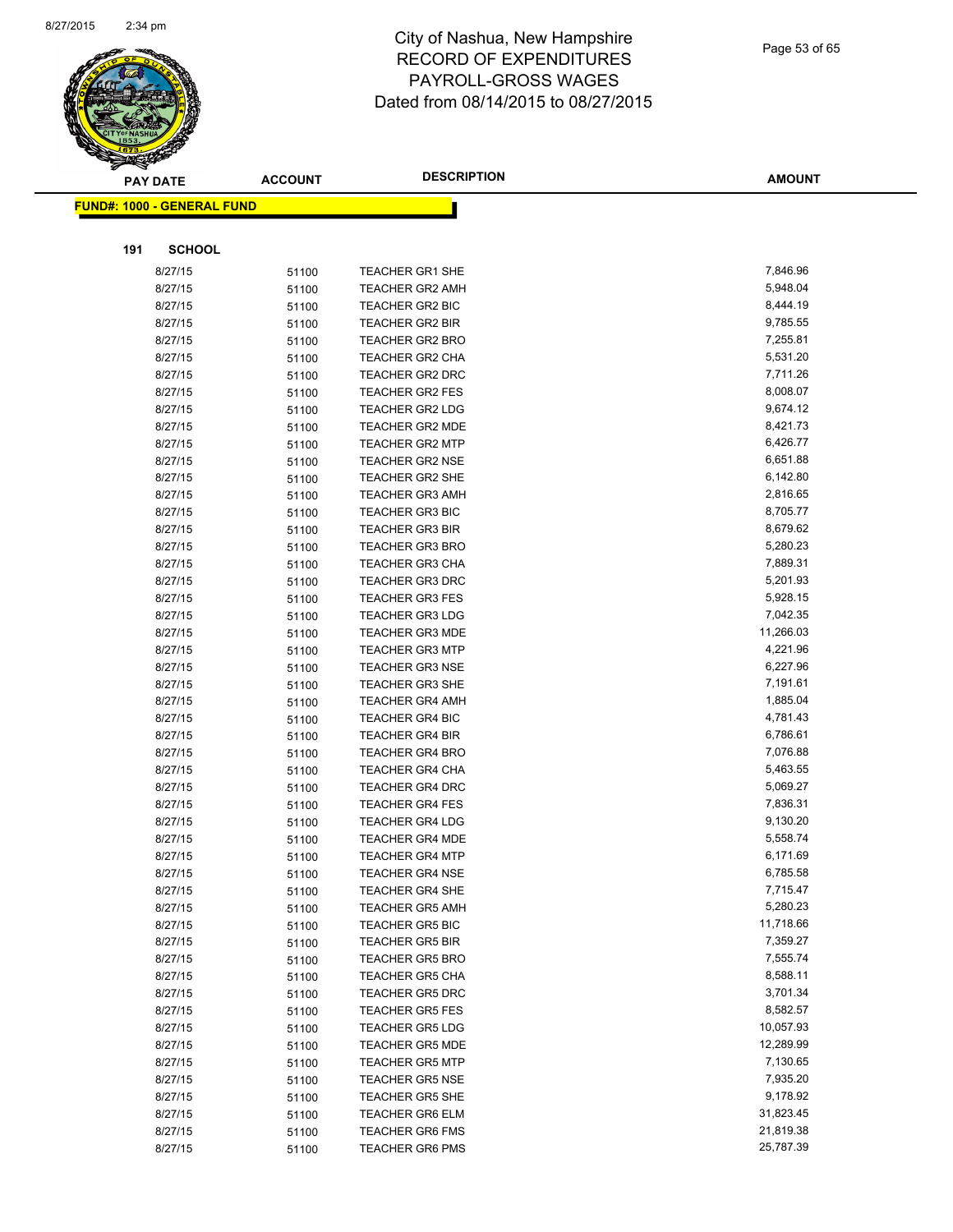

|     | <b>PAY DATE</b>                    | <b>ACCOUNT</b> | <b>DESCRIPTION</b>                                 | <b>AMOUNT</b>        |
|-----|------------------------------------|----------------|----------------------------------------------------|----------------------|
|     | <u> FUND#: 1000 - GENERAL FUND</u> |                |                                                    |                      |
|     |                                    |                |                                                    |                      |
|     |                                    |                |                                                    |                      |
| 191 | <b>SCHOOL</b>                      |                |                                                    |                      |
|     | 8/27/15                            | 51100          | <b>TEACHER GRAPH NHS</b>                           | 2,053.08             |
|     | 8/27/15                            | 51100          | <b>TEACHER GRAPHICS NHN</b>                        | 2,551.88             |
|     | 8/27/15                            | 51100          | <b>TEACHER HEALTH ELM</b>                          | 2,482.65             |
|     | 8/27/15                            | 51100          | <b>TEACHER HEALTH NHN</b>                          | 3,132.82             |
|     | 8/27/15                            | 51100          | <b>TEACHER HEALTH NHS</b>                          | 4,246.42             |
|     | 8/27/15                            | 51100          | <b>TEACHER HEALTHOC NHS</b>                        | 5,280.23             |
|     | 8/27/15                            | 51100          | TEACHER HVAC NHS                                   | 1,622.42             |
|     | 8/27/15                            | 51100          | TEACHER IN SCH SUSPENSION ELM                      | 1,554.77             |
|     | 8/27/15                            | 51100          | TEACHER IN SCH SUSPENSION NHN                      | 2,566.73             |
|     | 8/27/15                            | 51100          | <b>TEACHER KIND AMH</b>                            | 4,940.50             |
|     | 8/27/15                            | 51100          | <b>TEACHER KIND BIC</b>                            | 2,728.35             |
|     | 8/27/15                            | 51100          | <b>TEACHER KIND BIR</b>                            | 2,566.73             |
|     | 8/27/15                            | 51100          | <b>TEACHER KIND BRO</b>                            | 2,551.88<br>5,303.95 |
|     | 8/27/15<br>8/27/15                 | 51100          | <b>TEACHER KIND CHA</b><br><b>TEACHER KIND DRC</b> | 6,185.01             |
|     |                                    | 51100          |                                                    | 7,892.58             |
|     | 8/27/15<br>8/27/15                 | 51100          | <b>TEACHER KIND FES</b><br>TEACHER KIND LDG        | 8,559.88             |
|     | 8/27/15                            | 51100<br>51100 | <b>TEACHER KIND MDE</b>                            | 4,657.77             |
|     | 8/27/15                            |                | <b>TEACHER KIND MTP</b>                            | 5,327.50             |
|     | 8/27/15                            | 51100<br>51100 | <b>TEACHER KIND NSE</b>                            | 1,949.65             |
|     | 8/27/15                            | 51100          | <b>TEACHER KIND SHE</b>                            | 2,034.50             |
|     | 8/27/15                            | 51100          | <b>TEACHER MATH ELM</b>                            | 20,284.81            |
|     | 8/27/15                            | 51100          | <b>TEACHER MATH FMS</b>                            | 11,238.54            |
|     | 8/27/15                            | 51100          | <b>TEACHER MATH NHN</b>                            | 32,742.61            |
|     | 8/27/15                            | 51100          | <b>TEACHER MATH NHS</b>                            | 40,106.88            |
|     | 8/27/15                            | 51100          | <b>TEACHER MATH PMS</b>                            | 10,489.30            |
|     | 8/27/15                            | 51100          | <b>TEACHER MUSIC AMH</b>                           | 1,622.42             |
|     | 8/27/15                            | 51100          | <b>TEACHER MUSIC BIC</b>                           | 2,551.88             |
|     | 8/27/15                            | 51100          | <b>TEACHER MUSIC BIR</b>                           | 1,510.92             |
|     | 8/27/15                            | 51100          | <b>TEACHER MUSIC BRO</b>                           | 2,728.35             |
|     | 8/27/15                            | 51100          | <b>TEACHER MUSIC CHA</b>                           | 2,728.35             |
|     | 8/27/15                            | 51100          | <b>TEACHER MUSIC DRC</b>                           | 2,640.10             |
|     | 8/27/15                            | 51100          | <b>TEACHER MUSIC ELM</b>                           | 1,949.65             |
|     | 8/27/15                            | 51100          | <b>TEACHER MUSIC FES</b>                           | 2,551.88             |
|     | 8/27/15                            | 51100          | <b>TEACHER MUSIC FMS</b>                           | 4,940.50             |
|     | 8/27/15                            | 51100          | TEACHER MUSIC LDG                                  | 2,650.85             |
|     | 8/27/15                            | 51100          | <b>TEACHER MUSIC MDE</b>                           | 1,885.04             |
|     | 8/27/15                            | 51100          | TEACHER MUSIC NHN                                  | 5,365.15             |
|     | 8/27/15                            | 51100          | TEACHER MUSIC NHS                                  | 5,950.76             |
|     | 8/27/15                            | 51100          | <b>TEACHER MUSIC NSE</b>                           | 1,961.92             |
|     | 8/27/15                            | 51100          | <b>TEACHER MUSIC PMS</b>                           | 4,243.23             |
|     | 8/27/15                            | 51100          | <b>TEACHER MUSIC SHE</b>                           | 2,398.88             |
|     | 8/27/15                            | 51100          | TEACHER PE BIC                                     | 1,949.65             |
|     | 8/27/15                            | 51100          | TEACHER PE BIR                                     | 2,650.85             |
|     | 8/27/15                            | 51100          | <b>TEACHER PE BRO</b>                              | 2,640.12             |
|     | 8/27/15                            | 51100          | TEACHER PE CHA                                     | 2,551.88             |
|     | 8/27/15                            | 51100          | TEACHER PE DRC                                     | 2,728.35             |
|     | 8/27/15                            | 51100          | TEACHER PE ELM                                     | 8,446.26             |
|     | 8/27/15                            | 51100          | TEACHER PE FES                                     | 1,823.08             |
|     | 8/27/15                            | 51100          | TEACHER PE FMS                                     | 5,103.76             |
|     | 8/27/15                            | 51100          | TEACHER PE LDG                                     | 1,745.46             |
|     | 8/27/15                            | 51100          | TEACHER PE MDE                                     | 2,566.73             |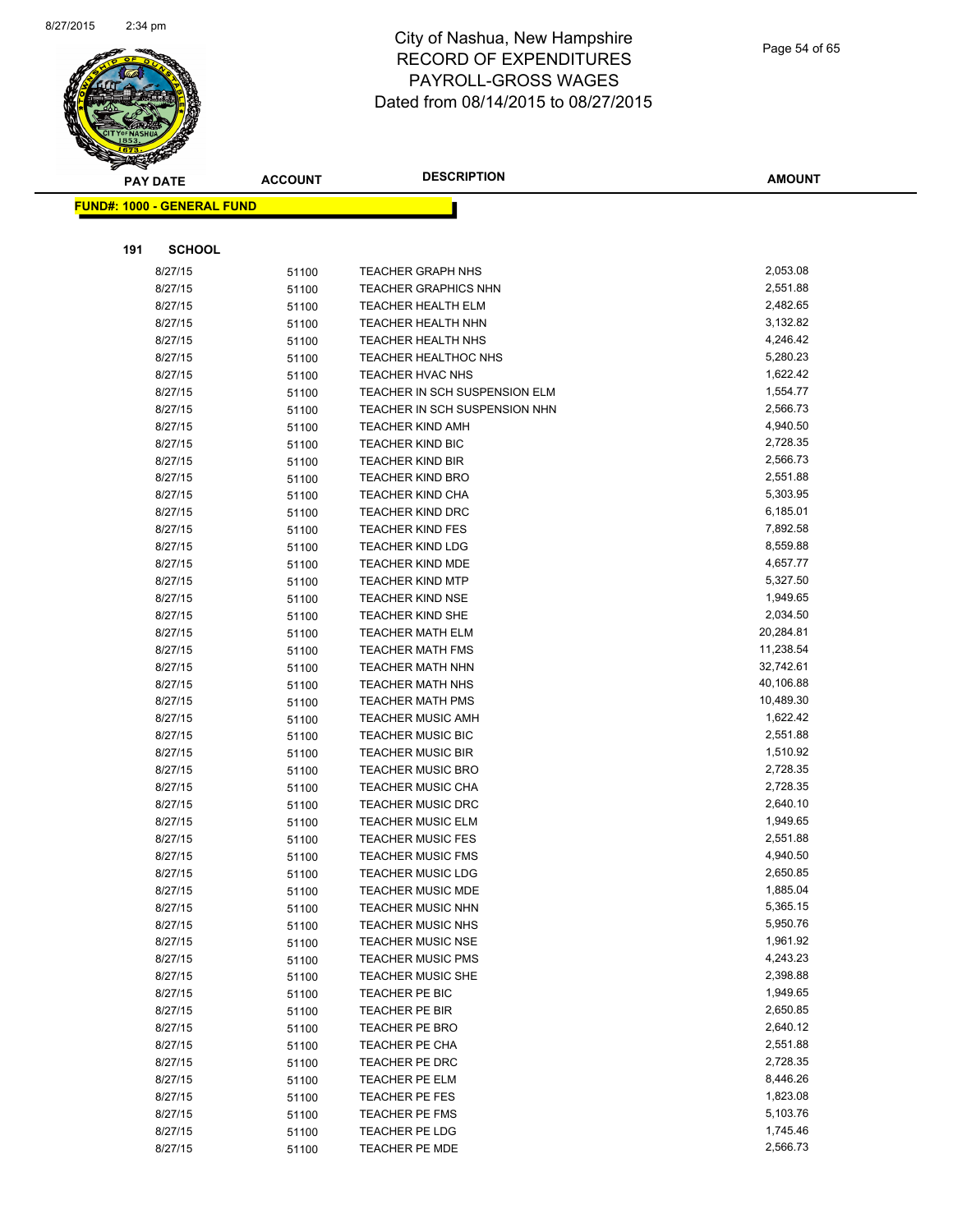

|     | <b>PAY DATE</b>                   | <b>ACCOUNT</b> | <b>DESCRIPTION</b>                   | <b>AMOUNT</b>        |
|-----|-----------------------------------|----------------|--------------------------------------|----------------------|
|     | <b>FUND#: 1000 - GENERAL FUND</b> |                |                                      |                      |
|     |                                   |                |                                      |                      |
| 191 | <b>SCHOOL</b>                     |                |                                      |                      |
|     | 8/27/15                           | 51100          | <b>TEACHER PE MTP</b>                | 2,034.50             |
|     | 8/27/15                           | 51100          | TEACHER PE NHN                       | 7,526.11             |
|     | 8/27/15                           | 51100          | TEACHER PE NHS                       | 7,341.73             |
|     | 8/27/15                           | 51100          | TEACHER PE NSE                       | 2,404.41             |
|     | 8/27/15                           | 51100          | <b>TEACHER PE PMS</b>                | 4,512.07             |
|     | 8/27/15                           | 51100          | TEACHER PE SHE                       | 2,566.73             |
|     | 8/27/15                           | 51100          | TEACHER PRESCHOOL BIC                | 8,133.35             |
|     | 8/27/15                           | 51100          | <b>TEACHER PRESCHOOL BRO</b>         | 7,364.49             |
|     | 8/27/15                           | 51100          | TEACHER PRESCHOOL DRC                | 4,362.07             |
|     | 8/27/15                           | 51100          | TEACHER PRESCHOOL NHS                | 1,126.66             |
|     | 8/27/15                           | 51100          | <b>TEACHER PRESCHOOL NSE</b>         | 5,620.19             |
|     | 8/27/15                           | 51100          | <b>TEACHER READ AMH</b>              | 1,408.32             |
|     | 8/27/15                           | 51100          | TEACHER READ BIC                     | 5,190.42             |
|     | 8/27/15                           | 51100          | <b>TEACHER READ BIR</b>              | 2,728.35             |
|     | 8/27/15                           | 51100          | <b>TEACHER READ BRO</b>              | 1,885.04             |
|     | 8/27/15                           | 51100          | <b>TEACHER READ DRC</b>              | 2,816.65             |
|     | 8/27/15                           | 51100          | <b>TEACHER READ ELM</b>              | 6,041.06             |
|     | 8/27/15                           | 51100          | <b>TEACHER READ FES</b>              | 2,728.35             |
|     | 8/27/15                           | 51100          | <b>TEACHER READ FMS</b>              | 2,728.35             |
|     | 8/27/15                           | 51100          | <b>TEACHER READ LDG</b>              | 2,453.62             |
|     | 8/27/15                           | 51100          | <b>TEACHER READ MDE</b>              | 2,728.35             |
|     | 8/27/15                           | 51100          | <b>TEACHER READ MTP</b>              | 1,955.77             |
|     | 8/27/15                           | 51100          | <b>TEACHER READ NHN</b>              | 1,762.12             |
|     | 8/27/15                           | 51100          | <b>TEACHER READ NHS</b>              | 3,224.41             |
|     | 8/27/15                           | 51100          | <b>TEACHER READ NSE</b>              | 2,728.35             |
|     | 8/27/15                           | 51100          | <b>TEACHER READ PMS</b>              | 2,566.73             |
|     | 8/27/15                           | 51100          | <b>TEACHER READ SHE</b>              | 2,566.73             |
|     | 8/27/15                           | 51100          | <b>TEACHER SCIENCE ELM</b>           | 17,953.49            |
|     | 8/27/15                           | 51100          | <b>TEACHER SCIENCE FMS</b>           | 11,751.14            |
|     | 8/27/15                           | 51100          | <b>TEACHER SCIENCE NHN</b>           | 32,430.77            |
|     | 8/27/15                           | 51100          | <b>TEACHER SCIENCE NHS</b>           | 37,058.48            |
|     | 8/27/15                           | 51100          | TEACHER SCIENCE PMS                  | 10,087.30            |
|     | 8/27/15                           | 51100          | TEACHER SOCIAL STUDIES ELM           | 15,008.12            |
|     | 8/27/15                           | 51100          | TEACHER SOCIAL STUDIES FMS           | 14,839.53            |
|     | 8/27/15                           | 51100          | TEACHER SOCIAL STUDIES NHN           | 31,563.57            |
|     | 8/27/15                           | 51100          | TEACHER SOCIAL STUDIES NHS           | 29,904.04            |
|     | 8/27/15<br>8/27/15                | 51100          | TEACHER SOCIAL STUDIES PMS           | 9,109.00<br>1,510.92 |
|     |                                   | 51100          | TEACHER SPED AMH                     | 6,081.15             |
|     | 8/27/15<br>8/27/15                | 51100          | TEACHER SPED BIC<br>TEACHER SPED BIR | 5,127.23             |
|     | 8/27/15                           | 51100<br>51100 | <b>TEACHER SPED BRO</b>              | 2,816.65             |
|     | 8/27/15                           | 51100          | TEACHER SPED CHA                     | 9,571.10             |
|     | 8/27/15                           | 51100          | <b>TEACHER SPED DRC</b>              | 4,189.15             |
|     | 8/27/15                           | 51100          | <b>TEACHER SPED ELM</b>              | 17,018.34            |
|     | 8/27/15                           | 51100          | <b>TEACHER SPED FES</b>              | 5,327.50             |
|     | 8/27/15                           | 51100          | <b>TEACHER SPED FMS</b>              | 7,260.33             |
|     | 8/27/15                           | 51100          | <b>TEACHER SPED LDG</b>              | 3,854.84             |
|     | 8/27/15                           | 51100          | TEACHER SPED MDE                     | 6,261.23             |
|     | 8/27/15                           | 51100          | <b>TEACHER SPED MTP</b>              | 5,280.23             |
|     | 8/27/15                           | 51100          | TEACHER SPED NHN                     | 20,369.04            |
|     | 8/27/15                           | 51100          | TEACHER SPED NHS                     | 31,803.40            |
|     | 8/27/15                           | 51100          | TEACHER SPED NSE                     | 2,034.50             |
|     |                                   |                |                                      |                      |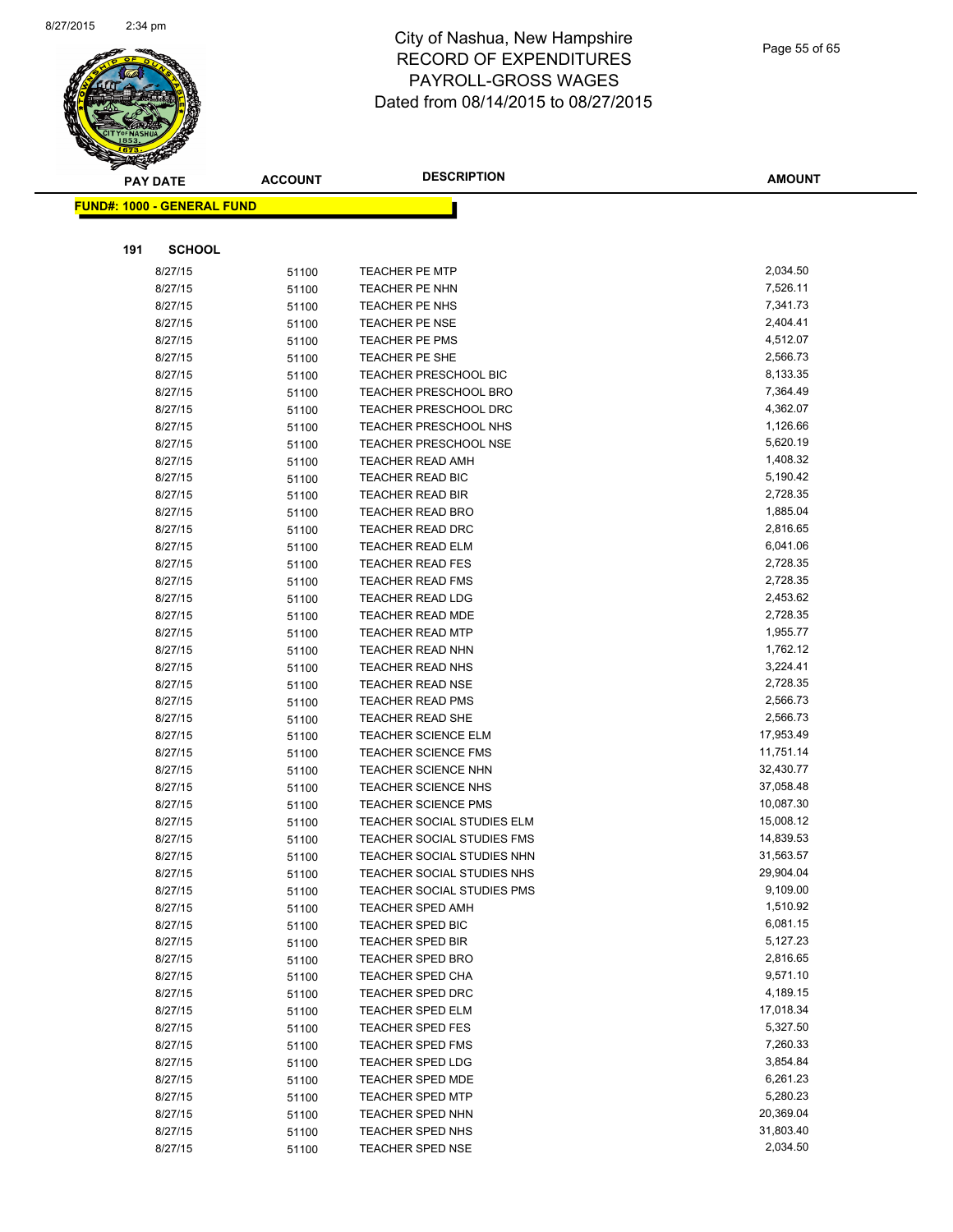

| <b>PAY DATE</b>                   | <b>ACCOUNT</b> | <b>DESCRIPTION</b>                                      | <b>AMOUNT</b>        |
|-----------------------------------|----------------|---------------------------------------------------------|----------------------|
| <b>FUND#: 1000 - GENERAL FUND</b> |                |                                                         |                      |
|                                   |                |                                                         |                      |
|                                   |                |                                                         |                      |
| 191<br><b>SCHOOL</b>              |                |                                                         |                      |
| 8/27/15                           | 51100          | <b>TEACHER SPED PMS</b>                                 | 11,979.11            |
| 8/27/15                           | 51100          | TEACHER SPED SHE                                        | 5,280.23<br>8,360.38 |
| 8/27/15                           | 51100          | <b>TEACHER TECHED ELM</b>                               | 5,383.38             |
| 8/27/15                           | 51100          | <b>TEACHER TECHED FMS</b>                               |                      |
| 8/27/15                           | 51100          | <b>TEACHER TECHED NHN</b>                               | 6,889.87             |
| 8/27/15                           | 51100          | TEACHER TECHED NHS                                      | 8,400.37             |
| 8/27/15                           | 51100          | TEACHER TECHED PMS                                      | 5,456.70<br>2,566.73 |
| 8/27/15                           | 51100          | TEACHER TV PROD NHS                                     | 5,161.65             |
| 8/27/15                           | 51100          | <b>TEACHER VISION WID</b><br>TECH INTERGRATION ASST NSE | 100.00               |
| 8/27/15<br>8/20/15                | 51100          | CLERICAL BOARD OF ED SUP                                | 589.13               |
| 8/27/15                           | 51200          | CLERICAL BOARD OF ED SUP                                | 689.91               |
| 8/24/15                           | 51200<br>51200 | <b>CROSSING GUARD WPO</b>                               | (648.57)             |
| 8/20/15                           | 51200          | <b>CUSTODIAN CHA</b>                                    | 347.40               |
| 8/27/15                           | 51200          | <b>CUSTODIAN CHA</b>                                    | 347.40               |
| 8/20/15                           | 51200          | <b>CUSTODIAN NHN</b>                                    | 512.42               |
| 8/27/15                           | 51200          | <b>CUSTODIAN NHN</b>                                    | 138.96               |
| 8/27/15                           | 51200          | DATA ANALYST                                            | 1,421.52             |
| 8/20/15                           | 51200          | PARA DW SPEC ED MDE                                     | 150.00               |
| 8/27/15                           | 51200          | PARA DW SPEC ED MDE                                     | 150.00               |
| 8/27/15                           | 51200          | PARA DW SPEC ED NHN                                     | 175.00               |
| 8/27/15                           | 51200          | PARA INST SHE                                           | 1,050.00             |
| 8/20/15                           | 51200          | <b>SCHOOL ADMIN INTERN</b>                              | 160.00               |
| 8/27/15                           | 51200          | <b>SCHOOL ADMIN INTERN</b>                              | 160.00               |
| 8/27/15                           | 51200          | SCHOOL PSYCHOLOGIST WID                                 | 6,280.30             |
| 8/27/15                           | 51200          | SPEECH LANG PATHOLOGIST WID                             | 12,756.50            |
| 8/20/15                           | 51200          | <b>SUB CLERICAL</b>                                     | 356.41               |
| 8/27/15                           | 51200          | SUB CLERICAL                                            | 356.41               |
| 8/27/15                           | 51200          | TEACHER ART NHN                                         | 651.45               |
| 8/27/15                           | 51200          | TEACHER BIO TEC NHN                                     | 520.63               |
| 8/27/15                           | 51200          | <b>TEACHER DWSE MDE</b>                                 | 125.00               |
| 8/27/15                           | 51200          | <b>TEACHER ELL FES</b>                                  | 525.00               |
| 8/27/15                           | 51200          | <b>TEACHER ENGLISH ELM</b>                              | 112.50               |
| 8/27/15                           | 51200          | <b>TEACHER ENGLISH NHN</b>                              | 1,283.37             |
| 8/27/15                           | 51200          | <b>TEACHER FOREIGN LANG FMS</b>                         | 959.55               |
| 8/27/15                           | 51200          | TEACHER IN SCH SUSPENSION NHN                           | 648.00               |
| 8/27/15                           | 51200          | TEACHER INST SPED WID                                   | 1,899.02             |
| 8/27/15                           | 51200          | <b>TEACHER KIND BIC</b>                                 | 2,311.09             |
| 8/27/15                           | 51200          | <b>TEACHER KIND BIR</b><br><b>TEACHER MUSIC ELM</b>     | 881.06<br>825.35     |
| 8/27/15<br>8/27/15                | 51200          | <b>TEACHER MUSIC MTP</b>                                | 1,199.44             |
| 8/27/15                           | 51200          | <b>TEACHER READ ELM</b>                                 | 1,612.20             |
| 8/27/15                           | 51200<br>51200 | TEACHER SPED BIC                                        | 150.00               |
| 8/27/15                           | 51200          | <b>TEACHER SPED BRO</b>                                 | 200.00               |
| 8/27/15                           | 51200          | <b>TEACHER SPED DRC</b>                                 | 237.50               |
| 8/20/15                           | 51200          | <b>TEACHER SPED FMS</b>                                 | 1,850.00             |
| 8/27/15                           | 51200          | TEACHER SPED NHN                                        | 5,378.10             |
| 8/27/15                           | 51200          | TEACHER SPED NHS                                        | 881.06               |
| 8/27/15                           | 51200          | <b>TEACHER SPED PMS</b>                                 | 100.00               |
| 8/27/15                           | 51200          | <b>TEACHER VISION WIDE</b>                              | 1,091.34             |
| 8/20/15                           | 51200          | <b>TECHNOLOGY SUMMER HELP</b>                           | 1,650.00             |
| 8/27/15                           | 51200          | TECHNOLOGY SUMMER HELP                                  | 1,650.00             |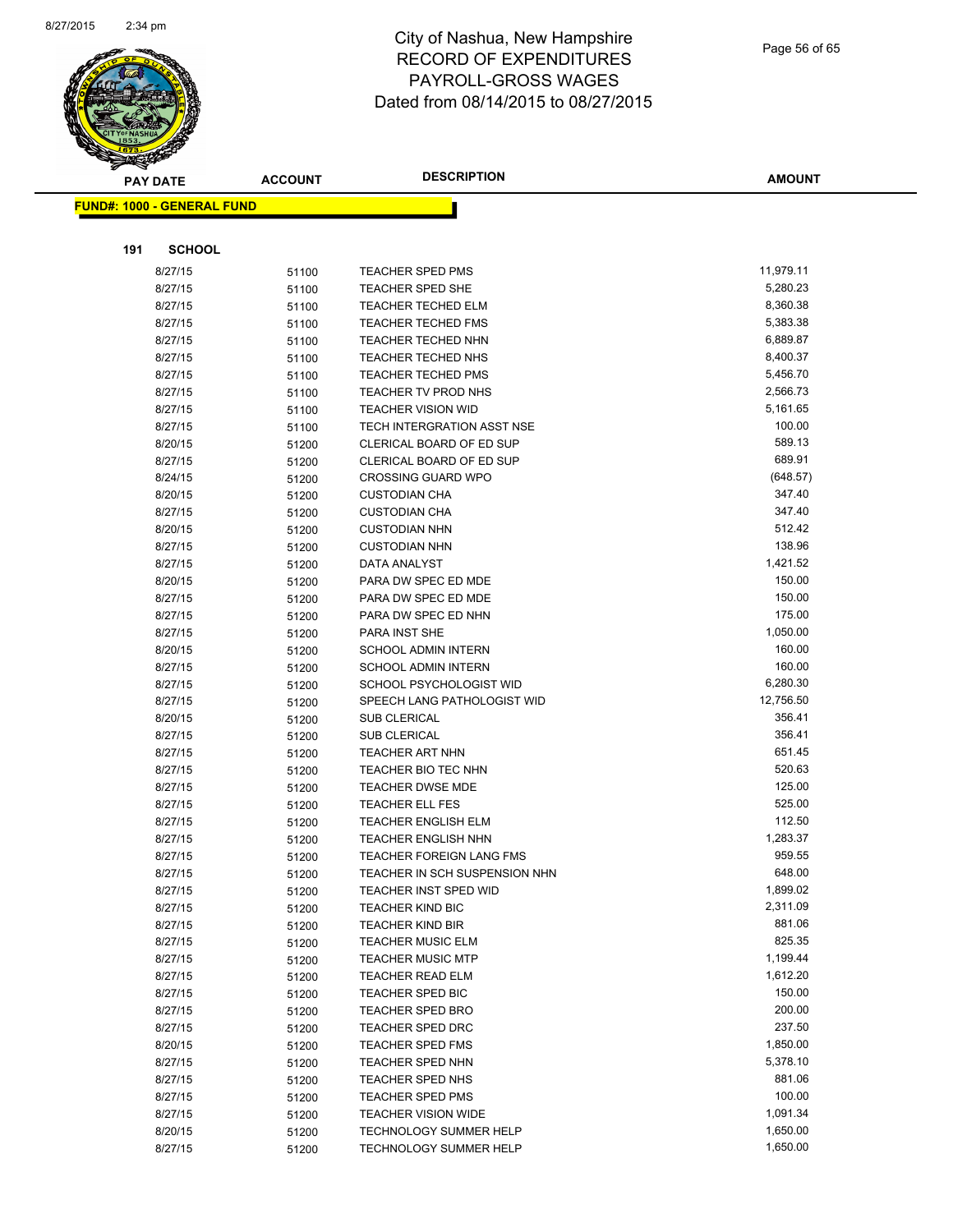

| <b>PAY DATE</b>                                  | <b>ACCOUNT</b> | <b>DESCRIPTION</b>                       | <b>AMOUNT</b>      |
|--------------------------------------------------|----------------|------------------------------------------|--------------------|
| <b>FUND#: 1000 - GENERAL FUND</b>                |                |                                          |                    |
|                                                  |                |                                          |                    |
| 191<br><b>SCHOOL</b>                             |                |                                          |                    |
| 8/20/15                                          | 51300          | OVERTIME-REGULAR                         | 4,181.81           |
| 8/27/15                                          | 51300          | OVERTIME-REGULAR                         | 4,005.53           |
| 8/20/15                                          | 51400          | WAGES TEMP-SEASONAL                      | 4,092.00           |
| 8/27/15                                          | 51400          | WAGES TEMP-SEASONAL                      | 4,278.00           |
| 8/20/15                                          | 51412          | <b>WAGES PER DIEM</b>                    | 425.04             |
| 8/27/15                                          | 51412          | <b>WAGES PER DIEM</b>                    | 4,170.22           |
| 8/27/15                                          | 51650          | <b>ADDITIONAL HOURS</b>                  | 4,293.91           |
| 8/27/15                                          | 51700          | <b>STIPENDS</b>                          | 10,000.00          |
| 8/20/15                                          | 51750          | <b>RETIREMENT &amp; SEPARATION PAY</b>   | 77,106.00          |
| 8/27/15                                          | 51750          | <b>RETIREMENT &amp; SEPARATION PAY</b>   | 172,900.60         |
| 8/27/15                                          | 55118          | TELEPHONE-CELLULAR                       | 2,380.00           |
| <b>TOTAL 191 - SCHOOL</b>                        |                |                                          | \$2,877,732.22     |
|                                                  |                |                                          |                    |
| <b>TOTAL FUND 1000 - GENERAL FUND</b>            |                |                                          | \$4,628,202.93     |
| <b>FUND#: 1001 - GF-CAPITAL IMPROVEMENTS</b>     |                |                                          |                    |
|                                                  |                |                                          |                    |
| 161<br><b>STREETS-CAP IMP</b>                    |                |                                          |                    |
| 8/13/15                                          | 51300          | OVERTIME-REGULAR                         | (568.78)           |
| 8/27/15<br>8/13/15                               | 51300<br>81100 | OVERTIME-REGULAR<br>CAPITAL IMPROVEMENTS | 6,425.88<br>568.78 |
| <b>TOTAL 161 - STREETS-CAP IMP</b>               |                |                                          | \$6,425.88         |
|                                                  |                |                                          |                    |
| <b>TOTAL FUND 1001 - GF-CAPITAL IMPROVEMENTS</b> |                |                                          | \$6,425.88         |
| <b>FUND#: 2100 - FOOD SERVICES FUND</b>          |                |                                          |                    |
| 8/20/15                                          | 51100          | CLERICAL FOOD SERVICE NHS                | 709.90             |
| 8/27/15                                          | 51100          | CLERICAL FOOD SERVICE NHS                | 709.90             |
| 8/27/15                                          | 51100          | DELIVERY DRIVER FOOD SERVICE             | 314.66             |
| 8/27/15                                          | 51100          | DIRECTOR FOOD SERVICE                    | 2,930.90           |
| 8/27/15                                          | 51100          | <b>FOOD SERVICE BUSINESS MANAGER</b>     | 2,085.31           |
| 8/27/15                                          | 51100          | <b>FOOD SERVICE SITE CORD</b>            | 11,439.25          |
| 8/27/15                                          | 51300          | OVERTIME-REGULAR                         | 7.10<br>80.00      |

**TOTAL FUND 2100 - FOOD SERVICES FUND \$18,277.02** 

**FUND#: 2204 - SUMMER SCHOOL**

8/27/15 51650 ADDITIONAL HOURS 325.00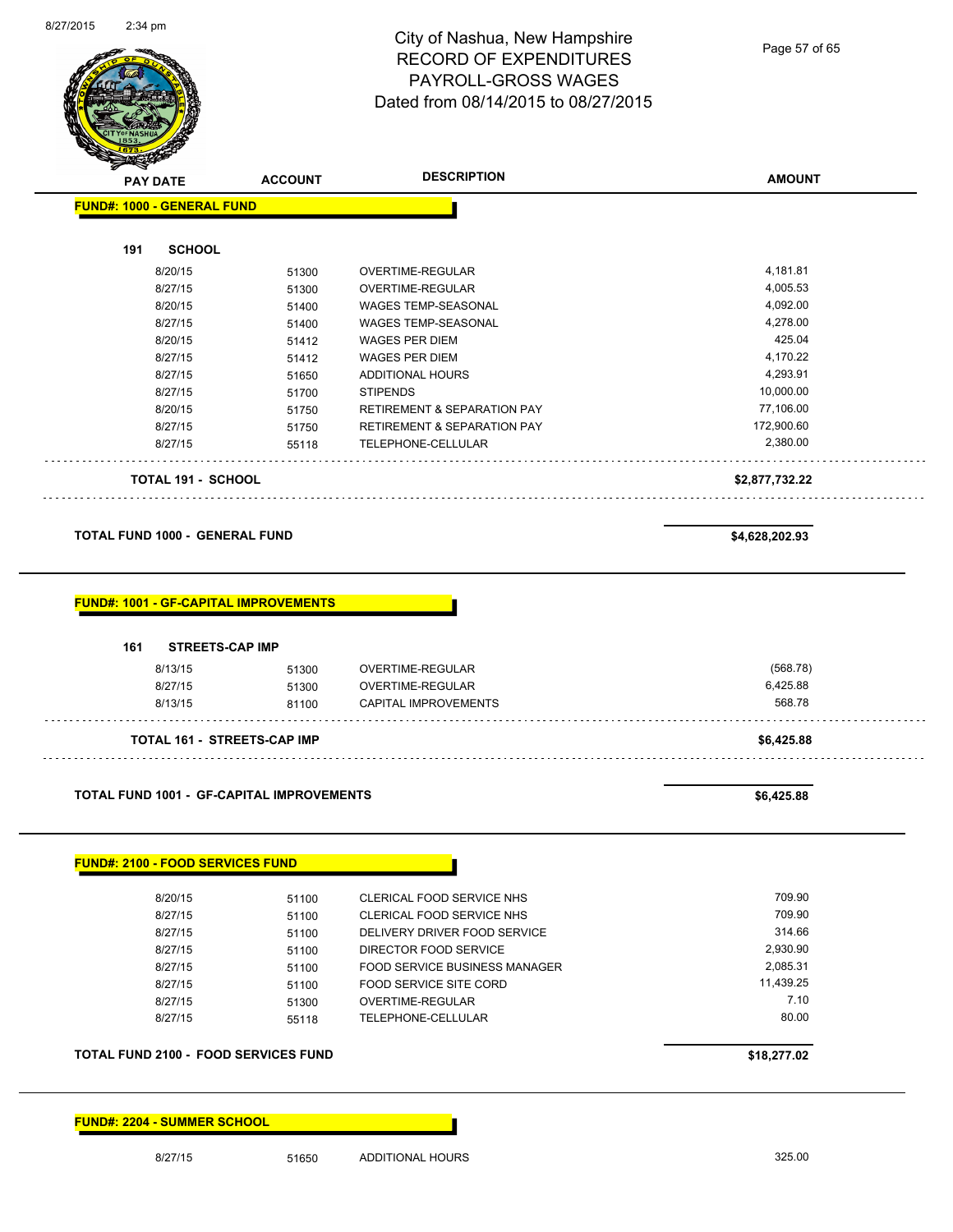|                                                             |                | City of Nashua, New Hampshire<br><b>RECORD OF EXPENDITURES</b><br>PAYROLL-GROSS WAGES<br>Dated from 08/14/2015 to 08/27/2015 | Page 58 of 65      |
|-------------------------------------------------------------|----------------|------------------------------------------------------------------------------------------------------------------------------|--------------------|
| <b>PAY DATE</b>                                             | <b>ACCOUNT</b> | <b>DESCRIPTION</b>                                                                                                           | <b>AMOUNT</b>      |
| <b>TOTAL FUND 2204 - SUMMER SCHOOL</b>                      |                |                                                                                                                              | \$325.00           |
| <b>FUND#: 2222 - AFTER SCHOOL PROGRAM</b>                   |                |                                                                                                                              |                    |
| 8/27/15                                                     | 51100          | DIRECTOR 21 CENTURY                                                                                                          | 2,730.80           |
| <b>TOTAL FUND 2222 - AFTER SCHOOL PROGRAM</b>               |                |                                                                                                                              | \$2,730.80         |
| <b>FUND#: 2252 - DAY CARE</b>                               |                |                                                                                                                              |                    |
| 8/27/15                                                     | 51100          | PANTHER PRESCHOOL DIRECTOR                                                                                                   | 869.05             |
| <b>TOTAL FUND 2252 - DAY CARE</b>                           |                |                                                                                                                              | \$869.05           |
| <b>FUND#: 2503 - PARKS &amp; REC PROGRAMS FUND</b>          |                |                                                                                                                              |                    |
| 8/20/15                                                     | 51100          | PROGRAM COORDINATOR                                                                                                          | 365.14             |
| 8/27/15<br>8/27/15                                          | 51100<br>51400 | PROGRAM COORDINATOR<br><b>WAGES TEMP-SEASONAL</b>                                                                            | 365.15<br>600.00   |
| <b>TOTAL FUND 2503 - PARKS &amp; REC PROGRAMS FUND</b>      |                |                                                                                                                              | \$1,330.29         |
| <b>FUND#: 2505 - GOVT &amp; EDUCATION CHANNELS FUND</b>     |                |                                                                                                                              |                    |
| 8/20/15                                                     | 51100          | ECHANNEL ACCESS ADMINISTRATOR                                                                                                | 1,075.60           |
| 8/27/15                                                     | 51100          | ECHANNEL ACCESS ADMINISTRATOR                                                                                                | 1,075.60           |
|                                                             | 51100          | PEG PROGRAM MANAGER                                                                                                          | 1,192.40           |
| 8/20/15                                                     |                |                                                                                                                              |                    |
| 8/27/15<br>8/27/15                                          | 51100<br>55118 | PEG PROGRAM MANAGER<br>TELEPHONE-CELLULAR                                                                                    | 1,192.40<br>100.00 |
| <b>TOTAL FUND 2505 - GOVT &amp; EDUCATION CHANNELS FUND</b> |                |                                                                                                                              | \$4,636.00         |
| <b>FUND#: 3050 - POLICE GRANTS FUND</b>                     |                |                                                                                                                              |                    |
| 8/20/15                                                     | 51100          | DOMESTIC VIOLENCE ADVOCATE                                                                                                   | 807.60             |
| 8/27/15                                                     | 51100          | DOMESTIC VIOLENCE ADVOCATE                                                                                                   | 807.60             |
| 8/20/15                                                     | 51100          | PATROLMAN ALL RANKS                                                                                                          | 1,279.55           |
| 8/27/15                                                     | 51100          | PATROLMAN ALL RANKS                                                                                                          | 1,279.55           |
| 8/20/15                                                     | 51300          | OVERTIME-REGULAR                                                                                                             | 38,239.96          |
| 8/27/15                                                     | 51300          | OVERTIME-REGULAR                                                                                                             | 3,208.23           |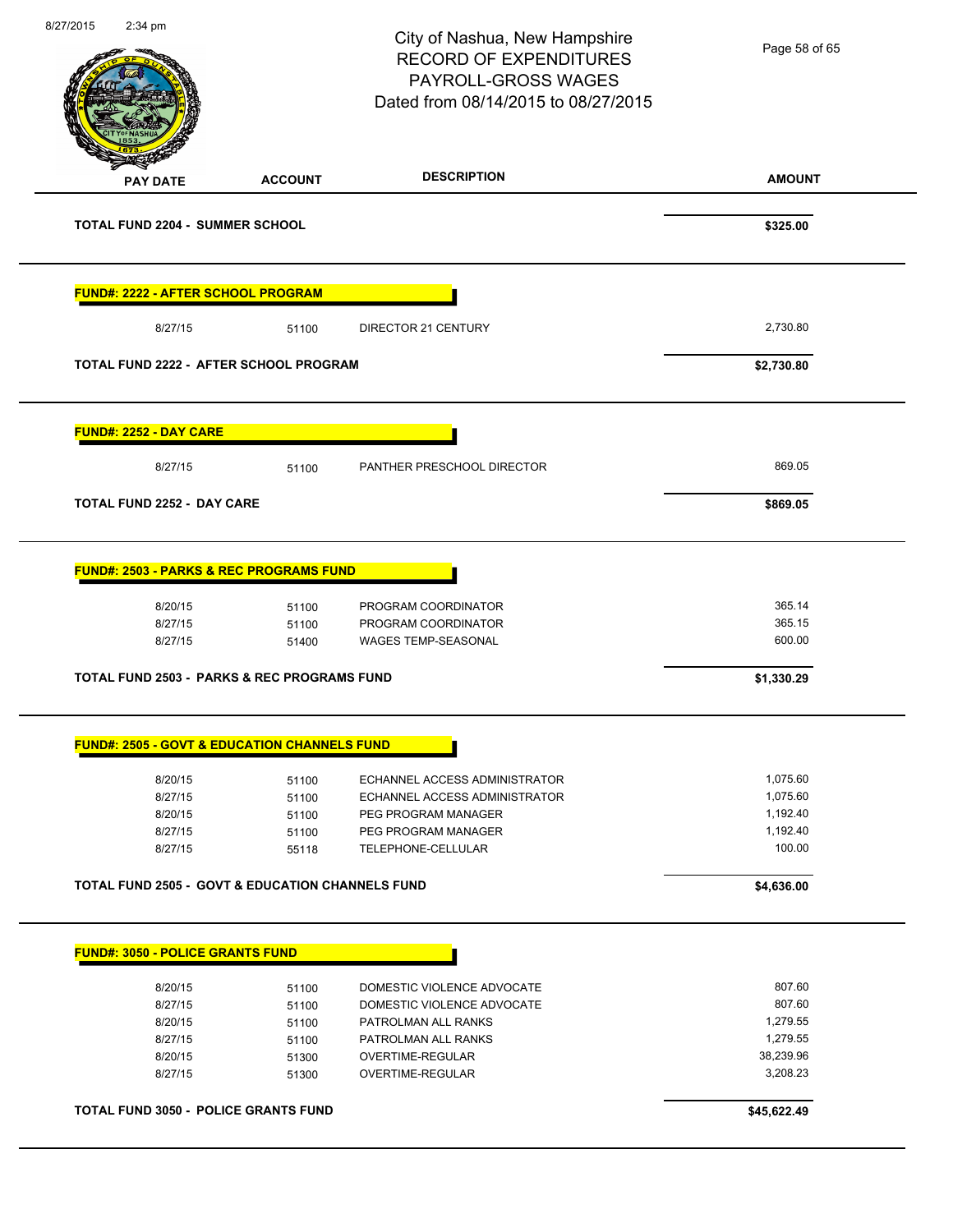

| <b>PAY DATE</b>                                         | <b>ACCOUNT</b> | <b>DESCRIPTION</b>                 | <b>AMOUNT</b> |
|---------------------------------------------------------|----------------|------------------------------------|---------------|
| <b>FUND#: 3068 - COMMUNITY SERVICES GRANTS FUND</b>     |                |                                    |               |
| 8/20/15                                                 | 51100          | <b>EPIDEMIOLOGIST</b>              | 1,401.25      |
| 8/27/15                                                 | 51100          | <b>EPIDEMIOLOGIST</b>              | 1,401.25      |
| 8/20/15                                                 | 51100          | INTAKE SPECIALIST PROGRAM ASST     | 192.10        |
| 8/27/15                                                 | 51100          | INTAKE SPECIALIST PROGRAM ASST     | 192.10        |
| 8/20/15                                                 | 51100          | PUB HEALTH NURSE                   | 128.45        |
| 8/27/15                                                 | 51100          | PUB HEALTH NURSE                   | 128.45        |
| 8/20/15                                                 | 51100          | PUB HEALTH PREPAREDNESS COORD      | 1,184.60      |
| 8/27/15                                                 | 51100          | PUB HEALTH PREPAREDNESS COORD      | 1,184.60      |
| 8/20/15                                                 | 51100          | SMP PROGRAM COORDINATOR            | 877.25        |
| 8/27/15                                                 | 51100          | SMP PROGRAM COORDINATOR            | 877.25        |
| <b>TOTAL FUND 3068 - COMMUNITY SERVICES GRANTS FUND</b> |                |                                    | \$7,567.30    |
|                                                         |                |                                    |               |
| <b>FUND#: 3070 - COMMUNITY HEALTH GRANTS FUND</b>       |                |                                    |               |
| 8/20/15                                                 | 51100          | NURSE PER DIEM (PRACTIONER)        | 114.00        |
| 8/27/15                                                 | 51100          | NURSE PER DIEM (PRACTIONER)        | 123.50        |
| 8/20/15                                                 | 51100          | PUB HEALTH NURSE                   | 859.75        |
| 8/27/15                                                 | 51100          | PUB HEALTH NURSE                   | 859.75        |
| <b>TOTAL FUND 3070 - COMMUNITY HEALTH GRANTS FUND</b>   |                |                                    | \$1,957.00    |
| <b>FUND#: 3090 - URBAN PROGRAM GRANTS FUND</b>          |                |                                    |               |
| 8/20/15                                                 | 51100          | CODE ENFORCEMENT OFFICER II        | 739.85        |
| 8/27/15                                                 | 51100          | <b>CODE ENFORCEMENT OFFICER II</b> | 739.85        |
| 8/20/15                                                 | 51100          | <b>GRANT MGMT SPECIALIST</b>       | 1,007.95      |
| 8/27/15                                                 | 51100          | <b>GRANT MGMT SPECIALIST</b>       | 1,007.95      |

8/20/15 51100 INTAKE SPECIALIST PROGRAM ASST 768.30 8/27/15 51100 INTAKE SPECIALIST PROGRAM ASST 768.30 8/20/15 51100 MANAGER URBAN PROGRAMS 1,493.05 8/27/15 51100 MANAGER URBAN PROGRAMS 1,493.05 8/20/15 51100 PROGRAM COORDINATOR LP&HH 1,125.65 8/27/15 51100 PROGRAM COORDINATOR LP&HH 1,125.65 8/20/15 51100 PROJECT ADMINISTRATOR 1,218.50 8/27/15 51100 PROJECT ADMINISTRATOR 1,218.50 8/20/15 51100 PROJECT ADMINISTRATOR LP&HH 1,048.70 8/27/15 51100 PROJECT ADMINISTRATOR LP&HH 1,048.70

**TOTAL FUND 3090 - URBAN PROGRAM GRANTS FUND \$14,804.00** 

#### **FUND#: 3120 - TRANSIT GRANTS FUND**

| 8/20/15 | 51100 | TRANSIT FINANCE COORDINATOR   | 1.194.60 |
|---------|-------|-------------------------------|----------|
| 8/27/15 | 51100 | TRANSIT FINANCE COORDINATOR   | 1.194.60 |
| 8/20/15 | 51100 | TRANSIT FLEET FACILITIES SUPV | 1.007.95 |
| 8/27/15 | 51100 | TRANSIT FLEET FACILITIES SUPV | 1.007.95 |
| 8/20/15 | 51100 | TRANSIT MECHANICS             | 1.828.10 |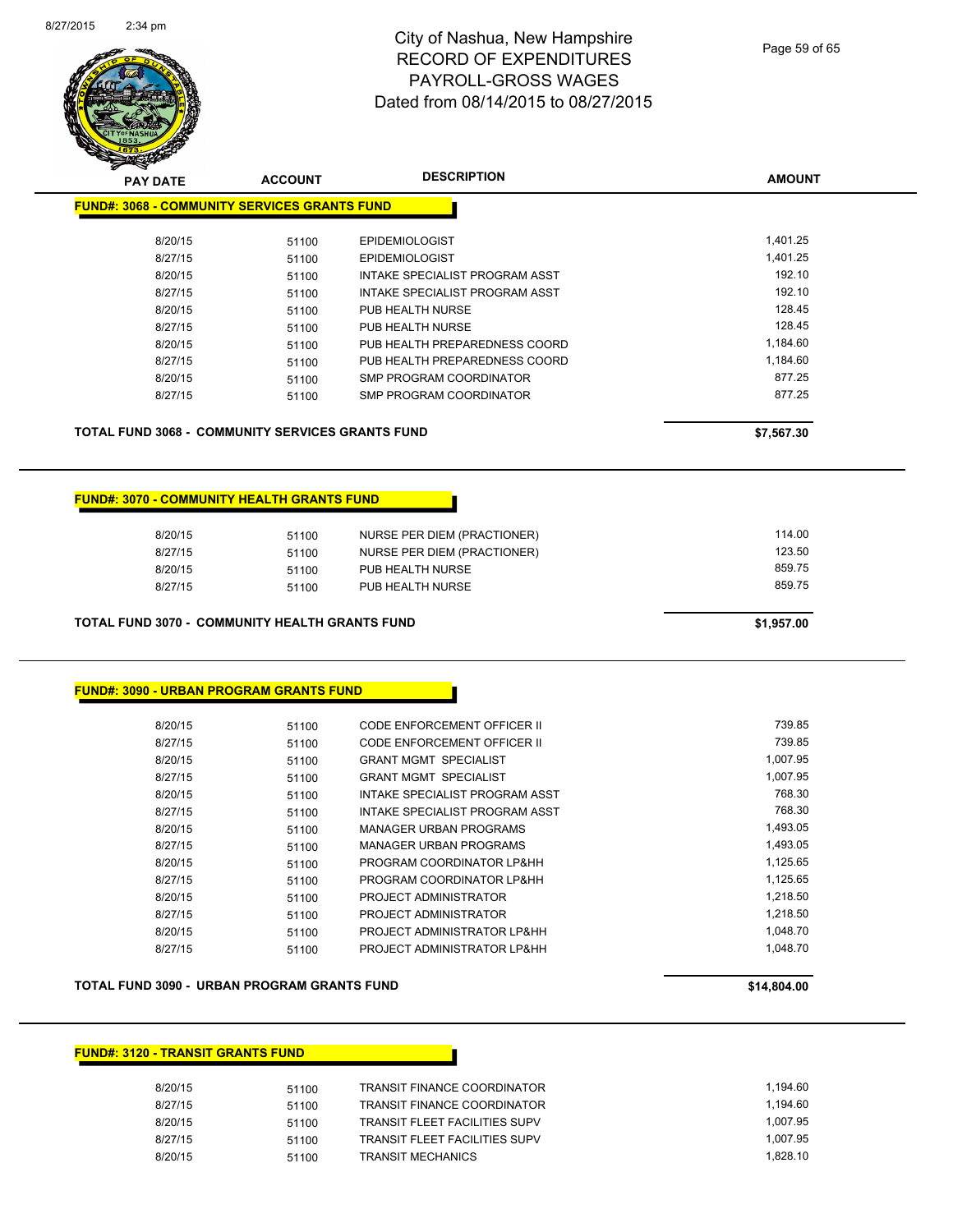

| <b>PAY DATE</b>                          | <b>ACCOUNT</b> | <b>DESCRIPTION</b>                    | <b>AMOUNT</b> |
|------------------------------------------|----------------|---------------------------------------|---------------|
| <b>FUND#: 3120 - TRANSIT GRANTS FUND</b> |                |                                       |               |
| 8/27/15                                  | 51100          | <b>TRANSIT MECHANICS</b>              | 1,828.10      |
| 8/20/15                                  | 51100          | <b>TRANSIT OPER MKTG SUPV</b>         | 1,044.25      |
| 8/27/15                                  | 51100          | <b>TRANSIT OPER MKTG SUPV</b>         | 1,044.25      |
| 8/20/15                                  | 51100          | <b>TRANSIT OPERATIONS COORDINATOR</b> | 905.00        |
| 8/27/15                                  | 51100          | <b>TRANSIT OPERATIONS COORDINATOR</b> | 905.00        |
| 8/20/15                                  | 51100          | <b>TRANSIT UTILITY SERVICE WORKER</b> | 676.95        |
| 8/27/15                                  | 51100          | <b>TRANSIT UTILITY SERVICE WORKER</b> | 676.95        |
| 8/20/15                                  | 51100          | <b>TRANSPORTATION DEPT MANAGER</b>    | 1,299.20      |
| 8/27/15                                  | 51100          | <b>TRANSPORTATION DEPT MANAGER</b>    | 1,299.20      |
| 8/20/15                                  | 51200          | <b>TRANSIT UTILITY SERVICE WORKER</b> | 133.26        |
| 8/27/15                                  | 51200          | <b>TRANSIT UTILITY SERVICE WORKER</b> | 180.29        |
|                                          |                |                                       |               |
|                                          |                |                                       |               |

**TOTAL FUND 3120 - TRANSIT GRANTS FUND \$16,225.65** 

#### **FUND#: 3800 - SCHOOL GRANTS FUND**

| 8/27/15 | 51100 | 21 CENTURY ELEM MFAM RES COORD | 5,965.51 |
|---------|-------|--------------------------------|----------|
| 8/27/15 | 51100 | ASSISTANT PRINCIPAL BRO        | 1,451.90 |
| 8/27/15 | 51100 | ASSISTANT PRINCIPAL CHARL      | 1,524.08 |
| 8/27/15 | 51100 | ASSISTANT PRINCIPAL SHE        | 1,451.90 |
| 8/27/15 | 51100 | <b>AYP FACILITATOR FES</b>     | 2,816.65 |
| 8/27/15 | 51100 | AYP FACILITATOR LDG            | 3,433.09 |
| 8/20/15 | 51100 | CLERICAL 21 CENTURY            | 457.01   |
| 8/27/15 | 51100 | CLERICAL 21 CENTURY            | 501.72   |
| 8/27/15 | 51100 | <b>DIRECTOR TITLE 1</b>        | 3,239.00 |
| 8/27/15 | 51100 | DW TECHNOLOGY PEER COACH       | 2,901.97 |
| 8/27/15 | 51100 | <b>GUIDANCE COUNSELOR FES</b>  | 2,728.35 |
| 8/27/15 | 51100 | <b>INTRUCTIONAL LEADER FES</b> | 2,576.92 |
| 8/27/15 | 51100 | JOB DEVELOPER SPED NHS         | 2,020.42 |
| 8/27/15 | 51100 | OFFICE MANAGER TITLE 1         | 1,481.30 |
| 8/20/15 | 51100 | PARA TTI DRC                   | 135.80   |
| 8/27/15 | 51100 | PEER COACH SCIENCE             | 4,039.59 |
| 8/27/15 | 51100 | PRINCIPAL BRO                  | 1,544.40 |
| 8/27/15 | 51100 | <b>TEACHER DWSE BIR</b>        | 1,762.12 |
| 8/27/15 | 51100 | <b>TEACHER DWSE BRO</b>        | 1,893.85 |
| 8/27/15 | 51100 | <b>TEACHER DWSE CHA</b>        | 1,885.04 |
| 8/27/15 | 51100 | <b>TEACHER DWSE ELM</b>        | 1,622.42 |
| 8/27/15 | 51100 | <b>TEACHER DWSE MDE</b>        | 1,762.12 |
| 8/27/15 | 51100 | <b>TEACHER GR4 AMH</b>         | 2,082.50 |
| 8/27/15 | 51100 | <b>TEACHER GR4 BIC</b>         | 1,650.69 |
| 8/27/15 | 51100 | <b>TEACHER PRESCHOOL MTP</b>   | 1,510.92 |
| 8/27/15 | 51100 | TEACHER PRESCHOOL NHS          | 1,689.99 |
| 8/27/15 | 51100 | <b>TEACHER READ AMH</b>        | 1,408.33 |
| 8/27/15 | 51100 | <b>TEACHER SPED AMH</b>        | 4,258.81 |
| 8/27/15 | 51100 | <b>TEACHER SPED DRC</b>        | 1,745.46 |
| 8/27/15 | 51100 | <b>TEACHER SPED ELM</b>        | 3,507.46 |
| 8/27/15 | 51100 | <b>TEACHER SPED FES</b>        | 2,398.88 |
| 8/27/15 | 51100 | <b>TEACHER SPED FMS</b>        | 3,699.31 |
| 8/27/15 | 51100 | <b>TEACHER SPED LDG</b>        | 3,439.81 |
| 8/27/15 | 51100 | <b>TEACHER SPED MDE</b>        | 1,622.42 |
| 8/27/15 | 51100 | <b>TEACHER SPED NHN</b>        | 6,953.08 |
| 8/27/15 | 51100 | TEACHER SPED NHS               | 6,324.20 |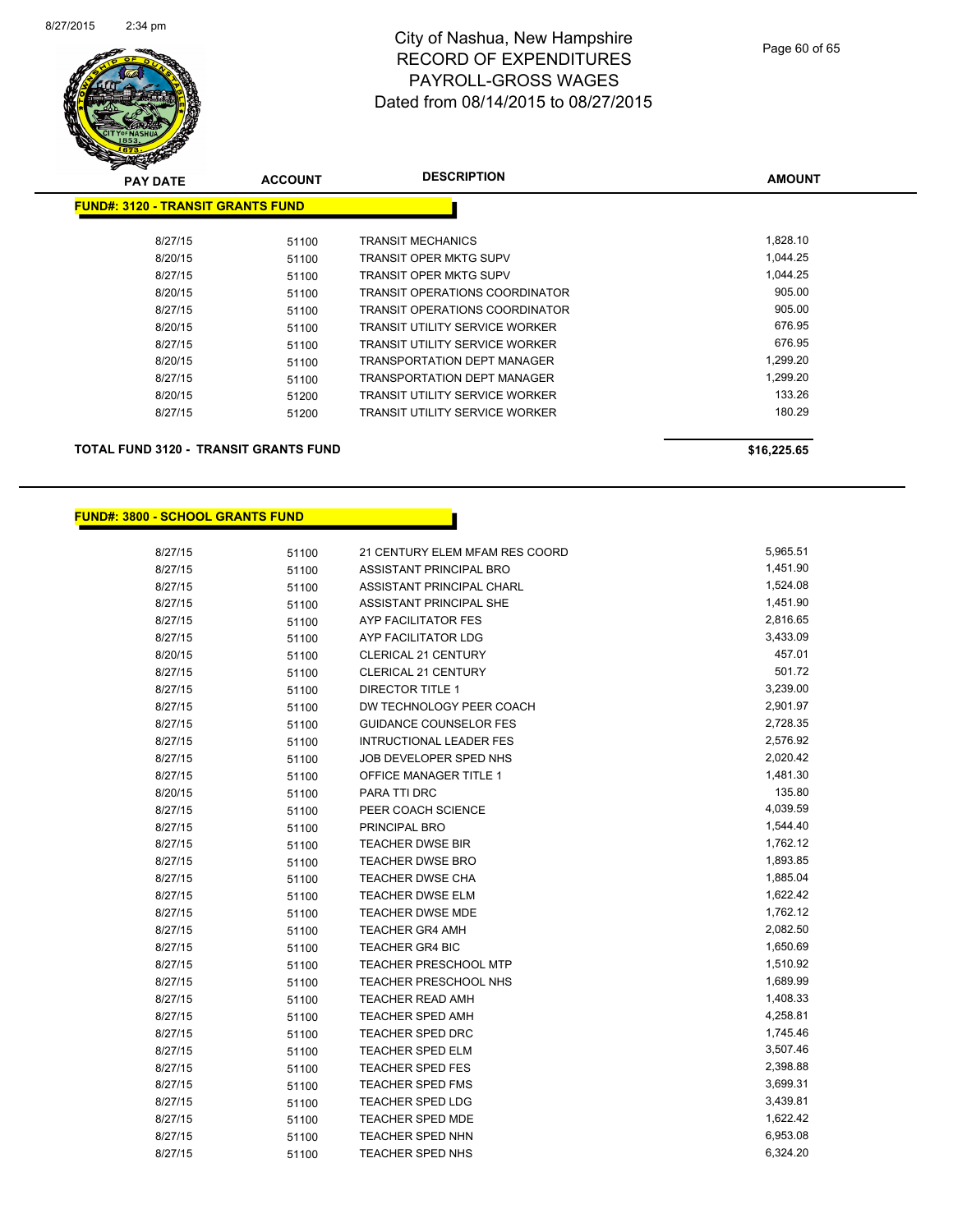

| <b>PAY DATE</b>                         | <b>ACCOUNT</b> | <b>DESCRIPTION</b>                  | <b>AMOUNT</b> |  |
|-----------------------------------------|----------------|-------------------------------------|---------------|--|
| <b>FUND#: 3800 - SCHOOL GRANTS FUND</b> |                |                                     |               |  |
|                                         |                |                                     |               |  |
| 8/27/15                                 | 51100          | TEACHER SPED NSE                    | 1,823.08      |  |
| 8/27/15                                 | 51100          | <b>TEACHER SPED PMS</b>             | 1,622.42      |  |
| 8/27/15                                 | 51100          | TEACHER TEAM FACILITATOR AMH        | 2,551.88      |  |
| 8/27/15                                 | 51100          | <b>TEACHER TEAM FACILITATOR MTP</b> | 1,949.65      |  |
| 8/27/15                                 | 51200          | FOCUS MONITORING DATA ANALYST       | 1,591.02      |  |
| 8/20/15                                 | 51200          | HOME SCHOOL CORD TTI                | 75.00         |  |
| 8/27/15                                 | 51200          | <b>TEACHER READ FES</b>             | 1,832.88      |  |
| 8/27/15                                 | 51200          | <b>TEACHER TTI AMH</b>              | 7,869.45      |  |
| 8/27/15                                 | 51200          | <b>TEACHER TTI FES</b>              | 6,389.87      |  |
| 8/27/15                                 | 51200          | <b>TEACHER TTI LDG</b>              | 8,160.37      |  |
| 8/27/15                                 | 51200          | <b>TEACHER TTI MTP</b>              | 4,972.79      |  |
| 8/27/15                                 | 51200          | <b>TEACHER TTI NURSERY</b>          | 4,635.39      |  |
| 8/27/15                                 | 51200          | <b>TEACHER TTIDRC</b>               | 8,160.87      |  |
| 8/20/15                                 | 51650          | ADDITIONAL HOURS                    | 150.00        |  |
| 8/27/15                                 | 51650          | ADDITIONAL HOURS                    | 30,150.00     |  |
|                                         |                |                                     |               |  |

**TOTAL FUND 3800 - SCHOOL GRANTS FUND \$171,421.69** 

|         | <b>TOTAL FUND 4005 - TRAFFIC VIOLATIONS FUND</b> |                                   | \$10,741.60 |
|---------|--------------------------------------------------|-----------------------------------|-------------|
| 8/27/15 | 51390                                            | <b>OVERTIME-OTHER</b>             | 1,085.79    |
| 8/20/15 | 51390                                            | OVERTIME-OTHER                    | 718.68      |
| 8/27/15 | 51300                                            | OVERTIME-REGULAR                  | 54.60       |
| 8/20/15 | 51300                                            | OVERTIME-REGULAR                  | 40.98       |
| 8/27/15 | 51200                                            | <b>VEHICLE REGISTRATION CLERK</b> | 913.69      |
| 8/20/15 | 51200                                            | <b>VEHICLE REGISTRATION CLERK</b> | 910.06      |
| 8/27/15 | 51100                                            | <b>VEHICLE REGISTRATION CLERK</b> | 279.25      |
| 8/20/15 | 51100                                            | <b>VEHICLE REGISTRATION CLERK</b> | 279.25      |
| 8/27/15 | 51100                                            | <b>PV/MV COORDINATOR</b>          | 833.70      |
| 8/20/15 | 51100                                            | <b>PV/MV COORDINATOR</b>          | 833.70      |
| 8/27/15 | 51100                                            | PARKING ENFORCEMENT SPEC          | 2,395.95    |
| 8/20/15 | 51100                                            | PARKING ENFORCEMENT SPEC          | 2,395.95    |

| <b>FUND#: 4010 - MOTOR VEHICLE ADMIN FUND</b> |       |                                   |            |
|-----------------------------------------------|-------|-----------------------------------|------------|
| 8/20/15                                       | 51100 | <b>VEHICLE REGISTRATION CLERK</b> | 826.35     |
| 8/27/15                                       | 51100 | <b>VEHICLE REGISTRATION CLERK</b> | 826.35     |
| 8/27/15                                       | 51300 | OVERTIME-REGULAR                  | 10.35      |
| TOTAL FUND 4010 - MOTOR VEHICLE ADMIN FUND    |       |                                   | \$1,663.05 |

| <b>FUND#: 4020 - POLICE DRUG ENFORCEMENT FUND</b> |       |                        |  |
|---------------------------------------------------|-------|------------------------|--|
| 8/20/15                                           | 51300 | OVERTIME-REGULAR       |  |
| 8/27/15                                           | 51300 | OVERTIME-REGULAR       |  |
| 7/9/15                                            | 51322 | OVERTIME-INVESTIGATIVE |  |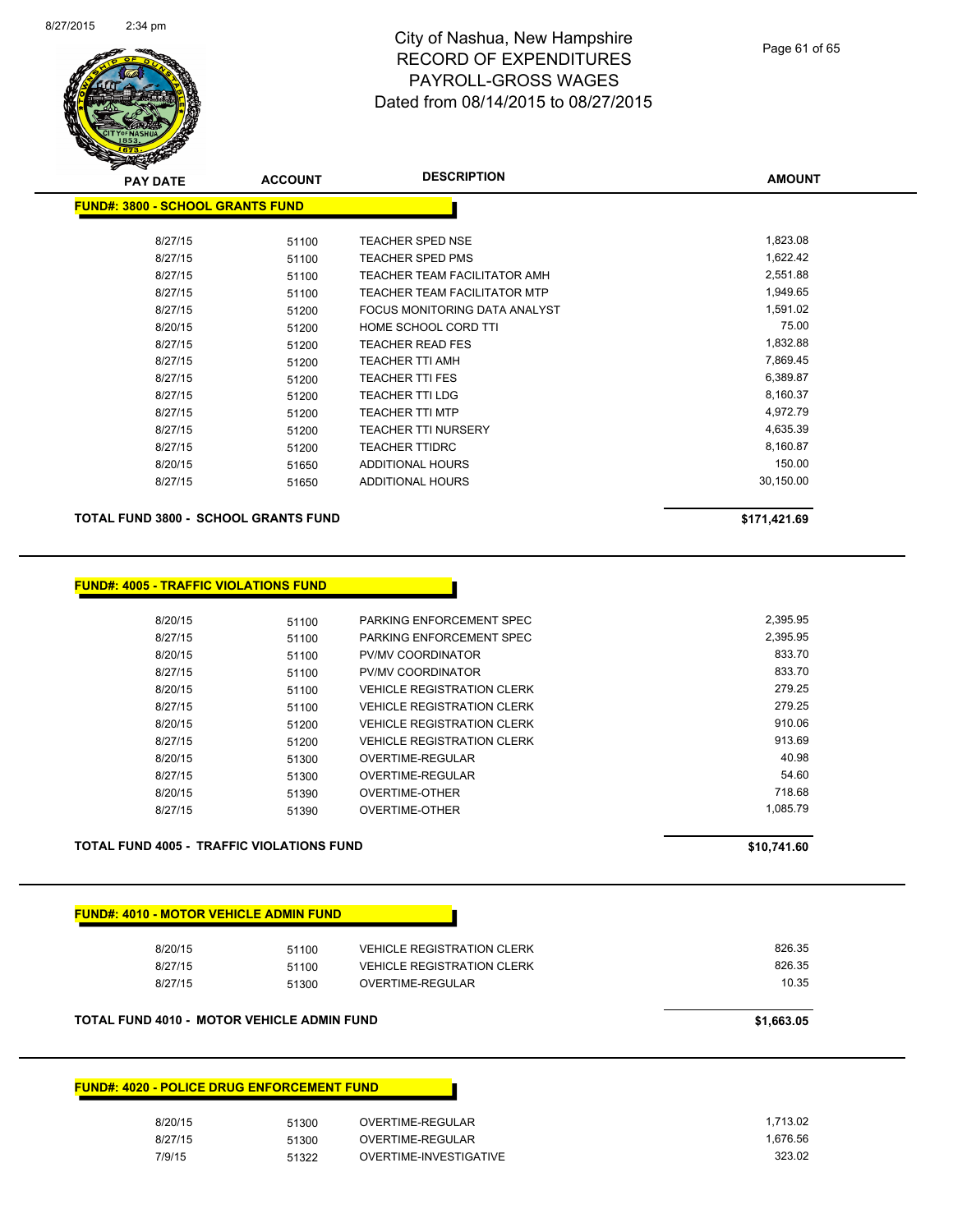| $2:34$ pm                                |                                                                                          | City of Nashua, New Hampshire<br><b>RECORD OF EXPENDITURES</b><br><b>PAYROLL-GROSS WAGES</b><br>Dated from 08/14/2015 to 08/27/2015 | Page 62 of 65                                            |
|------------------------------------------|------------------------------------------------------------------------------------------|-------------------------------------------------------------------------------------------------------------------------------------|----------------------------------------------------------|
| <b>PAY DATE</b>                          | <b>ACCOUNT</b>                                                                           | <b>DESCRIPTION</b>                                                                                                                  | <b>AMOUNT</b>                                            |
|                                          | TOTAL FUND 4020 - POLICE DRUG ENFORCEMENT FUND                                           |                                                                                                                                     | \$3,712.60                                               |
|                                          | <b>FUND#: 4030 - POLICE SPECIAL DETAILS FUND</b>                                         |                                                                                                                                     |                                                          |
| 8/20/15<br>8/27/15<br>8/20/15<br>8/27/15 | 51200<br>51200<br>51712<br>51712<br><b>TOTAL FUND 4030 - POLICE SPECIAL DETAILS FUND</b> | <b>OUTSIDE DETAIL SPEC PT</b><br>OUTSIDE DETAIL SPEC PT<br>SPECIAL DETAIL<br>SPECIAL DETAIL                                         | 618.04<br>618.04<br>8,821.89<br>10,624.01<br>\$20,681.98 |
|                                          |                                                                                          |                                                                                                                                     |                                                          |
|                                          | <b>FUND#: 4035 - POLICE OVERTIME BILLING FUND</b>                                        |                                                                                                                                     |                                                          |
| 6/30/15                                  | 51300                                                                                    | OVERTIME-REGULAR                                                                                                                    | (797.07)                                                 |
| 7/30/15<br>8/20/15                       | 51300<br>51300                                                                           | OVERTIME-REGULAR<br>OVERTIME-REGULAR                                                                                                | (28.40)<br>546.75                                        |
| <b>FUND#: 6000 - SOLID WASTE FUND</b>    |                                                                                          |                                                                                                                                     |                                                          |
| 8/20/15                                  |                                                                                          |                                                                                                                                     |                                                          |
|                                          | 51100                                                                                    | ACCOUNTING COMPLIANCE MGR                                                                                                           | 162.65                                                   |
| 8/27/15                                  | 51100                                                                                    | ACCOUNTING COMPLIANCE MGR                                                                                                           | 162.65                                                   |
| 8/20/15                                  | 51100                                                                                    | ADMINISTRATIVE ASSISTANT I                                                                                                          | 529.35                                                   |
| 8/27/15                                  | 51100                                                                                    | ADMINISTRATIVE ASSISTANT I<br>ADMINISTRATIVE ASSISTANT II                                                                           | 666.90<br>704.60                                         |
| 8/20/15<br>8/27/15                       | 51100<br>51100                                                                           | ADMINISTRATIVE ASSISTANT II                                                                                                         | 690.90                                                   |
| 8/20/15                                  | 51100                                                                                    | AUTOMATED TRASH COLLECTION OPR                                                                                                      | 2,845.20                                                 |
| 8/27/15                                  | 51100                                                                                    | AUTOMATED TRASH COLLECTION OPR                                                                                                      | 2,845.20                                                 |
| 8/20/15                                  | 51100                                                                                    | <b>CITY ENGINEER</b>                                                                                                                | 309.10                                                   |
| 8/27/15<br>8/20/15                       | 51100<br>51100                                                                           | <b>CITY ENGINEER</b><br>COLLECTION EQUIP OPR                                                                                        | 309.10<br>9,053.92                                       |
| 8/27/15                                  | 51100                                                                                    | <b>COLLECTION EQUIP OPR</b>                                                                                                         | 9,020.64                                                 |
| 8/20/15                                  | 51100                                                                                    | <b>COLLECTION EQUIP OPR LANDFILL</b>                                                                                                | 939.60                                                   |
| 8/27/15                                  | 51100                                                                                    | COLLECTION EQUIP OPR LANDFILL                                                                                                       | 939.60                                                   |
| 8/20/15                                  | 51100                                                                                    | DEP TREASURER TAX COLLECTOR                                                                                                         | 239.20                                                   |
| 8/27/15                                  | 51100                                                                                    | DEP TREASURER TAX COLLECTOR                                                                                                         | 239.20                                                   |
| 8/20/15<br>8/27/15                       | 51100<br>51100                                                                           | DEPUTY MANAGER OF ENGINEERING<br>DEPUTY MANAGER OF ENGINEERING                                                                      | 78.95<br>78.95                                           |
| 8/20/15                                  | 51100                                                                                    | DIRECTOR PUBLIC WORKS                                                                                                               | 218.30                                                   |
| 8/27/15                                  | 51100                                                                                    | DIRECTOR PUBLIC WORKS                                                                                                               | 218.30                                                   |
| 8/20/15                                  | 51100                                                                                    | DIVISION OPERATIONS MANAGER                                                                                                         | 181.95                                                   |
| 8/27/15                                  | 51100                                                                                    | DIVISION OPERATIONS MANAGER                                                                                                         | 181.95                                                   |
| 8/20/15                                  | 51100                                                                                    | DPW BILLING ACCOUNTANT                                                                                                              | 463.55                                                   |
| 8/27/15                                  | 51100                                                                                    | DPW BILLING ACCOUNTANT                                                                                                              | 463.55                                                   |
| 8/20/15                                  | 51100                                                                                    | DPW COLLECTIONS SPEC III                                                                                                            | 357.00<br>357.01                                         |
| 8/27/15<br>8/20/15                       | 51100<br>51100                                                                           | DPW COLLECTIONS SPEC III<br>DPW CONTRACT ADMINISTRATOR                                                                              | 113.48                                                   |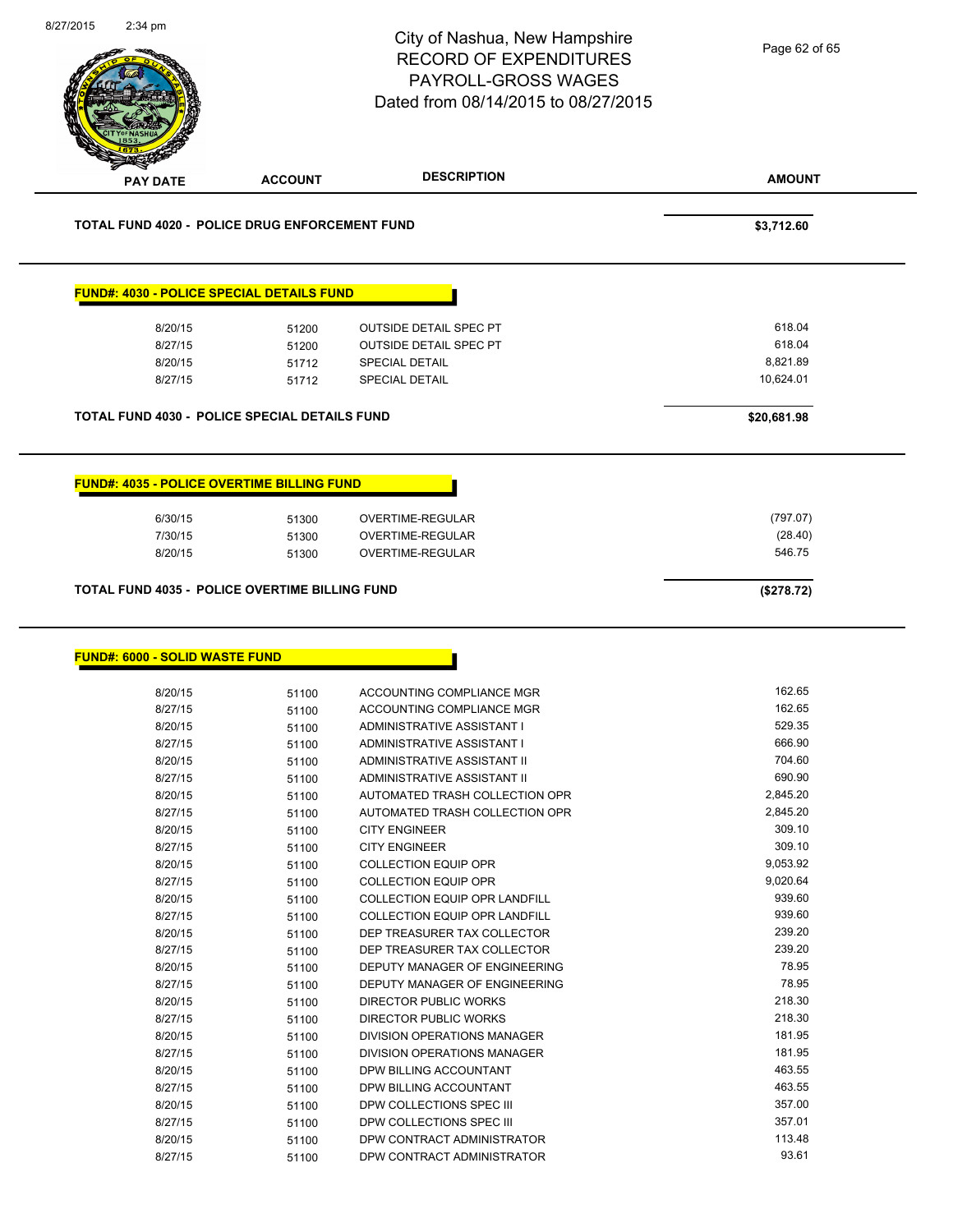

| <b>PAY DATE</b>                       | <b>ACCOUNT</b> | <b>DESCRIPTION</b>             | <b>AMOUNT</b> |
|---------------------------------------|----------------|--------------------------------|---------------|
| <b>FUND#: 6000 - SOLID WASTE FUND</b> |                |                                |               |
|                                       |                |                                |               |
| 8/20/15                               | 51100          | <b>ENVIRONMENTAL ENGINEER</b>  | 1,331.45      |
| 8/27/15                               | 51100          | <b>ENVIRONMENTAL ENGINEER</b>  | 1,331.45      |
| 8/20/15                               | 51100          | <b>EQUIPMENT OPR LANDFILL</b>  | 6,666.80      |
| 8/27/15                               | 51100          | <b>EQUIPMENT OPR LANDFILL</b>  | 6,666.80      |
| 8/20/15                               | 51100          | <b>EXECUTIVE ASSISTANT</b>     | 147.80        |
| 8/27/15                               | 51100          | <b>EXECUTIVE ASSISTANT</b>     | 147.80        |
| 8/20/15                               | 51100          | FINANCE AND ADMIN MANAGER      | 383.40        |
| 8/27/15                               | 51100          | FINANCE AND ADMIN MANAGER      | 383.40        |
| 8/20/15                               | 51100          | FLEET MANAGER STREET DEPT      | 313.55        |
| 8/27/15                               | 51100          | FLEET MANAGER STREET DEPT      | 313.55        |
| 8/20/15                               | 51100          | LICENSED SCALE OPERATOR        | 712.90        |
| 8/27/15                               | 51100          | <b>LICENSED SCALE OPERATOR</b> | 712.90        |
| 8/20/15                               | 51100          | <b>RECYCLING COORDINATOR</b>   | 1,112.85      |
| 8/27/15                               | 51100          | RECYCLING COORDINATOR          | 1,335.42      |
| 8/20/15                               | 51100          | <b>SENIOR STAFF ENGINEER</b>   | 125.58        |
| 8/27/15                               | 51100          | <b>SENIOR STAFF ENGINEER</b>   | 125.60        |
| 8/20/15                               | 51100          | <b>SOLID WASTE FOREMAN</b>     | 2,419.58      |
| 8/27/15                               | 51100          | <b>SOLID WASTE FOREMAN</b>     | 2,419.57      |
| 8/20/15                               | 51100          | SOLID WASTE TECHNICIAN         | 1,014.70      |
| 8/27/15                               | 51100          | SOLID WASTE TECHNICIAN         | 1,014.70      |
| 8/20/15                               | 51100          | SUPERINTENDENT OF SOLID WASTE  | 1,622.10      |
| 8/27/15                               | 51100          | SUPERINTENDENT OF SOLID WASTE  | 1,622.11      |
| 8/20/15                               | 51300          | <b>OVERTIME-REGULAR</b>        | 3,076.34      |
| 8/27/15                               | 51300          | OVERTIME-REGULAR               | 2,606.74      |
| 8/20/15                               | 51400          | <b>WAGES TEMP-SEASONAL</b>     | 4,007.25      |
| 8/27/15                               | 51400          | <b>WAGES TEMP-SEASONAL</b>     | 3,740.75      |
| 8/27/15                               | 55118          | TELEPHONE-CELLULAR             | 118.00        |
|                                       |                |                                |               |

**TOTAL FUND 6000 - SOLID WASTE FUND \$77,937.50** 

#### **FUND#: 6200 - WASTEWATER FUND**

| 8/20/15 | 51100 | ACCOUNTING COMPLIANCE MGR            | 325.20   |
|---------|-------|--------------------------------------|----------|
| 8/27/15 | 51100 | ACCOUNTING COMPLIANCE MGR            | 325.20   |
| 8/20/15 | 51100 | ADMINISTRATIVE ASSISTANT II          | 850.35   |
| 8/27/15 | 51100 | ADMINISTRATIVE ASSISTANT II          | 850.35   |
| 8/20/15 | 51100 | <b>ANALYTICAL CHEMIST</b>            | 895.45   |
| 8/27/15 | 51100 | <b>ANALYTICAL CHEMIST</b>            | 895.45   |
| 8/20/15 | 51100 | <b>CITY ENGINEER</b>                 | 721.30   |
| 8/27/15 | 51100 | <b>CITY ENGINEER</b>                 | 721.30   |
| 8/20/15 | 51100 | <b>COLLECTION SYSTEM FOREMAN</b>     | 1,345.16 |
| 8/27/15 | 51100 | <b>COLLECTION SYSTEM FOREMAN</b>     | 1,177.33 |
| 8/20/15 | 51100 | COLLECTION SYSTEMS OPERATOR          | 2,864.00 |
| 8/27/15 | 51100 | COLLECTION SYSTEMS OPERATOR          | 2,845.21 |
| 8/20/15 | 51100 | <b>COLLECTION SYSTEMS TECHNICIAN</b> | 2,004.19 |
| 8/27/15 | 51100 | <b>COLLECTION SYSTEMS TECHNICIAN</b> | 2,036.00 |
| 8/20/15 | 51100 | <b>COLLECTIONS SPEC II</b>           | 833.70   |
| 8/27/15 | 51100 | <b>COLLECTIONS SPEC II</b>           | 833.70   |
| 8/20/15 | 51100 | <b>CONST INSP ENGINEERING ASST</b>   | 236.90   |
| 8/27/15 | 51100 | <b>CONST INSP ENGINEERING ASST</b>   | 236.90   |
| 8/20/15 | 51100 | CSO STORM WATER ENGINEER             | 1,285.00 |
| 8/27/15 | 51100 | CSO STORM WATER ENGINEER             | 1,285.00 |
|         |       |                                      |          |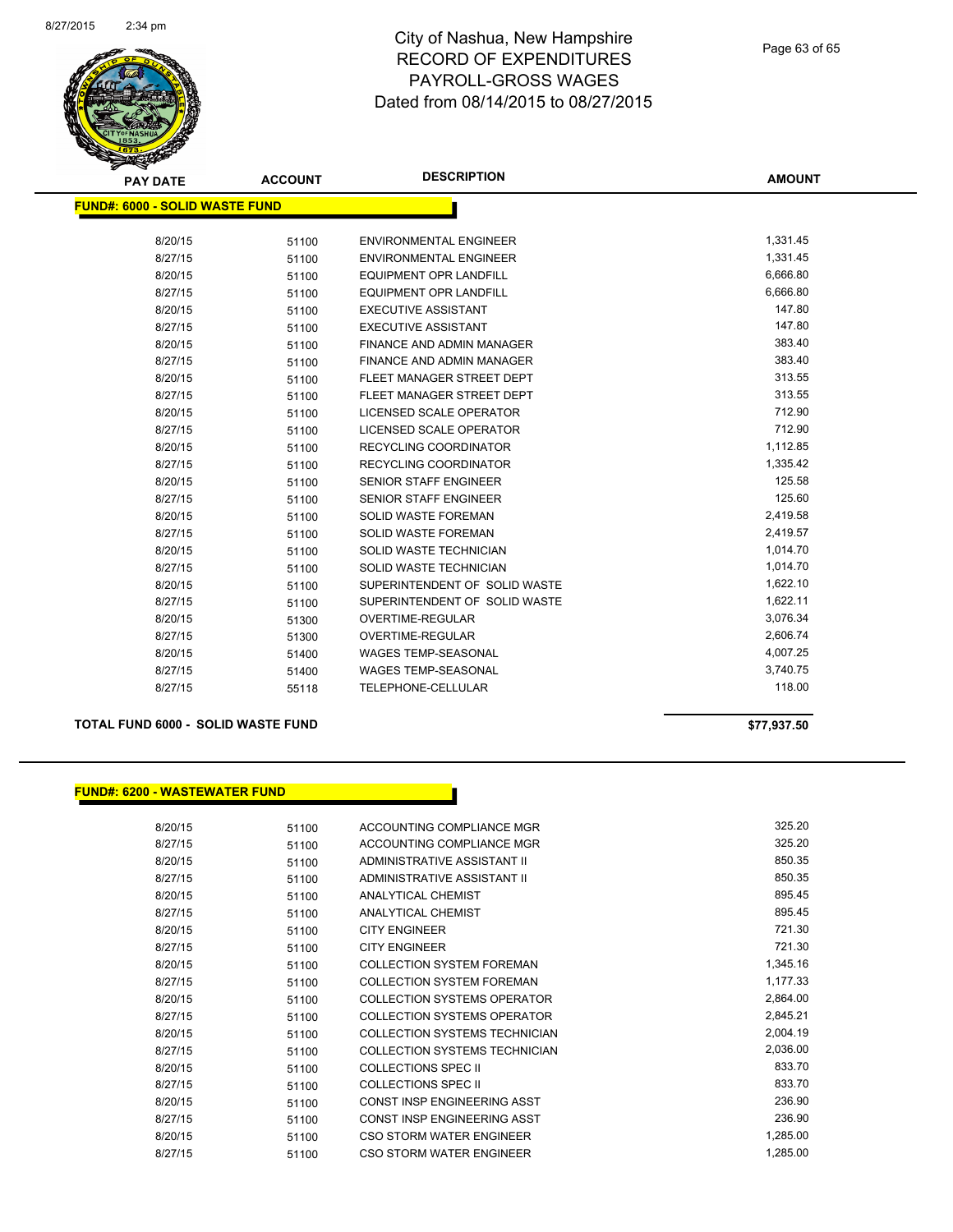

| <b>PAY DATE</b>                       | <b>ACCOUNT</b> | <b>DESCRIPTION</b>                                   | AMOUNT           |
|---------------------------------------|----------------|------------------------------------------------------|------------------|
| <u> FUND#: 6200 - WASTEWATER FUND</u> |                |                                                      |                  |
|                                       |                |                                                      |                  |
| 8/20/15                               | 51100          | <b>CSO TECHNICIAN INSPECTOR</b>                      | 1,041.60         |
| 8/27/15                               | 51100          | <b>CSO TECHNICIAN INSPECTOR</b>                      | 1,041.60         |
| 8/20/15                               | 51100          | DEP TREASURER TAX COLLECTOR                          | 239.20           |
| 8/27/15                               | 51100          | DEP TREASURER TAX COLLECTOR                          | 239.20           |
| 8/20/15                               | 51100          | DEPUTY MANAGER OF ENGINEERING                        | 789.60           |
| 8/27/15                               | 51100          | DEPUTY MANAGER OF ENGINEERING                        | 789.60           |
| 8/20/15                               | 51100          | DIRECTOR PUBLIC WORKS                                | 436.80           |
| 8/27/15                               | 51100          | DIRECTOR PUBLIC WORKS                                | 436.80           |
| 8/20/15                               | 51100          | <b>DIVISION OPERATIONS MANAGER</b>                   | 181.90           |
| 8/27/15                               | 51100          | DIVISION OPERATIONS MANAGER                          | 181.90           |
| 8/20/15                               | 51100          | DPW BILLING ACCOUNTANT                               | 463.50           |
| 8/27/15                               | 51100          | DPW BILLING ACCOUNTANT                               | 463.50           |
| 8/20/15                               | 51100          | DPW COLLECTIONS SPEC III                             | 357.00           |
| 8/27/15                               | 51100          | DPW COLLECTIONS SPEC III                             | 356.99           |
| 8/20/15                               | 51100          | DPW CONTRACT ADMINISTRATOR                           | 681.08           |
| 8/27/15                               | 51100          | DPW CONTRACT ADMINISTRATOR                           | 561.90           |
| 8/20/15                               | 51100          | ELECTRICAL DIAGNOSTIC TECH I                         | 2,168.80         |
| 8/27/15                               | 51100          | ELECTRICAL DIAGNOSTIC TECH I                         | 2,168.80         |
| 8/20/15                               | 51100          | <b>EXECUTIVE ASSISTANT</b>                           | 147.85           |
| 8/27/15                               | 51100          | <b>EXECUTIVE ASSISTANT</b>                           | 147.85           |
| 8/20/15                               | 51100          | FINANCE AND ADMIN MANAGER                            | 383.40           |
| 8/27/15                               | 51100          | <b>FINANCE AND ADMIN MANAGER</b>                     | 383.40           |
| 8/20/15                               | 51100          | FLEET MANAGER STREET DEPT                            | 104.50           |
| 8/27/15                               | 51100          | FLEET MANAGER STREET DEPT                            | 104.50           |
| 8/20/15                               | 51100          | <b>FOREMAN MAINTENANCE</b>                           | 1,139.95         |
| 8/27/15                               | 51100          | <b>FOREMAN MAINTENANCE</b>                           | 1,139.95         |
| 8/20/15                               | 51100          | INDUSTRIAL PRETREATMENT COORD                        | 1,209.55         |
| 8/27/15                               | 51100          | INDUSTRIAL PRETREATMENT COORD                        | 1,209.55         |
| 8/20/15                               | 51100          | <b>MECHANIC WWTP 1ST CLASS</b>                       | 3,133.20         |
| 8/27/15                               | 51100          | <b>MECHANIC WWTP 1ST CLASS</b>                       | 3,133.21         |
| 8/20/15                               | 51100          | OPERATOR II WWTP 1st                                 | 4,156.00         |
| 8/27/15                               | 51100          | OPERATOR II WWTP 1st                                 | 4,159.20         |
| 8/20/15                               | 51100          | OPERATOR II WWTP 2nd                                 | 2,104.00         |
| 8/27/15                               | 51100          | OPERATOR II WWTP 2nd                                 | 2,725.60         |
| 8/20/15                               | 51100          | OPERATOR III WWTP 1st                                | 3,282.81         |
| 8/27/15                               | 51100          | OPERATOR III WWTP 1st                                | 3,282.80         |
| 8/20/15                               | 51100          | PLANT OPERATIONS SUPERVISOR                          | 1,475.35         |
| 8/27/15                               | 51100          | PLANT OPERATIONS SUPERVISOR                          | 1,475.35         |
| 8/20/15                               | 51100          | PROCESS CHEMIST                                      | 1,125.65         |
| 8/27/15                               | 51100          | PROCESS CHEMIST                                      | 1,125.65         |
| 8/20/15                               | 51100          | <b>SENIOR STAFF ENGINEER</b>                         | 690.72<br>690.70 |
| 8/27/15                               | 51100          | SENIOR STAFF ENGINEER                                | 1,771.20         |
| 8/20/15                               | 51100          | SUPERINTENDENT OF WASTEWATER                         | 1,771.20         |
| 8/27/15                               | 51100          | SUPERINTENDENT OF WASTEWATER                         | 1,209.55         |
| 8/20/15<br>8/27/15                    | 51100          | <b>SUPV LABORATORY</b>                               | 1,209.55         |
|                                       | 51100          | <b>SUPV LABORATORY</b><br>TRUCK DRIVER STREET REPAIR | 884.00           |
| 8/20/15<br>8/27/15                    | 51100          | TRUCK DRIVER STREET REPAIR                           | 888.80           |
| 8/20/15                               | 51100<br>51100 | WASTEWATER PROJECT ENGINEER                          | 1,370.99         |
| 8/27/15                               |                | WASTEWATER PROJECT ENGINEER                          | 1,371.00         |
| 8/20/15                               | 51100<br>51300 | OVERTIME-REGULAR                                     | 9,065.22         |
| 8/27/15                               | 51300          | OVERTIME-REGULAR                                     | 8,707.12         |
| 8/20/15                               | 51400          | WAGES TEMP-SEASONAL                                  | 2,817.00         |
| 8/27/15                               | 51400          | WAGES TEMP-SEASONAL                                  | 2,365.00         |
|                                       |                |                                                      |                  |